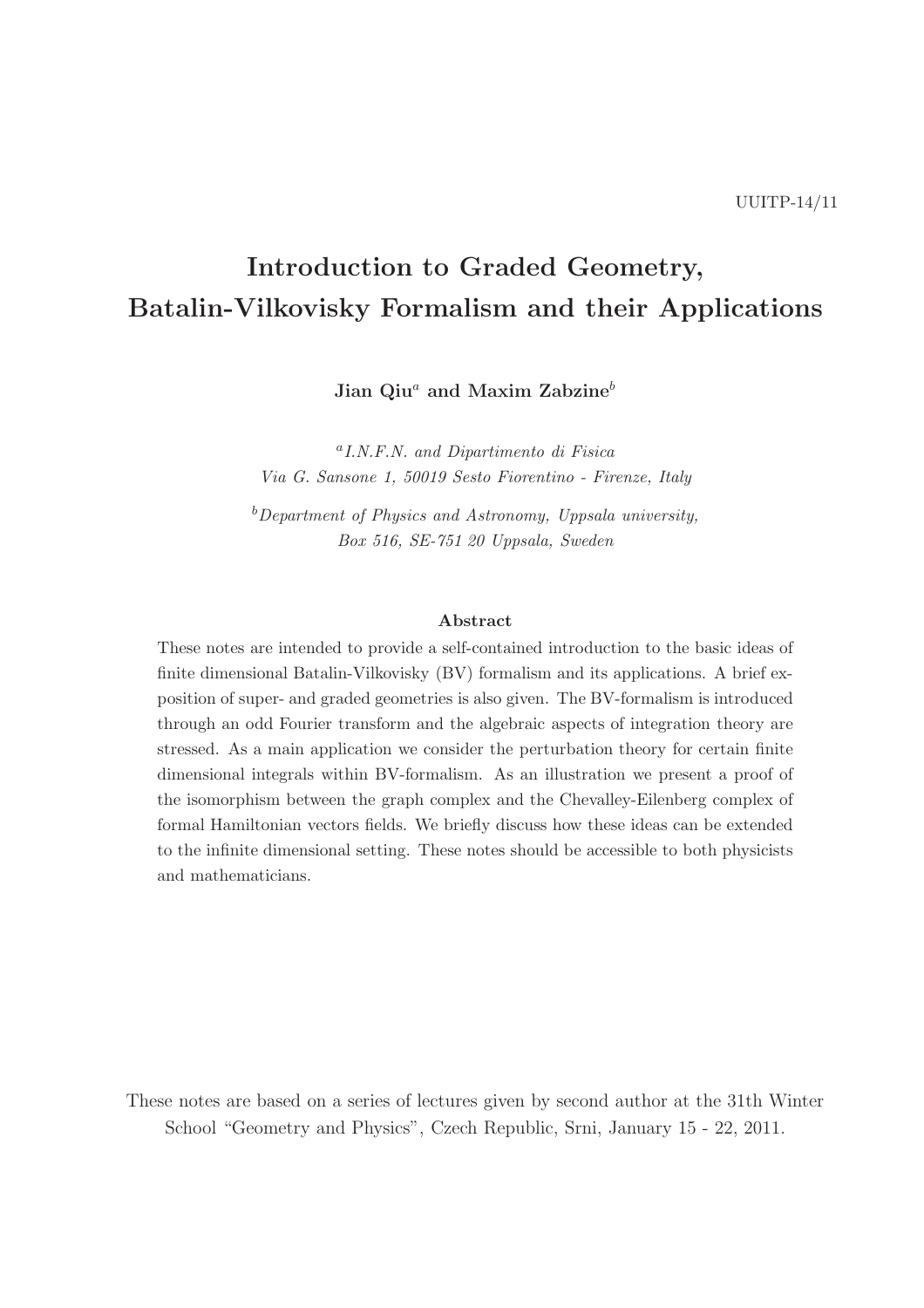# Contents

| $\mathbf{1}$            |                                        | Introduction and motivation                                                                 | 3              |
|-------------------------|----------------------------------------|---------------------------------------------------------------------------------------------|----------------|
| $\overline{2}$          | Supergeometry                          |                                                                                             |                |
|                         | 2.1                                    | Idea                                                                                        | $\overline{5}$ |
|                         | 2.2                                    |                                                                                             | $\overline{5}$ |
|                         | 2.3                                    |                                                                                             | $\overline{7}$ |
|                         | 2.4                                    |                                                                                             | 9              |
| 3                       | 11<br>Graded geometry                  |                                                                                             |                |
|                         | 3.1                                    |                                                                                             | 11             |
|                         | 3.2                                    |                                                                                             | 13             |
| $\overline{4}$          | Odd Fourier transform and BV-formalism |                                                                                             | 15             |
|                         | 4.1                                    |                                                                                             | 15             |
|                         | 4.2                                    |                                                                                             | 16             |
|                         | 4.3                                    |                                                                                             | 19             |
|                         | 4.4                                    | Algebraic view on the integration $\ldots \ldots \ldots \ldots \ldots \ldots \ldots \ldots$ | 23             |
| $\overline{5}$          | Perturbation theory                    |                                                                                             |                |
|                         | 5.1                                    | Integrals in $\mathbb{R}^n$ -Gaussian Integrals and Feynman Diagrams                        | 27             |
|                         | 5.2                                    |                                                                                             | 32             |
|                         | 5.3                                    |                                                                                             | 34             |
|                         | 5.4                                    |                                                                                             | 36             |
|                         |                                        | 5.4.1                                                                                       | 38             |
|                         | 5.5                                    |                                                                                             | 40             |
| 6                       | BV formalism and graph complex         |                                                                                             | 42             |
|                         | 6.1                                    |                                                                                             | 42             |
|                         |                                        | 6.1.1                                                                                       | 49             |
|                         | 6.2                                    |                                                                                             | 51             |
| $\overline{\mathbf{7}}$ | Outline for quantum field theory       |                                                                                             |                |
|                         | 7.1                                    | Formal Chern-Simons theory and graph cocycles                                               | 54             |
|                         |                                        | A Explicit formulas for odd Fourier transform                                               | 56             |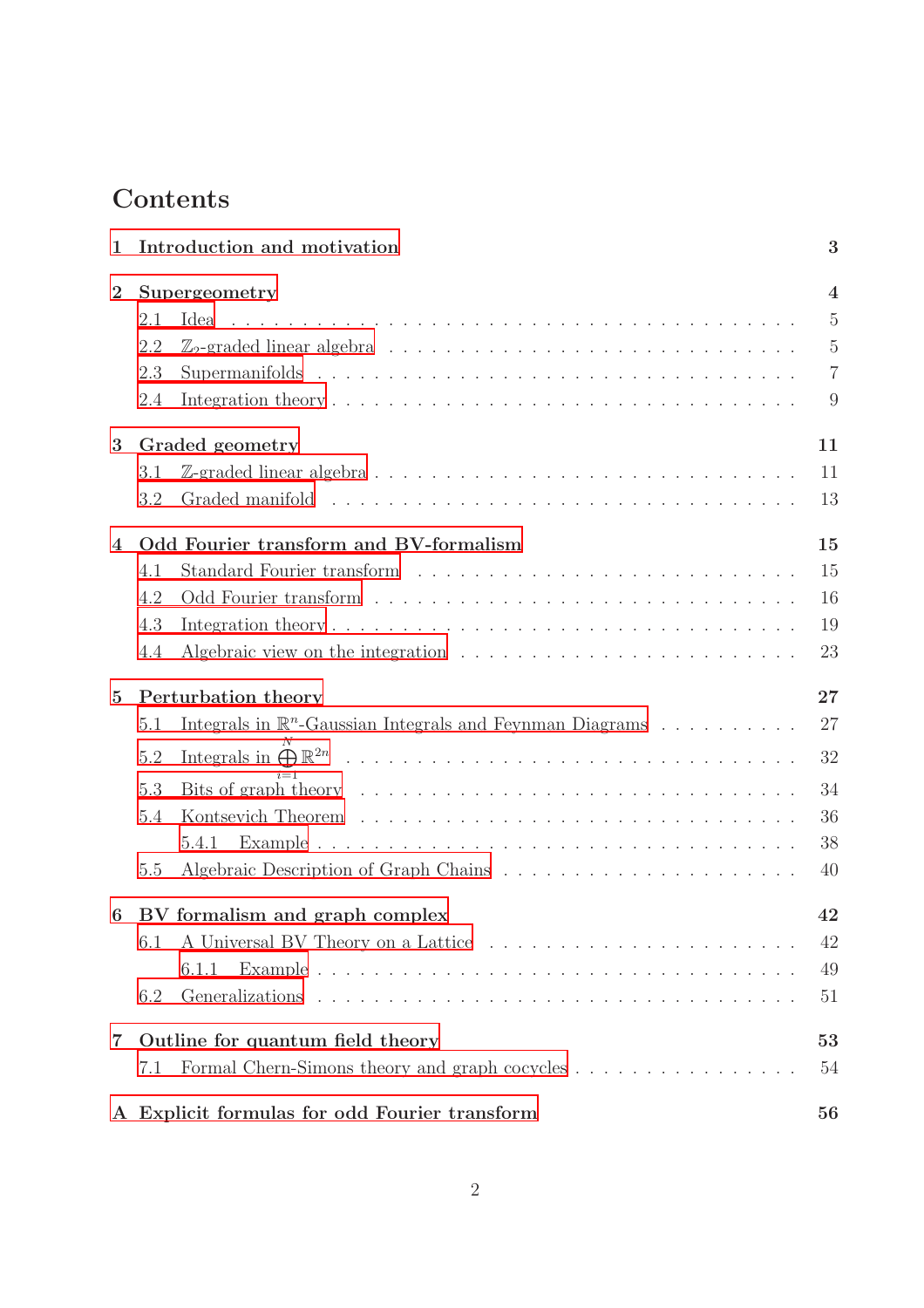### <span id="page-2-0"></span>[C Graph Cochain Complex](#page-58-0) 59

### 1 Introduction and motivation

The principal aim of these lecture notes is to present the basic ideas about the Batalin-Vilkovisky (BV) formalism in finite dimensional setting and to elaborate on its application to the perturbative expansion of finite dimensional integrals. We try to make these notes self-contained and therefore they include also some background material about super and graded geometries, perturbative expansions and graph theory. We hope that these notes would be accessible for math and physics PhD students.

Originally the Batalin-Vilkovisky (BV) formalism (named after Igor Batalin and Grigori Vilkovisky, see the original works [\[3,](#page-64-0) [4\]](#page-64-1)) was introduced in physics as a way of dealing with gauge theories. In particular it offers a prescription to perform path integrals of gauge theories. In quantum field theory the path integral is understood as some sort of integral over infinite dimensional functional space. Up to now there is no suitable definition of the path integral and in practice all heuristic understanding of the path integral is done by mimicking the manipulations of the finite dimensional integrals. Thus a proper understanding of the formal algebraic manipulations with finite (infinite) dimensional integrals is crucial for a better insight to the path integrals. Actually nowadays the algebraic and combinatorial techniques play a crucial role in dealing with path integral. In this context the power of BV formalism is that it is able to capture the algebraic properties of the integration and to describe the Stokes theorem as some sort of cocyle condition. The geometrical aspects of BV theory were clarified and formalized by Albert Schwarz in [\[23\]](#page-66-0) and since then it is well-established mathematical subject.

The idea of these lectures is to present the algebraic understanding of finite dimensional (super) integrals within the framework of BV-formalism and perturbative expansion. Here our intention is to explain the ideas of BV formalism in a simplest possible terms and if possible to motivate different formal constructions. Therefore instead of presenting many formal definitions and theorems we explain some of the ideas on the concrete examples. At the same time we would like to show the power of BV formalism and thus we conclude this note with a highly non-trivial application of BV in finite dimensional setting: the proof of the Kontsevich theorem [\[16\]](#page-65-0) about the relation between graphs and symplectic geometry.

The outline for the lecture notes is the following. In sections [2](#page-3-0) we briefly review the basic notions from supergeometry, in particular  $\mathbb{Z}_2$ -graded linear algebra, supermanifolds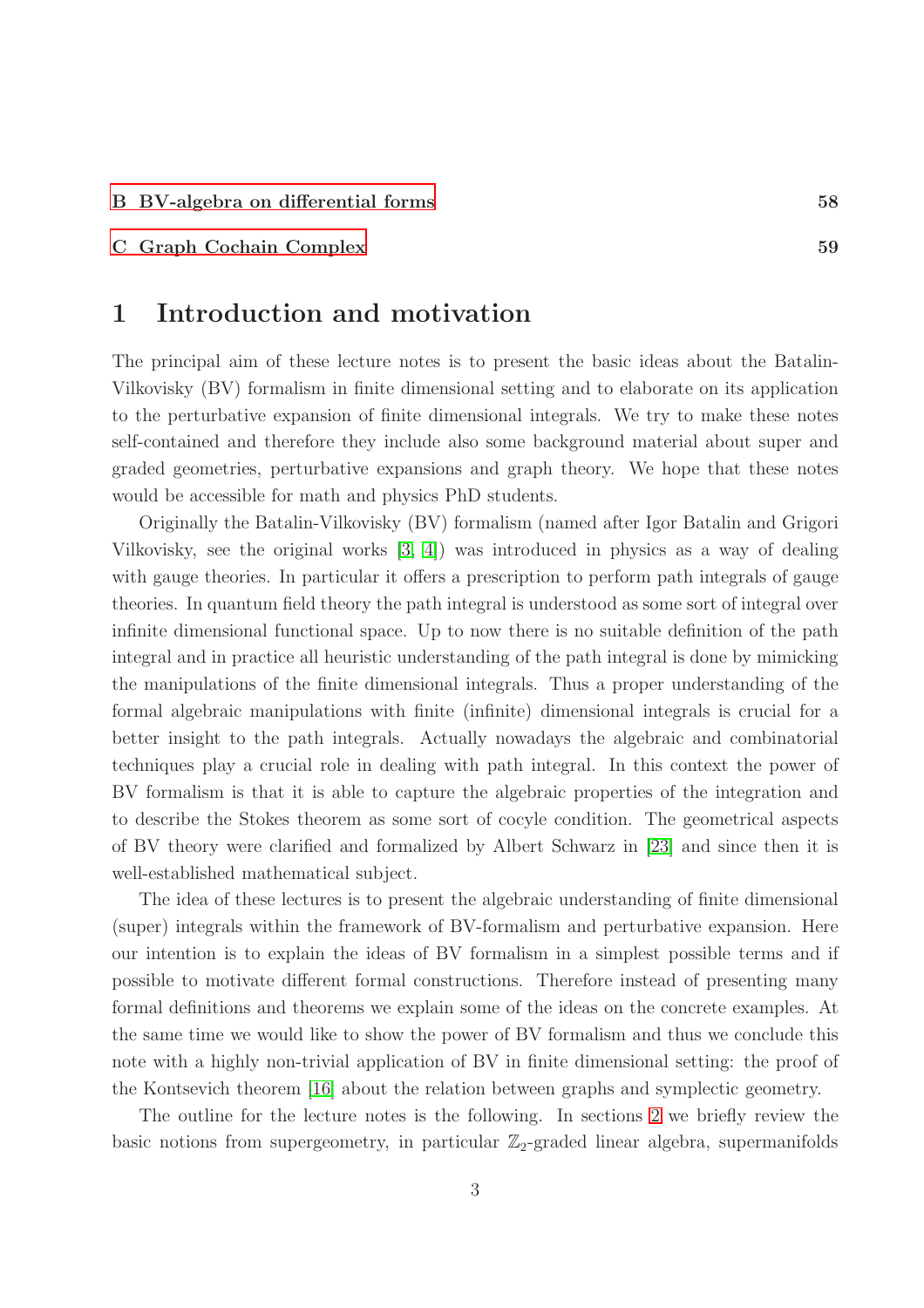and the integration theory. As main examples we discuss the odd tangent and odd cotangent bundles. In section [3](#page-10-0) we briefly sketch the Z-graded refinement of the supergeometry. We present a few examples of the graded manifolds. In sections [2](#page-3-0) and [3](#page-10-0) our exposition of super- and graded geometries are quite sketchy. We stress the description in terms of local coordinates and avoid many lengthy formal consideration. For the full formal exposition of the subject we recommend the recent books [\[25\]](#page-66-1) and [\[5\]](#page-65-1). In section [4](#page-14-0) we introduce the BV structure on the odd cotangent bundle through the odd Fourier transformation. We discuss the integration theory on the odd cotangent bundle and a version of the Stokes theorem. We stress the algebraic aspects of the integration within BV formalism and explain how the integral gives rise to a certain cocycle. Section [5](#page-26-0) provides the basic introduction into the perturbative analysis of the finite dimensional integrals. We explain the perturbation theory by looking at the specific examples of the integrals in  $\mathbb{R}^n$  and  $\bigoplus^N$  $i=1$  $\mathbb{R}^{2n}$ . Also the relevant concepts from the graph theory are briefly reviewed and the Kontsevich theorem is stated. Section [6](#page-41-0) presents the main application of BV formalism to the perturbative expansion of finite dimensional integrals. In particular we present the proof of the Kontsevich result [\[16\]](#page-65-0) about the isomorphism between the graph complex and the Chevalley-Eilenberg complex of formal Hamiltonian vectors fields. This proof is a simple consequence of the BV formalism and as far as we are aware the present form of the proof did not appear anywhere. In section [7](#page-52-0) we outline other application of the present formalism. We briefly discuss the application for the infinite dimensional setting in the context of quantum field theory. At the end of the notes there are a few Appendices with some technical details and proofs which we decided not to include in the main text.

# <span id="page-3-0"></span>2 Supergeometry

The supergeometry extends classical geometry by allowing odd coordinates, which anticommute, in contrast to usual coordinates which commute. The global objects obtained by gluing such extended coordinate systems, are supermanifolds. In this section we briefly review the basic ideas from the supergeometry with the main emphasis on the local coordinates. Due to limited time we ignore the sheaf and categorical aspects of supergeometry, which are very important for the proper treatment of the subject (see the books [\[25\]](#page-66-1) and [\[5\]](#page-65-1)).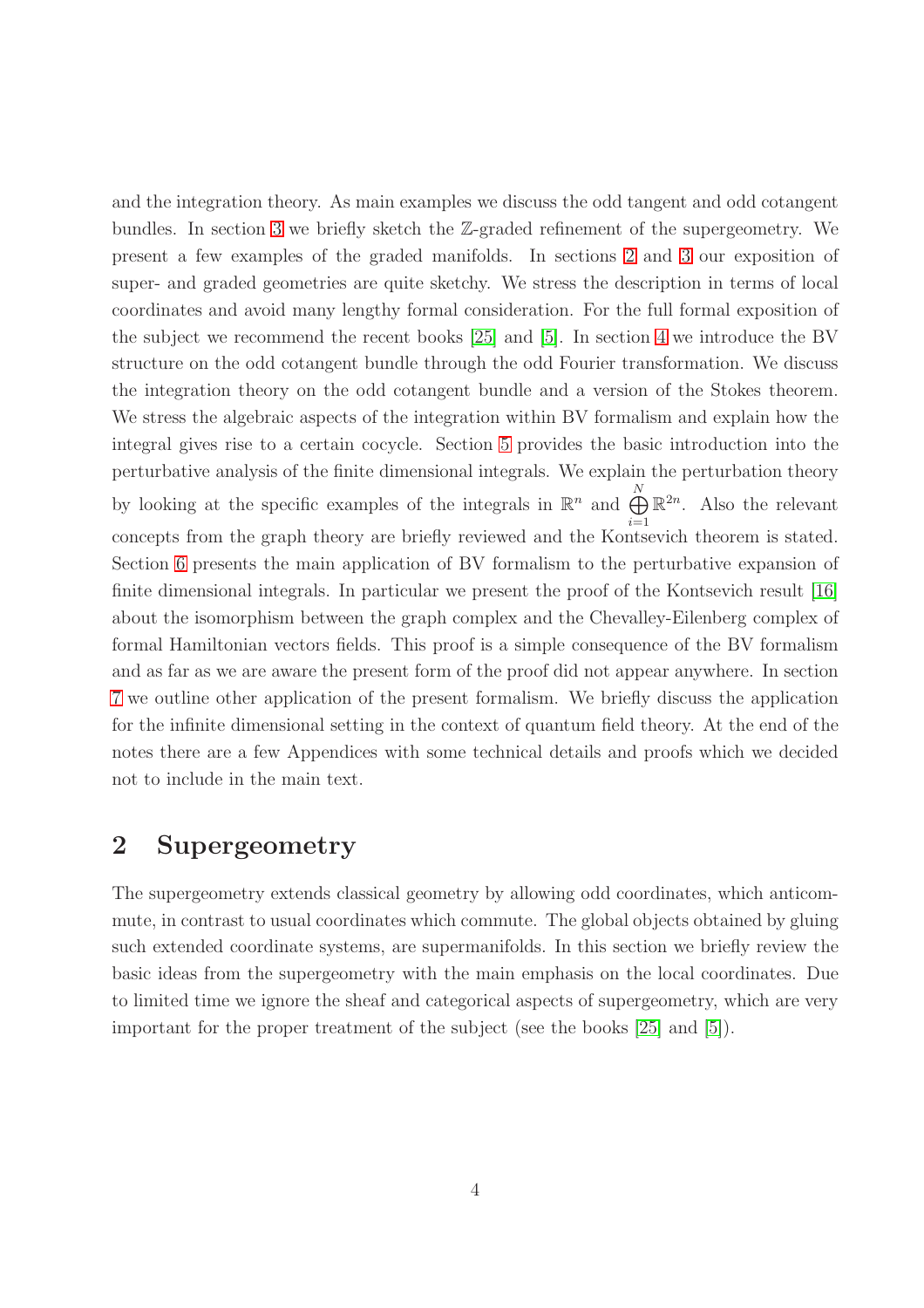### <span id="page-4-0"></span>2.1 Idea

Before going to the formulas and concrete definitions let us say a few general words about the ideas behind the super- and graded geometries. Consider a smooth manifold M and the smooth functions  $C^{\infty}(M)$  over M.  $C^{\infty}(M)$  is a commutative ring with the point-wise multiplication of the functions and this ring structure contains rich information about the original manifold M. The functions which vanish on the fixed region of M form an ideal of this ring and moreover the maximal ideals would correspond to the points on M. In modern algebraic geometry one replaces  $C^{\infty}(M)$  by any commutative ring and the corresponding "manifold"  $M$  is called scheme. In supergeometry (or graded geometry) we replace the commutative ring of functions with supercommutative ring. Thus supermanifold generalize the concept of smooth manifold and algebraic schemes to include anticommuting coordinates. In this sense the super- and graded geometries are conceptually close to the modern algebraic geometry and the methods of studying supermanifolds (graded manifold) are variant of those used in the study of schemes.

### <span id="page-4-1"></span>2.2  $\mathbb{Z}_2$ -graded linear algebra

The  $\mathbb{Z}_2$ -graded vector space V over  $\mathbb{R}$  (or  $\mathbb{C}$ ) is vector space with decomposition

$$
V = V_0 \bigoplus V_1 ,
$$

where  $V_0$  is called even and  $V_1$  is called odd. Any element of V can be decomposed into even and odd components. Therefore it is enough to give the definitions for the homogeneous elements. The parity of  $v \in V$ , we denote |v|, is defined for the homogeneous element to be 0 if  $v \in V_0$  and 1 if  $v \in V_1$ . If dim  $V_0 = d_0$  and dim  $V_1 = d_1$  then we will adopt the following notation  $V^{d_0|d_1}$  and the combination  $(d_0, d_1)$  is called superdimension of V. Within the standard use of the terminology  $\mathbb{Z}_2$ -graded vector space V is the same as superspace. All standard constructions from linear algebra (tensor product, direct sum, duality, etc.) carry over to  $\mathbb{Z}_2$ -linear algebra. For example, the morphism between two superspaces is  $\mathbb{Z}_2$ -grading preserving linear map. It is useful to introduce the parity reversion functor which changes the parity of the components of superspace as follows  $(\Pi V)_0 = V_1$  and  $(\Pi V)_1 = V_0$ . For example, by  $\Pi \mathbb{R}^n$  we mean the purely odd vector space  $\mathbb{R}^{0|n}$ .

If V is associative algebra such that the multiplication respects the grading, i.e.  $|ab| =$  $|a| + |b| \pmod{2}$  for homogeneous elements in V then we will call it superalgebra. The endomorphsim of superalgebra V is a derivation D of degree  $|D|$  if

<span id="page-4-2"></span>
$$
D(ab) = (Da)b + (-1)^{|D||a|}a(Db) .
$$
 (1)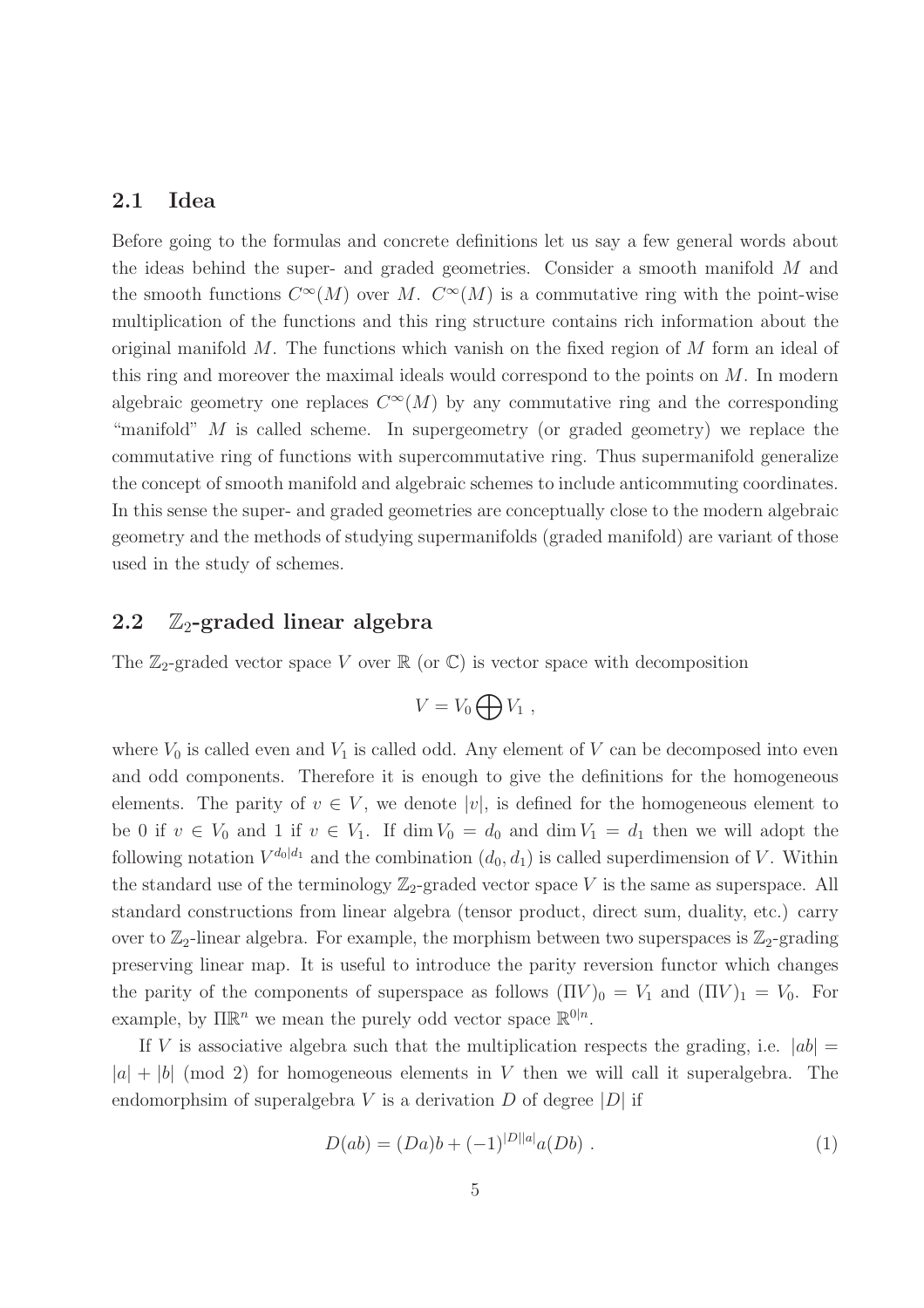For any superalgebra we can construct Lie bracket as follows  $[a, b] = ab - (-1)^{|a||b|}ba$ . By construction this Lie bracket satisfies the following properties

<span id="page-5-0"></span>
$$
[a,b] = -(-1)^{|a||b|}[b,a] \t{,}
$$
\t(2)

<span id="page-5-1"></span>
$$
[a,[b,c]] = [[a,b],c] + (-1)^{|a||b|}[b,[a,c]] . \qquad (3)
$$

If in general a superspace V is equipped with the bilinear bracket  $\lceil$ , satisfying the properties [\(2\)](#page-5-0) and [\(3\)](#page-5-1) then we call it Lie superalgebra. In principle one can define also the odd version of Lie bracket. Namely we can define the bracket  $\langle , \rangle$  of parity  $\epsilon$  such that  $|[a, b]| = |a| + |b| + \epsilon$ (mod 2). This even (odd) Lie bracket satisfies the following properties

<span id="page-5-2"></span>
$$
[a,b] = -(-1)^{(|a|+\epsilon)(|b|+\epsilon)}[b,a] \t{,}
$$
\t(4)

<span id="page-5-3"></span>
$$
[a,[b,c]] = [[a,b],c] + (-1)^{(|a|+\epsilon)(|b|+\epsilon)}[b,[a,c]] . \qquad (5)
$$

However the odd Lie superbracket can be mapped to even Lie superbracket by the parity reversion functor. Thus odd case can be always reduced to the even.

Coming back to the general superalgebras. The supergalgebra  $V$  is called supercommutative if

$$
ab = (-1)^{|a||b|}ba .
$$

The supercommutative algebras will play the central role in our considerations. Let us discuss a very important example of the suprecommutative algebra, the exterior algebra.

**Example 2.1** Consider purely odd superspace  $\Pi \mathbb{R}^m = \mathbb{R}^{0|m}$  over the real number of dimen*sion* m. Let us pick up the basis  $\theta^i$ ,  $i = 1, 2, ..., m$  and define the multiplication between the *basis elements satisfying*  $\theta^i \theta^j = -\theta^j \theta^i$ . The functions  $C^{\infty}(\mathbb{R}^{0|m})$  on  $\mathbb{R}^{0|m}$  are given by the *following expression*

$$
f(\theta^1, \theta^2, ..., \theta^m) = \sum_{l=0}^m \frac{1}{l!} f_{i_1 i_2 ... i_l} \theta^{i_1} \theta^{i_2} ... \theta^{i_l} ,
$$

and they correspond to the elements of exterior algebra  $\wedge^{\bullet}(R^m)^*$ . The exterior algebra

$$
\wedge^\bullet(\mathbb{R}^m)^*=(\wedge^\mathrm{even}(\mathbb{R}^m)^*)\bigoplus\left(\wedge^\mathrm{odd}(\mathbb{R}^m)^*\right)
$$

*is a supervector space with the supercommutative multiplications given by wedge product. The* wedge product of the exterior algebra corresponds to the function multiplication in  $C^{\infty}(\mathbb{R}^{0|m})$ .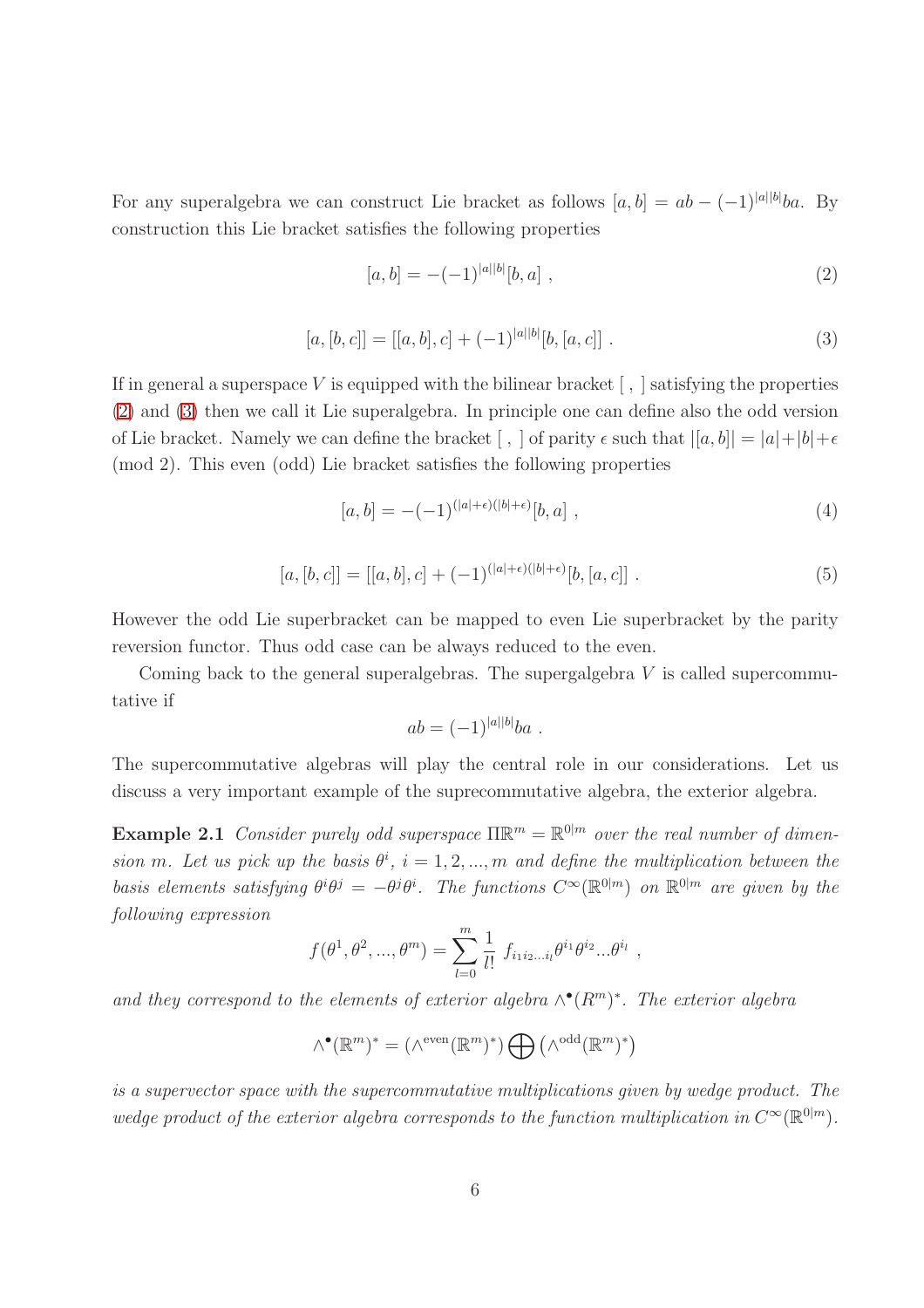Let us consider the supercommutative algebra V with the multiplication and in addition there is a Lie bracket of parity  $\epsilon$ . We require that  $ad_a = [a, \cdot]$  is a derivation of  $\cdot$  of degree  $|a| + \epsilon$ , namely

<span id="page-6-2"></span>
$$
[a, bc] = [a, b]c + (-1)^{(|a| + \epsilon)|b|}b[a, c] . \tag{6}
$$

Such structure  $(V, \cdot, [ , ])$  is called even Poisson algebra for  $\epsilon = 0$  and Gerstenhaber algebra (odd Poisson algebra) for  $\epsilon = 1$ . It is crucial that it is not possible to reduce Gerstenhaber algebra to even Poisson algebra by the parity reversion, since now we have two operations in the game, supercommutative product and Lie bracket compatible in a specific way.

### <span id="page-6-0"></span>2.3 Supermanifolds

We can construct more complicated examples of the supercommutative algebras. Consider the real superspace  $\mathbb{R}^{n|m}$  and we define the space of functions on it as follows

$$
C^{\infty}(\mathbb{R}^{n|m}) \equiv C^{\infty}(\mathbb{R}^n) \otimes \wedge^{\bullet}(\mathbb{R}^m)^* .
$$

If we pick up an open subset  $U_0$  in  $\mathbb{R}^n$  then we can associate to  $U_0$  the supercommutative algebras as follows

<span id="page-6-1"></span>
$$
U_0 \longrightarrow C^{\infty}(U_0) \otimes \wedge^{\bullet}(\mathbb{R}^m)^* \ . \tag{7}
$$

This supercommutative algebra can be thought of as the algebra of functions on the superdomain  $U^{n|m} \subset \mathbb{R}^{n|m}$ ,  $C^{\infty}(U^{n|m}) = C^{\infty}(U_0) \otimes \wedge^{\bullet}(\mathbb{R}^m)^*$ . The superdomain  $U^{n|m} \subset \mathbb{R}^{n|m}$  can be characterized in terms of standard even coordinates  $x^{\mu}$  ( $\mu = 1, 2, ..., n$ ) for  $U_0$  and the odd coordinates  $\theta^i$  ( $i = 1, 2, ..., m$ ), such that  $\theta^i \theta^j = -\theta^j \theta^i$ . In analogy with ordinary manifolds a supermanifold can be defined by gluing together superdomains by degree preserving maps. Thus the domain  $U^{n|m}$  with coordinates  $(x^{\mu}, \theta^i)$  can be glued to the domain  $V^{n|m}$  with coordinates  $(\tilde{x}^{\mu}, \tilde{\theta}^{i})$  by invertible and degree-preserving maps  $\tilde{x}^{\mu} = \tilde{x}^{\mu}(x, \theta)$  and  $\tilde{\theta}^{i} = \tilde{\theta}(x, \theta)$ defined for  $x \in U_0 \cap V_0$ . Thus formally the theory of supermanifolds mimics the standard smooth manifolds. However one should anticipate that some of the geometric intuition fails and we cannot think in terms of points due to the presence of the odd coordinates. This situation is very similar to the algebraic geometry when there can be nilpotent elements in the commutative ring.

The supermanifold is defined by gluing superdomains. However, the gluing should be done with some care and for the rigorous treatment we need to use the sheaf theory. Let us give a precise definition of the smooth supermanifold.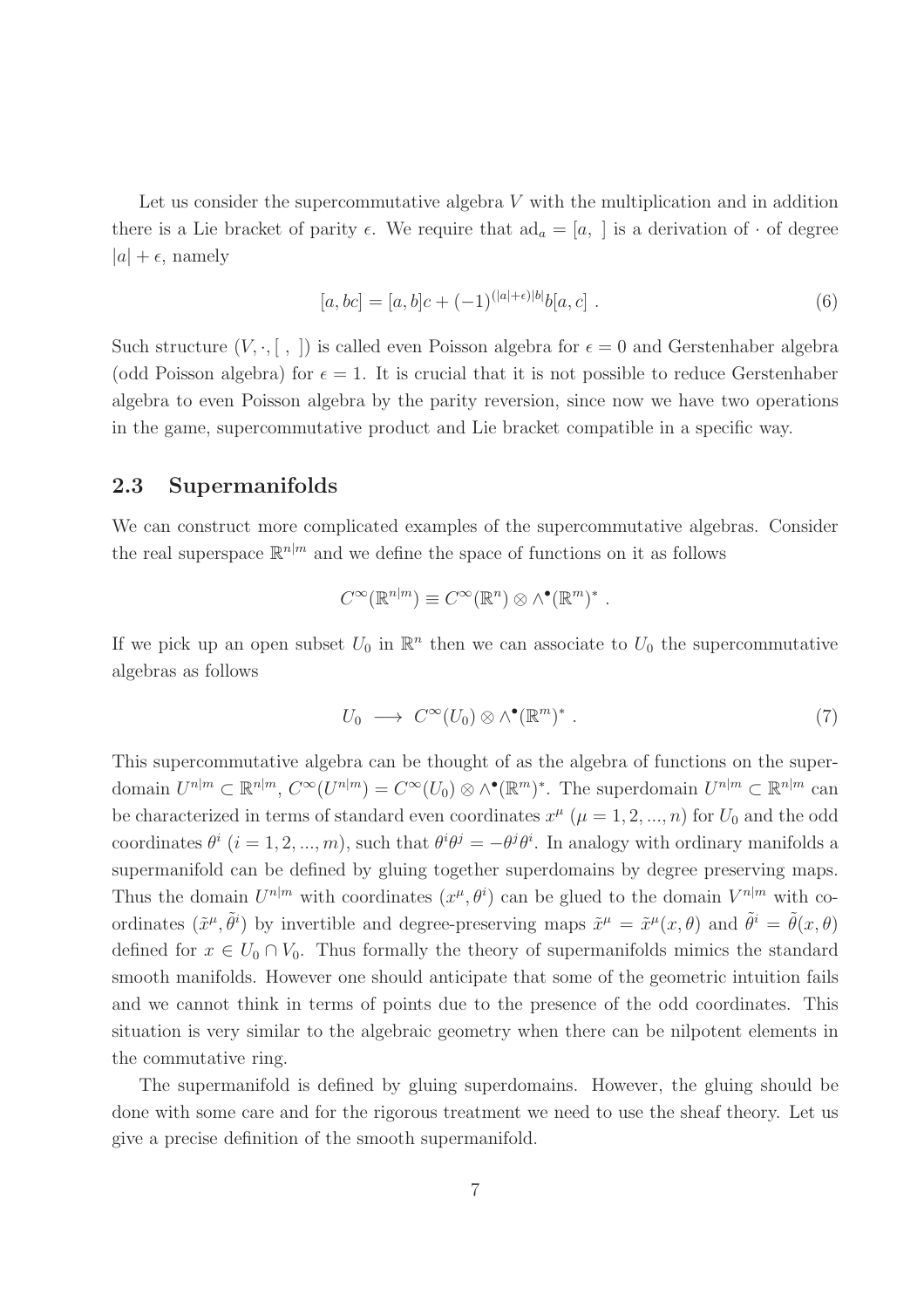Definition 2.2 *A smooth supermanifold* M *of dimension* (n, m) *is a smooth manifold* M with a sheaf of supercommutative superalgebras, typically denoted  $O_M$  or  $C^{\infty}(\mathcal{M})$ , that is *locally isomorphic to*  $C^{\infty}(U_0) \otimes \wedge^{\bullet}(\mathbb{R}^m)^*$ , where  $U_0$  *is open subset of*  $\mathbb{R}^n$ .

Thus essentially the supermanifold is defined through the gluing supercommutative algebras which locally look like in  $(7)$ . This supercommutative algebra is sometimes called 'freely generated' since it can be generated by even and odd coordinates  $x^{\mu}$  and  $\theta^{i}$ . If we allow more general supercommutative algebras to be glued, we will be led to the notion of superscheme which is a natural super generalization in the algebraic geometry.

<span id="page-7-0"></span>Let us illustrate this formal definition of supermanifold with couple of concrete examples.

Example 2.3 *Assume that* M *is smooth manifold then we can associate to it the supermanifold* ΠTM *odd tangent bundle, which is defined by the gluing rule*

$$
\tilde{x}^{\mu} = \tilde{x}^{\mu}(x) , \qquad \tilde{\theta}^{\mu} = \frac{\partial \tilde{x}^{\mu}}{\partial x^{\nu}} \theta^{\nu} ,
$$

 $where x's are local coordinates on M and \theta's are glued as dx^{\mu}$ . The functions on  $\Pi TM$  have *the following expansion*

$$
f(x,\theta) = \sum_{p=0}^{\dim M} \frac{1}{p!} f_{\mu_1 \mu_2 \dots \mu_p}(x) \theta^{\mu_1} \theta^{\mu_2} \dots \theta^{\mu_p}
$$

and thus they are naturally identified with the differential forms,  $C^{\infty}(\Pi TM) = \Omega^{\bullet}(M)$ . *Indeed locally the differential forms correspond to freely generated supercommutative algebra*

$$
\Omega^{\bullet}(U_0) = C^{\infty}(U_0) \otimes \wedge (\mathbb{R}^n)^* .
$$

<span id="page-7-1"></span>Example 2.4 *Again let* M *be a smooth manifold and we associate to it now another super manifold* ΠT <sup>∗</sup>M *odd cotangent bundle, which has the following local description*

$$
\tilde{x}^{\mu} = \tilde{x}^{\mu}(x) , \qquad \tilde{\theta}_{\mu} = \frac{\partial x^{\nu}}{\partial \tilde{x}^{\mu}} \theta_{\nu} ,
$$

*where* x's are local coordinates on M and  $\theta$ 's transform as  $\partial_{\mu}$ . The functions on  $\Pi T^*M$  have *the expansion*

$$
f(x,\theta) = \sum_{p=0}^{\dim M} \frac{1}{p!} f^{\mu_1 \mu_2 \dots \mu_p}(x) \theta_{\mu_1} \theta_{\mu_2} \dots \theta_{\mu_p}
$$

and thus they are naturally identified with multivector fields,  $C^{\infty}(\Pi T^*M) = \Gamma(\wedge^{\bullet} TM)$ . Indeed the sheaf of multivector fields is a sheaf of supercommutative algebras which is locally *freely generated.*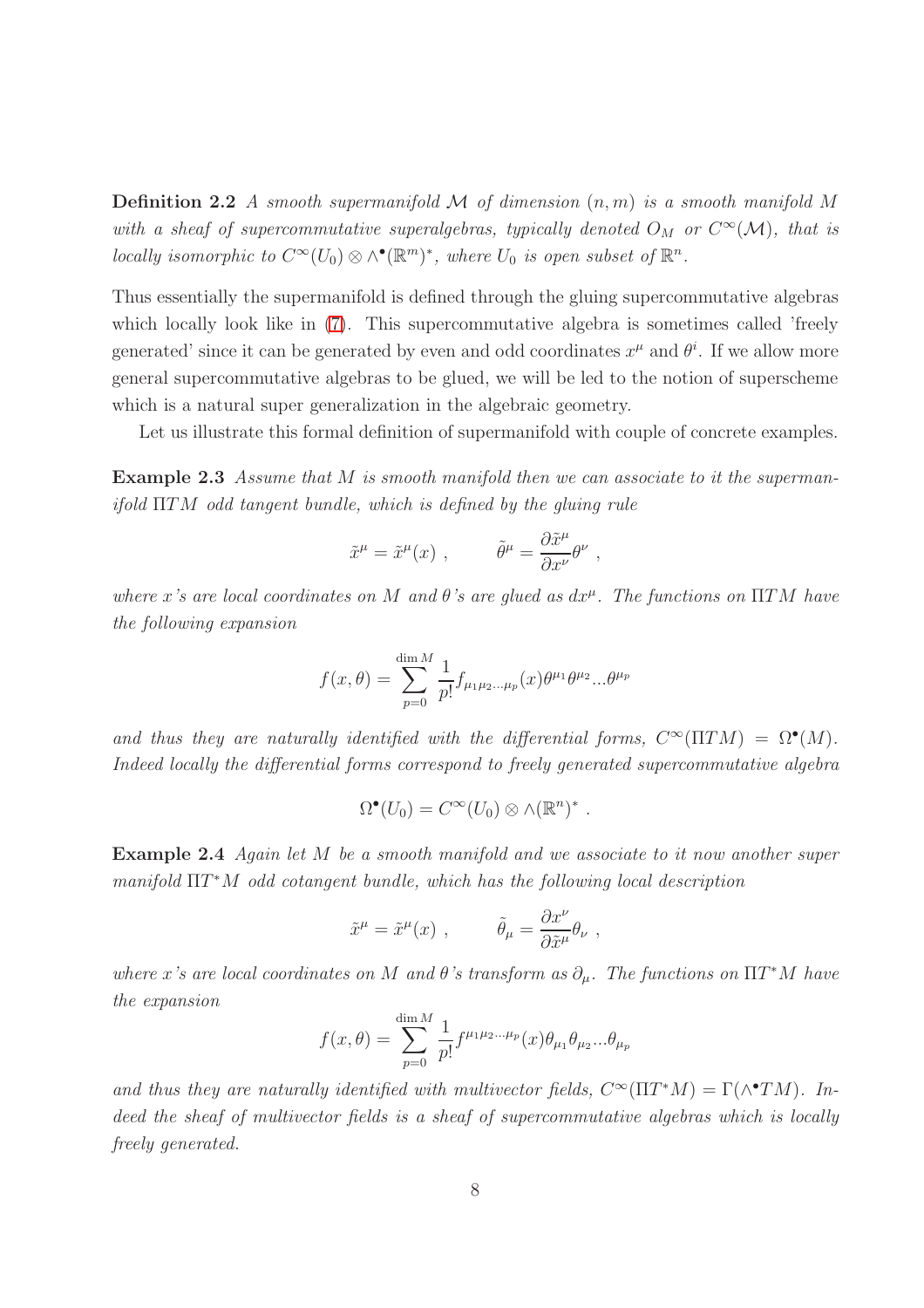Many notions and results from the standard differential geometry can be extended to supermanifolds in straightforward fashion. For example, the vector fields on supermanifold M are defined as derivations of the supercommutative algebra  $C^{\infty}(\mathcal{M})$ . The use of local coordinates is extremely powerful and sufficient for most purposes. The notion of morphisms of supermanifolds can be described locally exactly as it is done in the case of smooth manifolds.

### <span id="page-8-0"></span>2.4 Integration theory

Now we have to discuss the integration theory for the supermanifolds. We need to define the measure and it can be done first locally in analogy with the standard case. The main novelty comes from the odd part of the measure.

Let us start from the discussion of the integration of the function  $f(x)$  in one variable. The even integral is defined as usual

$$
\int f(x)dx\tag{8}
$$

and if we change the coordinate  $\tilde{x} = cx$  then the measure is changed accordingly to the standard rules  $d\tilde{x} = cdx$ . Next consider the function of one odd variable  $\theta$  which is given by  $f = f_0 + f_1 \theta$ , where  $f_0$  and  $f_1$  are some real numbers. We define the integral over this function as linear operation such that

$$
\int d\theta = 0 , \qquad \int d\theta \; \theta = 1 . \tag{9}
$$

Now if we change the odd coordinate  $\tilde{\theta} = c\theta$  we still want the same definition to hold, namely

$$
\int d\tilde{\theta} = 0 , \qquad \int d\tilde{\theta} \; \tilde{\theta} = 1 . \tag{10}
$$

As a result of this we get that the odd measure transforms as follows  $d\tilde{\theta} = \frac{1}{c}$  $\frac{1}{c}d\theta$  and this transformation property should be contrasted with the even integration. Next we can define the odd measure over functions of many  $\theta$ 's. Assume that there are odd  $\theta^{i}$   $(i = 1, 2, ..., m)$ . Using the definition for a single  $\theta$  we define the measure to be such that

$$
\int d^m \theta \; \theta^1 \theta^2 ... \theta^m \equiv \int d\theta^n ... \int d\theta^2 \int d\theta^1 \; \theta^1 \theta^2 ... \theta^m = 1 \tag{11}
$$

and all other integrals are zero. Let us change variables according to the following rule  $\tilde{\theta}^i = A^i_j \theta^j$  such that

$$
\tilde{\theta}^1 \tilde{\theta}^2 \dots \tilde{\theta}^m = \det A \theta^1 \theta^2 \dots \theta^m.
$$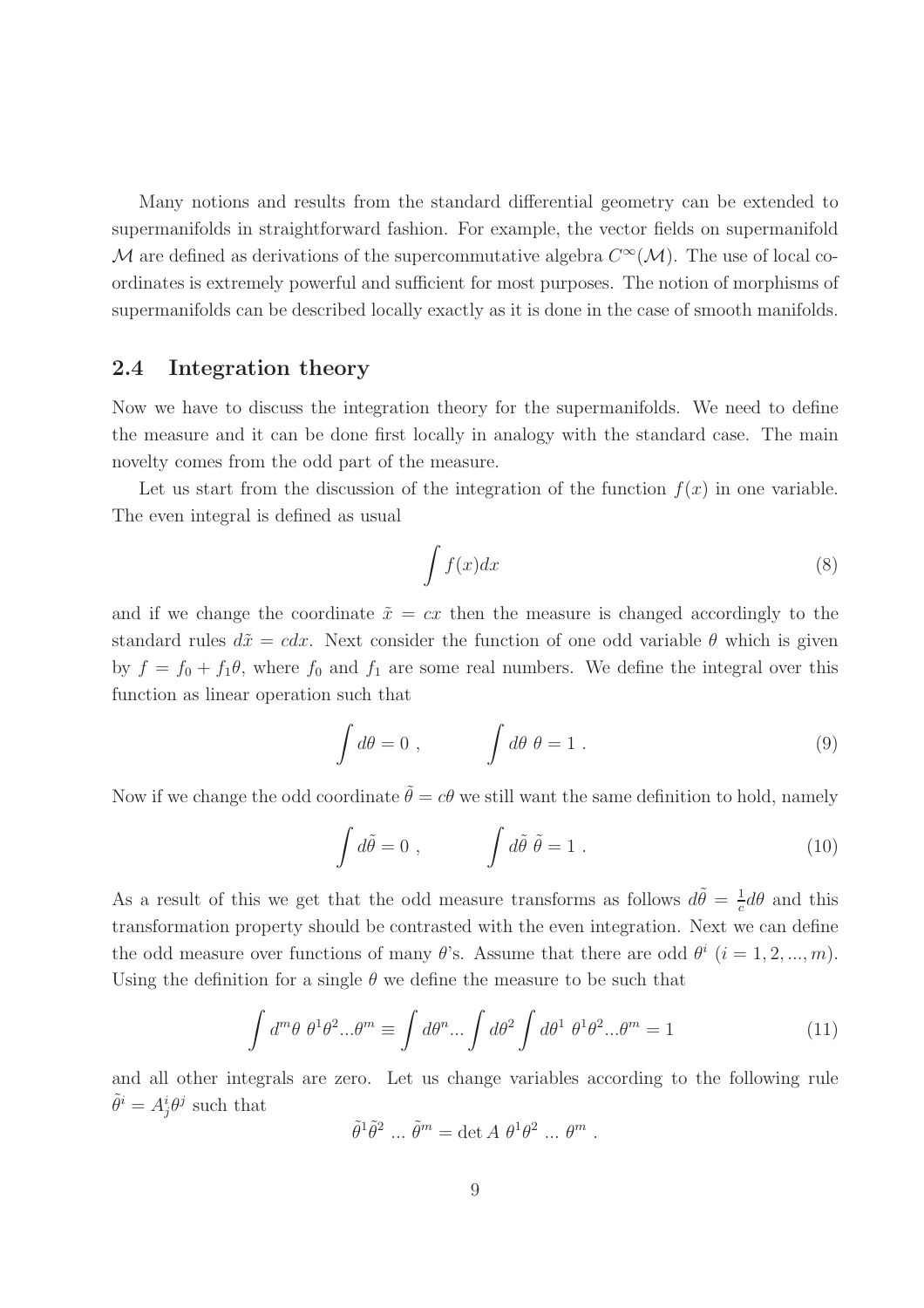In new variables we still require that

$$
\int d^n \tilde{\theta} \; \tilde{\theta}^1 \tilde{\theta}^2 \dots \tilde{\theta}^n = 1 \; . \tag{12}
$$

Therefore we obtain the following formula for the transformation of the measure,  $d^n\tilde{\theta}$  =  $(\det A)^{-1}d^{n}\theta$ . Using these simple ideas we can define the integration of the function over any superdomain  $U^{n|m}$  and then we have to check how the measure is glued as we patch different superdomains. On a supermanifold we would like to integrate the functions and for this we will need well-defined measure of the integration on the whole supermanifold.

<span id="page-9-0"></span>Instead of writing down the general formulas let us discuss the integration of functions on odd tangent and odd cotangent bundles.

Example 2.5 *Using the notation from the example [2.3](#page-7-0) let us study the integration measure on the odd tangent bundle* ΠTM*. The even part of the measure transforms in the standard way*

$$
d^n\tilde{x} = \det\left(\frac{\partial \tilde{x}}{\partial x}\right) d^n x ,
$$

*while the odd part transforms according to the following property*

$$
d^n\tilde{\theta} = \frac{1}{\det\left(\frac{\partial \tilde{x}}{\partial x}\right)}d^n\theta.
$$

*As we can see the transformation of even and odd parts cancel each other and thus we have*

$$
\int d^n \tilde{x} \ d^n \tilde{\theta} = \int d^n x \ d^n \theta \ ,
$$

*which corresponds to the canonical integration on* ΠTM*. Any function of top degree on* ΠTM *can be integrated canonically. This is not surprising since the integration of the top differential forms is defined canonically for any smooth orientable manifold.*

<span id="page-9-1"></span>Example 2.6 *Using the notation from the example [2.4](#page-7-1) let us study the integration on odd cotangent bundle* ΠT <sup>∗</sup>M*. The even part transforms as before*

$$
d^n\tilde{x} = \det\left(\frac{\partial \tilde{x}}{\partial x}\right) d^n x ,
$$

*while the odd part transforms in the same way as even*

$$
d^n\tilde{\theta} = \det\left(\frac{\partial \tilde{x}}{\partial x}\right)d^n\theta.
$$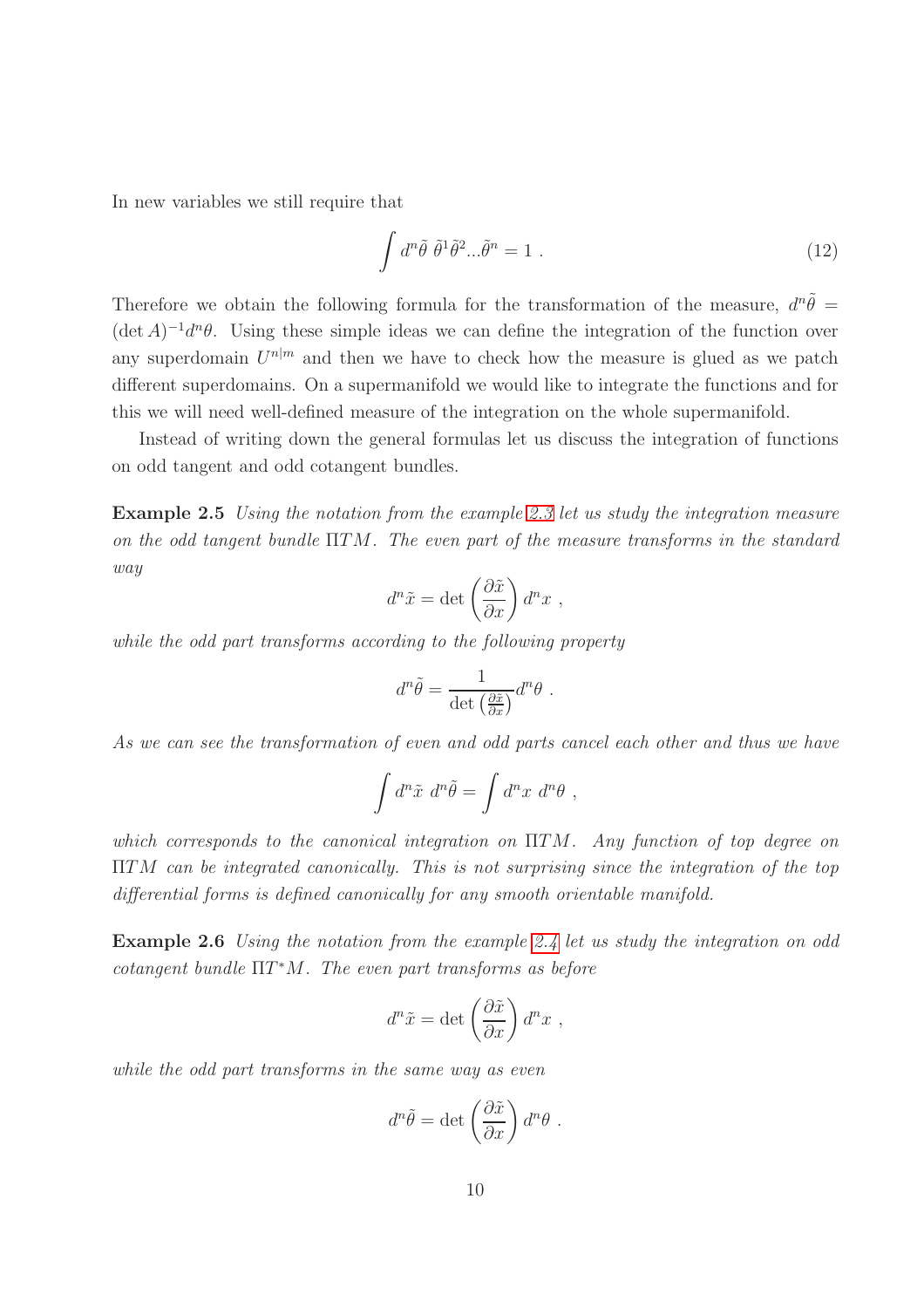*Assume that* M *is orientiable and let us pick up a volume form (nowhere vanishing top form)*

$$
\text{vol} = \rho(x) \, dx^1 \wedge \dots \wedge dx^n \ .
$$

*One can check that* ρ *transforms as a densitity*

$$
\tilde{\rho} = \frac{1}{\det\left(\frac{\partial \tilde{x}}{\partial x}\right)} \rho \ .
$$

*Combining all these ingredients together we can define the following invariant measure*

$$
\int d^n \tilde{x} d^n \tilde{\theta} \tilde{\rho}^2 = \int d^n x d^n \theta \rho^2 ,
$$

*which we can glue consistently. Thus to integrate the multivector fields we need to pick a volume form on* M*.*

# <span id="page-10-0"></span>3 Graded geometry

Graded geometry is Z-refinement of supergeometry. Many definitions from the supergeometry have straightforward generalization to the graded case. In our review of graded geometry we will be very brief, for more details one can consult [\[20,](#page-66-2) [10\]](#page-65-2).

### <span id="page-10-1"></span>3.1 Z-graded linear algebra

A  $\mathbb{Z}$ -graded vector space is a vector space V with the decomposition labelled by integers

$$
V=\bigoplus_{i\in\mathbb{Z}}V_i.
$$

If  $v \in V_i$  then we say that v is homogeneous element of V a degree  $|v|=i$ . Any element of V can be decomposed in terms of homogeneous elements of a given degree. Many concepts of linear algebra and superalgebra has a straightforward generalization to the general graded case. The morphism between graded vector spaces is defined as a linear map which preserves the grading. Assuming that  $\mathbb R$  (or  $\mathbb C$ ) is vector space of degree 0 the dual vector space  $(V_i)^*$ is defined as  $V_{-i}^*$ . The graded vector space  $V[k]$  shifted by degree k is defined as direct sum of  $V_{i+k}$ .

If the graded vector space  $V$  is equipped with the associative product which respects the grading then we call  $V$  a graded algebra. The endomorphism of graded algebra  $V$  is a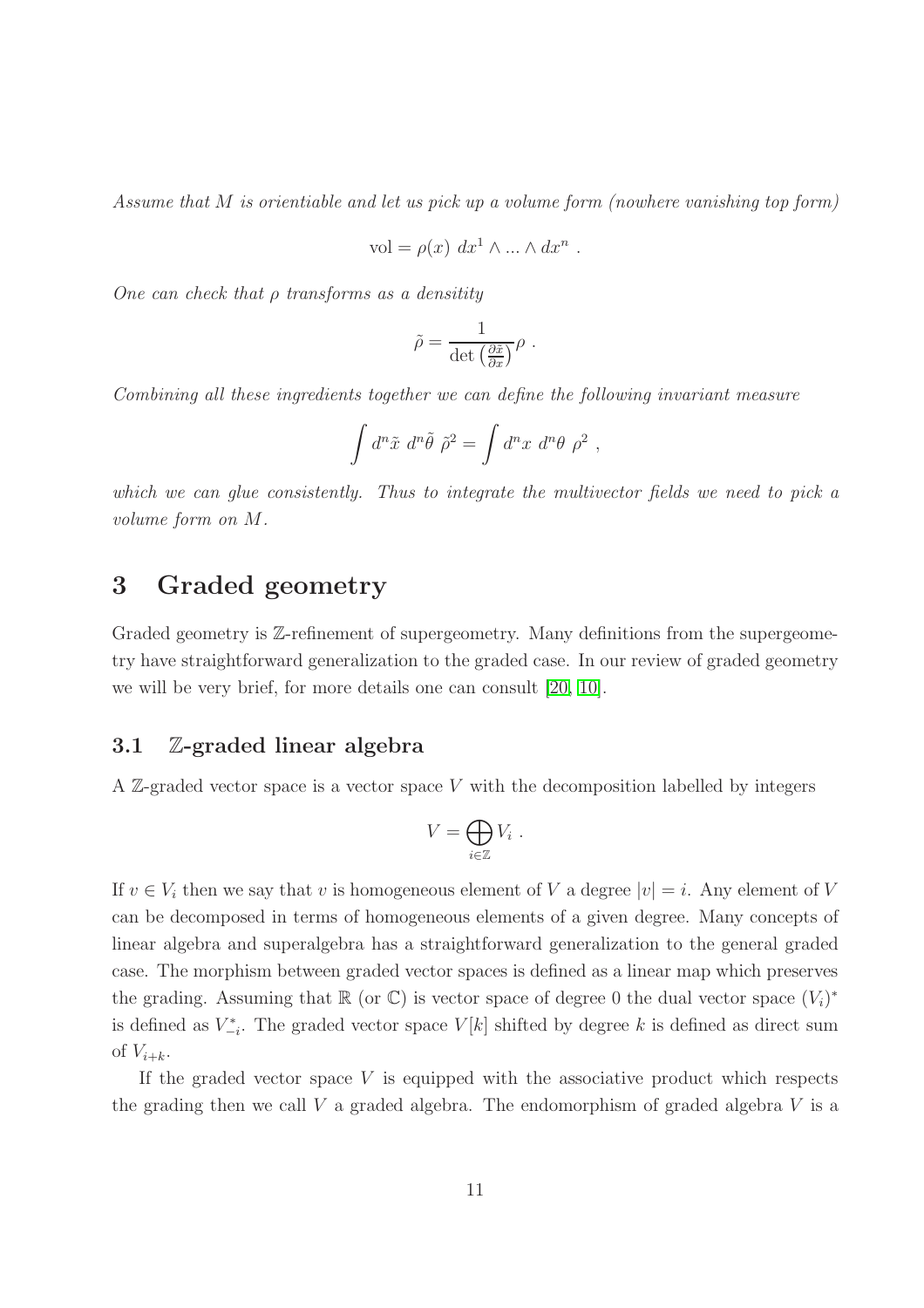derivation D of degree |D| if it satisfies the relation [\(1\)](#page-4-2), but now with  $\mathbb{Z}$ -grading. If for a graded algebra V and any homogeneous elements v and  $\tilde{v}$  therein we have the relation

$$
v\tilde{v} = (-1)^{|v||\tilde{v}|} \tilde{v}v ,
$$

<span id="page-11-0"></span>then we call V a graded commutative algebra. The graded commutative algebras play the crucial role in the graded geometry. One of the most important examples of graded algebra is given by the graded symmetric space  $S(V)$ .

Definition 3.1 *Let* V *be a graded vector space over* R *or* C*. We define the graded symmetric algebra*  $S(V)$  *as the linear space spanned by polynomial functions on* V

$$
\sum_{l} f_{a_1 a_2 \dots a_l} \ v^{a_1} v^{a_2} \dots v^{a_l} \ ,
$$

*where we use the relations*

$$
v^av^b=(-1)^{|v^a||v^b|}v^bv^a\\
$$

 $with v^a$  and  $v^b$  being homogeneous elements of degree  $|v^a|$  and  $|v^b|$  respectively. The functions *on* V *are naturally graded and multiplication of functions is graded commutative. Therefore the graded symmetric algebra*  $S(V)$  *is a graded commutative algebra.* 

In analogy with  $\mathbb{Z}_2$ -case we can define the Lie bracket  $\lceil \cdot, \cdot \rceil$  of the integer degree  $\epsilon$  now such that  $|[v, w]| = |v| + |w| + \epsilon$  and it satisfies the properties [\(4\)](#page-5-2) and [\(5\)](#page-5-3). Analogously we can introduce the graded versions of Poisson algebra. If the  $\mathbb{Z}$ -graded vector space V is equipped with a graded commutative algebra structure  $\cdot$  and a Lie algebra bracket  $\lceil \cdot, \cdot \rceil$ of degree  $\epsilon$  such that they are compatible with respect to the relation [\(6\)](#page-6-2) then we call V  $\epsilon$ -graded Poisson algebra (or simply  $\epsilon$ -Poisson algebra). The standard use of terminology is the following, 0-graded Poisson algebra is called Poisson algebra and  $(\pm 1)$ -graded Poisson algebra is called quite often Gerstenhaber algebra. For more explanation and examples of graded Poisson algebras the reader may consult [\[7\]](#page-65-3).

Let us make one important side remark about the sign conventions in the graded case. Quite often one has to deal with bi-graded vector spaces which carry simultaneously  $\mathbb{Z}_2$ - and Z-gradings. There exist two different sign conventions when one moves one element past another,

$$
vw = (-1)^{pq+ls} wv , \qquad (13)
$$

and

$$
vw = (-1)^{(p+q)(l+s)} wv , \t\t(14)
$$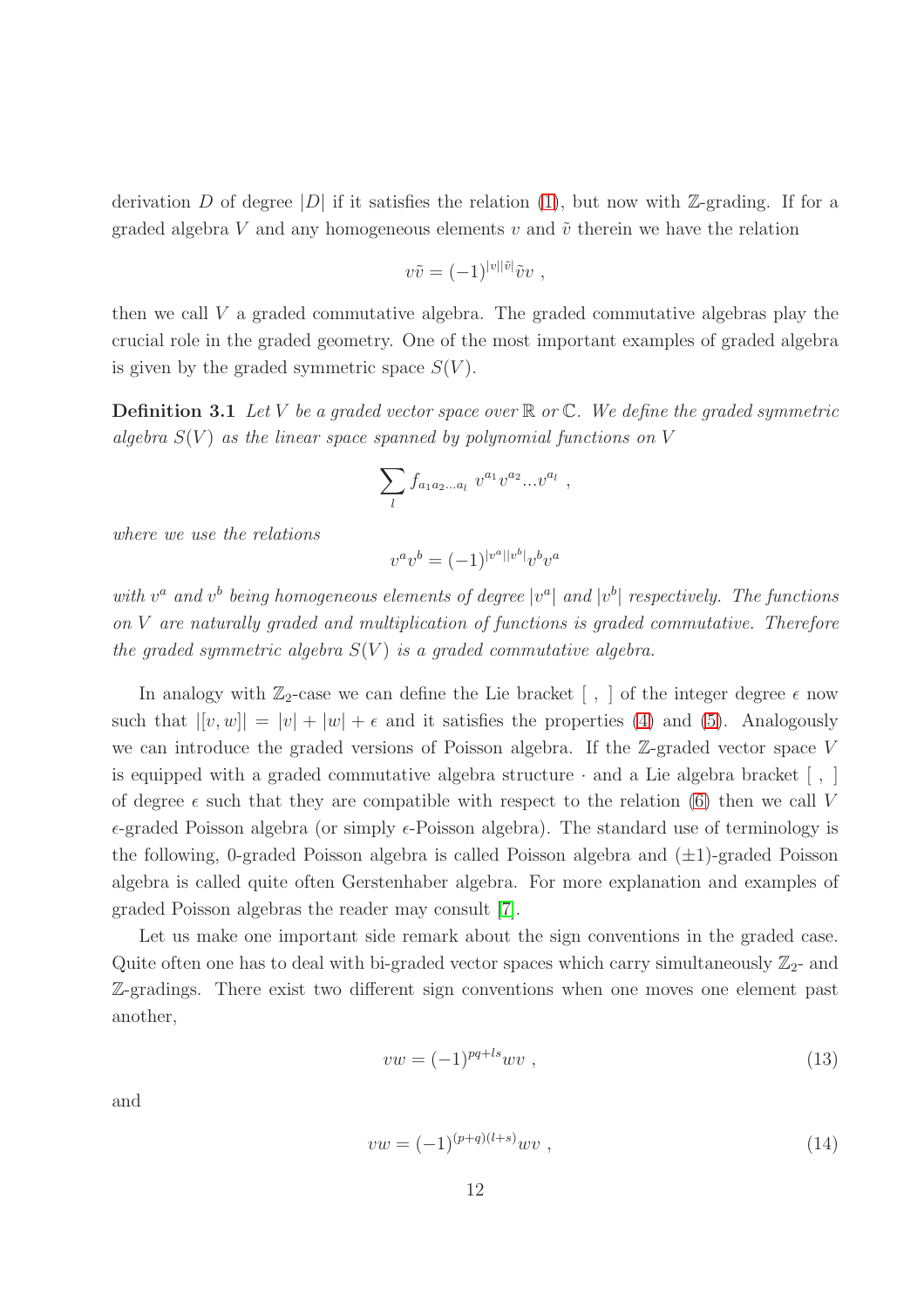where the degrees are defined as follows

$$
|v|_{\mathbb{Z}_2} = p
$$
,  $|v|_{\mathbb{Z}} = l$ ,  $|w|_{\mathbb{Z}_2} = q$ ,  $|w|_{\mathbb{Z}} = s$ .

Both conventions are widely used and they each have their advantages. They are equivalent, but one should never mix them while dealing the Z-graded superspaces. For more details see the explanation in [\[10\]](#page-65-2). However this sign subtlety is irrelevant for most of our consideration.

### <span id="page-12-0"></span>3.2 Graded manifold

We can define the graded manifolds very much in analogy with the supermanifolds. We have sets of the coordinates with assignment of degree and we glue them by the degree preserving maps. Let us give the formal definition first.

Definition 3.2 *A smooth graded manifold* M *is a smooth manifold* M *with a sheaf of graded commutative algebras, typically denoted by*  $C^{\infty}(\mathcal{M})$ *, which is locally isomorphic to*  $C^{\infty}(U_0) \otimes$  $S(V)$ , where  $U_0$  is open subset of  $\mathbb{R}^n$  and V is graded vector space.

This definition is a generalization of supermanifold to the graded case. To every patch we associate a commutative graded algebra which is freely generated by the graded coordinates. The gluing is done by the degree preserving maps. The best way of explaining this definition is by considering the explicit examples.

<span id="page-12-1"></span>Example 3.3 *Let us introduce the graded version of the odd tangent bundle from the example [2.3.](#page-7-0) We denote the graded tangent bundle as* T[1]M *and we have the same coordinates*  $x^{\mu}$  and  $\theta^{\mu}$  as in the example [2.3,](#page-7-0) with the same transformation rules. The coordinate x *is of degree* 0 *and* θ *is of degree* 1 *and the gluing rules respect the degree. The space of*  $functions C^{\infty}(T[1]M) = \Omega^{\bullet}(M)$  *is a graded commutative algebra with the same* Z-grading as *the differential forms.*

Example 3.4 *Analogously we can introduce the graded version* T ∗ [−1]M *of the odd cotangent bundle from the example [2.4.](#page-7-1) Now we allocate the degree* 0 *for* x *and degree* −1 *for θ.* The gluing preserves the degrees. The functions  $C^{\infty}(T^{*}[-1]M) = \Gamma(\wedge^{•}TM)$  is graded *commutative algebra with degree given by minus of degree of multivector field.*

Example 3.5 *Let us discuss a slightly more complicated example of graded cotangent bundle over cotangent bundle*  $T^*[2](T^*[1]M)$ *. In local coordinates we can describe it as follows.*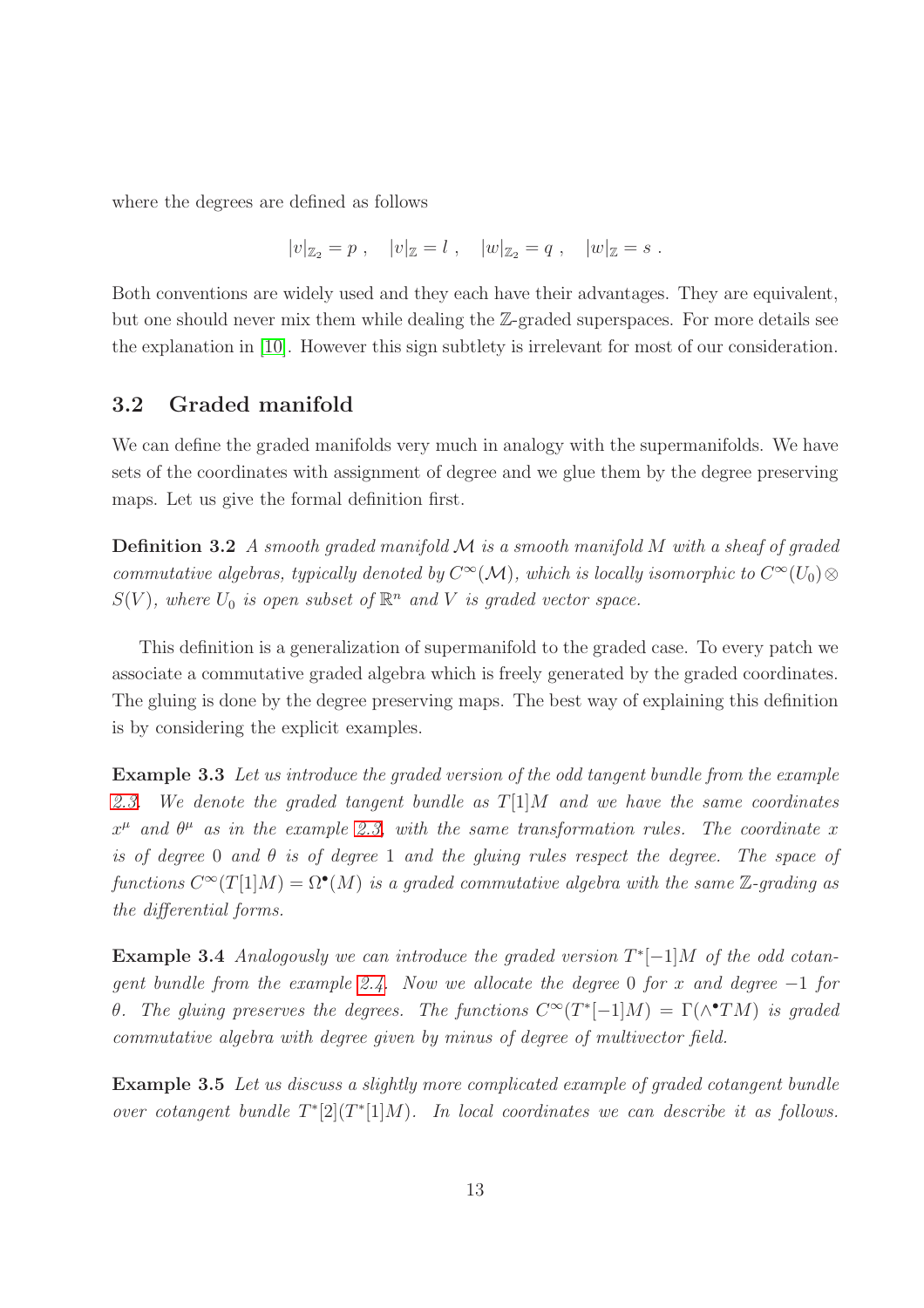*Introduce the coordinates*  $x^{\mu}$ ,  $\theta^{\mu}$ ,  $\psi_{\mu}$  *and*  $p_{\mu}$  *of degree* 0, 1, 1 *and* 2 *respectively. The gluing between patches is done by the following degree preserving maps*

$$
\tilde{x}^{\mu} = \tilde{x}^{\mu}(x) , \qquad \tilde{\theta}^{\mu} = \frac{\partial \tilde{x}^{\mu}}{\partial x^{\nu}} \theta^{\nu} , \qquad \tilde{\psi}_{\mu} = \frac{\partial x^{\nu}}{\partial \tilde{x}^{\mu}} \psi_{\nu} ,
$$

$$
\tilde{p}_{\mu} = \frac{\partial x^{\nu}}{\partial \tilde{x}^{\mu}} p_{\nu} + \left( \frac{\partial^{2} x^{\nu}}{\partial \tilde{x}^{\gamma} \tilde{x}^{\mu}} \right) \frac{\partial \tilde{x}^{\gamma}}{\partial x^{\sigma}} \psi_{\nu} \theta^{\sigma} .
$$

*Now it is bit more complicated to describe the functions*  $C^{\infty}(T^{*}[2](T^{*}[1]M))$  *in terms of standard geometrical objects. However by construction*  $C^{\infty}(T^{*}[2](T^{*}[1]M))$  *is a graded commutative algebra. In degree zero*  $C^{\infty}(T^{*}[2](T^{*}[1]M))$  *corresponds to*  $C^{\infty}(M)$  *and in degree one to*  $\Gamma(TM \oplus T^*M)$ *. For more details of this example the reader may consult* [\[20\]](#page-66-2)*.* 

Again the big chunk of differential geometry has a straightforward generalization to the graded manifolds. The integration theory for the graded manifolds is totally analogous to the super case, with the main difference between the even and odd measure described in subsection [2.4.](#page-8-0) The vector fields are defined as derivations of  $C^{\infty}(\mathcal{M})$  for the graded manifold  $M$ . The vector fields on  $M$  are naturally graded, and amongst these we are interested in the odd vector fields which square to zero.

**Definition 3.6** If the graded manifold M is equipped with a derivation D of  $C^{\infty}(\mathcal{M})$  of *degree* 1 *with additional property*  $D^2 = 0$  *then we call such* D *a homological vector field.* D *endows the graded commutative algebra of function*  $C^{\infty}(\mathcal{M})$  *with the structure of differential complex. One calls such graded commutative algebra with* D *a graded differential algebra.*

<span id="page-13-0"></span>Let us state the most important example of homological vector field for the graded tangent bundle.

Example 3.7 *Consider the graded tangent bundle* T[1]M *described in the example [3.3.](#page-12-1) Let us introduce the vector field of degree* 1 *written in local coordinates as follows*

$$
D = \theta^{\mu} \frac{\partial}{\partial x^{\mu}} ,
$$

*which is glued in an obvious way. Since*  $D^2 = 0$  *this is an example of homological vector* field. D on  $C^{\infty}(T[1]M) = \Omega^{\bullet}(M)$  corresponds to the de Rham differential on  $\Omega^{\bullet}(M)$ .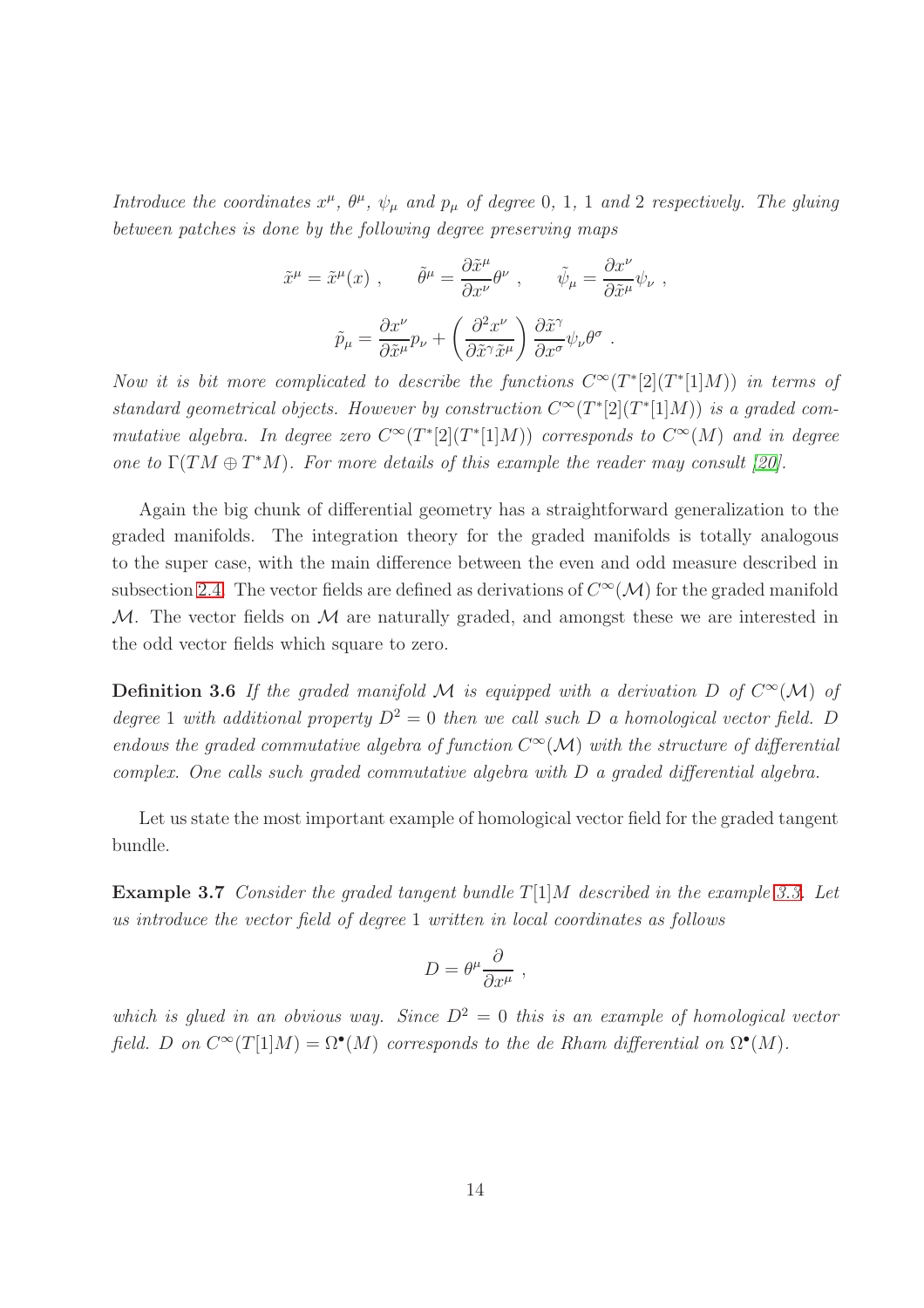# <span id="page-14-0"></span>4 Odd Fourier transform and BV-formalism

In this section we introduce the basics of BV formalism. We derive the construction through the odd Fourier transformation which maps  $C^{\infty}(T[1]M)$  to  $C^{\infty}(T^{*}[-1]M)$ . Odd cotangent bundle  $T^*[-1]M$  has a nice algebraic structure on the space of functions and using the odd Fourier transform we will derive the version of Stokes theorem for the integration on  $T^*[-1]M$ . The power of BV formalism is based on the algebraic interpretation of the integration theory for odd cotangent bundle.

### <span id="page-14-1"></span>4.1 Standard Fourier transform

Let us start by recalling the well-known properties of the standard Fourier transformations. Consider the suitable function  $f(x)$  on the real line R and define the Fourier transformation of this function according to the following formula

<span id="page-14-2"></span>
$$
F[f](p) = \frac{1}{\sqrt{2\pi}} \int_{-\infty}^{\infty} f(x)e^{-ipx}dx
$$
 (15)

One can also define the inverse Fourier transformation as follows

<span id="page-14-3"></span>
$$
F^{-1}[f] = \frac{1}{\sqrt{2\pi}} \int_{-\infty}^{\infty} f(p)e^{ipx} dp . \qquad (16)
$$

There are some subtleties related to the proper understanding of the integrals [\(15\)](#page-14-2)-[\(16\)](#page-14-3) and certain restrictions on f to make sense of these expressions. However, let us put aside these complications in this note. The functions have associative point-wise multiplication and one can study how it is mapped under the Fourier transformation. It is an easy exercise to show that

$$
F[f]F[g] = F[f * g] \tag{17}
$$

where ∗-product is defined as follows

$$
(f * g)(x) = \int_{-\infty}^{\infty} f(y)g(x - y)dy.
$$
 (18)

This ∗-operation is called convolution of two functions and it can be defined for any two integrable functions on the line. This \*-product is associative  $(f * g) * h = f * (g * h)$  and commutative  $f * g = g * f$ . Thus the space of integrable functions is associative commutative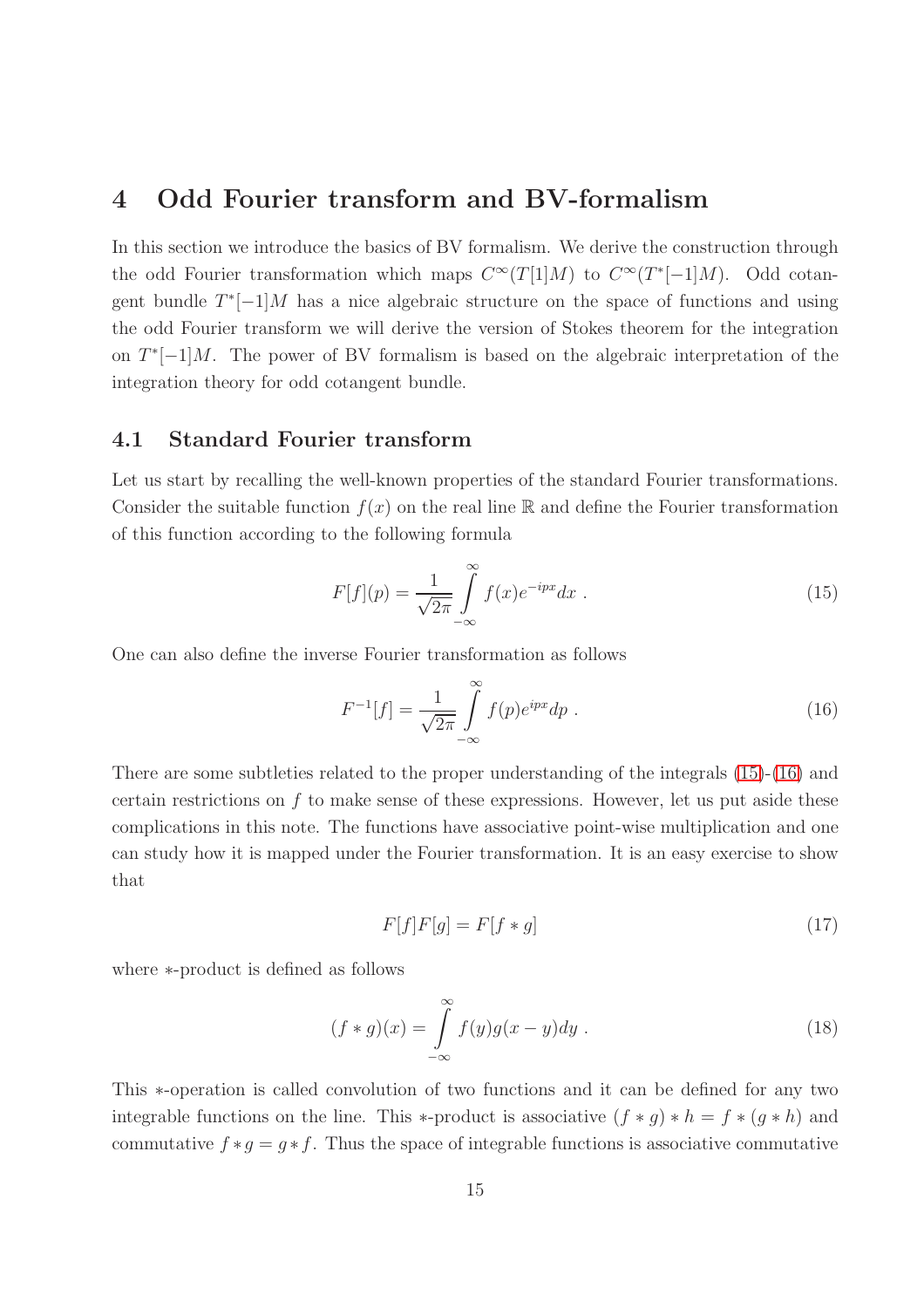algebra with respect to convolution, but there is no identity (since 1 is not an integrable function on the line). It is important to stress that the derivative  $\frac{d}{dx}$  is not a derivation of this ∗-product.

### <span id="page-15-0"></span>4.2 Odd Fourier transform

Let us assume that the manifold  $M$  is orientable and we can pick up a volume form

<span id="page-15-2"></span>vol = 
$$
\rho(x) dx^1 \wedge ... \wedge dx^n = \frac{1}{n!} \Omega_{\mu_1 ... \mu_n}(x) dx^{\mu_1} \wedge ... \wedge dx^{\mu_n}
$$
, (19)

which is a top degree nowhere vanishing form and  $n = \dim M$ . Consider the graded manifold  $T[1]M$  and the integration theory which we have discussed in the example [2.5.](#page-9-0) If we have the volume form then we can define the integration only along the odd direction as follows

$$
\int d^n \tilde{\theta} \; \tilde{\rho}^{-1} = \int d^n \theta \; \rho^{-1}
$$

In analogy with the standard Fourier transform [\(15\)](#page-14-2) we can define the odd Fourier transfrom for  $f(x, \theta) \in C^{\infty}(T[1]M)$  as

<span id="page-15-1"></span>
$$
F[f](x,\psi) = \int d^n\theta \ \rho^{-1} e^{\psi_\mu \theta^\mu} f(x,\theta) \ , \tag{20}
$$

.

where  $d^d\theta = d\theta^d \cdots d\theta^1$ . Obviously we would like to make sense globally of the transformation [\(20\)](#page-15-1). Therefore we assume that the degree of  $\psi_{\mu}$  is  $-1$  and it transforms as  $\partial_{\mu}$  (so in the way dual to  $\theta^{\mu}$ ). Thus  $F[f](x,\psi) \in C^{\infty}(T^{*}[-1]M)$  and the odd Fourier transform maps functions on  $T[1]M$  to the functions on  $T^*[-1]M$ . The explicit formula [\(113\)](#page-56-0) of the Fourier transform of p-form is given in the Appendix. We can also define the inverse Fourier transform  $F^{-1}$ which maps the functions on  $T^*[-1]M$  to the functions on  $T[1]M$  as follows

<span id="page-15-3"></span>
$$
F^{-1}[\tilde{f}](x,\theta) = (-1)^{n(n+1)/2} \int d^n \psi \, \rho \, e^{-\psi_\mu \theta^\mu} \tilde{f}(x,\psi) \;, \tag{21}
$$

where  $\tilde{f}(x,\psi) \in C^{\infty}(T^{*}[-1]M)$ . One may easily check that

$$
(F^{-1}F[f])(x,\eta) = (-1)^{n(n+1)/2} \int d^n \psi \, \rho e^{-\psi_\mu \eta^\mu} \int d^n \theta \, \rho^{-1} \, e^{\psi_\mu \theta^\mu} f(x,\theta) = f(x,\eta) \; .
$$

Since we have to discuss both odd tangent and odd cotangent bundles simultaneously, in this section we adopt the following notation for the functions: we denote with symbols without tilde functions on  $T[1]M$  and with tilde functions on  $T^*[-1]M$ .

 $C^{\infty}(T[1]M)$  is a differential graded algebra with the graded commutative multiplication and the differential D defined in example [3.7.](#page-13-0) Let us discuss how these operations behave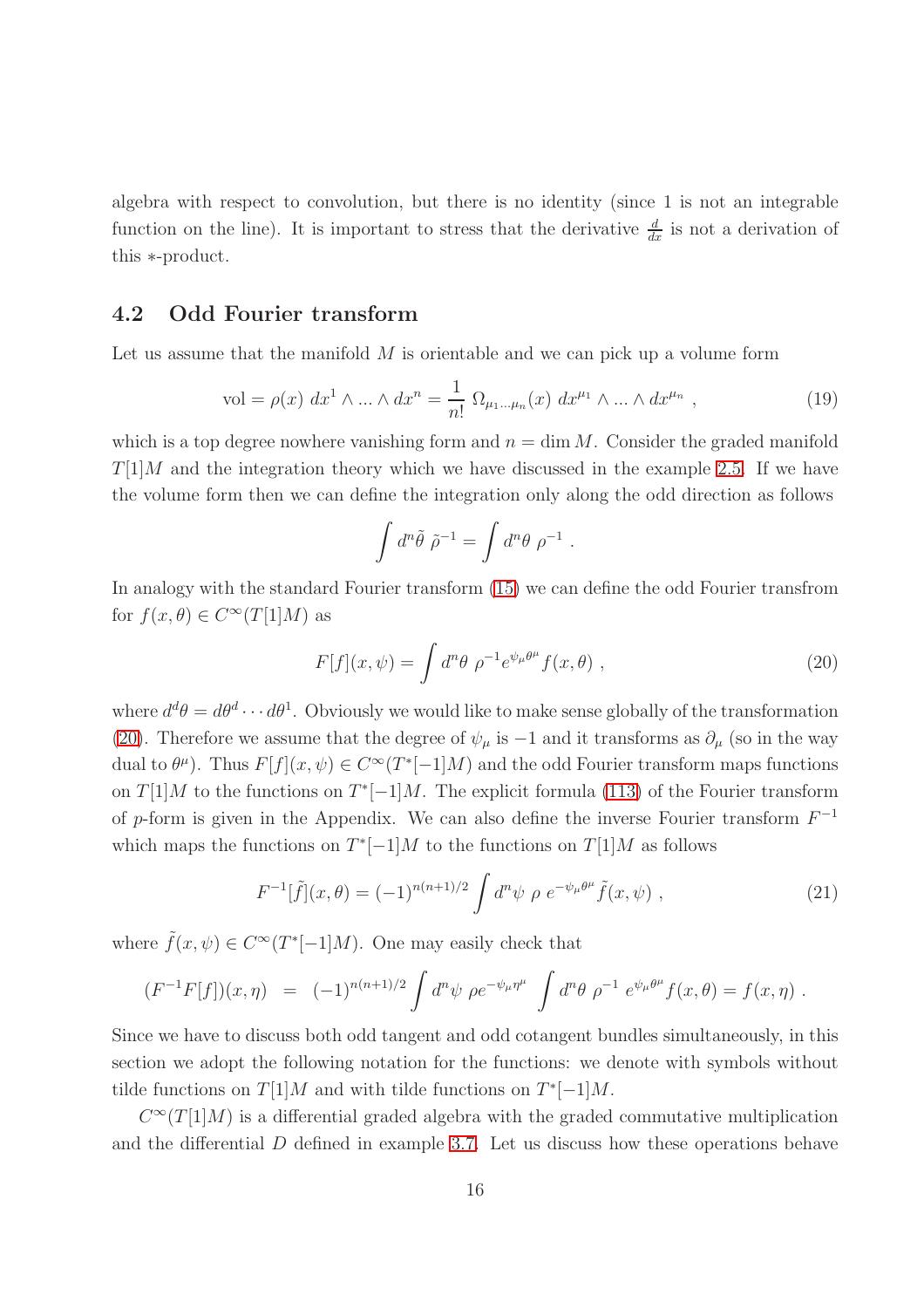under the odd Fourier transform  $F$ . Under  $F$  the differential  $D$  transforms to bilinear operation  $\Delta$  on  $C^{\infty}(T^{*}[-1]M)$  as follows

<span id="page-16-3"></span>
$$
F[Df] = (-1)^n \Delta F[f] \tag{22}
$$

and from this we can calculate the explicit form of  $\Delta$ 

<span id="page-16-2"></span>
$$
\Delta = \rho^{-1} \frac{\partial^2}{\partial x^\mu \partial \psi_\mu} \rho = \frac{\partial^2}{\partial x^\mu \partial \psi_\mu} + \partial_\mu (\log \rho) \frac{\partial}{\partial \psi_\mu} . \tag{23}
$$

By construction  $\Delta^2 = 0$  and degree of  $\Delta$  is 1. Next let us discuss how the graded commutative product on  $C^{\infty}(T[1]M)$  transforms under F. The situation is very much analogous to the standard Fourier transform where the multiplication of functions goes to their convolution. To be specific we have

$$
F[fg] = F[f] * F[g]
$$
\n(24)

and from this we derive the explicit formula for the odd convolution

$$
(\tilde{f} * \tilde{g})(x, \psi) = (-1)^{n(n+|f|)} \int d^n \lambda \, \rho \, \tilde{f}(x, \lambda) \tilde{g}(x, \psi - \lambda) , \qquad (25)
$$

where  $\tilde{f}, \tilde{g} \in C^{\infty}(T^*[-1]M)$  and  $\psi$ ,  $\lambda$  are odd coordinates on  $T^*[-1]M$ . This star product is associative and by construction  $\Delta$  is a derivation of this product (since D is a derivation of usual product on  $C^{\infty}(T[1]M)$ . Moreover we have the following relation

$$
\tilde{f} * \tilde{g} = (-1)^{(n-|\tilde{f}|)(n-|\tilde{g}|)} \tilde{g} * \tilde{f}
$$
\n(26)

and thus this star product does not preserve Z-grading, i.e.  $|\tilde{f} * \tilde{g}| \neq |\tilde{f}| + |\tilde{g}|$ . Thus the odd convolution of functions is not a graded commutative product, which should not be surprising since  $F$  is not a morphisms of the graded manifolds (generically it is not a morphisms of supermanifolds either). At the same time  $C^{\infty}(T^*[-1]M)$  is a graded commutative algebra with respect to the ordinary multiplication of functions, but  $\Delta$  is not a derivation of this multiplication

$$
\Delta(\tilde{f}\tilde{g}) \neq \Delta(\tilde{f})\tilde{g} + (-1)^{|\tilde{f}|} \tilde{f}\Delta(\tilde{g}) . \tag{27}
$$

We can define the bilinear operation which measures the failure of  $\Delta$  to be a derivation

<span id="page-16-1"></span>
$$
(-1)^{|\tilde{f}|}\{\tilde{f},\tilde{g}\} = \Delta(\tilde{f}\tilde{g}) - \Delta(\tilde{f})\tilde{g} - (-1)^{|\tilde{f}|}\tilde{f}\Delta(\tilde{g}) . \qquad (28)
$$

A direct calculation gives the following expression

<span id="page-16-0"></span>
$$
\{\tilde{f},\tilde{g}\} = \frac{\partial \tilde{f}}{\partial x^{\mu}} \frac{\partial \tilde{g}}{\partial \psi_{\mu}} + (-1)^{|f|} \frac{\partial \tilde{f}}{\partial \psi_{\mu}} \frac{\partial \tilde{g}}{\partial x^{\mu}} ,
$$
\n(29)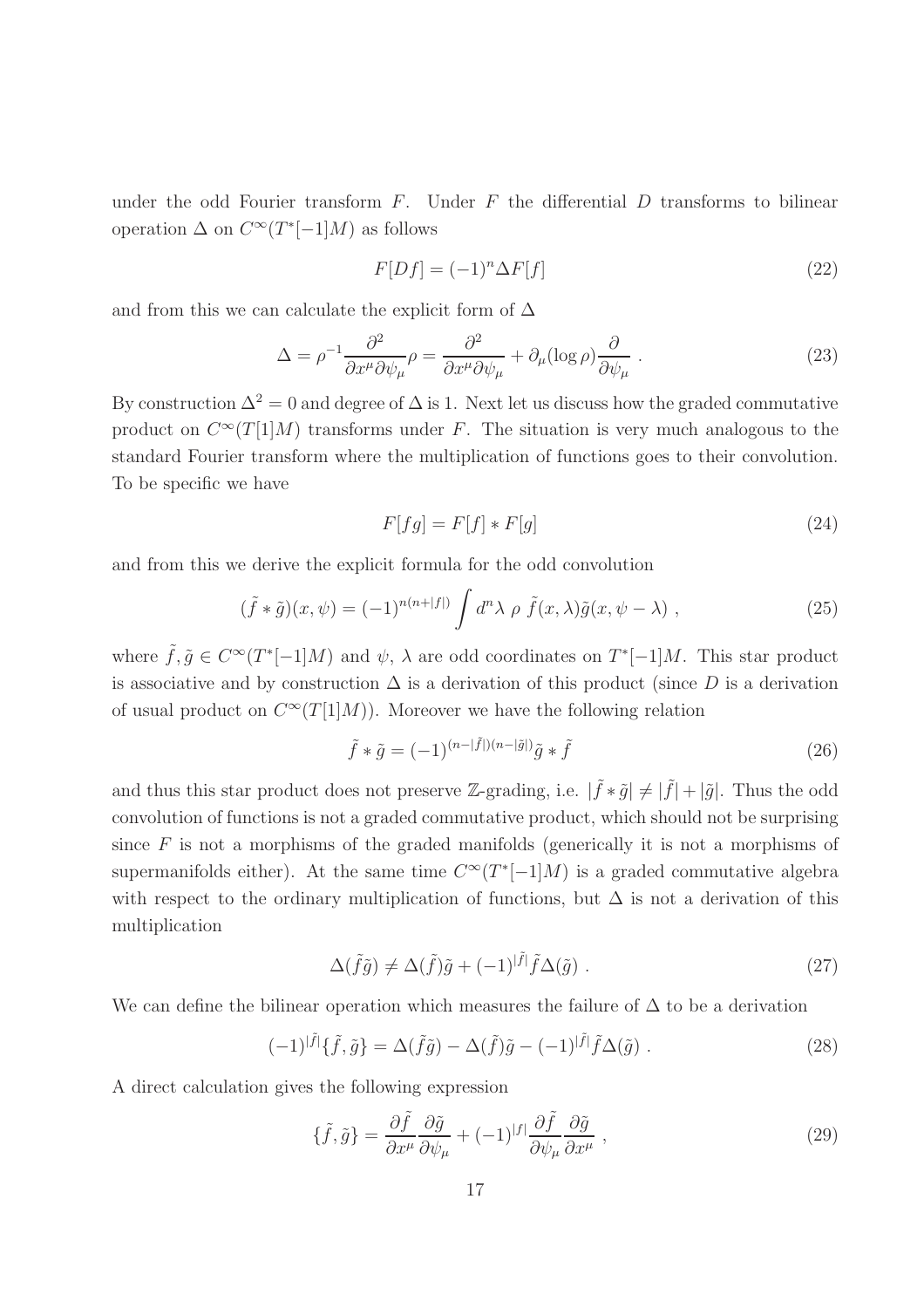which is very reminiscent of the standard Poisson bracket for the cotangent bundle, but now with the odd momenta. For the derivative  $\frac{\partial}{\partial \psi_{\mu}}$  we use the following convention

<span id="page-17-1"></span>
$$
\frac{\partial \psi_{\nu}}{\partial \psi_{\mu}} = \delta^{\mu}_{\nu}
$$

and it is derivation of degree 1 (see the definition [\(1\)](#page-4-2)). By a direct calculation one can check that this bracket [\(29\)](#page-16-0) gives rise to 1-Poisson algebra (Gerstenhaber algebra) on  $C^{\infty}(T^*[-1]M)$ . Indeed the bracket [\(29\)](#page-16-0) on  $C^{\infty}(T^*[-1]M)$  corresponds to the Schouten bracket on the multivector fields (see Appendix for the explicit formulas). To summarize, upon the choice of volume form on  $M, C^{\infty}(T^{*}[-1]M)$  is an odd Poisson algebra (Gerstenhaber algebra) with the Poisson bracket generated by ∆-operator as in [\(28\)](#page-16-1). Such a structure is called BV-algebra. We will now summarize and formalize this notion.

Let us recall the definition of odd Poisson algebra (Gerstenhaber algebra).

Definition 4.1 *The graded commutative algebra* V *with the odd bracket* { , } *satisfying the following axioms*

$$
\{v, w\} = -(-1)^{(|v|+1)(|w|+1)} \{w, v\}
$$

$$
\{v, \{w, z\}\} = \{\{v, w\}, z\} + (-1)^{(|v|+1)(|w|+1)} \{w, \{v, z\}\}
$$

$$
\{v, wz\} = \{v, w\}z + (-1)^{(|v|+1)|w|}w\{v, z\}
$$

*is called a Gerstenhaber algebra.*

Typically it is assumed that the degree of bracket  $\{ , \}$  is 1 (or -1 depending on conventions). Thus the space of functions  $C^{\infty}(T^*[-1]M)$  is a Gerstenhaber algebra with a graded commutative multiplication of functions and a bracket of degree 1 defined by [\(29\)](#page-16-0). The BV-algebra is Gerstenhaber algebra with an additional structure.

Definition 4.2 *A Gerstenhaber algebra* (V, ·, { , }) *together with an odd* <sup>R</sup>*–linear map*

<span id="page-17-2"></span> $\Delta : V \longrightarrow V$ ,

*which squares to zero*  $\Delta^2 = 0$  *and generates the bracket* {, } *according to* 

<span id="page-17-0"></span>
$$
\{v, w\} = (-1)^{|v|} \Delta(vw) + (-1)^{|v|+1} (\Delta v)w - v(\Delta w) , \qquad (30)
$$

*is called a BV-algebra.* ∆ *is called the odd Laplace operator (odd Laplacian).*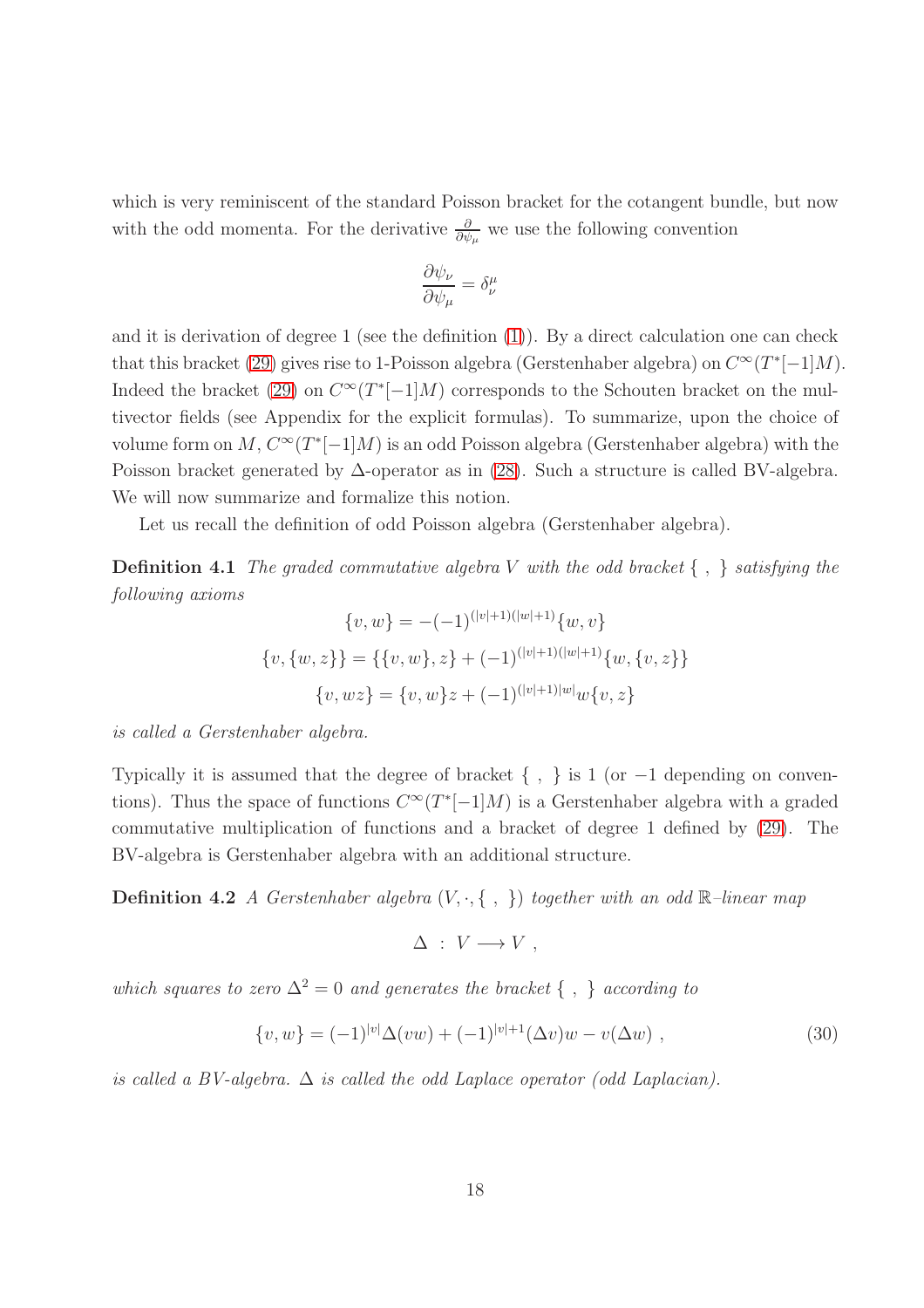Again it is assumed that degree  $\Delta$  is 1 (or -1 depending on conventions). The space of functions  $C^{\infty}(T^*[-1]M)$  is a BV algebra with  $\Delta$  defined by [\(23\)](#page-16-2) and its definition requires the choice of a volume form on M. The graded manifold  $T^*[-1]M$  is called a BV manifold. In general a BV manifolds is defined as a graded manifold  $\mathcal M$  such that the space of functions  $C^{\infty}(\mathcal{M})$  is equipped with the structure of a BV algebra.

There also exists an alternative definition of BV algebra [\[11\]](#page-65-4).

Definition 4.3 *A graded commutative algebra* V *with an odd* R*–linear map*

<span id="page-18-2"></span>
$$
\Delta \; : \; V \longrightarrow V \ ,
$$

*which squares to zero*  $\Delta^2 = 0$  *and satisfies* 

<span id="page-18-1"></span>
$$
\Delta(vwz) = \Delta(vw)z + (-1)^{|v|}v\Delta(wz) + (-1)^{(|v|-1)|w|}w\Delta(vz) \n-\Delta(v)wz - (-1)^{|v|}v\Delta(w)z - (-1)^{|v|+|w|}vw\Delta(z),
$$
\n(31)

,

*is called a BV algebra*

One can show that  $\Delta$  with these properties gives rise to the bracket [\(30\)](#page-17-0) which satisfies all axioms of the definition [4.1.](#page-17-1) The condition [\(31\)](#page-18-1) is related to the fact that  $\Delta$  should be a second order operator, square of the derivation in other words. Consider the functions  $f(x)$ ,  $g(x)$  and  $h(x)$  of one variable and the second derivative  $\frac{d^2}{dx^2}$  satisfies the following property

$$
\frac{d^2(fgh)}{dx^2} + \frac{d^2f}{dx^2}gh + f\frac{d^2g}{dx^2}h + fg\frac{d^2h}{dx^2} = \frac{d^2(fg)}{dx^2}h + \frac{d^2(fh)}{dx^2}g + f\frac{d^2(gh)}{dx^2}
$$

which can be regarded as a definition of second derivative. Although one should keep in mind that any linear combination  $\alpha \frac{d^2}{dx^2} + \beta \frac{d}{dx}$  satisfies the above identity. Thus the property [\(31\)](#page-18-1) is just the graded generalization of the second order differential operator. In the example of  $C^{\infty}(T^*[-1]M)$ , the  $\Delta$  as in [\(23\)](#page-16-2) is indeed of second order.

We collect some more details and curious observations on odd Fourier transform and some of its algebraic structures in Appendices [A](#page-55-0) and [B.](#page-57-0)

### <span id="page-18-0"></span>4.3 Integration theory

So far we have discussed different algebraic aspects of graded manifolds  $T[1]M$  and  $T^*[-1]M$ which can be related by the odd Fourier transformation upon the choice of a volume form on M. As we saw  $T^*[-1]M$  is quite interesting algebraically since  $C^{\infty}(T^*[-1]M)$  is equipped with the structure of a BV algebra. At the same time  $T[1]M$  has a very natural integration theory which we will review below. Now our goal is to mix the algebraic aspects of  $T^*[-1]M$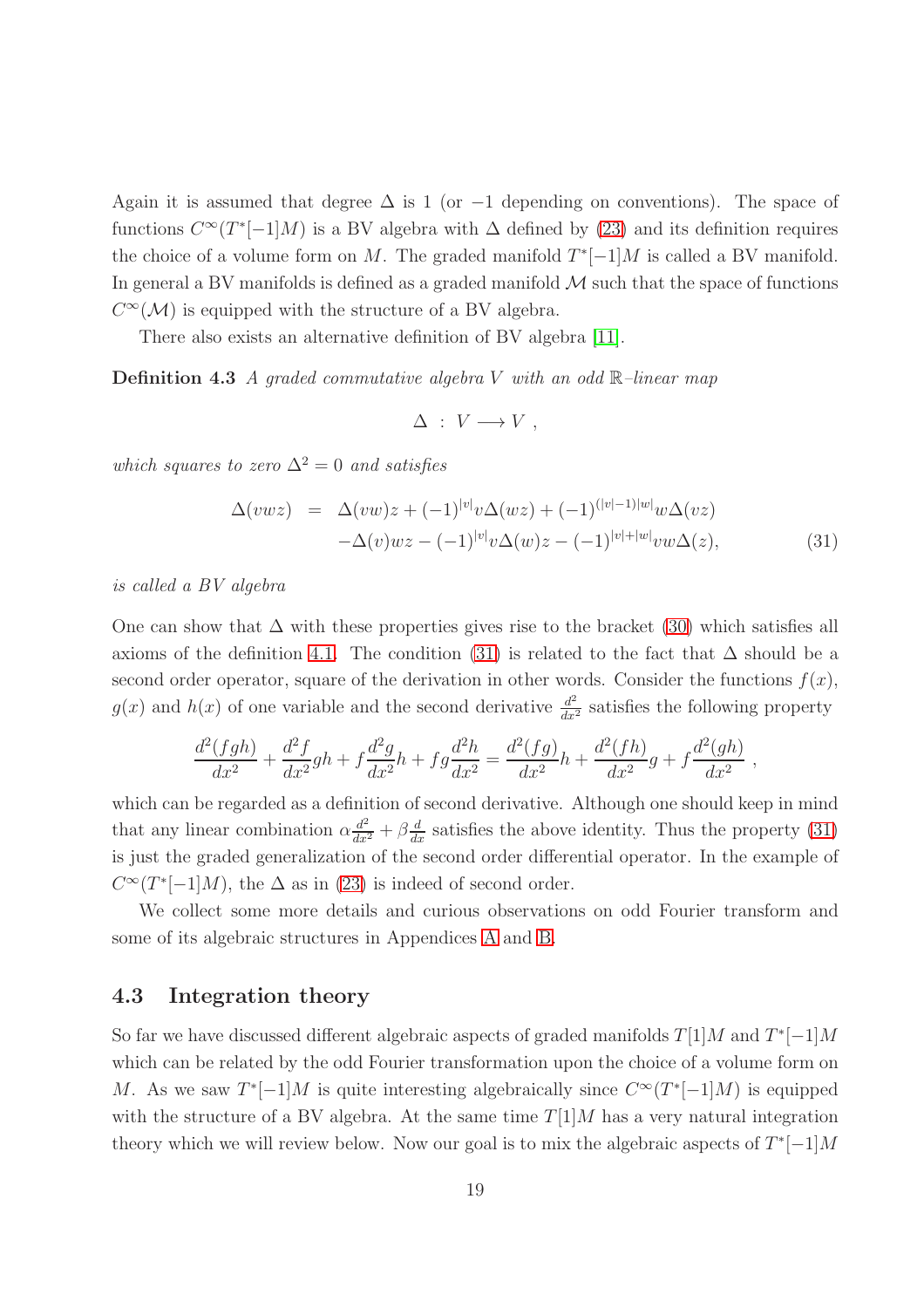with the integration theory on  $T[1]M$ . We will do it again by means of the odd Fourier transform.

We start by reformulating the Stokes theorem in the language of the graded (super) manifolds. Before doing this let us review a few facts about standard submanifolds. A submanifold C of M can be described in algebraic language as follows. Consider the ideal  $\mathcal{I}_{C}\subset C^{\infty}(M)$  of functions vanishing on C. The functions on submanifold C can be described as quotient  $C^{\infty}(C) = C^{\infty}(M)/\mathcal{I}_C$ . Locally we can choose coordinates  $x^{\mu}$  adapted to C such that the submanifold C is defined by the conditions  $x^{p+1} = 0, x^{p+2} = 0, ..., x^n = 0$  $(\dim C = p \text{ and } \dim M = n)$  while the rest  $x^1, x^2, \dots, x^p$  may serve as coordinates for C. In this local description  $\mathcal{I}_C$  is generated by  $x^{p+1}, x^{p+2}, ..., x^n$ . Indeed the submanifolds can be defined purely algebraically as ideals of  $C^{\infty}(M)$  with certain regularity condition which states that locally the ideals generated by  $x^{p+1},...,x^n$ . This construction has a straightforward generalization for the graded and super settings. Let us illustrate this with a particular example which is relevant for our later discussion.  $T[1]C$  is a graded submanifold of  $T[1]M$ if C is submanifold of M. In local coordinates  $T[1]C$  is described by the conditions

<span id="page-19-0"></span>
$$
x^{p+1} = 0, \quad x^{p+2} = 0 \ , \quad \dots \ , \quad x^n = 0 \ , \quad \theta^{p+1} = 0 \ , \quad \theta^{p+2} = 0 \ , \quad \dots \ , \ \theta^n = 0 \ , \tag{32}
$$

thus  $x^{p+1},...,x^n,\theta^{p+1},...,\theta^n$  generate the corresponding ideal  $\mathcal{I}_{T[1]C}$ . The functions on the submanifold  $C^{\infty}(T[1]C)$  are given by the quotient  $C^{\infty}(T[1]M)/\mathcal{I}_{T[1]C}$ . Moreover the above conditions define the morphism  $i : T[1]C \rightarrow T[1]M$  of the graded manifolds and thus we can talk about the pull back of functions from  $T[1]M$  to  $T[1]C$  as going to the quotient. Also we want to discuss another class of submanifolds, namely odd conormal bundle  $N^*[-1]C$  as graded submanifold of  $T^*[-1]M$ . In local coordinate  $N^*[-1]C$  is described by the conditions

<span id="page-19-1"></span>
$$
x^{p+1} = 0, \quad x^{p+2} = 0 \ , \quad \dots \ , \quad x^n = 0 \ , \quad \psi_1 = 0 \ , \quad \psi_2 = 0 \ , \quad \dots \ , \quad \psi_p = 0 \ , \tag{33}
$$

thus  $x^{p+1},...,x^n, \psi_1,..., \psi_p$  generate the ideal  $\mathcal{I}_{N^*[-1]C}$ . Again the functions  $C^{\infty}(N^*[-1]C)$ can be described as quotient  $C^{\infty}(T^*[-1]M)/\mathcal{I}_{N^*[-1]C}$ . Moreover the above conditions define the morphism  $j: N^*[-1]C \to T^*[-1]M$  of the graded manifolds and thus we can talk about the pull back of functions from  $T^*[-1]M$  to  $N^*[-1]C$ .

In previous subsections we have defined the odd Fourier transformation as map

$$
C^{\infty}(T[1]M) \quad \stackrel{F}{\longrightarrow} \quad C^{\infty}(T^{*}[-1]M) ,
$$

which does not map the graded commutative product on one side to the graded commutative product on the other side. Using the odd Fourier transform we can relate the following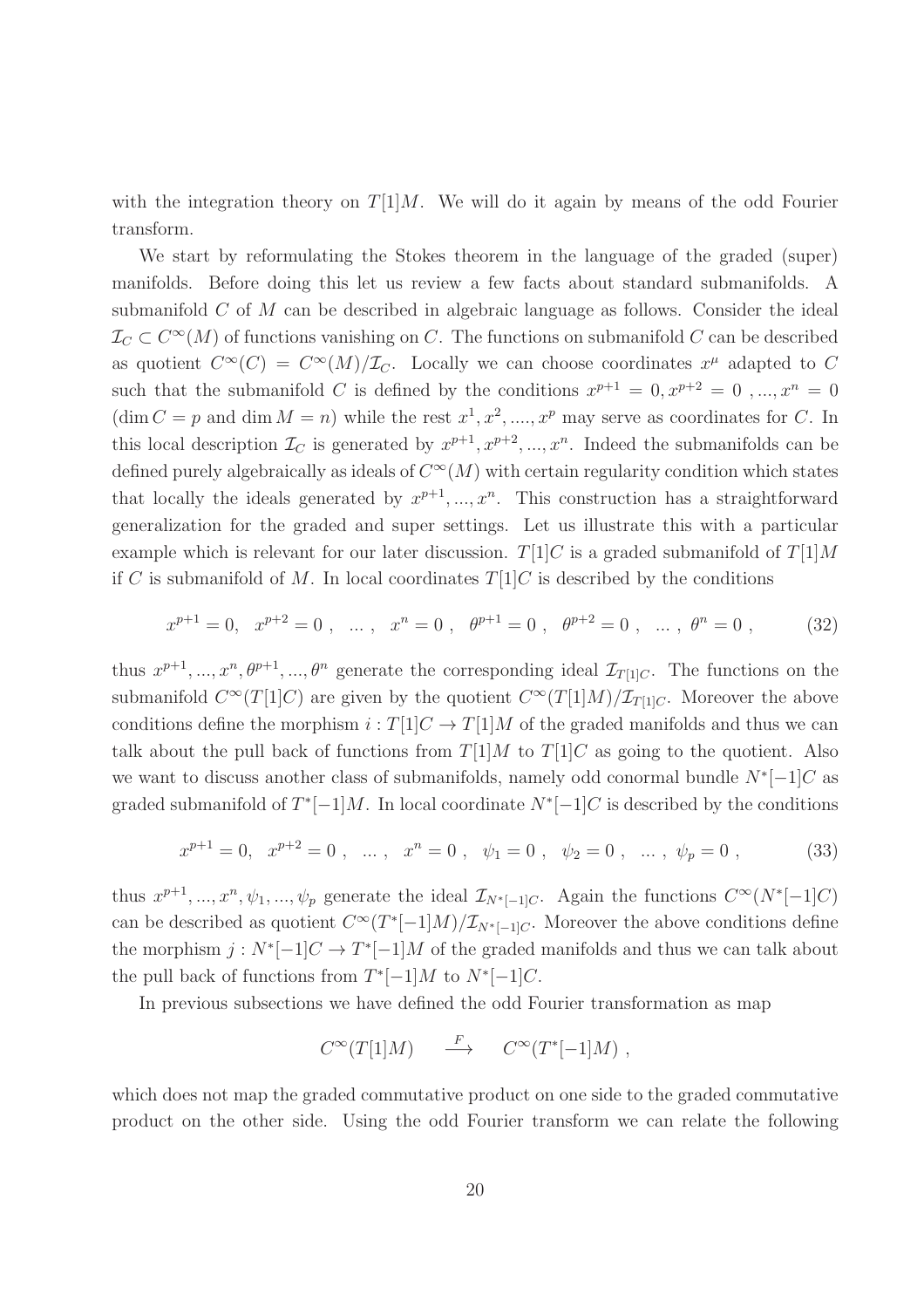integrals over different supermanifolds

<span id="page-20-0"></span>
$$
\int_{T[1]C} d^p x d^p \theta \ i^* \left(f(x,\theta)\right) = (-1)^{(n-p)(n-p+1)/2} \int_{N^*[-1]C} d^p x d^{n-p} \psi \ \rho \ j^* \left(F[f](x,\psi)\right) \ . \tag{34}
$$

Let us spend some time explaining this formula. On the left hand side we integrate the pull back of  $f \in C^{\infty}(T[1]M)$  over  $T[1]C$  with the canonical measure  $d^p x d^p \theta$ , where  $d^p \theta =$  $d\theta^p d\theta^{p-1}...d\theta^1$ . On the right hand side of [\(34\)](#page-20-0) we integrate the pull back of  $F[f] \in C^{\infty}(T^*[-1]M)$ over  $N^*[-1]C$ . The supermanifold  $N^*[-1]C$  has measure  $d^p x d^{n-p} \psi \rho$ , where  $d^{n-p} \psi =$  $d\psi_n d\psi_{n-1}... d\psi_{p+1}$  and we have to make sure that this measure is invariant under the change of coordinates which preserve C. Indeed this is easy to check. Let us take the adapted coordinates  $x^{\mu} = (x^{i}, x^{\alpha})$  such that  $x^{i}$   $(i, j = 1, 2, ..., p)$  are the coordinates along C and  $x^{\alpha}$  $(\alpha, \beta, \gamma = p + 1, ..., n)$  are coordinates transverse to C. A generic change of coordinates has the form

$$
\tilde{x}^i = \tilde{x}^i(x^j, x^\beta) , \qquad \tilde{x}^\alpha = \tilde{x}^\alpha(x^j, x^\beta) , \qquad (35)
$$

if furthermore we want to consider the transformations preserving  $C$  then the following conditions should be satisfied

$$
\frac{\partial \tilde{x}^{\alpha}}{\partial x^{i}}(x^{j},0) = 0.
$$
 (36)

These conditions follow from the general transformation of differentials

$$
d\tilde{x}^{\alpha} = \frac{\partial \tilde{x}^{\alpha}}{\partial x^{i}}(x^{j}, x^{\gamma})dx^{i} + \frac{\partial \tilde{x}^{\alpha}}{\partial x^{\beta}}(x^{j}, x^{\gamma})dx^{\beta}
$$
(37)

and the Frobenius theorem which states that  $d\tilde{x}^{\alpha}$  should only go to  $dx^{\beta}$  once restricted on C. In this case the adapted coordinates transform to adapted coordinates. On  $N^*[-1]C$  we have the following transformations of odd conormal coordinate  $\psi_{\alpha}$ 

$$
\tilde{\psi}_{\alpha} = \frac{\partial x^{\beta}}{\partial \tilde{x}^{\alpha}}(x^{i}, 0)\psi_{\beta} . \tag{38}
$$

Let us stress that  $\psi_{\alpha}$  is a coordinate on  $N^*[-1]C$  not a section, and the invariant object will be  $\psi_{\alpha}dx^{\alpha}$ . Under the above transformations restricted to C we have the following property

$$
d^p x \, d^{n-p} \psi \, \rho(x^i, 0) = d^p \tilde{x} \, d^{n-p} \tilde{\psi} \, \tilde{\rho}(\tilde{x}^i, 0) \;, \tag{39}
$$

where, for the transformation of  $\rho$  see the example [2.6.](#page-9-1) The formula [\(34\)](#page-20-0) is very easy to prove in the local coordinates. The pull back of the functions on the left and right hand sides would correspond to imposing the conditions [\(32\)](#page-19-0) and [\(33\)](#page-19-1) respectively. The rest is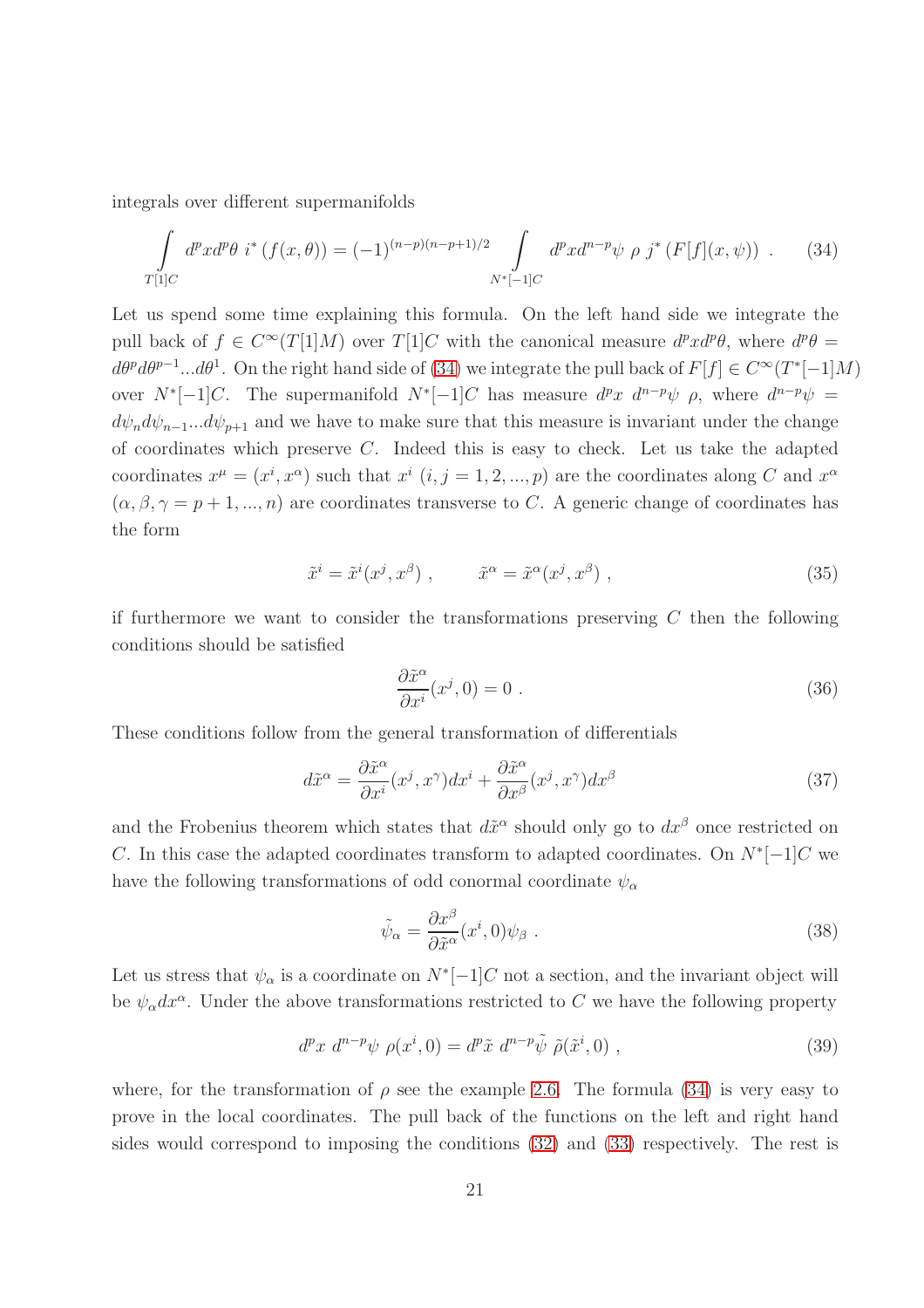just simple manipulations with the odd integrations and with the explicit form of the odd Fourier transform. Since all operations in  $(34)$  are covariant, i.e. respects the appropriate gluing then the formula obviously is globally defined and is independent from the choice of the adapted coordinates.

Let us recall two important corollaries of the Stokes theorem for the differential forms. First corollary is that the integral of exact form over closed submanifold C is zero and the second corollary is that the integral over closed form depends only on homology class of C,

$$
\int_{C} d\omega = 0 , \qquad \int_{C} \alpha = \int_{\tilde{C}} \alpha , \quad d\alpha = 0 , \qquad (40)
$$

where  $\alpha$  and  $\omega$  are differential forms, C and  $\tilde{C}$  are closed submanifolds which are in the same homology class. These two statements can be easily rewritten in the graded language as follows

<span id="page-21-0"></span>
$$
\int_{T[1]C} d^p x d^p \theta \ Dg = 0 \ , \tag{41}
$$

<span id="page-21-1"></span>
$$
\int_{T[1]C} d^p x d^p \theta \ f = \int_{T[1]\tilde{C}} d^p x d^p \theta \ f \ , \quad Df = 0 \ , \tag{42}
$$

where we assume that we deal with the pull backs of  $f, g \in C^{\infty}(T[1]M)$  to the submanifolds.

Next we can combine the formula [\(34\)](#page-20-0) with the Stokes theorem [\(41\)](#page-21-0) and [\(42\)](#page-21-1). We will end up with the following properties to which we will refer as *Ward-identities*

<span id="page-21-2"></span>
$$
\int_{N^*[-1]C} d^p x d^{n-p} \psi \, \rho \, \Delta \tilde{g} = 0 \;, \tag{43}
$$

<span id="page-21-3"></span>
$$
\int_{N^*[-1]C} d^p x d^{n-p} \psi \rho \tilde{f} = \int_{N^*[-1]\tilde{C}} d^p x d^{n-p} \psi \rho \tilde{f}, \qquad \Delta \tilde{f} = 0 , \qquad (44)
$$

where  $\tilde{f}, \tilde{g} \in C^{\infty}(T^*[-1]M)$  and the pull back of these function to  $N^*[-1]C$  is assumed. One can think of these statements as a version of Stokes theorem for the cotangent bundle. This can be reformulated and generalized further as a general theory of integration over Lagrangian submanifold of odd symplectic supermanifold (graded manifold), for example see [\[23\]](#page-66-0).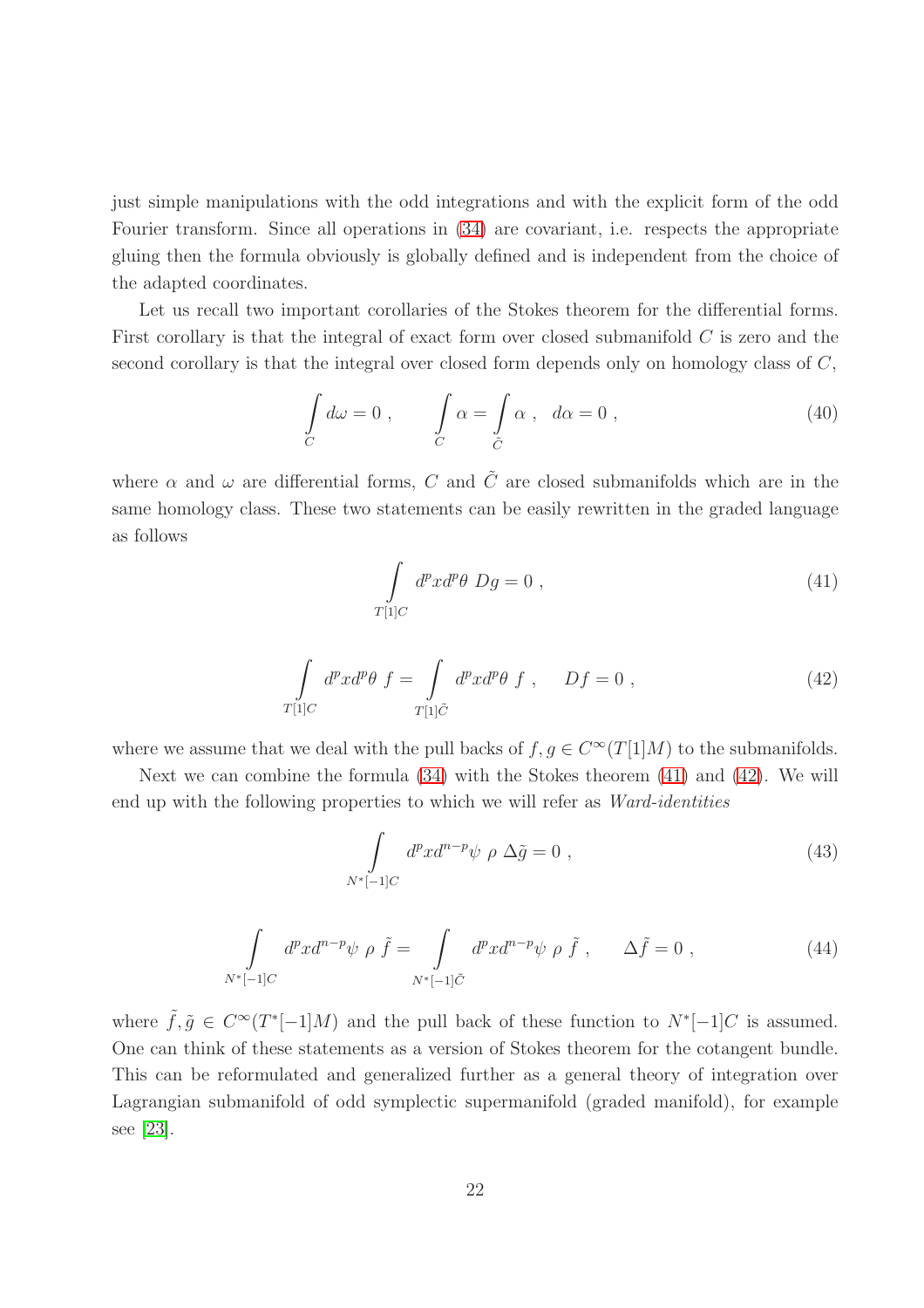### <span id="page-22-0"></span>4.4 Algebraic view on the integration

Now we would like to combine the two facts about the graded cotangent bundle  $T^*[-1]M$ . From one side we have the BV-algebra structure on  $C^{\infty}(T^*[-1]M)$ , in particular we have the odd Lie bracket on the functions. From the other side we showed in the last subsection that there exists an integration theory for  $T^*[-1]M$  with an analog of the Stokes theorem. Our goal is to combine the algebraic structure on  $T^*[-1]M$  with the integration and argue that the integral can be understood as certain cocycle.

Before discussing our main topic, let us remind the reader of some facts about the Chevalley-Eilenberg complex for the Lie algebras. Consider a Lie algebra g and define the space of k-chains  $c_k$  as an element of  $\wedge^k \mathfrak{g}$ . The space  $\wedge^k \mathfrak{g}$  is spanned by

$$
c_k = T_1 \wedge T_2 \wedge \dots \wedge T_k \tag{45}
$$

and the boundary operator can be defined as follows

$$
\partial (T_1 \wedge T_2 \wedge \ldots \wedge T_k) = \sum_{1 \leq i < j \leq k} (-1)^{i+j+1} [T_i, T_j] \wedge T_1 \wedge \ldots \wedge \hat{T}_i \wedge \ldots \wedge \hat{T}_j \wedge \ldots \wedge T_n , \qquad (46)
$$

where  $\hat{T}_i$  indicates the omission of the argument  $T_i$  . Using the Jacobi identity one can easily prove that  $\partial^2 = 0$ . The dual object k-cochain  $c^k$  is defined as multilinear map  $c^k : \wedge^k \mathfrak{g} \to \mathbb{R}$ such that coboundary operator  $\delta$  is defined as follows

$$
\delta c^k (T_1 \wedge T_2 \wedge \dots \wedge T_k) = c^k \left( \partial (T_1 \wedge T_2 \wedge \dots \wedge T_k) \right) \tag{47}
$$

and  $\delta^2 = 0$ . This gives rise to the famous Chevalley-Eilenberg complex. If  $\delta c^k = 0$  then we call  $c^k$  a cocycle. If there exists  $\tilde{c}^{k-1}$  such that  $c^k = \delta \tilde{c}^{k-1}$  then we call  $c^k$  a coboundary. The Lie algebra cohomology  $H^k(\mathfrak{g}, \mathbb{R})$  consists the cocycles modulo coboundaries. In general we can also generalize it such that cochains take value in a  $\mathfrak{a}$ -module. However this generalization is not relevant for the present discussion.

Now let us consider the generalization of Chevalley-Eilenberg complex for the graded Lie algebras. Notice in the preceding paragraph we have defined the cochain as a mapping from  $\wedge^k$ **g** to numbers which is identified with  $\wedge^k$ **g**<sup>\*</sup>. However  $\wedge^k$ **g**<sup>\*</sup> can also be thought of as  $S(\mathfrak{g}[1])$ -the symmetric algebra of  $\mathfrak{g}[1]$  (see the definition [3.1\)](#page-11-0). It is this formulation that allows for the most economical generalization to the graded case. Let a graded vector space V equipped with Lie bracket [ , ] of *degree* 0. The cochains are defined as maps from graded symmetric algebra  $S(V[1])$  to real numbers. More precisely, k-cochain is defined as multilinear map  $c^k(v_1, v_2, ..., v_k)$  with the following symmetry properties

<span id="page-22-1"></span>
$$
c^{k}(v_{1},...,v_{i},v_{i+1},...,v_{k}) = (-1)^{(|v_{i}|+1)(|v_{i+1}|+1)}c^{k}(v_{1},...,v_{i+1},v_{i},...,v_{k}). \qquad (48)
$$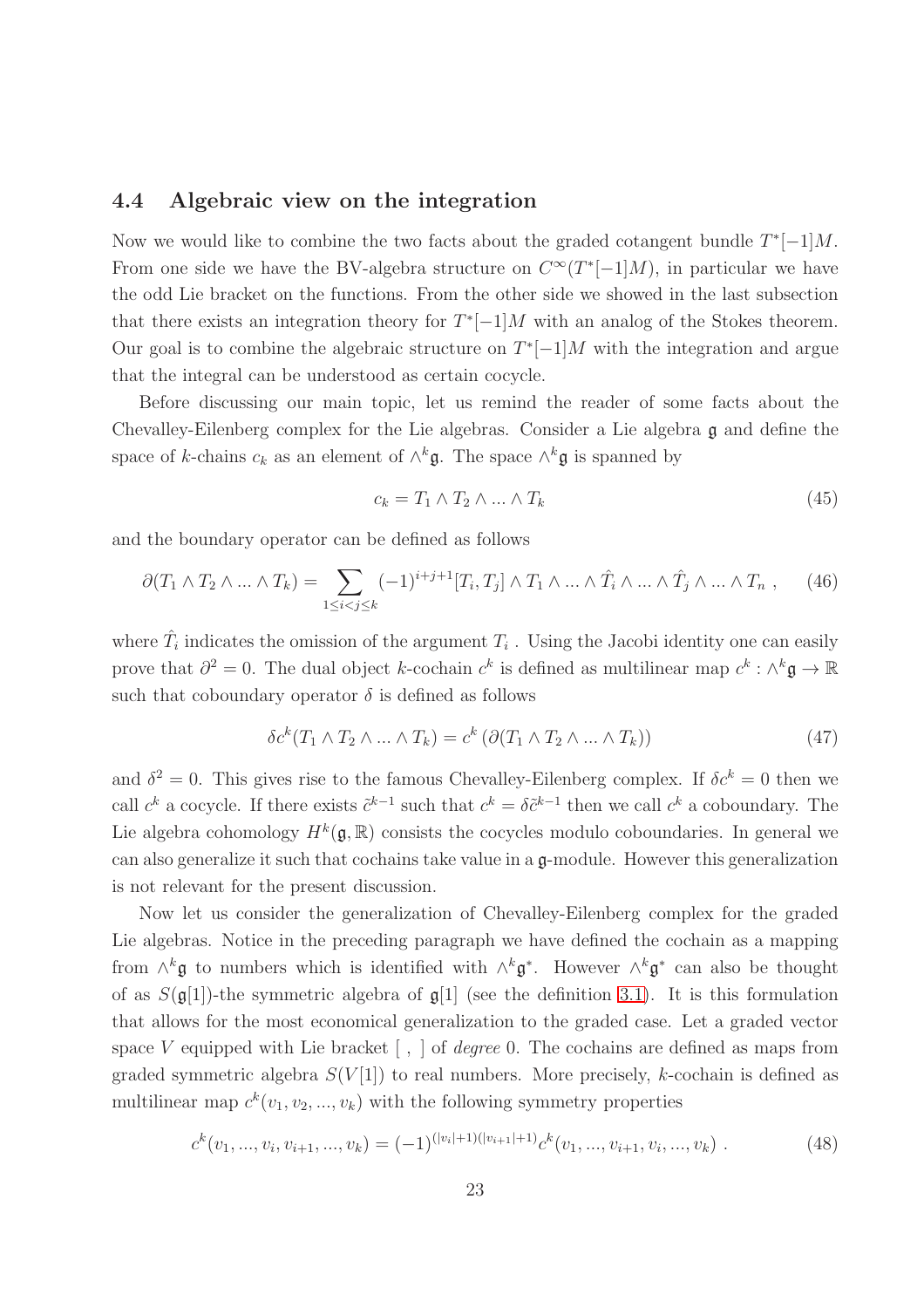The coboundary operator  $\delta$  is acting as follows

<span id="page-23-2"></span>
$$
\delta c^{k}(v_{1},...v_{k+1}) = \sum (-1)^{s_{ij}} c^{k} ((-1)^{|v_{i}|}[v_{i},v_{j}],v_{1},..., \hat{v}_{i},..., \hat{v}_{j},...,v_{k+1}),
$$
  
\n
$$
s_{ij} = (|v_{i}| + 1)(|v_{1}| + \cdots + |v_{i-1}| + i - 1)
$$
  
\n
$$
+ (|v_{j}| + 1)(|v_{1}| + \cdots + |v_{j-1}| + j - 1) + (|v_{i}| + 1)(|v_{j}| + 1).
$$
 (49)

The sign factor  $s_{ij}$  is called the Kozul sign; it is incurred by moving  $v_i, v_j$  to the very front. While the sign  $(-1)^{|v_i|}[v_i, v_j]$  ensures that this quantity conforms to the symmetry property of [\(48\)](#page-22-1) when exchanging  $v_i, v_j$ . As before we use the same terminology, coboundaries and cocycles. The cohomology  $H^k(V,\mathbb{R})$  is k-cocycles modulo k-coboundaries.

Now let us consider the case where the bracket is of *degree 1*. The corresponding cochains and coboundary operator can be defined using the parity reversion functor applied for the even Lie algebra. Let us define  $W = V[1]$  be graded vector space with Lie bracket of degree 1. Then k-cochain is defined as multilinear map  $c^k(w_1, w_2, ..., w_k)$  with the following symmetry properties

<span id="page-23-0"></span>
$$
c^{k}(w_{1},...,w_{i},w_{i+1},...,w_{k}) = (-1)^{|w_{i}||w_{i+1}|}c^{k}(w_{1},...,w_{i+1},w_{i},...,w_{k}).
$$
\n(50)

The coboundary operator  $\delta$  is acting as follows

<span id="page-23-1"></span>
$$
\delta c^{k}(w_{1},...w_{k+1}) = \sum (-1)^{s_{ij}} c^{k} ((-1)^{|w_{i}|-1}[w_{i},w_{j}],w_{1},..., \hat{w}_{i},..., \hat{w}_{j},...,w_{k+1}),
$$
  
\n
$$
s_{ij} = |w_{i}|(|w_{1}| + \cdots + |w_{i-1}|)
$$
  
\n
$$
+ |w_{j}|(|w_{1}| + \cdots + |w_{j-1}|) + |w_{i}||w_{j}|.
$$
\n(51)

The formulas [\(50\)](#page-23-0) and [\(51\)](#page-23-1) are obtained by the parity shift from the the case with the even bracket, i.e. from the formulas [\(48\)](#page-22-1) and [\(49\)](#page-23-2). The cocycles, coboundaries and cohomology are defined as usual.

Now using the definition of cocycle for the odd Lie bracket let us state the important theorem about the integration which is a simple consequence of Stokes theorem for the multivector fields [\(43\)](#page-21-2) and [\(44\)](#page-21-3).

<span id="page-23-4"></span>**Theorem 4.4** *Consider a collection of functions*  $f_1, f_2, ..., f_k \in C^\infty(T^*[-1]M)$  *such that*  $\Delta f_i = 0$  (*i* = 1, 2, ..., *k*). Define the integral

<span id="page-23-3"></span>
$$
c^{k}(f_{1}, f_{2}, ..., f_{k}; C) = \int_{N^{*}[-1]C} d^{p}x d^{n-p} \psi \rho f_{1}(x, \psi)...f_{k}(x, \psi) ,
$$
 (52)

where C is closed submanifold of M. Then  $c^k(f_1, f_2, ..., f_k; C)$  is a cocycle with respect to the *odd Lie algebra structure*  $(C^{\infty}(T^*[-1]M), \{ , \} )$ 

$$
\delta c^{k}(f_{1}, f_{2}, ..., f_{k}; C) = 0.
$$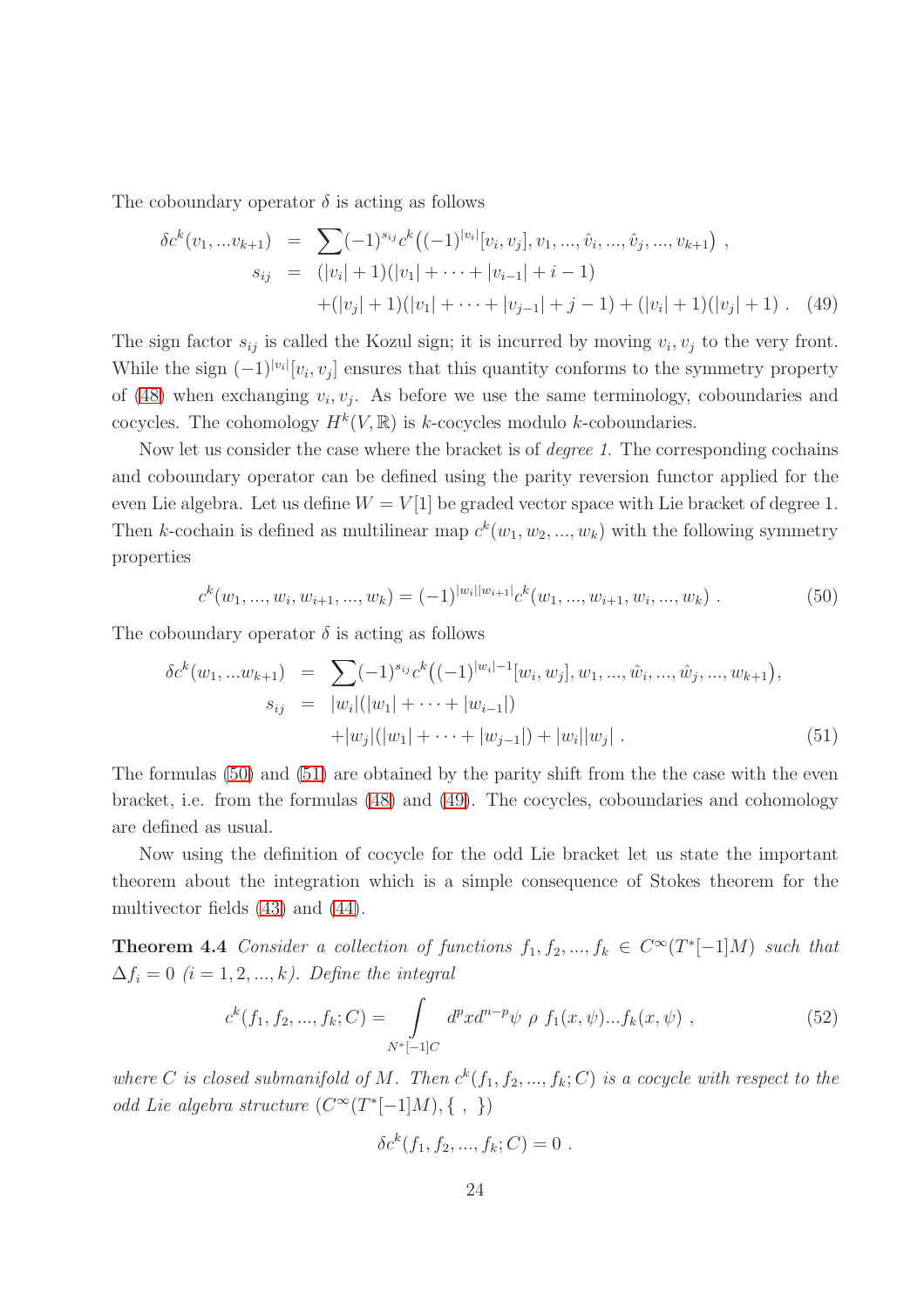Moreover  $c^k(f_1, f_2, ..., f_k; C)$  differs from  $c^k(f_1, f_2, ..., f_k; \tilde{C})$  by a coboundary if C is homolo*gous to*  $\tilde{C}$ *, i.e.* 

$$
c^k(f_1, f_2, ..., f_k; C) - c^k(f_1, f_2, ..., f_k; \tilde{C}) = \delta \tilde{c}^{k-1}
$$
,

*where*  $\tilde{c}^{k-1}$  *is some*  $(k-1)$ *-cochain.* 

This theorem is based on the observation by A. Schwarz in [\[24\]](#page-66-3). Let us now present the proof of this theorem.  $C^{\infty}(T^*[-1]M)$  is a graded vector space with odd Lie bracket  $\{ , \}$  defined in [\(29\)](#page-16-0), and the functions with  $\Delta f = 0$  correspond to a Lie subalgebra of  $C^{\infty}(T^{*}[-1]M)$ . The integral [\(52\)](#page-23-3) defines a k-cochain for odd Lie algebra with the correct symmetry properties

$$
c^{k}(f_1, ..., f_i, f_{i+1}, ..., f_k; C) = (-1)^{|f_i||f_{i+1}|} c^{k}(f_1, ..., f_{i+1}, f_i, ..., f_k; C) ,
$$

which follows from the graded commutativity of  $C^{\infty}(T^{*}[-1]M)$ . Then the property [\(41\)](#page-21-0) implies the following

<span id="page-24-0"></span>
$$
0 = \int_{N^*[1]} d^p x d^{n-p} \psi \, \rho \, \Delta(f_1(x, \psi) ... f_k(x, \psi)) \,. \tag{53}
$$

Using the property of  $\Delta$  given in [\(28\)](#page-16-1) many times, we obtain the following formula

<span id="page-24-1"></span>
$$
\Delta(f_1 f_2 \dots f_k) = \sum_{i < j} (-1)^{s_{ij}} (-1)^{|f_i|} \{f_i, f_j\} f_1 \dots \widehat{f}_i \dots \widehat{f}_j \dots f_k,
$$
\n
$$
s_{ij} = (-1)^{(|f_1| + \dots + |f_{i-1}|)|f_i| + (|f_1| + \dots + |f_{j-1}|)|f_j| - |f_i||f_j|}, \tag{54}
$$

where we have used  $\Delta f_i = 0$ . Combining [\(53\)](#page-24-0) and [\(54\)](#page-24-1) we obtain that  $c^k$  defined in [\(52\)](#page-23-3) is a cocycle, i.e.

$$
\delta c^{k}(f_{1},...,f_{k+1};C) = -\int_{N^{*}[-1]C} d^{p}x d^{n-p}\psi \,\,\rho \,\,\Delta(f_{1}(x,\psi)...f_{k}(x,\psi)) = 0 \,\,,\tag{55}
$$

where we use the definition for coboundary operator given in [\(51\)](#page-23-1).

Next we have to show that the cocycle  $(52)$  changes by a coboundary when we deform  $C$ continuously. We start by looking at the infinitesimal change of C. Recall that the indices *i*, *j* are along *C*, while  $\alpha$ ,  $\beta$  are transverse to *C*, and  $N^*[-1]C$  is locally given by  $x^{\alpha} = 0$  and  $\psi_i = 0$ . We parameterize the infinitesimal deformation by

$$
\delta_C x^{\alpha} = \epsilon^{\alpha}(x^i) , \quad \delta_C \psi_i = -\partial_i \epsilon^{\alpha}(x^i) \psi_{\alpha} ,
$$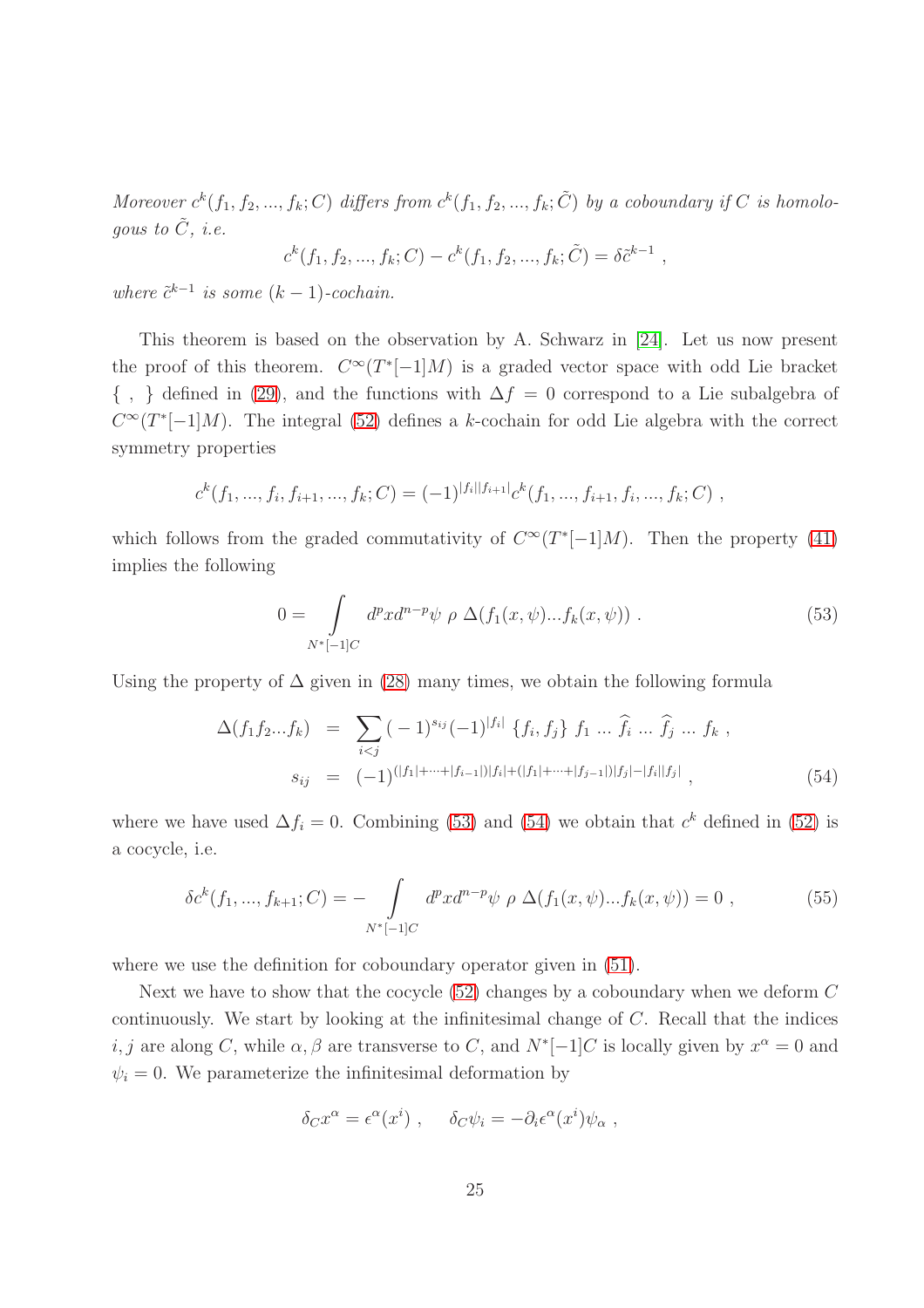where  $\epsilon$ 's parametrize the deformation. Thus a function  $f \in C^{\infty}(T^{*}[-1]M)$  it changes as follows

$$
\delta_C f(x,\psi)|_{N^*[-1]C} = \epsilon^{\alpha} \partial_{\alpha} f - \partial_i \epsilon^{\alpha} (x^i) \psi_{\alpha} \partial_{\psi_j} f \Big|_{N^*[-1]C} = -\{\epsilon^{\alpha} (x^i) \psi_{\alpha}, f\} \Big|_{N^*[-1]C}.
$$

Using  $\Delta$  the bracket can be rewritten as

$$
\delta_C f(x,\psi)|_{N^*[-1]C} = \Delta(\epsilon^{\alpha}(x^i)\psi_{\alpha}f) + \epsilon^{\alpha}(x^i)\psi_{\alpha}\Delta(f)|_{N^*[-1]C}
$$

The first term vanishes under the integral. Specializing to infinitesimal deformation of  $f_1 \cdots f_k$ , we have

.

.

$$
\delta_C c^k(f_1, ..., f_k; C) = \delta \tilde{c}^{k-1}(f_1, ..., f_k) ,
$$
  
where : 
$$
\tilde{c}^{k-1}(f_1, ..., f_{k-1}; C) = - \int_{N^*[-1]C} d^p x d^{n-p} \psi \rho \epsilon^{\alpha}(x^i) \psi_{\alpha} f_1 \cdots f_{k-1} .
$$

This shows that under an infinitesimal change of  $C, c<sup>k</sup>$  changes by a coboundary. For finite deformations of C, we can parameterize the deformation as a one-parameter family  $C(t)$ . Thus we have the identity

$$
\frac{d}{dt}c^k(f_1, ..., f_k; C(t)) = \delta \tilde{c}^{k-1}(f_1, ..., f_k; C(t))
$$

for every  $t$ , integrating both sides we finally arrive at the the formula for the finite change of C

$$
c^{k}(f_{1},...,f_{k};C(1)) - c^{k}(f_{1},...,f_{k};C(0)) = \delta \int_{0}^{1} dt \ \tilde{c}^{k-1}_{C(t)}
$$

This concludes the proof of Theorem [6.1.](#page-43-0)  $\blacksquare$ 

Now let us perform the integral [\(52\)](#page-23-3) explicitly. Assume that the functions  $f_i$  are of fixed degree and we will use the same notation for the corresponding multivector  $f_i \in \Gamma(\wedge^{\bullet} TM)$ . After pulling back the  $f$ 's and performing the odd integration the expression  $(52)$  becomes

<span id="page-25-0"></span>
$$
c^{k}(f_1, ..., f_k; C) = \int_{C} i_{f_1} i_{f_2} ... i_{f_k} \text{vol} ,
$$
\n(56)

where  $i_f$  stands for the contraction of multivector with a differential form. Here all vector fields are assumed to be divergenceless. If  $n - p \neq |f_1| + ... + |f_k|$  then this integral is identically zero, otherwise it may be non-zero and it gives rise to the cocycle on  $\Gamma(\wedge^{\bullet}TM)$ equipped with the Schouten bracket.

It is easy to construct the examples of cocycles when we restrict our attention to the vector fields only.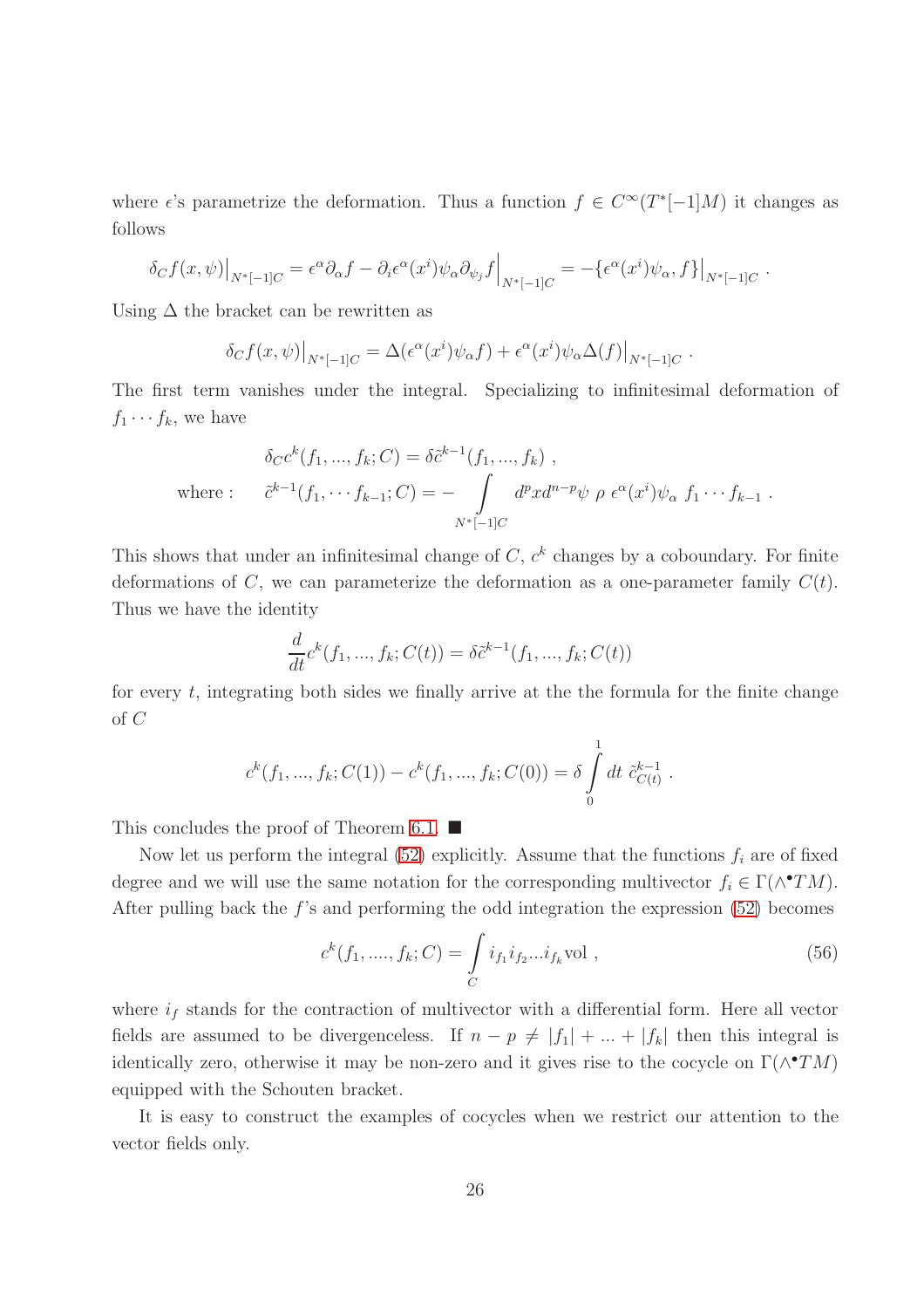Example 4.5 *Let us illustrate the formula [\(56\)](#page-25-0) with a concrete set of examples. Let us pick up the volume form* vol *on* M *and the collection of vector fields*  $v_i \in \Gamma(TM)$  *which preserve this volume form, i.e.*  $\mathcal{L}_{v_i}$  vol = 0, where  $\mathcal{L}_{v_i}$  is a Lie derivative with respect to  $\mathbf{v}_i$ . *Such vector fields form the closed Lie algebra and they are automatically divergenceless. If*  $n - p = k$  *then the integral* 

$$
c^{k}(v_{1},...,v_{k};C) = \int_{C} i_{v_{1}}i_{v_{2}}...i_{v_{k}} \text{vol} ,
$$

*gives rise to the cocycle of the Lie algebra of the vector field preserving a given volume form. Such situation is realized in many examples. For instance, consider Lie group* G *with the left invariant vector fields and left invariant volume form, Hamiltonian vector fields on Poisson manifold with unimodular Poisson structure, the Hamiltonian vector fields on symplectic manifold ect. However one should keep in mind that the corresponding cocycles are relatively trivial in some sense.*

The main moral of Theorem [4.4](#page-23-4) is that the BV integral gives rise to cocycle with specific dependence from C and indeed it can be taken as a defining property of those integrals. In infinite dimensional setting when the integral is not defined at all then the statement of this Theorem can be regarded as definition. We will briefly comment on it in section [7.](#page-52-0)

### <span id="page-26-0"></span>5 Perturbation theory

The goal of this section is to give an introduction to the perturbative expansion of finite dimensional integrals and discuss the element of graph theory which are relevant for further discussion. We will also state the Kontsevich theorem. This section should be regarded as a technical preparation for the next section.

Gaussian integrals, though quite elementary, are really at the very core of perturbation theory. We quickly go over the Gaussian integrals on  $\mathbb{R}^n$ , focusing on how to organize the calculation in terms of Feynman diagrams. We will be quite brief in our discussion of the perturbative expansion. For mathematically minded reader we recommend two nice short introductions to perturbation theory, [\[17\]](#page-66-4) and [\[22\]](#page-66-5).

# <span id="page-26-1"></span>5.1 Integrals in  $\mathbb{R}^n$ -Gaussian Integrals and Feynman Diagrams

Let us discuss how to calculate the specific integrals on  $\mathbb{R}^n$ . We are interested in the combinatorial and algebraic way of the calculation of the integrals. We recall that the standard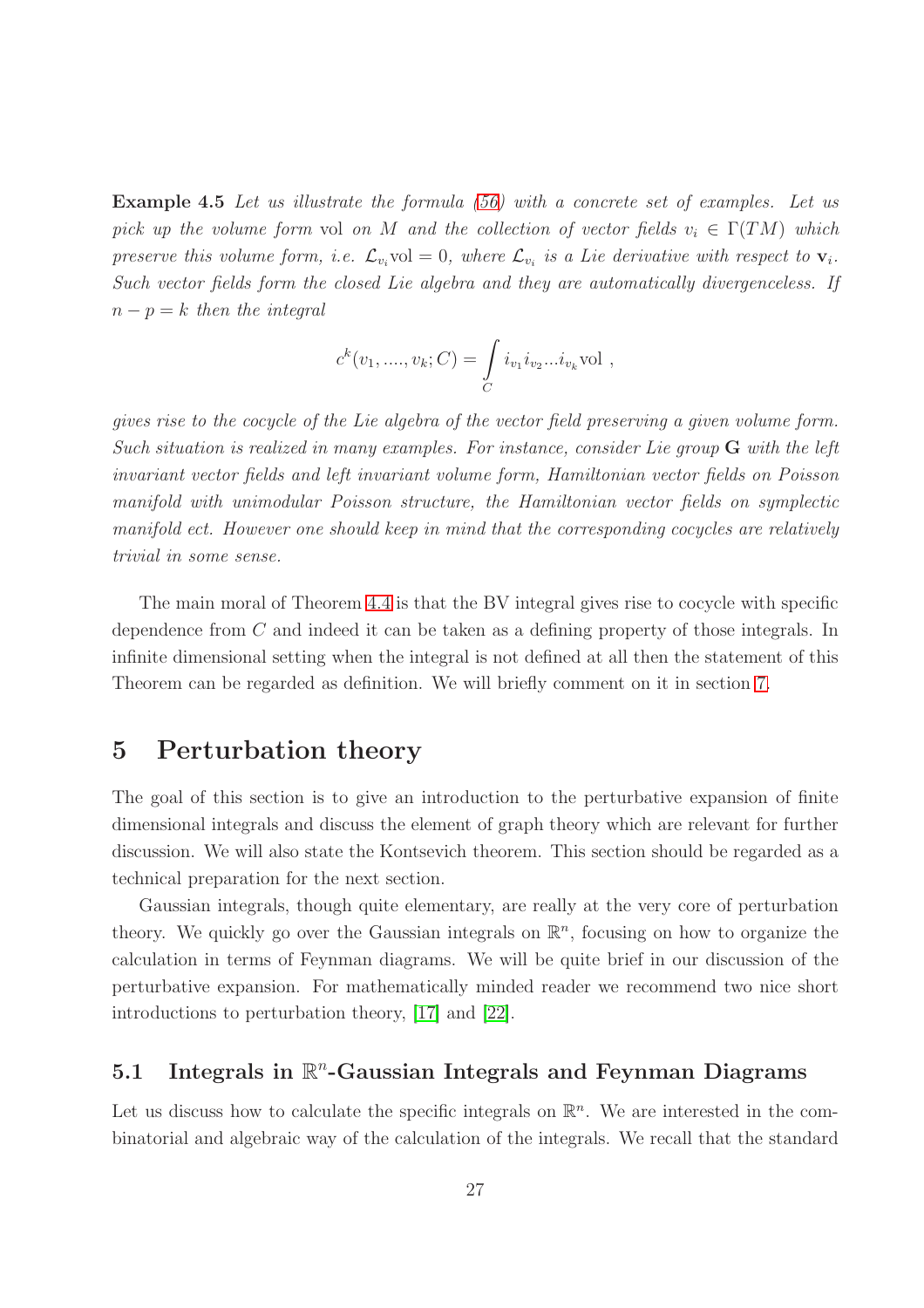one-dimensional Gaussian integral is given by the following formula

$$
\int_{-\infty}^{\infty} dx \ e^{-\frac{1}{2}\alpha x^2} = \sqrt{\frac{2\pi}{\alpha}} \ . \tag{57}
$$

The corresponding generalization for  $\mathbb{R}^n$  is given by

<span id="page-27-3"></span>
$$
\int_{\mathbb{R}^n} d^n x \ e^{-\frac{\alpha}{2}Q_{\mu\nu}x^{\mu}x^{\nu}} = \left(\frac{2\pi}{\alpha}\right)^{n/2} \frac{1}{\sqrt{\det Q}} \equiv Z[0] \ , \tag{58}
$$

where  $Q_{\mu\nu}$  is a symmetric and positive matrix. Next we introduce the generating function of *n*-variables  $J_1, J_2, \ldots, J_n$  as follows

$$
Z[J] = \int_{\mathbb{R}^n} d^n x \ e^{-\frac{\alpha}{2}Q_{\mu\nu}x^{\mu}x^{\nu} + J_{\mu}x^{\mu}} = Z[0] \ e^{\frac{1}{2\alpha}Q^{\mu\nu}J_{\mu}J_{\nu}} \ , \tag{59}
$$

where  $Q^{\mu\nu}Q_{\nu\lambda} = \delta^{\mu}_{\lambda}$  $\frac{\mu}{\lambda}$ . Let us introduce the integral

$$
\langle x^{\sigma} x^{\lambda} \rangle = \frac{1}{Z[0]} \int_{\mathbb{R}^n} d^n x \ x^{\sigma} x^{\lambda} \ e^{-\frac{\alpha}{2} Q_{\mu\nu} x^{\mu} x^{\nu}} = \frac{1}{Z[0]} \frac{\partial^2}{\partial J_{\sigma} \partial J_{\lambda}} Z[J]|_{J=0} = \frac{1}{\alpha} Q^{\sigma \lambda} \ , \tag{60}
$$

which is straightforward to calculate. Next we would like to discuss the following integrals

<span id="page-27-0"></span>
$$
\langle x^{\mu_1} x^{\mu_2} \dots x^{\mu_{2n}} \rangle = \frac{1}{Z[0]} \int_{\mathbb{R}^n} d^n x \ x^{\mu_1} x^{\mu_2} \dots x^{\mu_{2n}} \ e^{-\frac{\alpha}{2} Q_{\mu\nu} x^{\mu} x^{\nu}} \,, \tag{61}
$$

first if we have an odd number of  $x$ 's under the integral then it is identically zero due to symmetry properties. The integral [\(61\)](#page-27-0) can be calculated by taking the derivatives

$$
\langle x^{\mu_1} x^{\mu_2} \dots x^{\mu_{2n}} \rangle = \frac{\partial^{2n}}{\partial J_{\mu_1} \partial J_{\mu_2} \dots \partial J_{\mu_{2n}}} e^{\frac{1}{2\alpha} Q^{\mu\nu} J_{\mu} J_{\nu}} |_{J=0} . \tag{62}
$$

Performing the derivatives explicitly we arrive at the statement which is known in physics literature as the Wick theorem,

<span id="page-27-1"></span>
$$
\langle x^{\mu_1} x^{\mu_2} \dots x^{\mu_{2n}} \rangle = \frac{1}{2^n n! \alpha^n} \sum_P Q^{\mu_{P_1} \mu_{P_2}} \dots Q^{\mu_{P_{2n-1}} \mu_{P_{2n}}}, \qquad (63)
$$

where we sum over all permutations P of the indices  $\mu_1, \mu_2, ..., \mu_{2n}$ . In general we are interested in the following integrals

<span id="page-27-2"></span>
$$
\langle V_{n_1}(x) \dots V_{n_k}(x) \rangle = \frac{1}{Z[0]} \int_{\mathbb{R}^n} d^n x \ V_{n_1}(x) \dots V_{n_k}(x) \ e^{-\frac{\alpha}{2} Q_{\mu\nu} x^{\mu} x^{\nu}} \ , \tag{64}
$$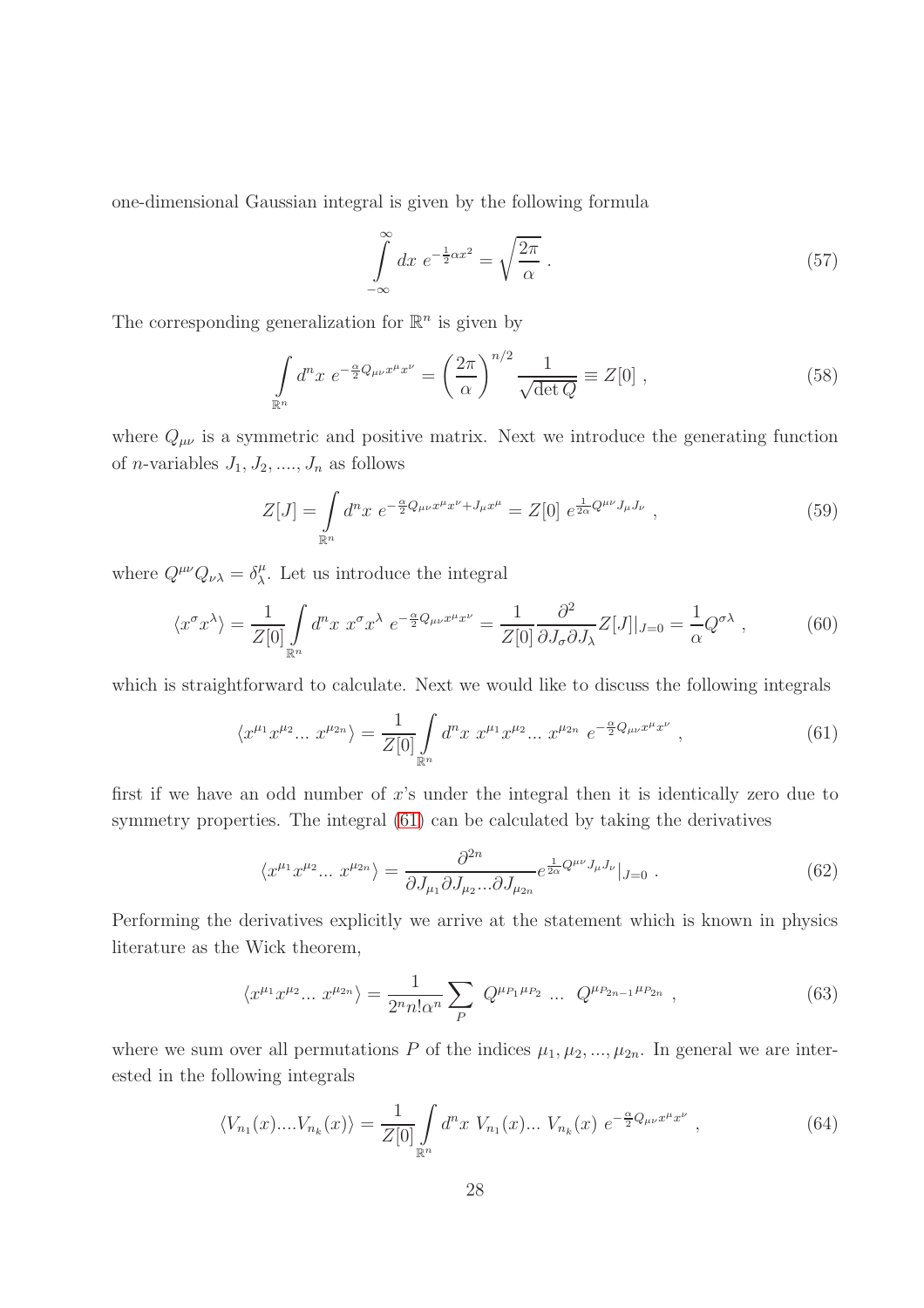where  $V$ 's are monomials in  $x$  of the fixed degree

$$
V_n(x) = \frac{1}{n!} V_{\mu_1 \dots \mu_n} x^{\mu_1} \dots x^{\mu_n}
$$
\n(65)

and let us assume for the moment that they are all different. Using the Wick theorem [\(63\)](#page-27-1) we can calculate

$$
\langle V_{n_1}(x) \dots V_{n_k}(x) \rangle = \frac{1}{n_1! \dots n_k!} V_{\mu_1 \dots \mu_{n_1}} \dots V_{\nu_1 \dots \nu_{n_k}} \langle x^{\mu_1} \dots x^{\nu_{n_k}} \rangle , \qquad (66)
$$

where we have to contract V's with  $Q$ 's in all possible ways. The ways to contract V's with Q can be depicted using the graph  $\Gamma$  (Feynman diagram), where  $V_{\mu_1...\mu_n}$  is *n*-valent vertex and  $Q^{\mu\nu}$  corresponds to the edges. Following physics terminology we will call V a vertex and  $Q^{\mu\nu}$  a propagator. Thus in perturbation theory, the integrals [\(64\)](#page-27-2) are effectively organized as Feynman diagrams, and physicists have developed effective mnemonic rules to keep track of the combinatorics. Amongst these rules the symmetry factors  $\vert \text{Aut } \Gamma \vert$  of a Feynman diagram  $\Gamma$  is the most important. Due to the close relationship between Feynman diagrams and the Kontsevich theorem about the graph complex, we spend some time to go through the examples of the Feynman diagrams. The general formula for the integral [\(64\)](#page-27-2) looks as follows

<span id="page-28-0"></span>
$$
\langle V_{n_1}(x)....V_{n_k}(x) \rangle = \frac{1}{\alpha^{(n_1+...+n_k)/2}} \sum_{\Gamma} \frac{1}{|\text{Aut } \Gamma|} W(\Gamma) , \qquad (67)
$$

where  $|\text{Aut } \Gamma|$  is the symmetry factor for a diagram  $\Gamma$  and  $W(\Gamma)$  is the contraction of V's with  $Q$ 's according to the  $\Gamma$ .

It turns out the weight of a diagram is determined by the inverse of its symmetry factor |Aut Γ|. The symmetry factor consists of three parts  $|Aut \Gamma| = (\#P)(\#V)(\#L)$ ,

- $\#P$  the symmetry factor of edges, if there are p edges running between a pair of vertices we include a factor of  $p!$ .
- #V the symmetry factor of vertices, defined as the cardinality of the subgroup of  $s_k$ that preserves the graph (disregarding the orientation of edges)
- $#L$  in case loops (edges starting and ending on the same vertex) are allowed, a factor of 2 for each such loop

Now we present the examples which clarify and explain the formula [\(67\)](#page-28-0)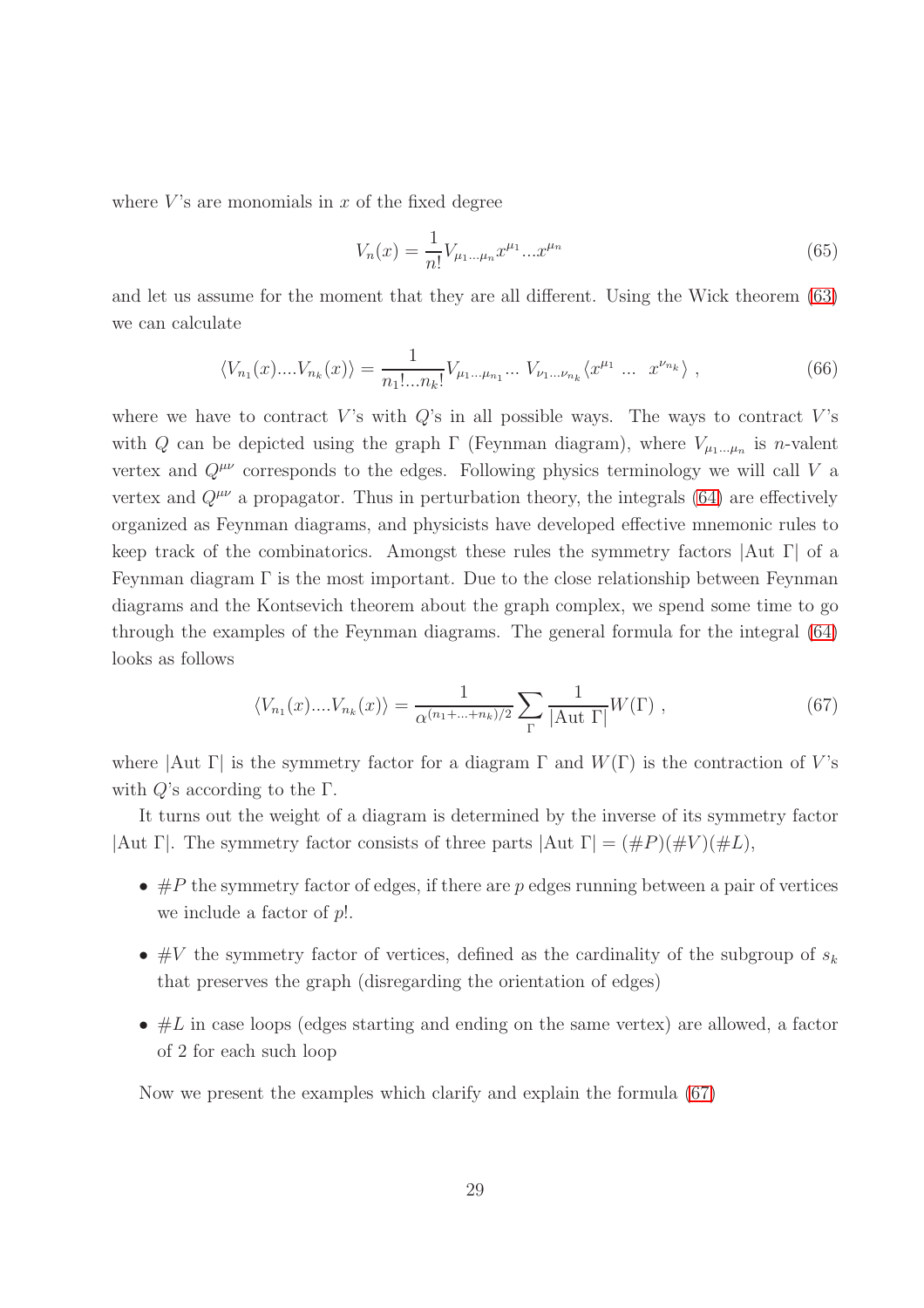Example 5.1 *The above logic is equally applicable for one-dimensional integrals. The following integral is very easy to calculate*

$$
\int_{-\infty}^{\infty} dx \ x^{2p} e^{-\frac{1}{2}\alpha x^2} = \sqrt{\frac{2\pi}{\alpha}} \frac{(2p-1)!!}{\alpha^p} = Z[0] \frac{(2p-1)!!}{\alpha^p} . \tag{68}
$$

*Thus we have the explicit integrals*

<span id="page-29-0"></span>
$$
\frac{1}{2} \frac{1}{(3!)^2} \langle x^3 x^3 \rangle = \frac{1}{Z[0]} \int_{\mathbb{R}} dx \; \frac{1}{2!} (\frac{1}{3!} x^3) (\frac{1}{3!} x^3) e^{-\frac{1}{2} \alpha x^2} = \frac{5!!}{2! \cdot 3! \cdot 3! \alpha^3} \; , \tag{69}
$$

$$
\frac{1}{3!5!} \langle x^3 x^5 \rangle = \frac{1}{Z[0]} \int_{\mathbb{R}} dx \, \left( \frac{1}{3!} x^3 \right) \left( \frac{1}{5!} x^5 \right) e^{-\frac{1}{2} \alpha x^2} = \frac{7!!}{5!3! \alpha^4} \,. \tag{70}
$$

In the integral [\(69\)](#page-29-0) we have included a conventional factor of  $\frac{1}{2}$  $\frac{1}{2}$  because we have two identical *vertices. Now let us recalculate these integrals using the Wick theorem [\(63\)](#page-27-1) and related combinatorics.* Taking  $x^3$   $x^5$  as 3 and 5-point vertices respectively, the Gaussian integral is, *according to Wick's contraction rule, summing over all possible ways of connecting all legs of the two vertices together.*

The first line in Figure [1](#page-30-0) representes the Feynman diagrams to connect  $x^3$  to  $x^3$ 

$$
\frac{1}{2} \frac{1}{(3!)^2} \langle x^3 x^3 \rangle = \frac{1}{2} \frac{1}{(3!)^2 \alpha^3} (6+9) , \qquad (71)
$$

*where* 6 *is the number of ways of contractions according to the first diagram and* 9 *is the number of ways of contraction according to the second diagram. Altogether there is 15 ways of contracting* x <sup>3</sup> *with* x 3 *, and the number* 15 *may also be calculated as follows*

$$
\frac{1}{3!} \left( \begin{array}{c} 6 \\ 2 \ 2 \ 2 \end{array} \right) = 15 \ .
$$

*Furthermore we have*

$$
\frac{1}{2} \frac{1}{(3!)^2 \alpha^3} (6+9) = \frac{1}{\alpha^3} \left( \frac{1}{3!2} + \frac{1}{8} \right) = \frac{5}{24\alpha^3} ,\qquad (72)
$$

*which is exactly the same as the integral [\(69\)](#page-29-0). Indeed* 3!2 *and* 8 *are the symmetry factors for the diagrams in the first line of Figure [1.](#page-30-0) Thus we are in agreement with the general prescription given by the formula [\(67\)](#page-28-0).*

Now let us calculate the integral with  $x^3$  and  $x^5$ . Altogether there are 105 ways of con*tracting*  $x^3$  *and*  $x^5$ 

$$
\frac{1}{4!} \left( \begin{array}{c} 8 \\ 2 \ 2 \ 2 \ 2 \end{array} \right) = 105 \ .
$$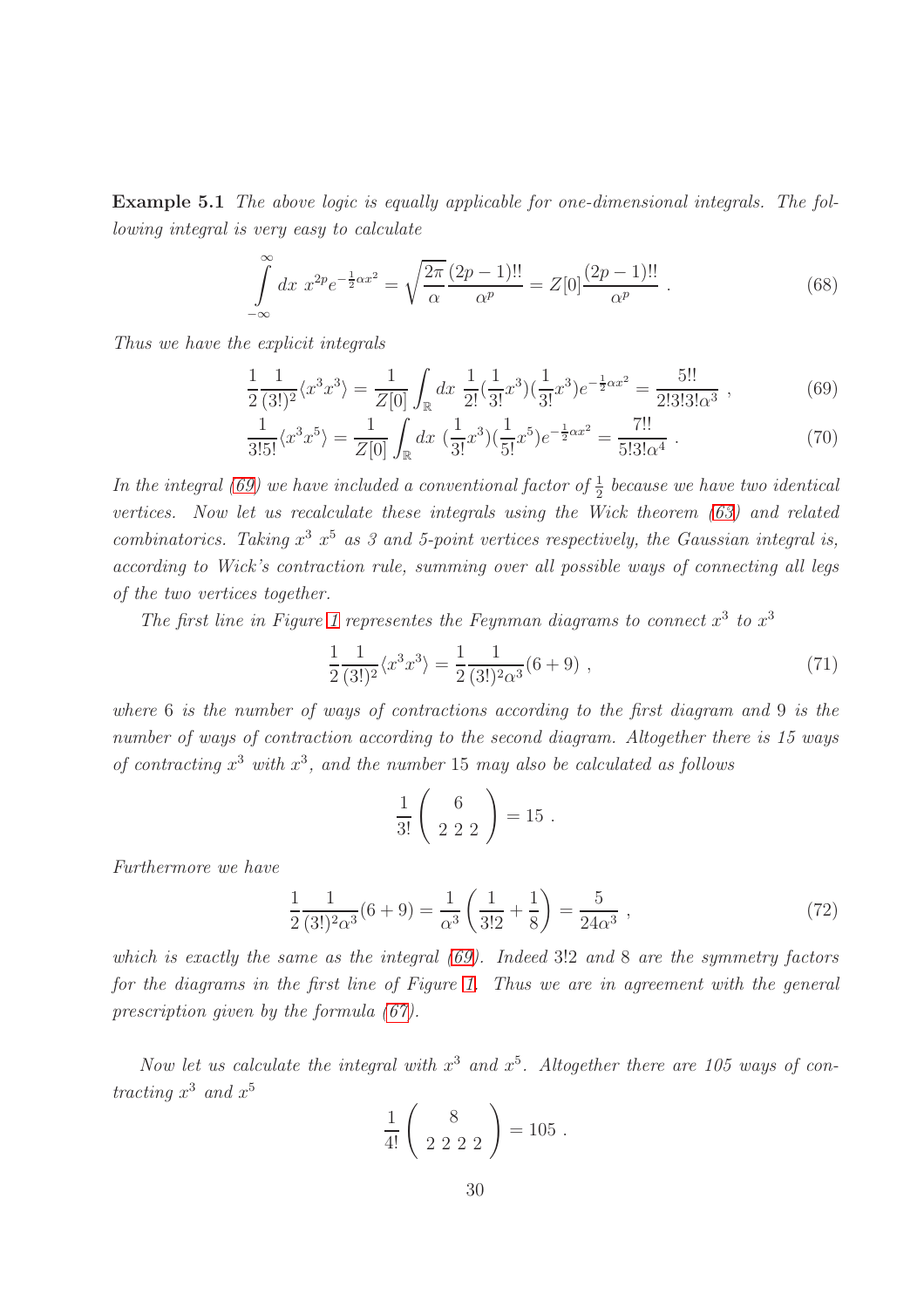

<span id="page-30-0"></span>Figure 1: Symmetry factor for the graphs are 12, 8, 12, 16 respectively

*Thus we have*

$$
\frac{1}{3!5!} \langle x^3 x^5 \rangle = \frac{1}{3!5! \alpha^4} (60 + 45) , \qquad (73)
$$

*where* 60 *corresponds to the first diagram in the second line and* 45 *to the second diagram in the second line of Figure [1.](#page-30-0) Next we get*

$$
\frac{1}{3!5!\alpha^4}(60+45) = \frac{1}{\alpha^4}\left(\frac{1}{3!2} + \frac{1}{16}\right) = \frac{7}{48\alpha^4},
$$

*which is exactly the same as the integral [\(70\)](#page-29-0). Indeed* 3!2 *and* 16 *are symmetry factors for the diagrams in the second line of Figure [1.](#page-30-0) Again we have agreement with the prescription of [\(67\)](#page-28-0).*

Example 5.2 Next consider the  $\mathbb{R}^n$ -analogs of the previous example. Let us first calculate *the following integral*

$$
\frac{1}{2}\langle V_3(x)V_3(x)\rangle \equiv \frac{1}{Z[0]} \int_{\mathbb{R}^n} d^n x \; \frac{1}{2} \frac{1}{3!} V_{\mu_1 \mu_2 \mu_3} x^{\mu_1} x^{\mu_2} x^{\mu_3} \frac{1}{3!} V_{\mu_4 \mu_5 \mu_6} x^{\mu_4} x^{\mu_5} x^{\mu_6} \; e^{-\frac{\alpha}{2} Q_{\mu\nu} x^{\mu} x^{\nu}} \; . \tag{74}
$$

*Using the Wick theorem and the counting from the previous example we get*

$$
\frac{1}{2}\langle V_3(x)V_3(x)\rangle = \frac{1}{2(3!)^2} \frac{1}{\alpha^3} \left(6W(\Gamma_1) + 9W(\Gamma_2)\right) ,\qquad (75)
$$

*where now we have non-trivial factors*

$$
W(\Gamma_1) = V_{\mu_1 \mu_2 \mu_3} V_{\mu_4 \mu_5 \mu_6} Q^{\mu_1 \mu_4} Q^{\mu_2 \mu_5} Q^{\mu_3 \mu_6} ,
$$

*and*

$$
W(\Gamma_2) = V_{\mu_1 \mu_2 \mu_3} V_{\mu_4 \mu_5 \mu_6} Q^{\mu_1 \mu_2} Q^{\mu_4 \mu_5} Q^{\mu_3 \mu_6}.
$$

*Moreover we can rewrite it as*

$$
\frac{1}{2}\langle V_3(x)V_3(x)\rangle = \frac{1}{\alpha^3} \left(\frac{1}{12}W(\Gamma_1) + \frac{1}{8}W(\Gamma_2)\right) ,\qquad (76)
$$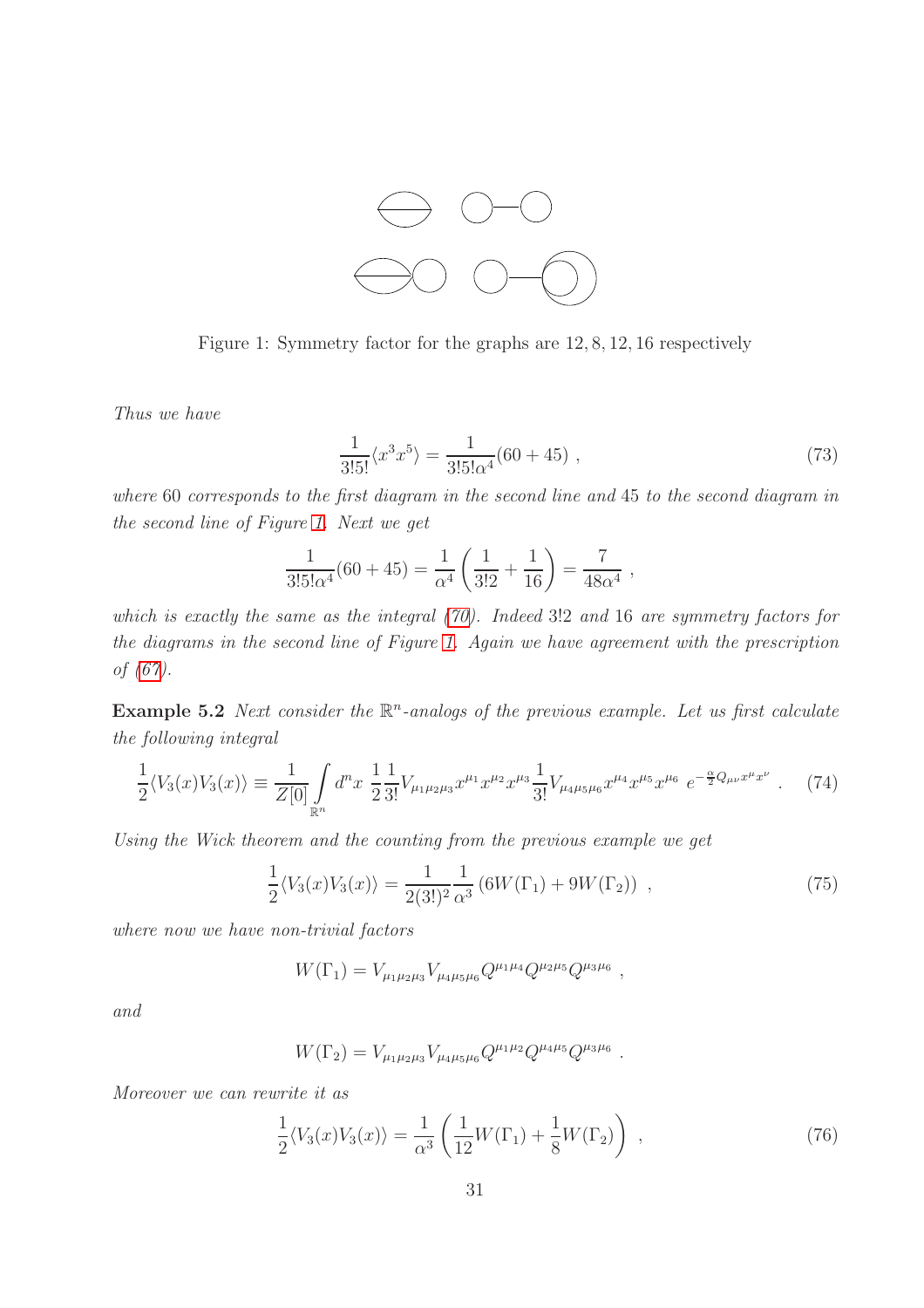*where* 12 *and* 8 *are the symmetry factors for the diagrams in first line of Figure [1.](#page-30-0) Analogously we can calculate*

$$
\langle V_3(x)V_5(x)\rangle \equiv \frac{1}{Z[0]} \int_{\mathbb{R}^n} d^n x \; \frac{1}{3!} V_{\mu_1 \mu_2 \mu_3} x^{\mu_1} x^{\mu_2} x^{\mu_3} \frac{1}{5!} V_{\mu_4 \mu_5 \mu_6 \mu_7 \mu_8} x^{\mu_4} x^{\mu_5} x^{\mu_6} x^{\mu_7} x^{\mu_8} \; e^{-\frac{\alpha}{2} Q_{\mu\nu} x^{\mu} x^{\nu}} \; , \tag{77}
$$

*which after applying the Wick theorem gives us*

$$
\langle V_3(x)V_5(x)\rangle = \frac{1}{3!5!} \frac{1}{\alpha^4} \left(60W(\Gamma_3) + 45W(\Gamma_4)\right) ,\qquad (78)
$$

*where*

$$
W(\Gamma_3) = V_{\mu_1 \mu_2 \mu_3} V_{\mu_4 \mu_5 \mu_6 \mu_7 \mu_8} Q^{\mu_1 \mu_4} Q^{\mu_2 \mu_5} Q^{\mu_3 \mu_6} Q^{\mu_7 \mu_8}
$$

*and*

$$
W(\Gamma_4) = V_{\mu_1 \mu_2 \mu_3} V_{\mu_4 \mu_5 \mu_6 \mu_7 \mu_8} Q^{\mu_1 \mu_2} Q^{\mu_4 \mu_5} Q^{\mu_6 \mu_7} Q^{\mu_3 \mu_8}
$$

*This can be rewritten as*

$$
\langle V_3(x)V_5(x)\rangle = \frac{1}{\alpha^4} \left(\frac{1}{12}W(\Gamma_3) + \frac{1}{16}W(\Gamma_4)\right) ,\qquad (79)
$$

.

*where* 12 *and* 16 *are the symmetry factors for the diagrams in the second line of Figure [1.](#page-30-0)*

In these two examples we illustrated the prescription given by the formula [\(67\)](#page-28-0). If there are p identical monomials V then we have to put the additional  $1/p!$  on the left hand side for this formula to work.

So far we have assumed that the matrix  $Q_{\mu\nu}$  is positive definite and that all integrals, considered so far, do converge. However we can treat the integrals formally and drop the condition of matrix  $Q_{\mu\nu}$  being positive definite. Thus all our manipulations with the integrals can be merely taken as a book keeping device for Wick contractions. In all following discussion we treat the integrals formally and will not ask if the integral converges at all. Of course, we have to keep in mind that many formal integrals can be understood less formally through an analytic continuation as convergent integrals. This can be an important point if we try to go beyond the perturbative expansions.

<span id="page-31-0"></span>
$$
\textbf{5.2} \quad \textbf{Integrals in } \bigoplus_{i=1}^N \mathbb{R}^{2n}
$$

As a preparation for section [6.1](#page-41-1) we give some details of the perturbative expansion of the generalization of integrals from the previous subsection. Let  $\Omega_{\mu\nu}$  be the constant symplectic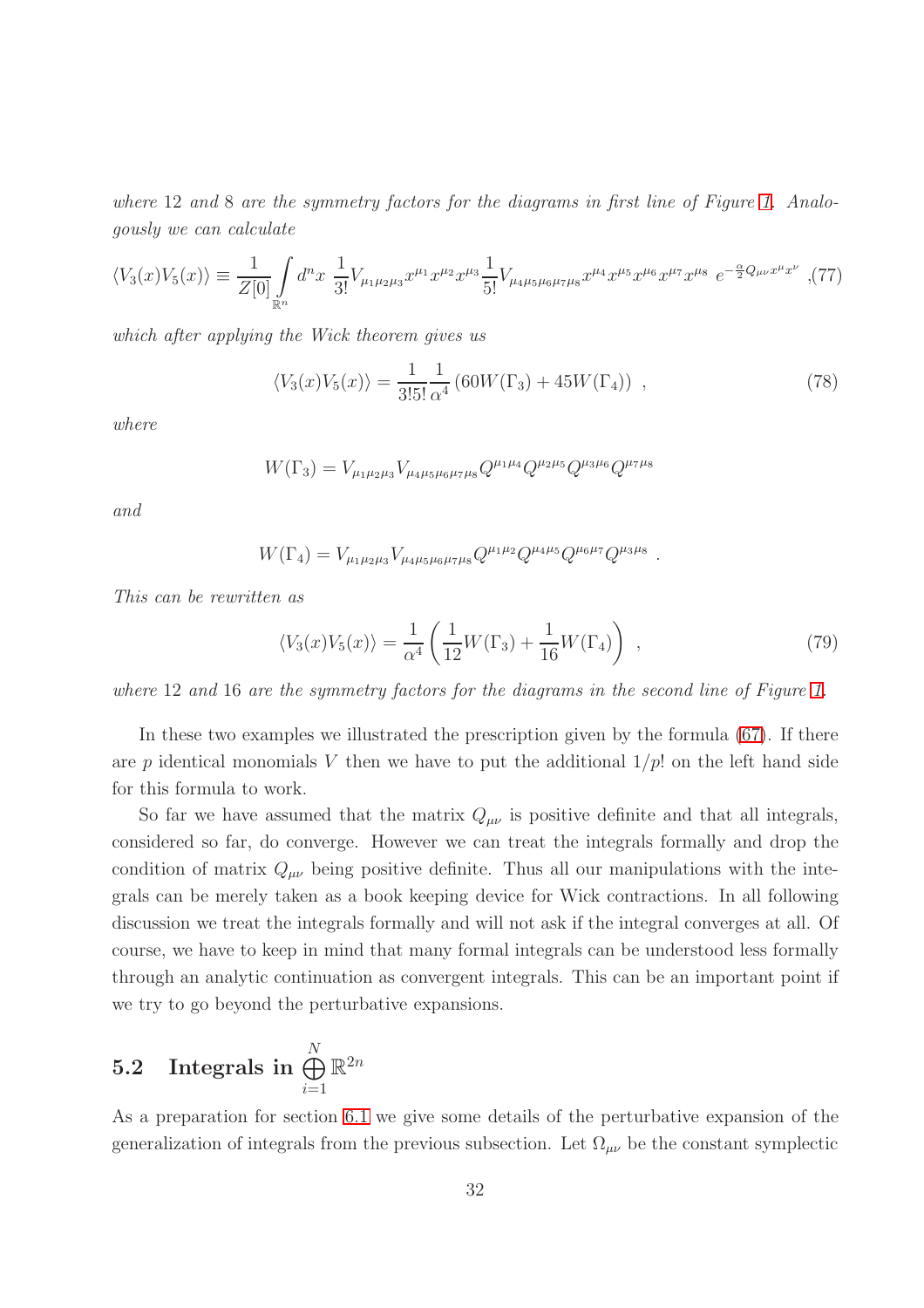form on  $\mathbb{R}^{2n}$  and let  $t_{ij} = -t_{ji}$   $i, j = 1 \cdots N$  be an antisymmetric non-degenerate matrix and  $t^{ij}$  its inverse. Let us define the formal Gaussian integral over N copies of  $\mathbb{R}^{2n}$ , where each copy is labeled by a subscript. The integral is defined as follows

$$
Z[0] = \int_{\substack{N \\ \bigoplus_{i=1}^{N} \mathbb{R}^{2n}}} d^{2n} x_1 ... d^{2n} x_N \ e^{-\frac{1}{2} \sum_{i,j} t^{ij} \Omega_{\mu\nu} x_i^{\mu} x_j^{\nu}} = (2\pi)^{n} (\det t)^{-n} (\det \Omega)^{-N/2} , \qquad (80)
$$

where we used [\(58\)](#page-27-3) which is now understood as formal expression. From now on, we use the summation convention that any repeated Greek indices are summed while repeated Latin indices are not summed unless explicitly indicated. In general we are interested in the following integrals

<span id="page-32-2"></span>
$$
\int_{\substack{N \\ \bigoplus_{i=1}^N \mathbb{R}^{2n}}} d^{2n} x_1 ... d^{2n} x_N f_1(x_1) f_2(x_2) ... f_N(x_N) e^{-\frac{1}{2} \sum_{i,j} t^{ij} \Omega_{\mu\nu} x_i^{\mu} x_j^{\nu}} , \qquad (81)
$$

where  $f_i(x_i)$  are polynomials which depend on the coordinate of a copy of  $\mathbb{R}^{2n}$ . Obviously it is enough to consider only monomials and we assume the following normalization

<span id="page-32-1"></span>
$$
f(x) = \frac{1}{n!} f_{\mu_1 \mu_2 \dots \mu_n} x^{\mu_1} x^{\mu_2} \dots x^{\mu_n} . \tag{82}
$$

For physics minded readers we can comment that the above integral can be thought of as discrete field theory whose source manifold is N points labeled by  $i = 1 \cdots N$  and target is  $\mathbb{R}^{2n}$ , and whose 'fields' are  $x_i$ .

One can work out these integrals by usual methods,

<span id="page-32-0"></span>
$$
\langle f_1(x_1) f_2(x_2) \dots f_N(x_N) \rangle
$$
  
\n
$$
\equiv \frac{1}{Z[0]} \int d^{2n}x_1 \dots d^{2n}x_N f_1(x_1) f_2(x_2) \dots f_N(x_N) e^{-\frac{1}{2} \sum_{i,j} t^{ij} \Omega_{\mu\nu} x_i^{\mu} x_j^{\nu}}
$$
  
\n
$$
= \frac{1}{Z[0]} \int d^{2n}x_1 \dots d^{2n}x_N f_1(\partial_{J_1}) f_2(\partial_{J_2}) \dots f_N(\partial_{J_N}) e^{-\frac{1}{2} \sum_{i,j} t^{ij} \Omega_{\mu\nu} x_i^{\mu} x_j^{\nu} + \sum_{i} J_{\mu}^{i} x_i^{\mu}}
$$
  
\n
$$
= \frac{1}{Z[0]} f_1(\partial_{J_1}) f_2(\partial_{J_2}) \dots f_N(\partial_{J_N}) e^{\sum_{i,j} \frac{1}{2} t_{ij} (\Omega^{-1})^{\mu\nu} J_{\mu}^{i} J_{\nu}^{j}} \Big|_{J=0},
$$
\n(83)

where we apply the Wick theorem. Thus we see clearly that the answer can be represented as Feynman diagrams (graphs), for which the Taylor coefficient of  $f_i$  serves as vertices and  $t\Omega^{-1}$  serves as propagators. In this expansion the edges starting and ending at the same vertex are forbidden due to symmetry properties. This is pretty straightforward to work out, but the reader may use formula [\(83\)](#page-32-0) to understand where does the symmetry factor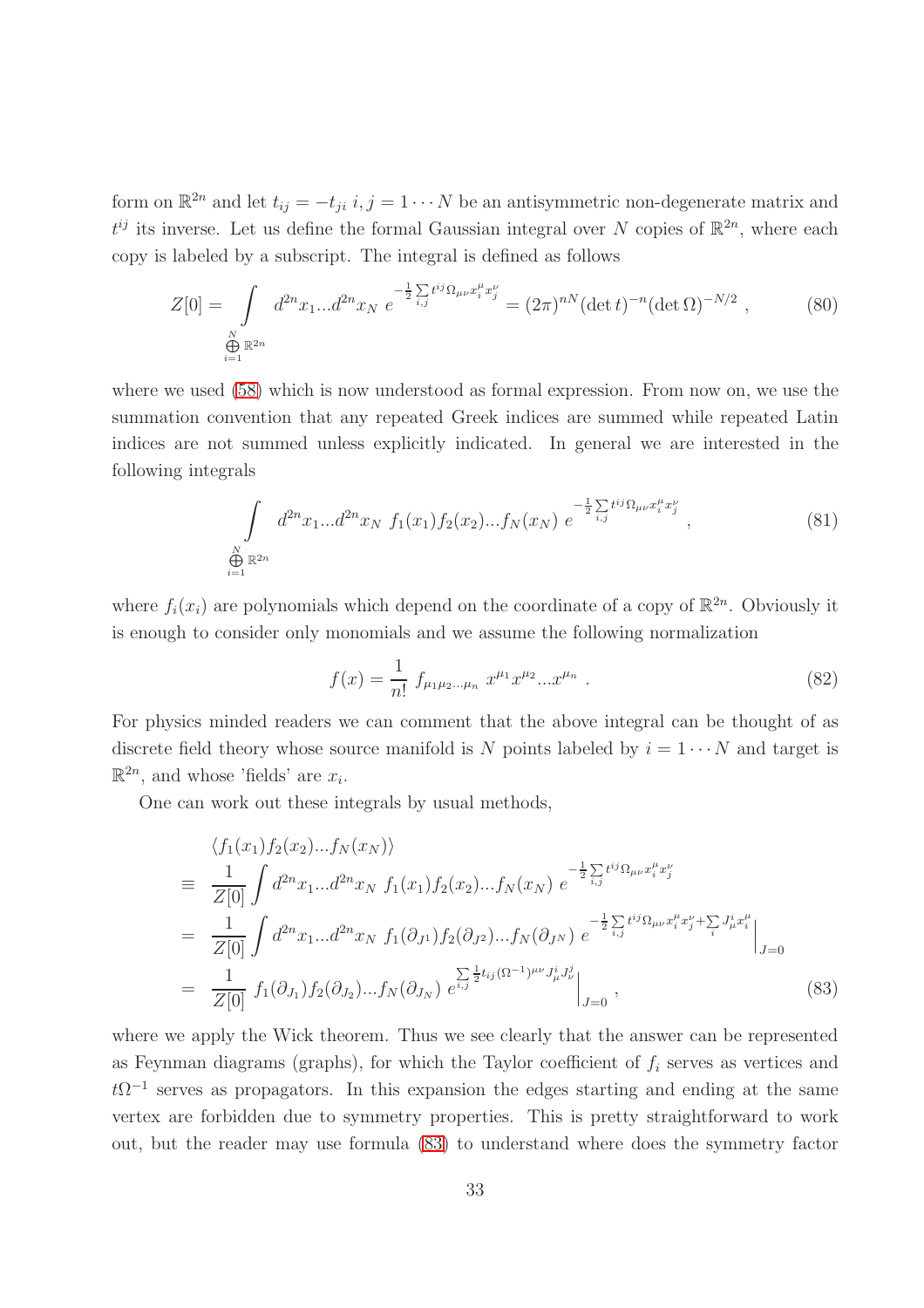$\#P$  come from. There is no  $\#V$  factor for this case since all vertices are distinct. In next section we will consider this perturbation theory further in the context of BV formalism and Kontsevich theorem.

### <span id="page-33-0"></span>5.3 Bits of graph theory

In previous subsections we encountered the graphs which depict the rules of contracting the indices of vertexes with propagators. In physics such graphs are called Feynman diagrams. In this subsection we would like to state very briefly some relevant notions of the graph theory.

By a graph we understand a finite [1](#page-33-1)-dimensional CW complex.<sup>1</sup> In simpler words, graph is collection of points (vertices) and lines (edges) with lines connecting the points. The reader may see the examples of the graphs on Figure [1.](#page-30-0) We consider only closed graphs, i.e. without external legs. The graphs depicted on Figure [1](#page-30-0) are so called *free graphs*. If we number the vertices by 1, 2, ... then we will call such graph *labelled graph*. For every labelled graph we can construct the adjacency matrix  $\pi$  where matrix element  $\pi_{ij}$  is equal to the number of edges between vertices i and j. The adjacency matrix  $\pi$  can be used to describe the symmetries of the graph. If we relabel the vertices for a given graph then the adjacent matrix transforms by the similarity transformations  $\tilde{\pi} = \mathcal{P}\pi\mathcal{P}^t$ , where  $\mathcal P$  is permutation matrix defined such  $P_{ij} = 1$  if i goes to j under the permutation and otherwise zero. The permutation  $P$  is called a symmetry if the following satisfied  $\pi = P \pi P^t$  (or in other words P and  $\pi$  commute). Such P's give rise to the symmetry group of the graph and the order of this group gives us  $\#V$  which we defined previously as the symmetry factor of vertices.

An important structure of graph is its *orientation*. The orientation is given by

- ordering of all the vertices,
- orienting of all the edges.

If one graph with  $n$  vertices of a given orientation can be turned into another after a permutation  $\sigma \in s_n$  of vertices  $(s_n$  is the symmetry group of *n*-elements) and flipping of k edges, then we say they are equal orientation if  $(-1)^k$ sgn $(\sigma) = 1$  and otherwise opposite orientation. We can talk about the *oriented labelled graph*, which is the labelled graph with fixed order

<span id="page-33-1"></span><sup>&</sup>lt;sup>1</sup>We recall that the CW complex is a topological space whose building blocks are cells (space homeomorphic to  $\mathbb{R}^n$  for some n), with the stipulation that each point in the CW complex is in the interior of one unique cell and the boundary of a cell is the union of cells of lower dimension. For example, the minimal cell decomposition of a sphere consists of one 0-cell, the north pole, and one 2-cell, containing the rest of the sphere.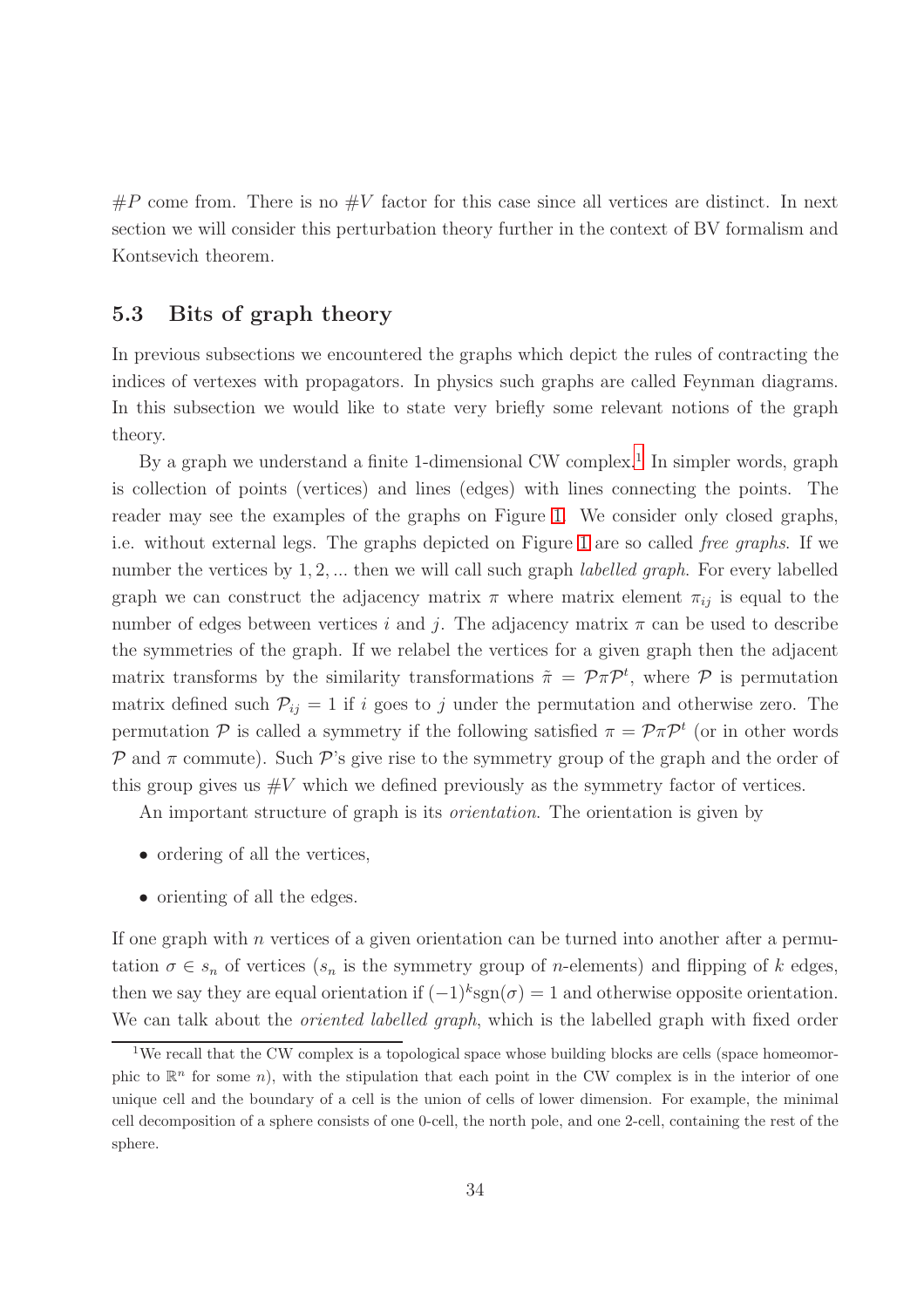of vertices and oriented edges. We can introduce the *equivalence classes of graphs* under the following relation

 $(\Gamma,$  orientation) ~  $(-\Gamma,$  opposite orientation).

Thus every free graph comes with two orientations and we can now multiply the graphs (equivalence classes of graphs) by numbers and sum them formally. Thus the underlying module of the graph complex is generated by all the *equivalence class of graphs*, and the grading of the complex is of course the number of vertices in a graph. Quite often to represent the equivalence class of graph we will use the concrete oriented labelled graph.

We remark here that there are other orientation schemes that are equivalent to the current one. For example, the orienting of all the edges can be replaced by the ordering of all the legs from all vertices. Another convenient scheme is to order the incident legs for each vertex and order all the even valent vertices. We refer the reader to section 2.3.1 of the work [\[9\]](#page-65-5) for the full discussion of orientation.

The graph complex comes with a differential, which acts on the graph by shrinking one edge and combining the two vertices connected by the edge. The main subtlety is to define the sign of such an operation wisely so as to make the differential nilpotent. More precisely,



Figure 2: The sign factor associated with this operator is  $(-1)^j$ 

when combining the vertices  $i, j \ (i \leq j)$  with an edge from i to j, we form a new vertex named i inheriting all edges landing on  $i, j$  (except the shrunk one of course), all the vertices labeled after j move up one notch, and the sign factor associated to this procedure is  $(-1)^j$ . Note that in [\[19\]](#page-66-6), the vertices are labeled starting from 0 instead of 1, so the sign factor there is  $(-1)^{j+1}$ . In case the edge runs from j to i one gets an extra – sign.

The graph differential makes the graphs into a chain complex  $\Gamma_{\bullet}$ , at degree n the space  $\Gamma_n$  consists of linear combinations of graphs with *n* vertices. The graph homology is defined as the quotient of graph cycles by graph boundaries in the usual manner

$$
H_n = \frac{Z_n}{B_n} .
$$

And dually, we can define the graph cochain complex  $\Gamma_n^*$  whose *n*-cochains are linear mappings  $c^n : \Gamma_n \to \mathbb{R}$ . We usually write this linear map as a pairing

$$
c^n \circ c_n = \langle c^n, c_n \rangle ; \quad c^n \in \Gamma_n^* , \quad c_n \in \Gamma_n .
$$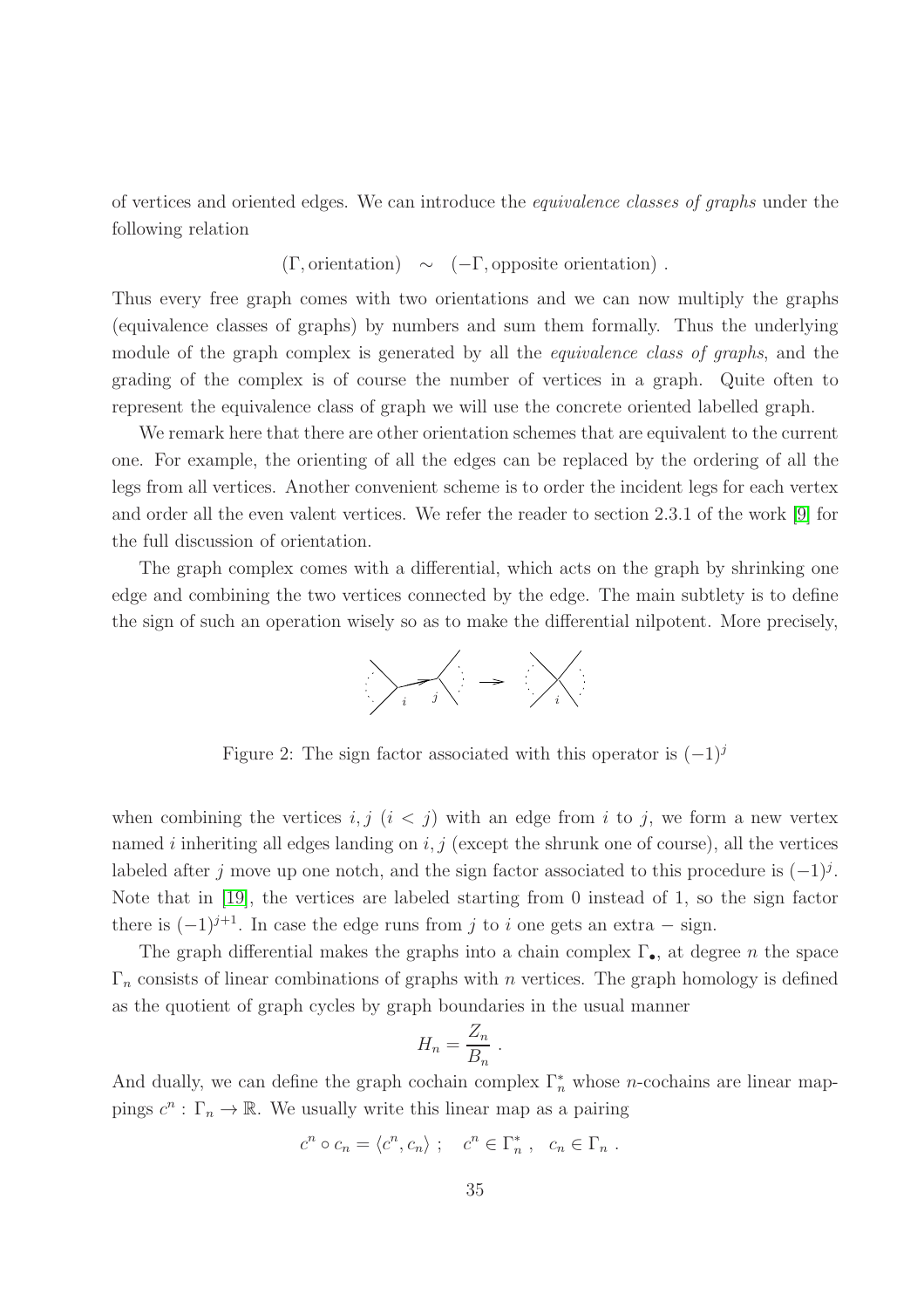We present the Figure [3](#page-35-1) as an illustration of the graph differential. Here we use the oriented



<span id="page-35-1"></span>Figure 3: Graph differential

labelled graphs as representative of equivalence class. Since under the equivalence relation the edges starting and ending at the same vertex are forbidden then it is clear that we get the factor 6 for the first line and the factor 2 for the second line. Later on we will come back to the algebraic description of the graph differential coming from the perturbative treatment of integrals.

### <span id="page-35-0"></span>5.4 Kontsevich Theorem

In this subsection we review briefly the Kontsevich theorem [\[15,](#page-65-6) [16\]](#page-65-0). Here our presentation is quite formal and we present the theorem as certain ad hoc recipe. Later in section [6](#page-41-0) we will rederive this theorem in much more natural fashion.

The Kontsevich theorem is about the isomorphism between the graph complex and certain Chevalley-Eilenberg complex. The Chevalley-Eilenberg complex has been reviewed in section [4.4.](#page-22-0) Here we consider the Lie algebra of formal Hamiltonian vector fields on  $\mathbb{R}^{2n}$  equipped with the constant symplectic structure  $\Omega_{\mu\nu}$ . The generalization to  $\mathbb{R}^{2n|m}$  is straightforward and we leave it aside for the moment. These vector fields are generated by formal polynomial functions on  $\mathbb{R}^{2n}$ 

$$
\mathbb{X}_f = (\partial_\mu f(x))(\Omega^{-1})^{\mu\nu}\partial_\nu.
$$

The formal Hamiltonian vector field form a closed algebra due to the relation  $[\mathbb{X}_f, \mathbb{X}_g] =$  $\mathbb{X}_{\{f,g\}}$ . We are interested in the Lie algebra  $\text{Ham}^0(\mathbb{R}^{2n})$  which contains polynomials that have only quadratic and higher terms. In particular we are interested in the Chevalley-Eilenberg complex for  $\text{Ham}^0(\mathbb{R}^{2n})$ . Let us make the following abbreviation for the chains in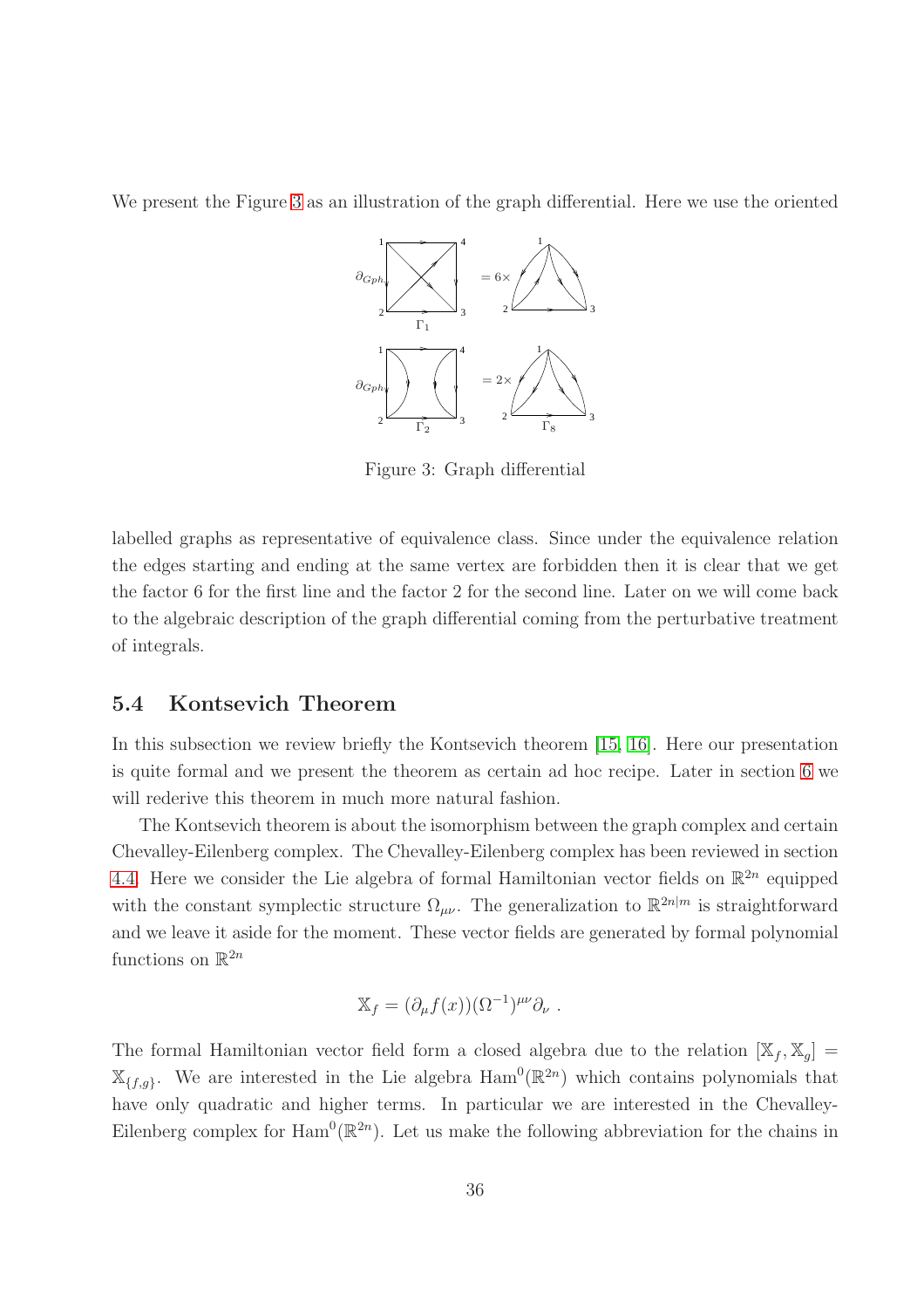this CE complex

$$
\mathbb{X}_{f_1} \wedge \ldots \wedge \mathbb{X}_{f_k} \Rightarrow (f_1, ..., f_k)
$$

with the boundary operator defined as usual

<span id="page-36-2"></span>
$$
\partial(f_1, ..., f_k) = \sum_{i < j} (-1)^{i+j+1} (\{f_i, f_j\}, f_1, ..., \hat{f}_i, ..., \hat{f}_j, ..., f_k) \tag{84}
$$

This defines the Chevalley-Eilenberg complex for  $\text{Ham}^0(\mathbb{R}^{2n})$  which we denote  $\text{CE}_{\bullet}(\text{Ham}^0(\mathbb{R}^{2n}))$ . Obviously we define the dual objects, the cochains evaluating on a chain as

$$
c^k(f_1,\cdots f_k) \in \mathbb{R} .
$$

The Kontsevich's theorem<sup>[2](#page-36-0)</sup> states that there is an isomorphism between two complexes

<span id="page-36-1"></span>
$$
\Gamma_{\bullet} \sim \lim_{n \to \infty} \mathrm{CE}_{\bullet}(\mathrm{Ham}^{0}(\mathbb{R}^{2n})) \;, \tag{85}
$$

where  $\Gamma_{\bullet}$  is graph complex defined in subsection [5.3.](#page-33-0) For any fixed n, the mapping is a homomorphism, meaning it maps the graph differential into the Chevalley-Eilenberg differential. Taking the limit  $n \to \infty$  is for the sake of accommodating graphs with arbitrary number of vertices.

We will now give the formal recipe of the mapping [\(85\)](#page-36-1) in detail. Given a chain  $(f_1, ..., f_k)$ from  $CE_{\bullet}(\text{Ham}^0(\mathbb{R}^{2n}))$  we can construct the graph chain from  $\Gamma_{\bullet}$  following steps:

- Fix vertices numbered from 1 to k, the vertex i can be maximally  $p_i$ -valent if the polynomial  $f_i$  has highest degree  $p_i$ , all vertices are considered distinct but legs from one vertex are considered identical.
- Exhaust all possible unoriented graphs by drawing edges between vertices, one gets a collection of graphs. There are only finite number of graphs since each vertex has a maximum valency and at this stage we allow graphs containing 1- or 2-valent vertices.
	- For each graph one assigns an arbitrary orientation to its edges, then for an edge from vertex i to j, one differentiates  $f_i$  with  $\partial_\mu$ ,  $f_j$  with  $\partial_\nu$  and contracts  $\mu$ ,  $\nu$  with  $(\Omega^{-1})^{\mu\nu}$ .
	- $-$  Do this for all edges, then set all x's to zero, the result is a c-number.

<span id="page-36-0"></span><sup>&</sup>lt;sup>2</sup>In fact, Kontsevich studied a relative complex  $CE_{\bullet}(\text{Ham}^0(\mathbb{R}^{2n}); \mathfrak{sp}(2n))$  which would correspond to graphs with cubic and higher vertices and it has a larger cohomology group. But as far as the mapping [\(85\)](#page-36-1) is concerned there is no difference.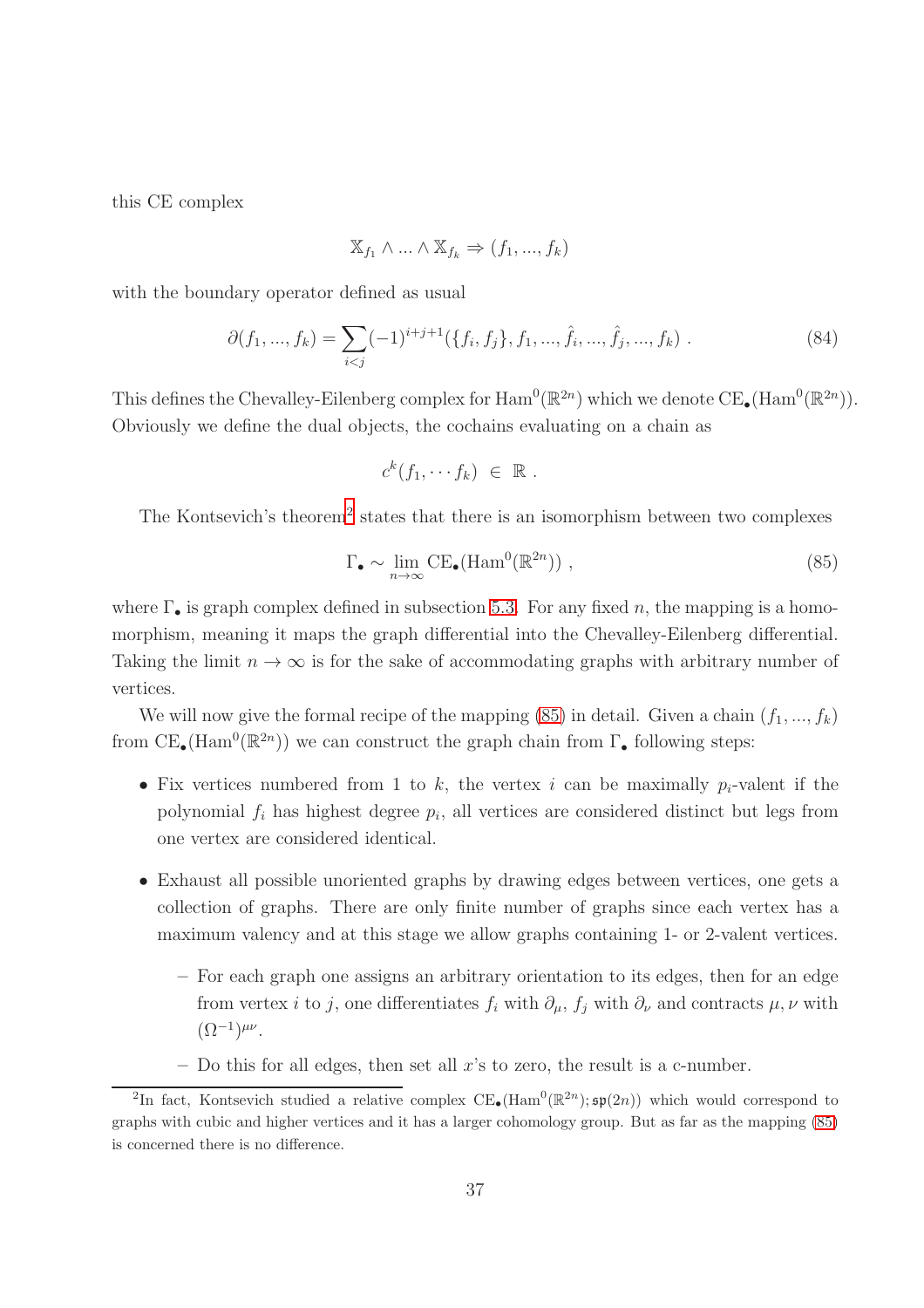- Divide the c-number by  $\#P$  (defined in subsection [5.1\)](#page-26-1), this is the coefficient of the graph.
- Doing this for all graphs one gets a linear combination of graphs.
- Combine coefficients of the graphs that belong to the same equivalence class (see subsection [5.3\)](#page-33-0) and this give us the graph chain

We remark that step 2 can be greatly simplified, but the current low pace approach has a closer link to perturbation theory. We will give the simplified version after the next example.

The hard part is to show that the recipe gives a homomorphism, i.e. the differential in  $CE_{\bullet}(\text{Ham}^{0}(\mathbb{R}^{2n}))$  is mapped to the graph differential in  $\Gamma_{\bullet}$  under this recipe. This can be proved using methods from [\[9\]](#page-65-5). However there is striking similarity between the recipe given above and the Feynman diagrams in perturbative treatment of integrals. This may suggest that a simpler proof can arise from a carefully designed Gaussian integral, whose perturbative expansion naturally gives the above recipe. But there is a technical difficulty: we need to connect legs of the vertices using the inverse symplectic structure  $\Omega^{-1}$ , but we cannot possibly write a Gaussian integral with  $\exp\{-x^{\mu}\Omega_{\mu\nu}x^{\nu}\}\$  since it is trivial. But let us put aside this problem for now and give instead the concrete example of the recipe where we will hopefully clarify some of the steps.

#### <span id="page-37-0"></span>5.4.1 Example

Let e, f, g, h be four cubic functions on  $\mathbb{R}^{2n}$  with the normalization given by [\(82\)](#page-32-1). Let us first fix  $e, f, g, h$  to be on the vertices numbered 1,2,3,4. There are seven different ways of connecting the legs together as in Figure [4.](#page-37-1) In fact, the last six oriented labelled graphs are



<span id="page-37-1"></span>Figure 4: Wick's contraction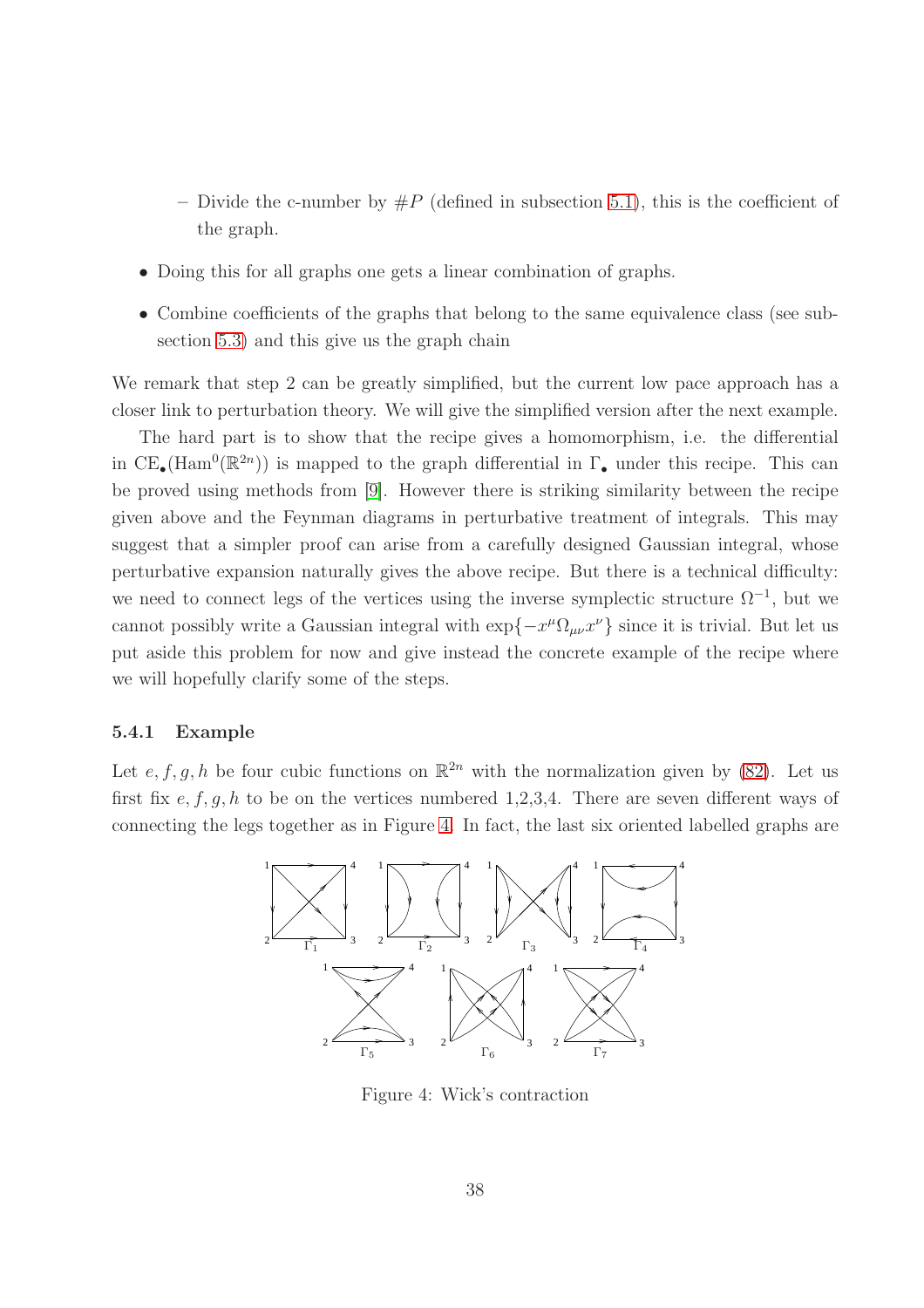related by relabeling of vertices. Following the recipe we can construct for each graph the following coefficient  $c_{\Gamma_i}$ 

$$
c_{\Gamma_1} = X(e, f, g, h) = e^{\alpha \lambda \delta} f_{\alpha}^{\ \beta \kappa} g_{\beta \gamma \lambda} h^{\gamma}_{\ \delta \kappa} , \quad c_{\Gamma_2} = \frac{1}{4} Y(e, f, g, h) = \frac{1}{4} e^{\alpha \lambda \delta} f_{\alpha}^{\ \beta} g_{\beta \gamma \kappa} h^{\gamma}_{\ \delta}^{\ \kappa} ,
$$
  
\n
$$
c_{\Gamma_3} = \frac{1}{4} Y(e, f, h, g) , \quad c_{\Gamma_4} = \frac{1}{4} Y(h, e, f, g) , \quad c_{\Gamma_5} = \frac{1}{4} Y(f, g, e, h) ,
$$
  
\n
$$
c_{\Gamma_6} = -\frac{1}{4} Y(f, h, g, e) , \quad c_{\Gamma_7} = -\frac{1}{4} Y(e, g, f, h) .
$$

In these expressions, instead of writing  $\Omega^{-1}$  explicitly, we have raised indices using the inverse of symplectic structure, i.e.  $(...)^{\mu} = (...)_{\rho}(\Omega^{-1})^{\rho\mu}$ . And we also denote  $f_{\mu\nu\rho} = \partial_{\mu}\partial_{\nu}\partial_{\rho}f$ . Thus finally, the graph chain is

<span id="page-38-0"></span>
$$
\Gamma = \Gamma_1 \cdot X(e, f, g, h) + \Gamma_2 \cdot \frac{1}{4} \Big( Y(e, f, g, h) - Y(e, f, h, g) \n- Y(h, e, f, g) + Y(f, g, e, h) + Y(f, h, g, e) - Y(e, g, f, h) \Big) \n= \frac{1}{24} \Gamma_1 \Big( X(e, f, g, h) + \text{asym perm's} \Big) + \frac{1}{4} \Gamma_2 \cdot \Big( \frac{1}{4} Y(e, f, g, h) + \text{asym perm's} \Big) . (86)
$$

The two factors  $1/24$  and  $1/4 \cdot 1/4$  are recognized as the total symmetry factor  $\#P\#V$  of  $\Gamma_{1,2}$  (in this case loops are clearly forbidden). This is the graph chain associated with the  $CE_{\bullet}(\text{Ham}^{0}(\mathbb{R}^{2n}))$  chain  $(e, f, g, h)$ .

We also see that there is a slight shortcut to the recipe above, we need only do the first two sub-steps in step 2 for one *representative* of an equivalence class of graphs and manually sum over anti-symmetric permutations of  $f_i$ , then divide the result by the total symmetry factor of the graph.

Next we apply the graph differential to the chain Γ defined in [\(86\)](#page-38-0). We denote the bottom right graph in Figure [3](#page-35-1) by  $\Gamma_8$ . Then graph differential applied to [\(86\)](#page-38-0) gives us

<span id="page-38-1"></span>
$$
\partial \Gamma = \Gamma_8(-\frac{1}{4}X(e, f, g, h) + \frac{1}{2}\frac{1}{4}Y(e, f, g, h) + \text{asym-perms}).
$$
\n(87)

Here comes the key moment, we need to compare this result to the result obtained by applying the Chevalley-Eilenberg differential  $\partial_{CE}$  to  $(e, f, g, h)$  first and the recipe above second. To do this, we write out  $X$  and  $Y$  in [\(87\)](#page-38-1)

<span id="page-38-2"></span>
$$
\partial \Gamma = \Gamma_8 \Big( f^{\alpha \beta \kappa} g_{\beta}^{\ \gamma \lambda} \Big( \frac{1}{4} e_{\alpha \lambda}^{\ \delta} h_{\delta \gamma \kappa} + \frac{1}{8} e_{\alpha \kappa}^{\ \delta} h_{\delta \gamma \lambda} \Big) + \text{asym-perms} \Big)
$$
  
\n
$$
= \Gamma_8 \Big( f^{\alpha \beta \kappa} \frac{1}{2} g_{\beta}^{\ \gamma \lambda} \Big( \frac{1}{2} e_{\alpha \lambda}^{\ \delta} h_{\delta \gamma \kappa} + \frac{1}{8} e_{\alpha \kappa}^{\ \delta} h_{\delta \gamma \lambda} + \frac{1}{8} h_{\alpha \kappa}^{\ \delta} e_{\delta \gamma \lambda} \Big) + \text{asym-perms} \Big)
$$
  
\n
$$
= \Gamma_8 \Big( \frac{1}{16} f^{\alpha \beta \kappa} g_{\beta}^{\ \gamma \lambda} \{e, h\}_{\alpha \kappa \gamma \lambda} + \text{asym-perms} \Big) . \tag{88}
$$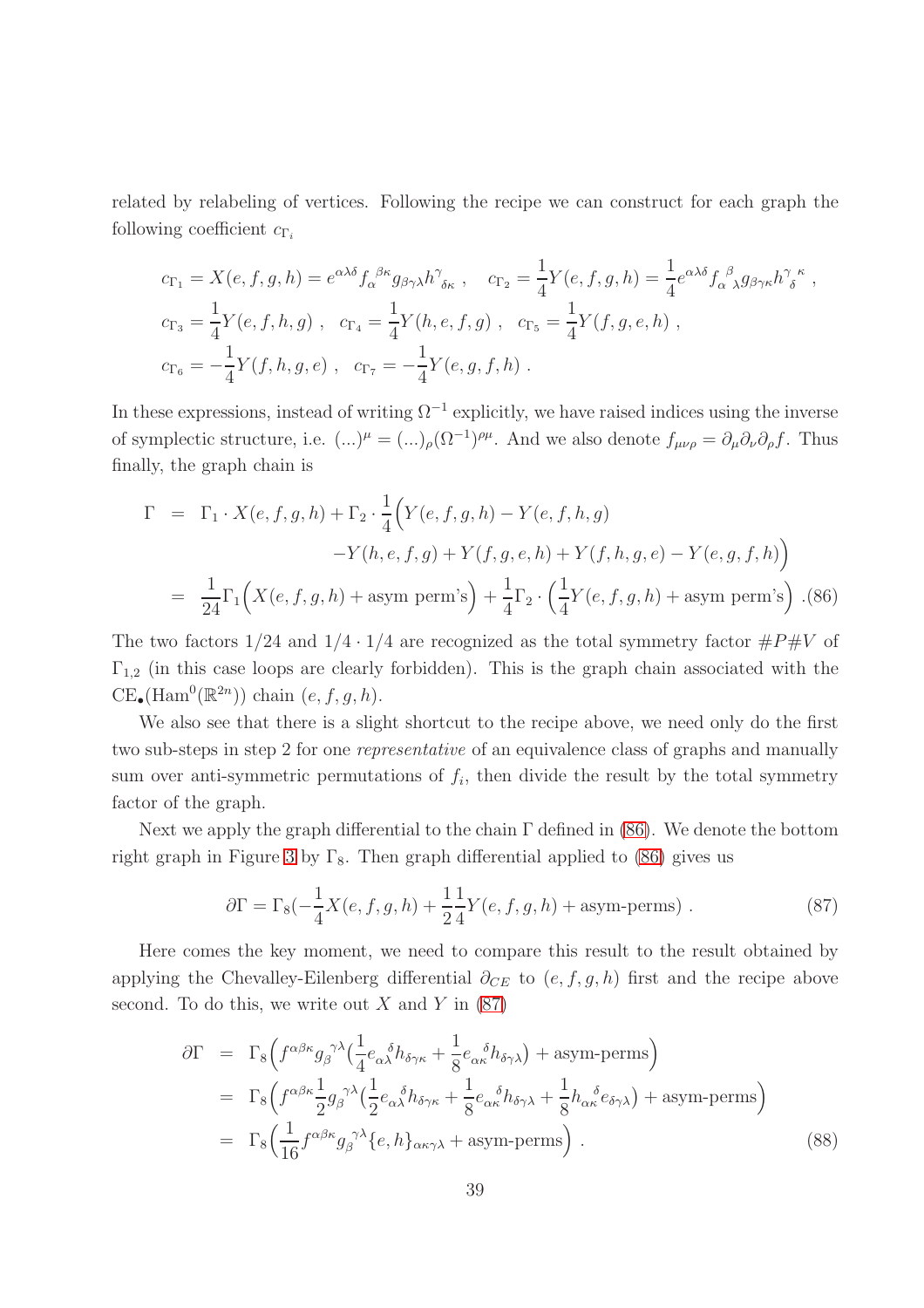The Chevalley-Eilenberg differential  $\partial_{CE}$  acting on  $(e, f, g, h)$  gives

$$
\partial_{CE}(e, f, g, h) = (\{e, f\}, g, h) - (\{e, g\}, f, h) + \dots + (\{g, h\}, e, f)
$$
  
=  $\frac{1}{4}((\{e, f\}, g, h) + \text{asym-perms})$ .

Going back to recipe the first term gives rise to the following graph chain

$$
(\{e,f\},g,h)\to \Gamma_8\frac{1}{4}\{e,f\}^{\alpha\beta\gamma\delta}g_{\gamma\delta}^{\ \ k}h_{\kappa\alpha\beta}
$$

and so on. Finally we get the following correspondence

$$
\partial_{CE}(e, f, g, h) \to \Gamma_8 \frac{1}{16} \Big( \{e, f\}^{\alpha \beta \gamma \delta} g_{\gamma \delta}^{\ \ k} h_{\kappa \alpha \beta} + \text{asym-perms} \Big) ,
$$

<span id="page-39-0"></span>which is in full agreement with  $(88)$  where we applied the graph differential explicitly.

### 5.5 Algebraic Description of Graph Chains

Due to the combinatorial nature of the graph complex, the proof of any proposition involving graph complex is extremely cumbersome. Therefore here we suggest a more algebraic description of the graph complex, which is motivated by the perturbative expansion of integrals. The construction involves introducing some formal parameters to represent edges and vertices in such a way that a graph corresponds to a polynomial in these parameters. These parameters have to conform to the symmetry properties of a graph, which prompts us to use odd variables  $t_i, i = 1 \cdots n$  (*n* is the number of vertices) to represent the vertices, and even variables  $t_{ij}$  to represent edges. We assume that  $t_{ij} = -t_{ji}$  in order to take the orientation of the edge into account.

Every oriented labelled graph with  $N$  vertices can be represent by a monomial according to the following prescription

- for every vertex we include  $t_i$ , so from all vertices we have  $t_1t_2...t_n$ ;
- for each oriented edge starting from vertex  $i$  and ending at vertex  $j$ , include a factor  $t_{ij}$ .

Let us illustrate these rules by some examples. If we look at  $\Gamma_1$  from Figure [4](#page-37-1) as concrete oriented labelled graph then there is the following monomial

$$
t_1t_2t_3t_4\ t_{14}t_{13}t_{12}t_{24}t_{23}t_{43}\ .
$$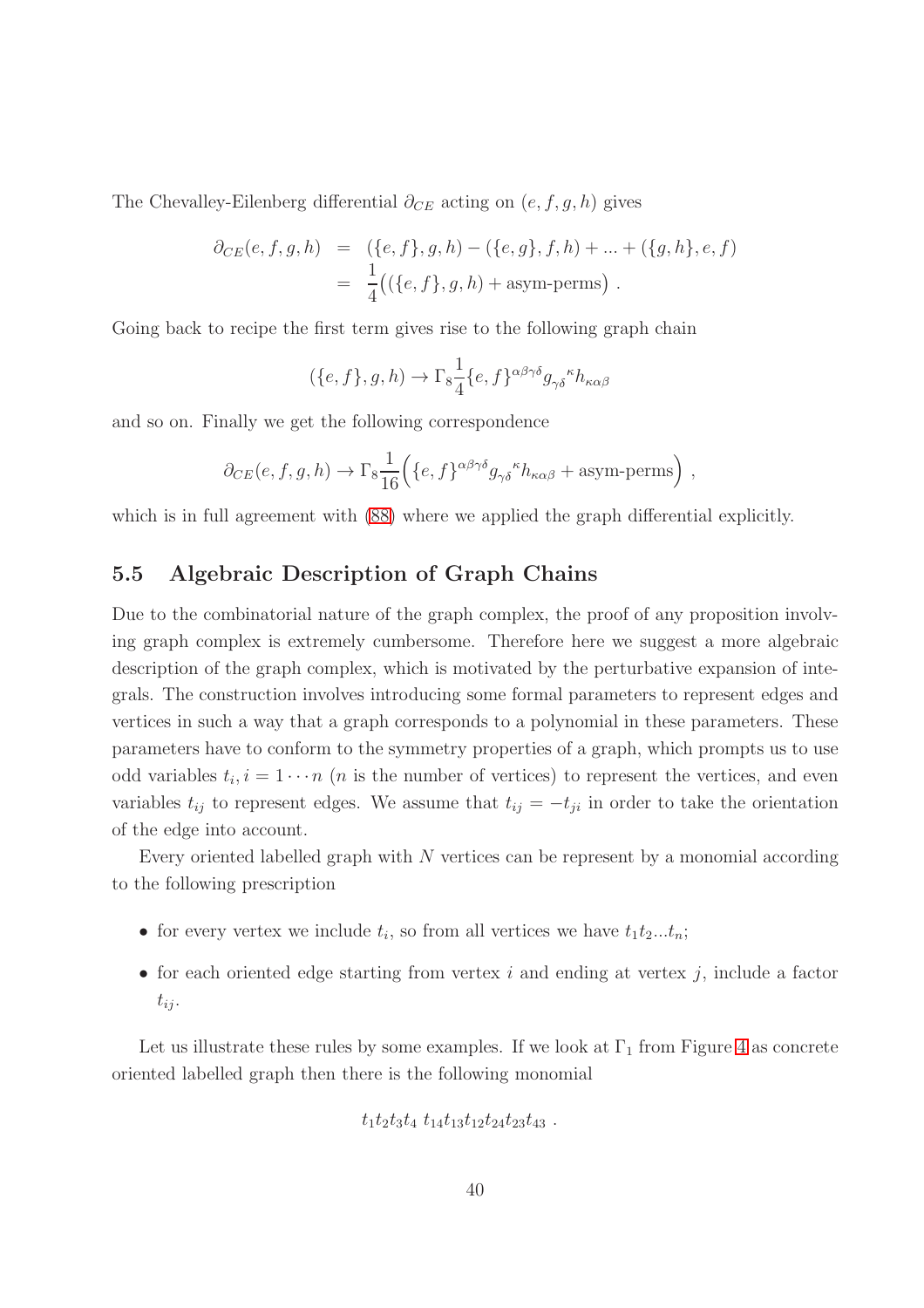If we multiply this monomial by −1 then we will change the orientation of the graph. Another example is the graph  $\Gamma_2$  from Figure [4.](#page-37-1) If  $\Gamma_2$  is understood as oriented labelled graph then there is the following monomial

$$
t_1t_2t_3t_4\ t_{12}^2t_{43}^2t_{14}t_{23}.
$$

However we are interested in the equivalence classes of graphs as described in subsection [5.3.](#page-33-0) The equivalence classes can be represented by polynomials where we sum over all equivalent oriented labelled graphs (monomials). To write down a polynomial representing a graph, we follow the steps

- assign indices  $l_1, ..., l_n$  to all n vertices of a graph;
- for each edge from vertex *i* to *j*, include a factor  $t_{l_i l_j}$ ;
- multiply the polynomial by  $t_{l_1} \cdots t_{l_n}$  and sum  $l_1 \cdots l_n$  from 1 to *n*.

For example, the graph  $\Gamma_1$  in Figure [4](#page-37-1) understood as representative of the equivalence class of graphs gives the following polynomial

$$
\sum_{l_1=1}^4 \sum_{l_2=1}^4 \sum_{l_3=1}^4 \sum_{l_4=1}^4 t_{l_1} t_{l_2} t_{l_3} t_{l_4} t_{l_1l_2} t_{l_1l_4} t_{l_1l_3} t_{l_2l_4} t_{l_4l_3} t_{l_2l_3}.
$$

While the graph  $\Gamma_2$  in Figure [4](#page-37-1) understood as representative of the equivalence class of graphs gives

$$
\sum_{l_1=1}^4 \sum_{l_2=1}^4 \sum_{l_3=1}^4 \sum_{l_4=1}^4 t_{l_1} t_{l_2} t_{l_3} t_{l_4} t_{l_1l_2}^2 t_{l_4l_3}^2 t_{l_1l_4} t_{l_2l_3}.
$$

Notice that these polynomials *do not contain any symmetry factors*. The point of summing over the dummy indices  $l_1 \cdots l_n$  is so that the symmetry group  $s_n$  acts trivially on the polynomial. Hence one such polynomial represents an *equivalence class of graphs*. In this formalism the orientation is taken into account automatically. Thus we can think about the graph chains as the formal polynomials in odd parameters  $t_i$  and even parameters  $t_{ij}$ . Later on we will present the graph differential as formal differential operator acting on these polynomials. Many calculations drastically simplify with this algebraic description of graphs.

Sometime we will need to solve the following problem. Given polynomial in  $t_i$ 's and  $t_{ij}$ 's we would like to know if a concrete equivalence class of graphs is present in this polynomial and if yes then which numerical factor is in front of this graph. While given a polynomial, to recover concrete equivalence class of graphs it represents we just need to do the following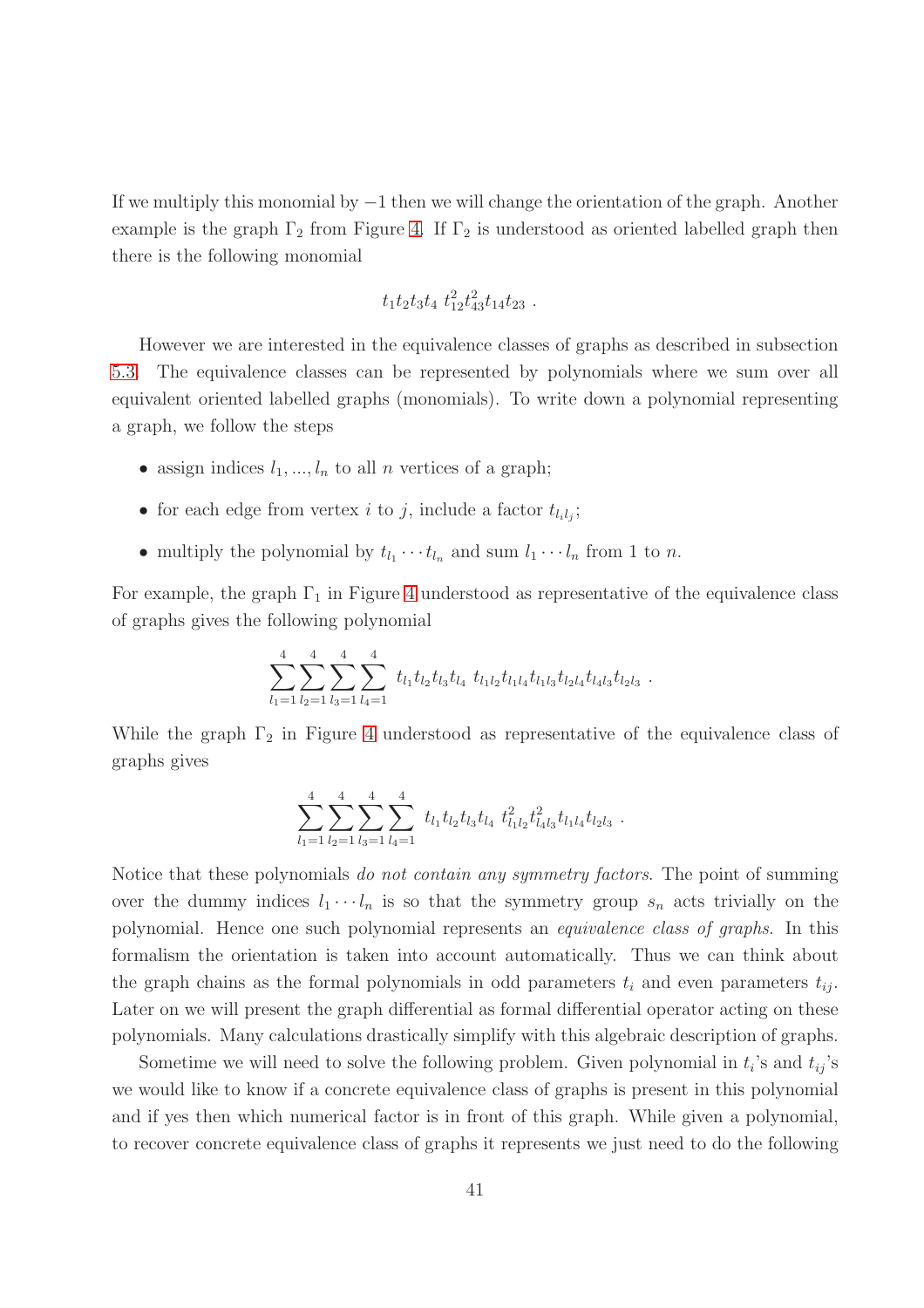- Pick an arbitrary graph out of an equivalence class of graphs, say, a representative whose vertices are labeled  $1, ..., n$ ;
- differentiating with respect to the odd parameters  $\partial_{t_n} \cdots \partial_{t_1}$ ;
- for each edge from vertex i to j, include a derivative  $\partial_{t_{ij}}$ ;
- set to zero all formal parameters;
- divide by the symmetry factor  $\#V\#P$ .

Observe that no summation over the dummy indices is needed. After this procedure we end up with numerical coefficient which will tell us if the equivalence class is present or not and with what factor. For example, to see if the equivalence class of  $\Gamma_1$  from Figure [4](#page-37-1) is present we have to apply the following operator to the polynomial

$$
\frac{1}{24}\partial_{t_4}\cdots\partial_{t_1}\partial_{t_{12}}\partial_{t_{14}}\partial_{t_{13}}\partial_{t_{24}}\partial_{t_{43}}\partial_{t_{23}}
$$

and then set all parameters to zero. For the equivalence class represented by the graph  $\Gamma_2$ from Figure [4](#page-37-1) the corresponding differential operator is

$$
\frac{1}{4}\frac{1}{4}\partial_{t_4}\cdots\partial_{t_1}\partial_{t_{32}}^2\partial_{t_{41}}^2\partial_{t_{12}}\partial_{t_{43}}.
$$

Note the symmetry factors for  $\Gamma_1$  is  $\#V = 24, \#P = 1$ , and for  $\Gamma_2$  are  $\#V = 4, \#P = 4$ .

We will derive later the operator corresponding to the graph differential and discuss more the algebraic description of graphs in the context of perturbative expansion.

# <span id="page-41-0"></span>6 BV formalism and graph complex

This section presents the non-trivial application of finite dimensional BV formalism. We will reprove the Kontsevich theorem about the relation between graph complex  $\Gamma_{\bullet}$  and Chevalley-Eilenberg complex  $CE_{\bullet}(\text{Ham}^{0}(\mathbb{R}^{2n}))$ . The existing proofs can be found in [\[9,](#page-65-5) [12\]](#page-65-7) and in the appendix of [\[19\]](#page-66-6) where we gave the proof generalizing Kontsevich's theorem to the case of chord diagrams and extended Chevalley-Eilenberg complexes suited for the study of knots. The proof presented here is streamlined and simplified version of the proof from [\[19\]](#page-66-6).

### <span id="page-41-1"></span>6.1 A Universal BV Theory on a Lattice

We mentioned in subsection [5.4](#page-35-0) that the mapping from the Chevalley-Eilenberg complex to graph complex is nothing but the application of Feynman rules and that there is a technical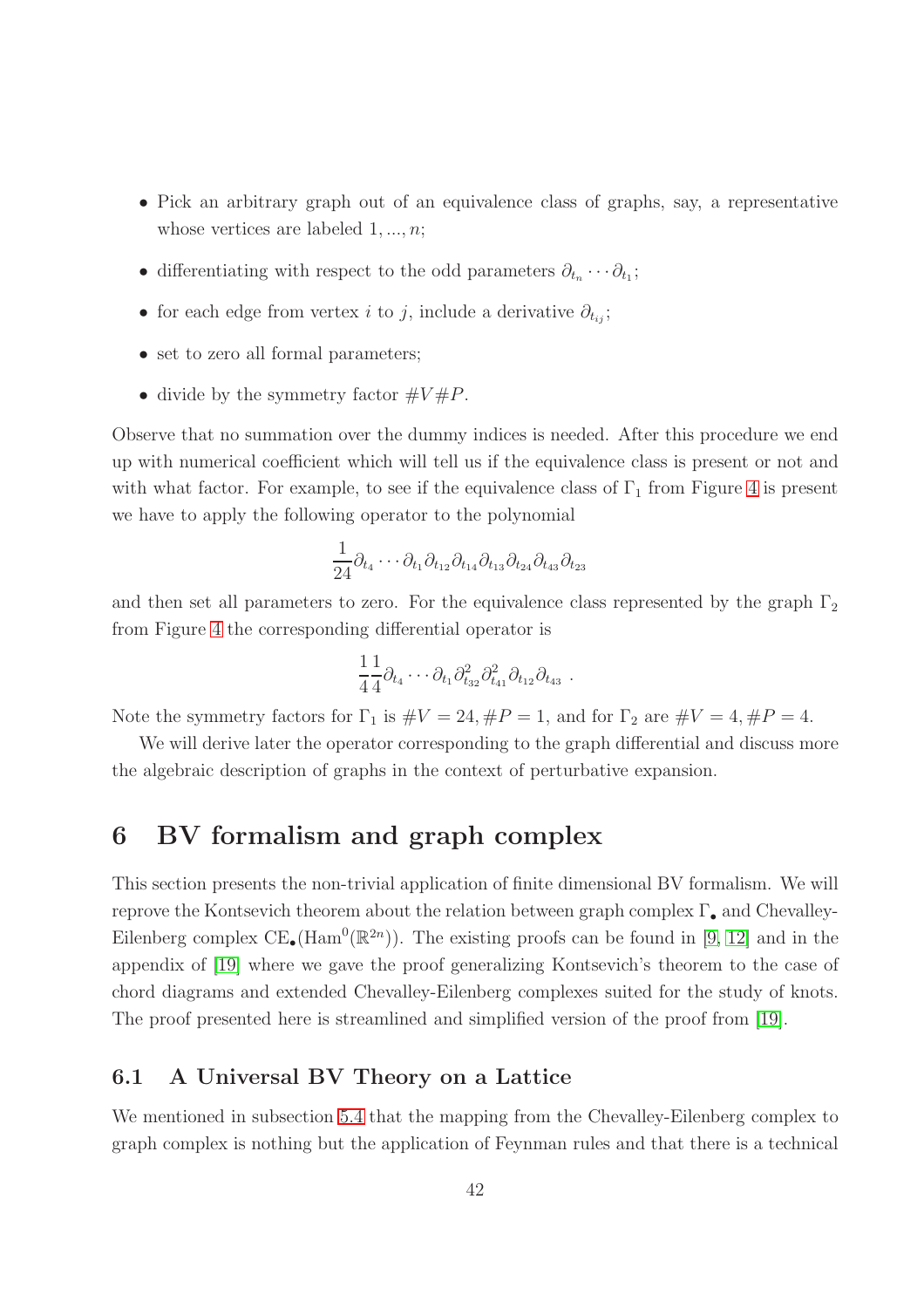difficulty in realizing the naive Feynman rules. We would like to construct a BV theory that circumvents this difficulty and furthermore, whose path integral gives, instead of numbers, graphs as outcome. In this way, it turns out that the Ward identity directly imply Kontsevich's theorem. We will embed into BV formalism the perturbation theory presented in subsection [5.2.](#page-31-0)

Let us assume that the vector space  $\mathbb{R}^{2n}$  is equipped with constant symplectic structure  $\Omega_{\mu\nu}$  and as in subsection [5.2](#page-31-0) we consider N copies of this vector space,  $\bigoplus^{N}$  $i=1$  $\mathbb{R}^{2n}$ . We use  $x_i^{\mu}$ i to denote the coordinates in this big vector space, where  $\mu = 1, 2, ..., 2n$  and  $i = 1, 2, ...$ Now let us construct new graded manifold

$$
\bigoplus_{i=1}^N \mathbb{R}^{2n} \oplus \bigoplus_{i=1}^N \mathbb{R}^{2n}[-1],
$$

where in addition to  $x_i^{\mu}$  we introduced the odd coordinates  $\xi_i^{\mu}$  $\mu$ <sup> $\mu$ </sup> of degree -1. On the space of functions  $C^{\infty}(\bigoplus^N)$  $i=1$  $\mathbb{R}^{2n}\oplus\bigoplus\limits_{i=1}^N$  $i=1$  $\mathbb{R}^{2n}[-1]$ ) we can introduce the structure of BV-algebra (see the definitions [4.2](#page-17-2) and [4.3\)](#page-18-2). As in section [4.2](#page-15-0) the odd Laplacian operator is defined as follows

$$
\Delta = \sum_{i=1}^{N} \left( \Omega^{-1} \right)^{\mu \nu} \frac{\partial}{\partial \xi_i^{\mu}} \frac{\partial}{\partial x_i^{\nu}}.
$$

The odd Poisson bracket is defined accordingly as

$$
\{g,h\} = \sum_{i=1}^{N} (\Omega^{-1})^{\mu\nu} \left( \frac{\partial g}{\partial x_i^{\mu}} \frac{\partial h}{\partial \xi_i^{\nu}} + (-1)^{|g|} \frac{\partial g}{\partial \xi_i^{\nu}} \frac{\partial h}{\partial x_i^{\mu}} \right) ,
$$
\n(89)

where  $g, h \in C^{\infty}(\bigoplus_{i=1}^{N} A_i)$  $i=1$  $\mathbb{R}^{2n}\oplus\bigoplus_{n=1}^N$  $i=1$  $\mathbb{R}^{2n}[-1]$ ). If we introduce  $\xi_{i\mu} = \Omega_{\mu\nu}\xi_i^{\nu}$  then we deal with the odd cotangent bundle  $T^*[-1]M$ , where  $M = \bigoplus_{i=1}^N$  $i=1$  $\mathbb{R}^{2n}$ . Therefore all our previous discussion from section [4](#page-14-0) is applicable here.

Now let us construct some specific functions on  $C^{\infty}(\bigoplus^N)$  $i=1$  $\mathbb{R}^{2n}\oplus\bigoplus_1^N$  $i=1$  $\mathbb{R}^{2n}[-1]$ ). Let us pick a function  $f(x)$  on  $\mathbb{R}^{2n}$  and auxiliary odd parameters  $t_i$  of degree  $-1$   $(i = 1, 2, ..., N)$ . We can construct the following function on our BV manifold

$$
\mathcal{O}[f] = \sum_{i=1}^N \left( t_i f(x_i) + \xi_i^{\mu} \partial_{\mu} f(x_i) \right) .
$$

It is quite easy to see that  $\Delta\mathcal{O}[f] = 0$ , therefore the bracket between  $\mathcal{O}[f]$  and  $\mathcal{O}[g]$  is induced as

$$
\{\mathcal{O}[f], \mathcal{O}[g]\} = -\Delta(\mathcal{O}[f]\mathcal{O}[g]) \ .
$$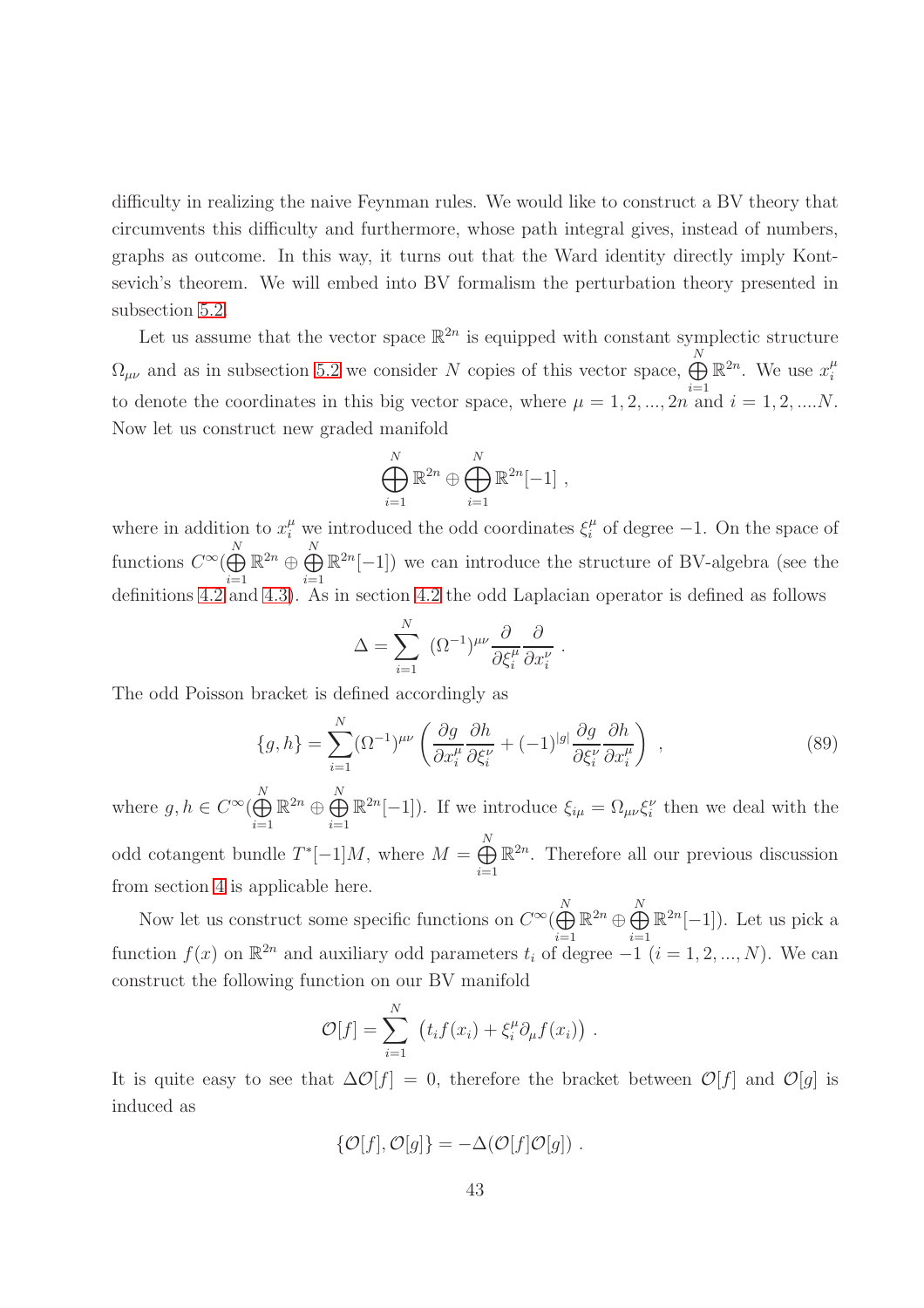We can directly calculate the bracket  $\{\mathcal{O}[f], \mathcal{O}[g]\}$ 

<span id="page-43-3"></span>
$$
\{\mathcal{O}[f], \mathcal{O}[g]\} = \sum_{i} -(\partial_{\rho}f(x_{i}))\Omega^{\sigma\rho}\partial_{\sigma}\left(t_{i}g(x_{i}) + \xi_{i}^{\gamma}\partial_{\gamma}g(x_{i})\right) + \sum_{i}\partial_{\sigma}\left(t_{i}f(x_{i}) + \xi_{i}^{\gamma}\partial_{\gamma}f(x_{i})\right)\Omega^{\sigma\rho}\left(\partial_{\rho}g(x_{i})\right) = \sum_{i}\left(2t_{i}\{f,g\}(x_{i}) + \xi_{i}^{\sigma}\partial_{\sigma}\{f,g\}(x_{i})\right),
$$
(90)

where the bracket  $\{f, g\}$  is the standard Poisson bracket on  $\mathbb{R}^{2n}$  with respect to  $\Omega$ . Let us point out that  $\{\mathcal{O}[f], \mathcal{O}[g]\} \neq 2\mathcal{O}[\{f, g\}]$ . Next we introduce the special function which is the one we used in [\(81\)](#page-32-2),

$$
S = \frac{1}{2} \sum_{i,j=1}^{N} x_i^{\mu} t^{ij} x_j^{\nu} \Omega_{\mu\nu} , \qquad (91)
$$

which physicists call BV action. Here  $t_{ij}$ ,  $i, j = 1, \cdots N$  are now formal degree 0 parameters with  $t_{ij} = -t_{ji}$  and  $t^{ik}t_{kj} = \delta^i_j$ . The purpose of introducing these parameters is to make our perturbation theory universal in the sense that the Feynman diagrams are computed as a function of  $t_{ij}$ .

<span id="page-43-0"></span>Now we are ready to state and reprove the Kontsevich theorem discussed in subsection [5.4.](#page-35-0) Below we show that the theorem is simple consequence of BV formalims.

**Theorem 6.1 (Kontsevich)** Let us take a collection of polynomial functions  $f_1, \ldots, f_l$  on R <sup>2</sup><sup>n</sup> *and define the following integral*

<span id="page-43-1"></span>
$$
\langle (f_1, ..., f_l) \rangle = \frac{1}{Z[0]} \int d^{2n} x_1 \cdots d^{2n} x_N \sum_{i_1=1}^N t_{i_1} f_1(x_{i_1}) \cdots \sum_{i_l=1}^N t_{i_l} f_l(x_{i_l}) e^{-S} \in \mathbb{R}[t_i, t_{ij}] , \quad (92)
$$

*where as answer we obtain a polynomial in*  $t_i$  *and*  $t_{ij}$  *which can be understood as a graph chain described in subsection* [5.5.](#page-39-0) This integral can be understood as map from chain  $(f_1, ..., f_l)$  *in*  $CE_{\bullet}(Ham^0(\mathbb{R}^{2n}))$  *to graph chain in*  $\Gamma_{\bullet}$ *. The reader can compare the perturbative expansion of the formula [\(92\)](#page-43-1) to the recipe in section [5.4](#page-35-0) and indeed they are the same. Moreover the map [\(92\)](#page-43-1) satisfies the property*

<span id="page-43-2"></span>
$$
\langle \partial (f_1, \cdots f_l) \rangle = \partial_{Gph} \langle (f_1, \cdots f_l) \rangle , \qquad (93)
$$

*where* ∂ *is the Chevalley-Eilenberg differential define in* [\(84\)](#page-36-2) and ∂<sub>Gph</sub> *is the graph differential*,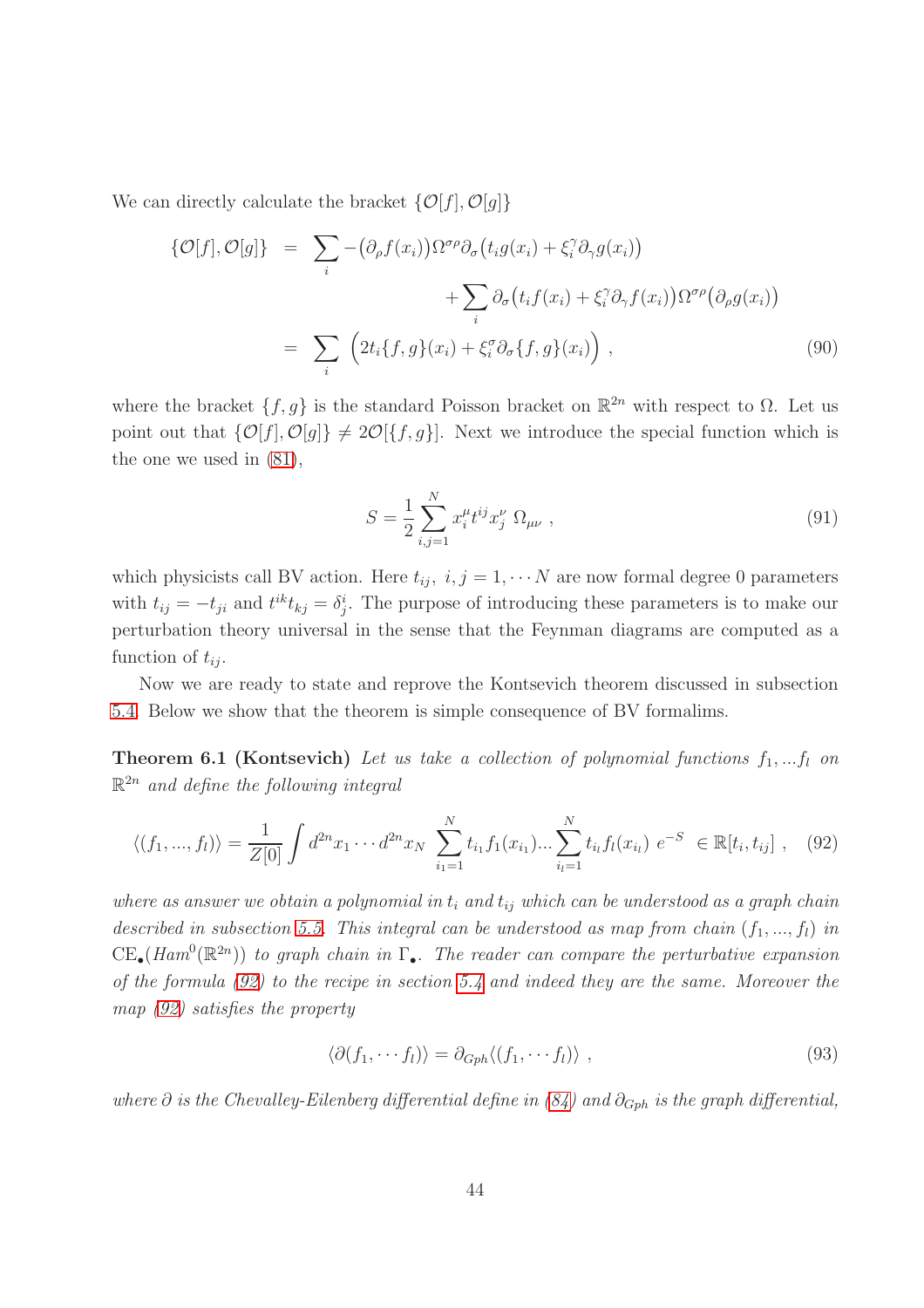*which has the following explicit form*[3](#page-44-0)

<span id="page-44-2"></span>
$$
\partial_{Gph} = -\frac{1}{2(N-l+1)} \sum_{k,p=1;k\neq p}^{N} R_k^p \frac{\partial}{\partial t_{kp}} \frac{\partial}{\partial t_p} , \qquad (94)
$$

when we deal with graph chains as polynomials (the precise definition of the operator  $R_k^p$ ) k *see below in the proof ).*

Now we provide the proof and further explanation for this theorem. We leave to the reader to check that the perturbative expansion of [\(92\)](#page-43-1) with the propagator

$$
\langle x_i^{\mu} x_j^{\nu} \rangle = (\Omega^{-1})^{\mu \nu} t_{ij}
$$

coincides with the prescription given in subsection [5.4](#page-35-0) when we understand the answer as graph chain (i.e., formal polynomial in  $t_i$ 's and  $t_{ij}$ 's).

We concentrate on the proof of the relation [\(93\)](#page-43-2). For this we have to embed the integral [\(92\)](#page-43-1) into the BV framework. Let us introduce short hand notation for the integration measure  $\mathcal{D}x = d^{2n}x_1 \cdots d^{2n}x_N$ . The integral [\(92\)](#page-43-1) can be thought as integral over odd conormal bundle

$$
\langle (f_1, ..., f_l) \rangle = \int_{\xi=0} \mathcal{D}x \ \mathcal{O}[f_1] \mathcal{O}[f_2] ... \mathcal{O}[f_l] \ e^{-S} ,
$$

where the functions  $\mathcal{O}[f]$  and S are defined above on the BV manifold  $\bigoplus_{i=1}^{N}$  $i=1$  $\mathbb{R}^{2n}\oplus \bigoplus_1^N$  $i=1$  $\mathbb{R}^{2n}[-1].$ Using the terminology from subsection [4.3](#page-18-0) here the submanifold  $C$  coincides with  $M$  and thus there is no odd conormal directions left. As explained earlier in subsection [4.3,](#page-18-0) there is one single Ward identity in BV formalism [\(43\)](#page-21-2):  $\int \Delta(\cdots) = 0$ , we analyze its implication in the present setting

$$
\int_{\xi=0} \mathcal{D}x \; \Delta\big(\mathcal{O}[f_1]\mathcal{O}[f_2]...\mathcal{O}[f_l] \; e^{-S}\big) = 0 \; .
$$

The standard manipulation with the odd Laplacian operator [\(28\)](#page-16-1) leads to

<span id="page-44-1"></span>
$$
\Delta\big(\mathcal{O}[f_1]\mathcal{O}[f_2]\dots\mathcal{O}[f_l] \; e^{-S}\big) \n= \; \Delta\big(\mathcal{O}[f_1]\mathcal{O}[f_2]\dots\mathcal{O}[f_l]\big) \; e^{-S} + (-1)^l \mathcal{O}[f_1]\mathcal{O}[f_2]\dots\mathcal{O}[f_l]\Delta e^{-S} \n-(-1)^l \big\{\mathcal{O}[f_1]\mathcal{O}[f_2]\dots\mathcal{O}[f_l], S\big\} e^{-S} .
$$
\n(95)

<span id="page-44-0"></span><sup>&</sup>lt;sup>3</sup>Here the cumbersome factor  $(N - l + 1)$  arises because we chose the number of lattice cites N to be a large number and therefore we can accommodate graphs of varying number of vertices at the same time. In fact, for the current problem, one may well take  $N = l$  and thereby eliminate this ugly factor.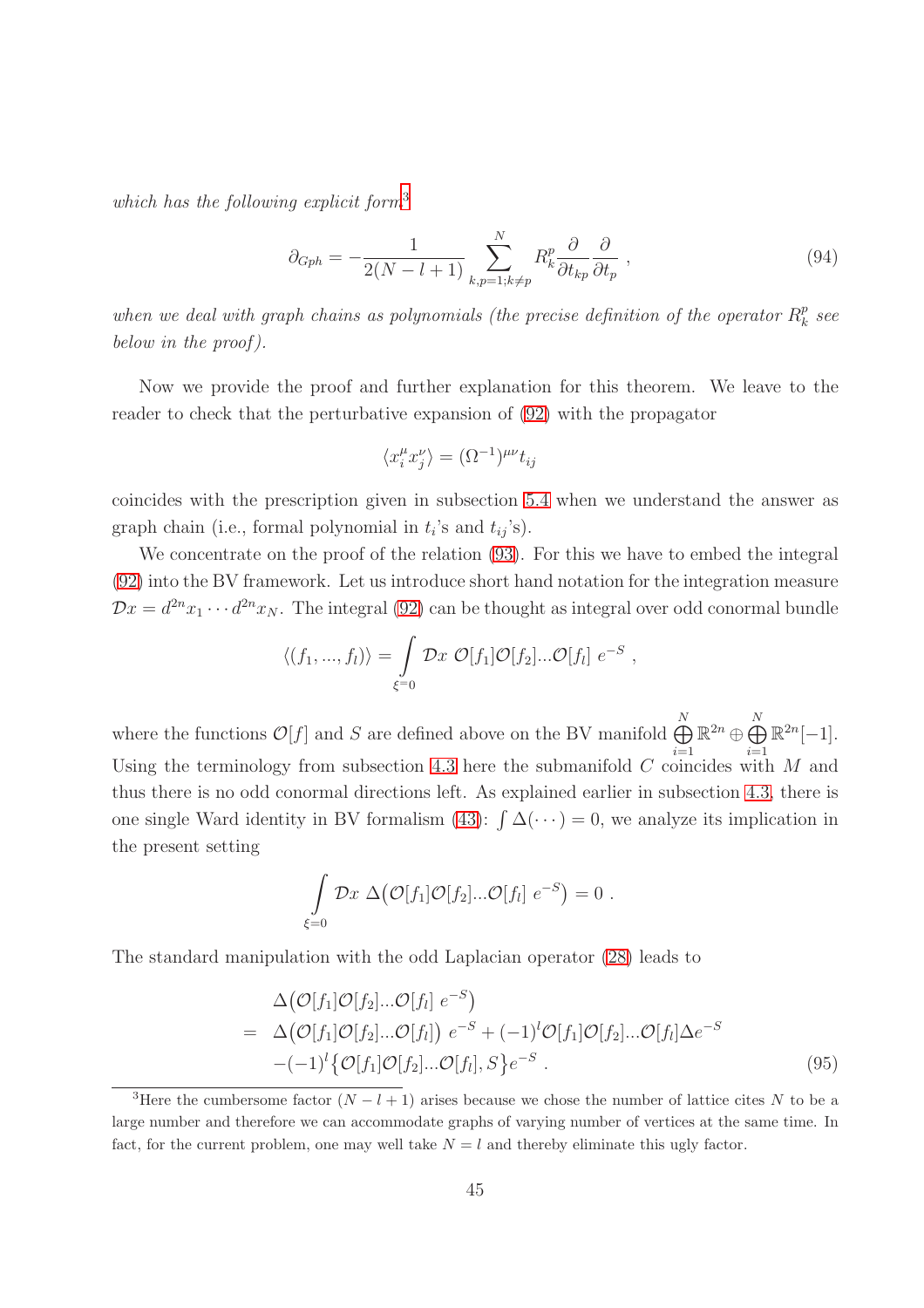We observe that  $\Delta S = 0$  trivially. And furthermore all the above expressions will be restricted onto the submanifold given by  $\xi = 0$  and thus we can make the replacement

$$
\Delta\big(\mathcal{O}[f_1]\mathcal{O}[f_2]...\mathcal{O}[f_l]\big)\Big|_{\xi=0} = -2\sum_{i
$$

where we have used the relation [\(90\)](#page-43-3). Thus we conclude that the first term of [\(95\)](#page-44-1) gives the correlator

$$
\sum_{i < j} (-1)^{i+j+1} \langle (\{f_i, f_j\}, f_1, \dots, \hat{f}_i, \dots, \hat{f}_j, \dots, f_l) \rangle = \langle \partial(f_1, \dots, f_l) \rangle \;,
$$

i.e. the correlator of the Chevalley-Eilenberg differential of  $(f_1, \dots, f_n)$ . Next we analyze the last term of [\(95\)](#page-44-1)

<span id="page-45-0"></span>
$$
-(-1)^{l} \int_{\xi=0} \mathcal{D}x \{ \mathcal{O}[f_{1}] \mathcal{O}[f_{2}]...\mathcal{O}[f_{l}], S \} e^{-S}
$$
  
= 
$$
-\sum_{p=1}^{l} (-1)^{p} \int_{\xi=0} \mathcal{D}x \mathcal{O}[f_{1}]...\{\mathcal{O}[f_{p}], S \}...\mathcal{O}[f_{l}] e^{-S}
$$
  
= 
$$
\sum_{p=1}^{l} (-1)^{p} \int_{\xi=0} \mathcal{D}x \mathcal{O}[f_{1}]...\left(-\sum_{i_{p},j} t^{i_{p}j} \partial_{\mu}f_{p}(x_{i_{p}})x_{j}^{\mu}\right)...\mathcal{O}[f_{l}] e^{-S}.
$$
 (96)

Now it is best that we should explain where we are heading before we make the plunge. Focusing on the round brace, assume that  $x_j$  is connected to  $f_k$  in the ensuing Gaussian integral, we will get a factor

$$
\sum_{j} \sum_{i_k} (\Omega^{\mu\nu} t_{ji_k}) (t_{i_k} \partial_{\nu} f_k(x_{i_k})) \Big( - \sum_{i_p} t^{i_p j} \partial_{\mu} f_p(x_{i_p}) \Big) ,
$$

where the quantity in the first brace comes from the propagator. Summing over  $j$ , we get  $\delta_{i_k}^{i_p}$  $i_k^{i_p}$ , which renames all the  $i_p$  into  $i_k$ . This leads of course to

$$
\sum_{i_k} (\Omega^{\mu\nu}) t_{i_k} \partial_{\nu} f_k(x_{i_k}) (\partial_{\mu} f_p(x_{i_k})) = \sum_{i_k} t_{i_k} \{f_p, f_k\}(x_{i_k}).
$$

The above describes exactly the process of combining two vertices by shrinking an edge between them and letting the new vertex inherit all the other edges belonging to the two old ones. However it will be more convenient if we could write the effect of  $\partial_{Gph}$  as an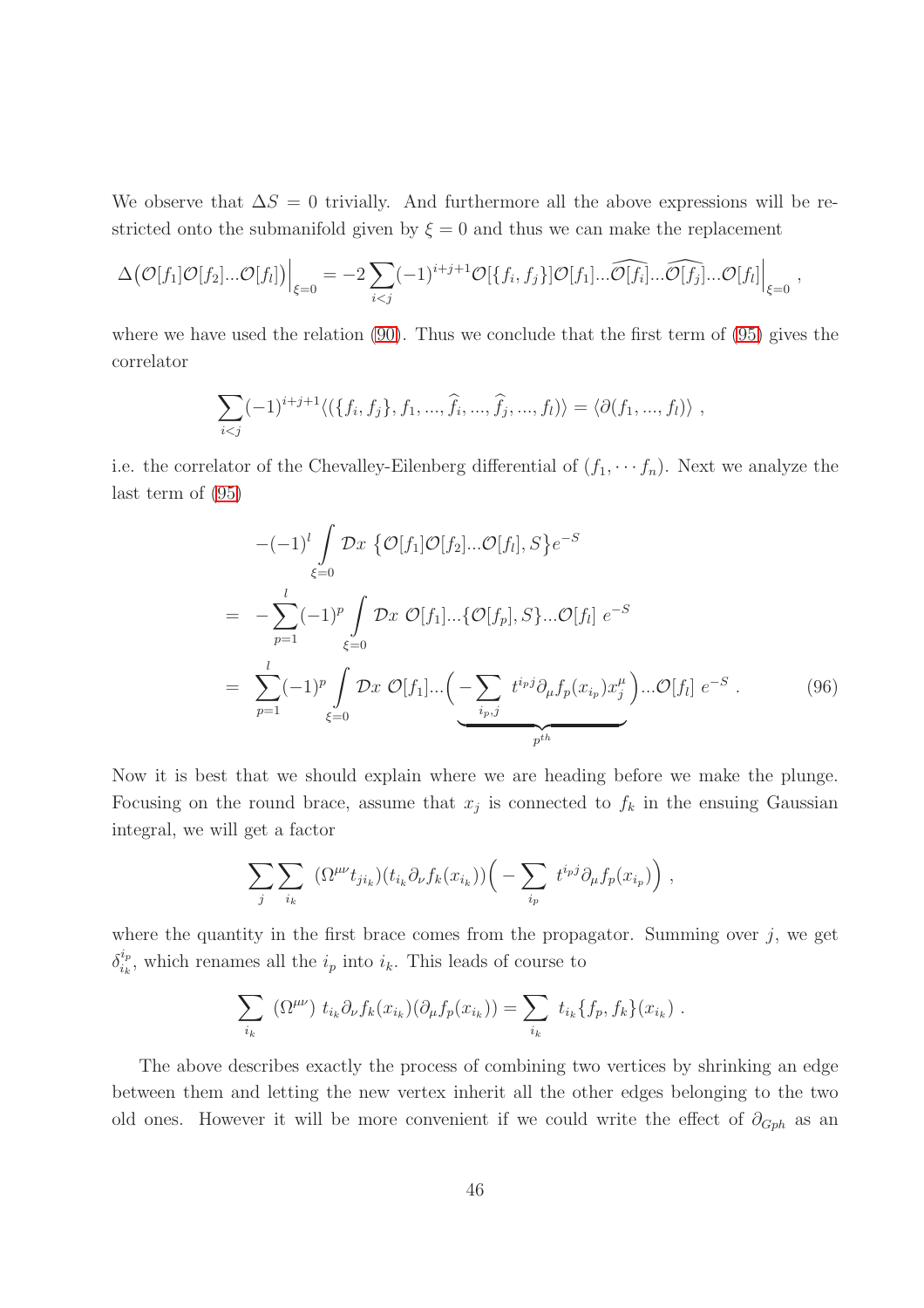operator acting on the polynomial  $\mathbb{R}[t_{ij}, t_i]$ . Thus instead we proceed from [\(96\)](#page-45-0) and perform the Gaussian integral by replacing  $x_i^{\mu}$  with  $\partial_{J^i_{\mu}}$  as in [\(83\)](#page-32-0)

(96) = 
$$
\sum_{i_1 \cdots i_l=1}^N \sum_{p=1}^l (-1)^p \left( t_{i_1} f_1(\frac{\partial}{\partial J^{i_1}}) \right) \cdots
$$

$$
\cdots \left( -\sum_{j=1}^N t^{i_p j} \partial_\mu f_p(\frac{\partial}{\partial J^{i_p}}) \frac{\partial}{\partial J^j_\mu} \right) \cdots \left( t_{i_l} f_l(\frac{\partial}{\partial J^{i_l}}) \right) e^{\frac{1}{2} J \Omega^{-1} t J} \Big|_{J=0},
$$

where  $J\Omega^{-1}tJ$  is the short hand notation for  $\sum_{i=1}^{N}$  $_{i,j=1}$  $J^i_\mu(\Omega^{-1})^{\mu\nu}t_{ij}J^j_\nu$ . Letting  $\partial_{J^j_\mu}$  hitting the last exponential

<span id="page-46-1"></span>
$$
\sum_{i_1\cdots i_l=1}^N \sum_{p=1}^l (-1)^p \left( t_{i_1} f_1(\frac{\partial}{\partial J^{i_1}}) \right) \cdots
$$
\n
$$
\cdots \left( -\sum_{j=1}^N t^{i_p j} \partial_\mu f_p(\frac{\partial}{\partial J^{i_p}}) \right) \cdots \left( t_{i_l} f_l(\frac{\partial}{\partial J^{i_l}}) \right) \sum_{k=1}^N (\Omega^{-1})^{\mu\nu} t_{jk} J_\nu^k e^{\frac{1}{2} J \Omega^{-1} t J} \Big|_{J=0}
$$
\n
$$
= \sum_{i_1\cdots i_l=1}^N \sum_{p=1}^l (-1)^p \left( t_{i_1} f_1(\frac{\partial}{\partial J^{i_1}}) \right) \cdots
$$
\n
$$
\cdots \left( -\partial_\mu f_p(\frac{\partial}{\partial J^{i_p}}) \right) \cdots \left( t_{i_l} f_l(\frac{\partial}{\partial J^{i_l}}) \right) (\Omega^{-1})^{\mu\nu} J_\nu^{i_p} e^{\frac{1}{2} J \Omega^{-1} t J} \Big|_{J=0} .
$$
\n
$$
(97)
$$

We claim that this expression can be written as

<span id="page-46-0"></span>
$$
-\frac{1}{N-l+1}\sum_{k,q=1}^{N} R_k^q \frac{\partial}{\partial t_{kq}} \frac{\partial}{\partial t_q} \int_{\xi=0} \mathcal{D}x \ \mathcal{O}_1 \cdots \mathcal{O}_l \ e^{-S} \ , \tag{98}
$$

where  $R_q^p$  is a renaming operator acting on the polynomials of  $t_{ij}$  that renames p to q

$$
R_q^{p}t_{ij} = \begin{cases} t_{ij} & i, j \neq p \\ t_{qj} & i = p \end{cases} \tag{99}
$$

To see this, again we replace x with  $\partial_J$ 

$$
(98) = -\sum_{k,q=1}^{N} R_k^q \frac{\partial}{\partial t_{kq}} \frac{\partial}{\partial t_q} \bigg( \sum_{i_1 \cdots i_l=1}^{N} \left( t_{i_1} f_1(\frac{\partial}{\partial J^{i_1}}) \right) \cdots \left( t_{i_l} f_l(\frac{\partial}{\partial J^{i_l}}) \right) e^{\frac{1}{2} J \Omega^{-1} t J} \bigg|_{J=0} \bigg)
$$
  

$$
= -\sum_{k,q=1}^{N} R_k^q \frac{\partial}{\partial t_q} \bigg( \sum_{i_1 \cdots i_l=1}^{N} \left( t_{i_1} f_1(\frac{\partial}{\partial J^{i_1}}) \right) \cdots \left( t_{i_l} f_l(\frac{\partial}{\partial J^{i_l}}) \right) \left( J_{\rho}^k (\Omega^{-1})^{\rho \sigma} J_q^q \right) e^{\frac{1}{2} J \Omega^{-1} t J} \bigg|_{J=0} \bigg) .
$$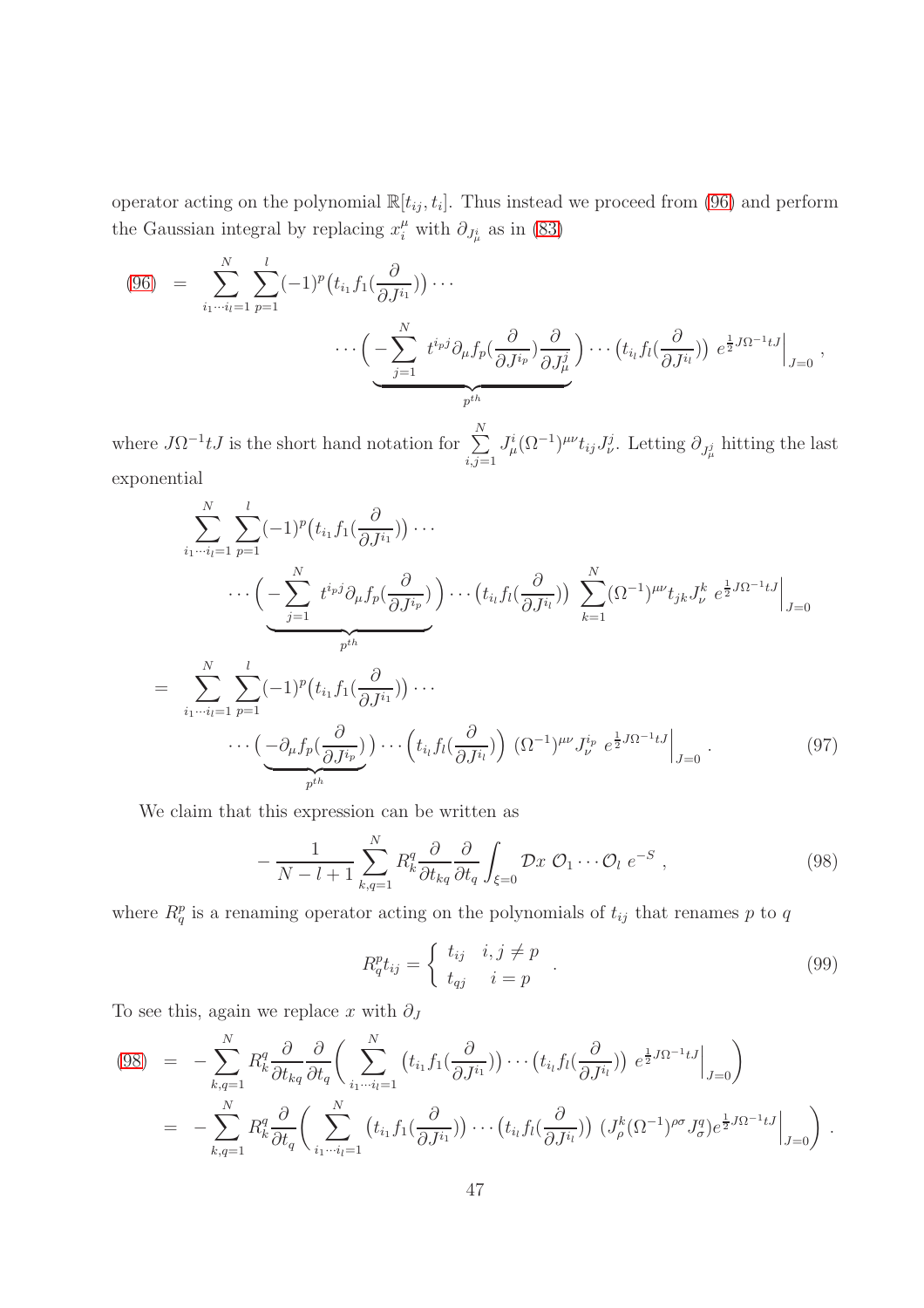We now commute  $J^q_\sigma$  to the left most position, picking up only a commutator

$$
-\sum_{k=1}^{N} \sum_{p=1}^{l} \sum_{i_1 \cdots i_l=1}^{N} R_k^{i_p} \frac{\partial}{\partial t_{i_p}} \left( \left( t_{i_1} f_1(\frac{\partial}{\partial J^{i_1}}) \right) \cdots \left( t_{i_p} \partial_{\sigma} f_p(\frac{\partial}{\partial J^{i_p}}) \right) \cdots \right. \\
\cdots \left. \left( t_{i_l} f_l(\frac{\partial}{\partial J^{i_l}}) \right) \left( J^k_\rho (\Omega^{-1})^{\rho \sigma} \right) e^{\frac{1}{2} J \Omega^{-1} t J} \right|_{J=0} \right) \,. \tag{100}
$$

To proceed further, we observe that  $R_k^q$  $\frac{q}{k}$  is an operator that renames the formal variables  $t_{ij}$ and does not touch any other index on J. Its effect on the last exponential is

$$
R_k^{i_p} \exp\left(\frac{1}{2} \sum_{r,s} J^r_{\mu} (\Omega^{-1})^{\mu\nu} t_{rs} J^s_{\nu}\right)
$$
  
= 
$$
\exp\left(\frac{1}{2} \sum_{r,s \neq i_p} J^r_{\mu} (\Omega^{-1})^{\mu\nu} t_{rs} J^s_{\nu} + \sum_{r \neq i_p} J^r_{\mu} (\Omega^{-1})^{\mu\nu} t_{rk} J^i_{\nu}\right)
$$
  
= 
$$
\exp\left(\frac{1}{2} \sum_{r,s \neq i_p,k} J^r_{\mu} (\Omega^{-1})^{\mu\nu} t_{rs} J^s_{\nu} + \sum_{r \neq i_p,k} J^r_{\mu} (\Omega^{-1})^{\mu\nu} t_{rk} (J^i_{\nu} + J^k_{\nu})\right).
$$

The last relation implies the derivation of the exponential with respect to  $J^{i_p}$  is the same as derivation with respect to  $J^k$ , with this we get

$$
(98) = -\sum_{k=1}^{N} \sum_{p=1}^{l} \sum_{i_1 \cdots i_l=1}^{N} \frac{\partial}{\partial t_{i_p}} \left( \left( t_{i_1} f_1(\frac{\partial}{\partial J^{i_1}}) \right) \cdots \left( t_{i_p} \partial_{\sigma} f_p(\frac{\partial}{\partial J^k}) \right) \cdots \right. \\
 \cdots \left. \left( t_{i_l} f_l(\frac{\partial}{\partial J^{i_l}}) \right) \left( J^k_\rho (\Omega^{-1})^{\rho \sigma} \right) e^{\frac{1}{2} J \Omega^{-1} t J} \right|_{J=0} \right)
$$

.

The summation over  $i_p$  is now almost trivial, it can only take  $N - l + 1$  values because the  $t_i$ 's are odd. So the summation over  $i_p$  gives  $(N - l + 1)$  times the following

$$
\sum_{k=1}^N \sum_{p=1}^l (-1)^p \bigg( \sum_{i_1 \cdots \hat{i_p} \cdots i_l=1}^N \big( t_{i_1} f_1(\frac{\partial}{\partial J^{i_1}}) \big) \cdots \big( \partial_{\sigma} f_p(\frac{\partial}{\partial J^k}) \big) \cdots \cdots \big( t_{i_l} f_l(\frac{\partial}{\partial J^{i_l}}) \big) \big( J^k_\rho (\Omega^{-1})^{\rho \sigma} \big) e^{\frac{1}{2} J \Omega^{-1} t J} \big|_{J=0} \bigg) .
$$

This is exactly the same as [\(97\)](#page-46-1) (upon switching  $\rho, \sigma$ ). To conclude, we have shown

$$
\langle \partial_{CE}(f_1,\cdots f_l)\rangle = -\frac{1}{2(N-l+1)}\sum_{k,q=1}^N R_k^q \frac{\partial}{\partial t_{kq}} \frac{\partial}{\partial t_q} \langle (f_1,\cdots f_l)\rangle.
$$

Note that in the above sum, one must take the derivative  $\partial_{t_{kq}}$  first then set  $q = k$ . This is exactly what we are after, the integral gives the graph corresponding to  $\mathcal{O}[f_1]...\mathcal{O}[f_l]$ , and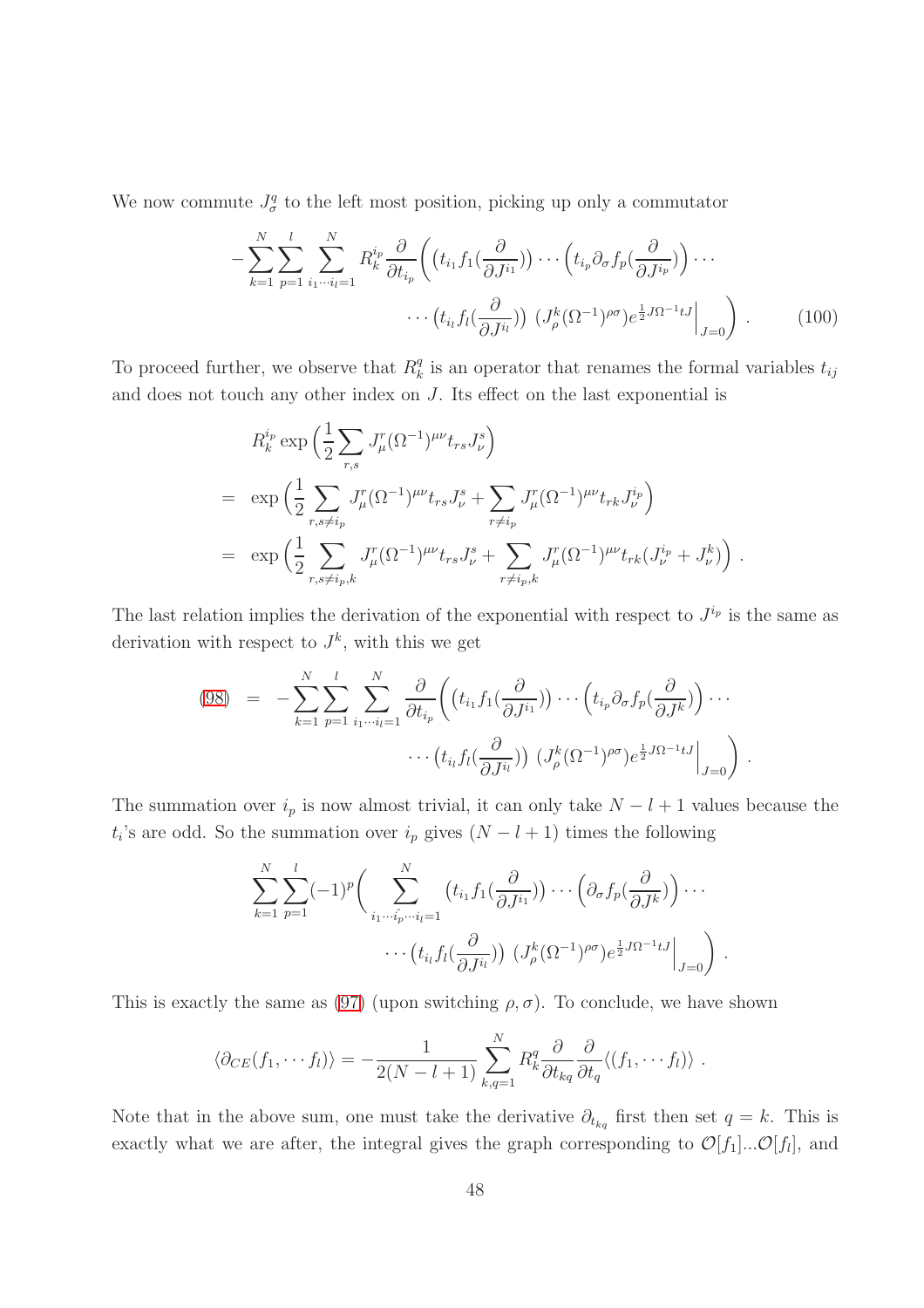$\partial_{t_{kq}}$  removes one edge from vertex k to q and renames the new vertex as k inheriting all the other edges<sup>[4](#page-48-1)</sup>. The sign factor  $-(-1)^{p-1}$  is as given in subsection [5.3.](#page-33-0) We have now arrived at a neat formula

$$
\langle \partial_{CE}(f_1, \cdots f_l) \rangle = \partial_{Gph} \langle (f_1, \cdots f_l) \rangle . \tag{101}
$$

Thus we have completed the proof of the theorem by Kontsevich: there is a homomorphism between the Chevalley-Eilenberg complex  $CE_{\bullet}(\text{Ham}^0(\mathbb{R}^{2n}))$  and the graph complex given by the path integral. The proof of the homomorphism is the hard part of the theorem, while to prove that the mapping is in fact bijective is rather trivial. Suppose the dimension of the target space  $\mathbb{R}^{2n}$  is big enough, one can then always find a set of polynomials, which upon applying the Feynman rules gives any given graph, this is left as an exercise for the reader.

#### <span id="page-48-0"></span>6.1.1 Example

One can easily recast the example from subsection [5.4.1](#page-37-0) into the calculation of the correlator  $\langle (e, f, g, h) \rangle$  according the formula [\(92\)](#page-43-1). Now we deal with graph chains as formal polynomials.

It is instructive to show how the graph differential acts on the polynomials. Let us see the example of applying the differential operator [\(94\)](#page-44-2) to some specific polynomials

$$
\Gamma_1(t) = \sum_{i_1,\dots,i_4} t_{i_1} t_{i_2} t_{i_3} t_{i_4} t_{i_1 i_2} t_{i_1 i_4} t_{i_1 i_3} t_{i_2 i_4} t_{i_4 i_3} t_{i_2 i_3} ,
$$
  

$$
\Gamma_2(t) = \sum_{i_1,\dots,i_4} t_{i_1} t_{i_2} t_{i_3} t_{i_4} (t_{i_1 i_2})^2 (t_{i_4 i_3})^2 t_{i_1 i_4} t_{i_2 i_3} ,
$$

that correspond to  $\Gamma_1$ ,  $\Gamma_2$  on Figure [4](#page-37-1) (here these graphs are understood as equivalence

<span id="page-48-1"></span><sup>&</sup>lt;sup>4</sup>If there are originally more than one edge between j and k then we get zero since  $t_{kk} = 0$ . While on the graph side, contracting two vertices with more than one edge in between will give loops which also leads to zero.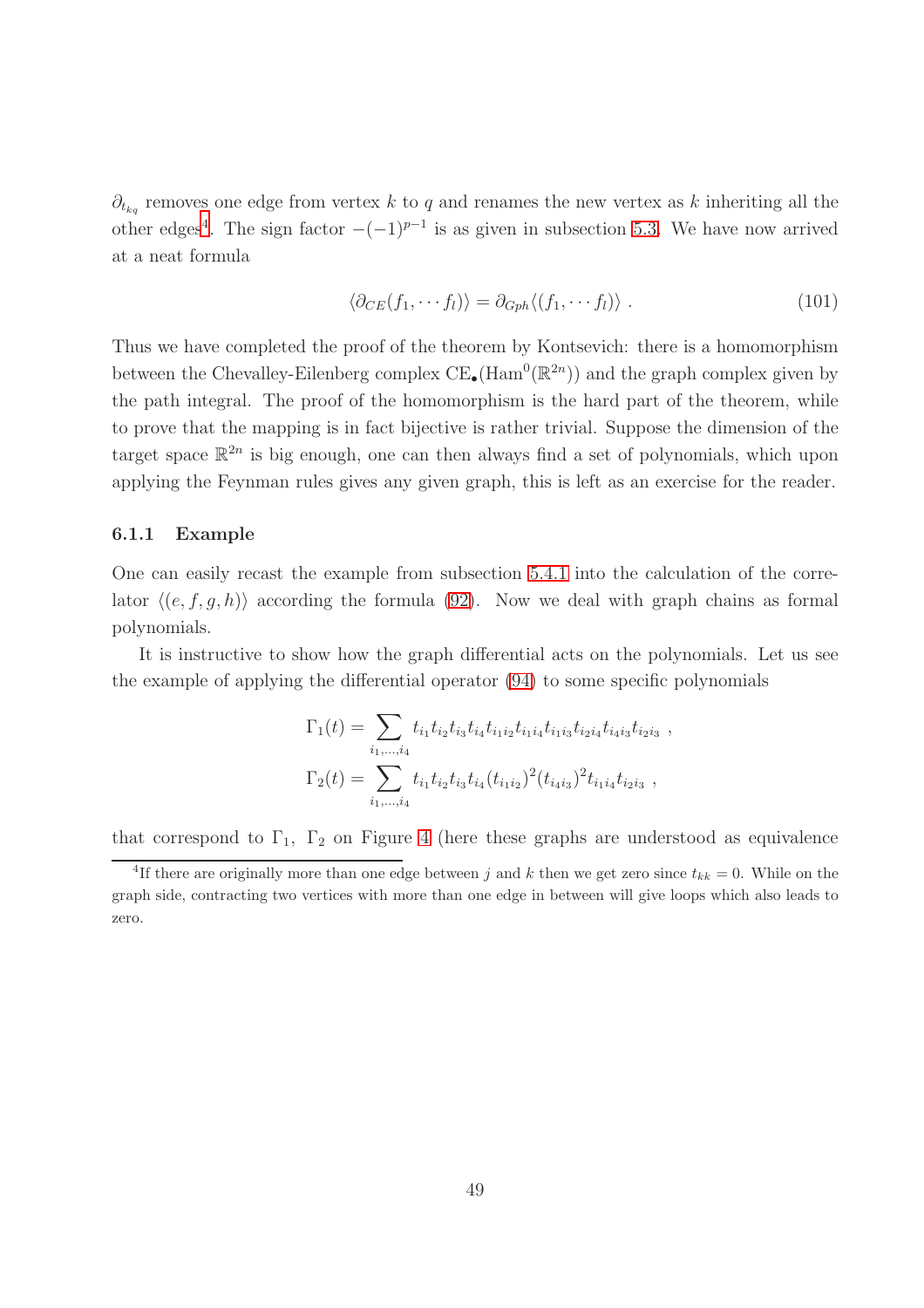classes of the graphs). A direct calculation gives (we use  $i, j, k, l$  to denote  $i_1, i_2, i_3, i_4$ )

$$
-2\partial\Gamma_{1}(t) = \sum_{jkl} t_{j}t_{k}t_{l}(t_{j}t_{j}t_{j}t_{l}t_{k}+t_{kj}t_{il}t_{j}t_{l}t_{k}+t_{lj}t_{lk}t_{j}t_{l}t_{k}+t_{lj}t_{lk}t_{jk})
$$

$$
- \sum_{ikl} t_{i}t_{k}t_{l}(-t_{il}t_{ik}t_{il}t_{k}+t_{ik}t_{il}t_{k}t_{k}+t_{il}t_{il}t_{k}t_{k})
$$

$$
+ \sum_{ijl} t_{i}t_{j}t_{l}(-t_{ij}t_{il}t_{j}t_{l}t_{j}-t_{ij}t_{il}t_{ij}t_{j}t_{l}+t_{ij}t_{il}t_{jl}t_{jl})
$$

$$
- \sum_{ijk} t_{i}t_{j}t_{k}(-t_{ij}t_{ik}t_{j}t_{k}+t_{ij}t_{ij}t_{j}t_{k}+t_{ij}t_{ik}t_{j}t_{jk})
$$

$$
= -12\sum_{ijk} t_{i}t_{j}t_{k}t_{ij}^{2}t_{ik}^{2}t_{jk},
$$

$$
-2\partial\Gamma_{2}(t) = \sum_{jkl} t_{j}t_{k}t_{l}(t_{lj}^{2}t_{l}^{2}t_{k}+t_{j})
$$

$$
+ \sum_{ijl} t_{j}t_{k}t_{l}(-t_{ij}^{2}t_{lj}^{2}t_{il}) - \sum_{ijk} t_{i}t_{j}t_{k}(-t_{ij}^{2}t_{ik}^{2}t_{jk})
$$

$$
= 4\sum_{ijk} t_{i}t_{j}t_{k}t_{ij}^{2}t_{ik}^{2}t_{jk}.
$$

To extract the coefficient of  $\Gamma_8$  from these polynomials, one applies the operator

$$
\Gamma_8^* = \frac{1}{8} \frac{\partial}{\partial t_3} \frac{\partial}{\partial t_2} \frac{\partial}{\partial t_1} \frac{\partial^2}{\partial t_{12}^2} \frac{\partial^2}{\partial t_{13}^2} \frac{\partial}{\partial t_{23}} \,,
$$

which can be understood as graph cochain (see Appendix [C\)](#page-58-0). For example

$$
\langle \Gamma_8^*, \partial \Gamma_1 \rangle = \frac{6}{8} \frac{\partial}{\partial t_3} \frac{\partial}{\partial t_2} \frac{\partial^2}{\partial t_1} \frac{\partial^2}{\partial t_{12}^2} \frac{\partial^2}{\partial t_{23}^2} \frac{\partial}{\partial t_{23}} \sum_{ijk=1}^N t_i t_j t_k t_{ij}^2 t_{ik}^2 t_{jk}
$$
  
\n
$$
= \frac{3}{4} \frac{\partial^2}{\partial t_{12}^2} \frac{\partial^2}{\partial t_{13}^2} \frac{\partial}{\partial t_{23}} \left( t_{12}^2 t_{13}^2 t_{23} - t_{13}^2 t_{12}^2 t_{32} - t_{21}^2 t_{23}^2 t_{13} + t_{23}^2 t_{21}^2 t_{31} + t_{31}^2 t_{32}^2 t_{12} - t_{32}^2 t_{31}^2 t_{21} \right)
$$
  
\n
$$
= 6.
$$

We end up with the same results as before. This is just a simple illustration how to work with the graphs as formal polynomials. We do want to point out that for concrete graphs it is much more efficient to work with pictures than to use the polynomial representation. However, the latter approach allows us to prove theorems about graph complex by manipulating operators acting on the polynomials; thus instead of drawing lots of pictures one 'lets algebra do the talking'.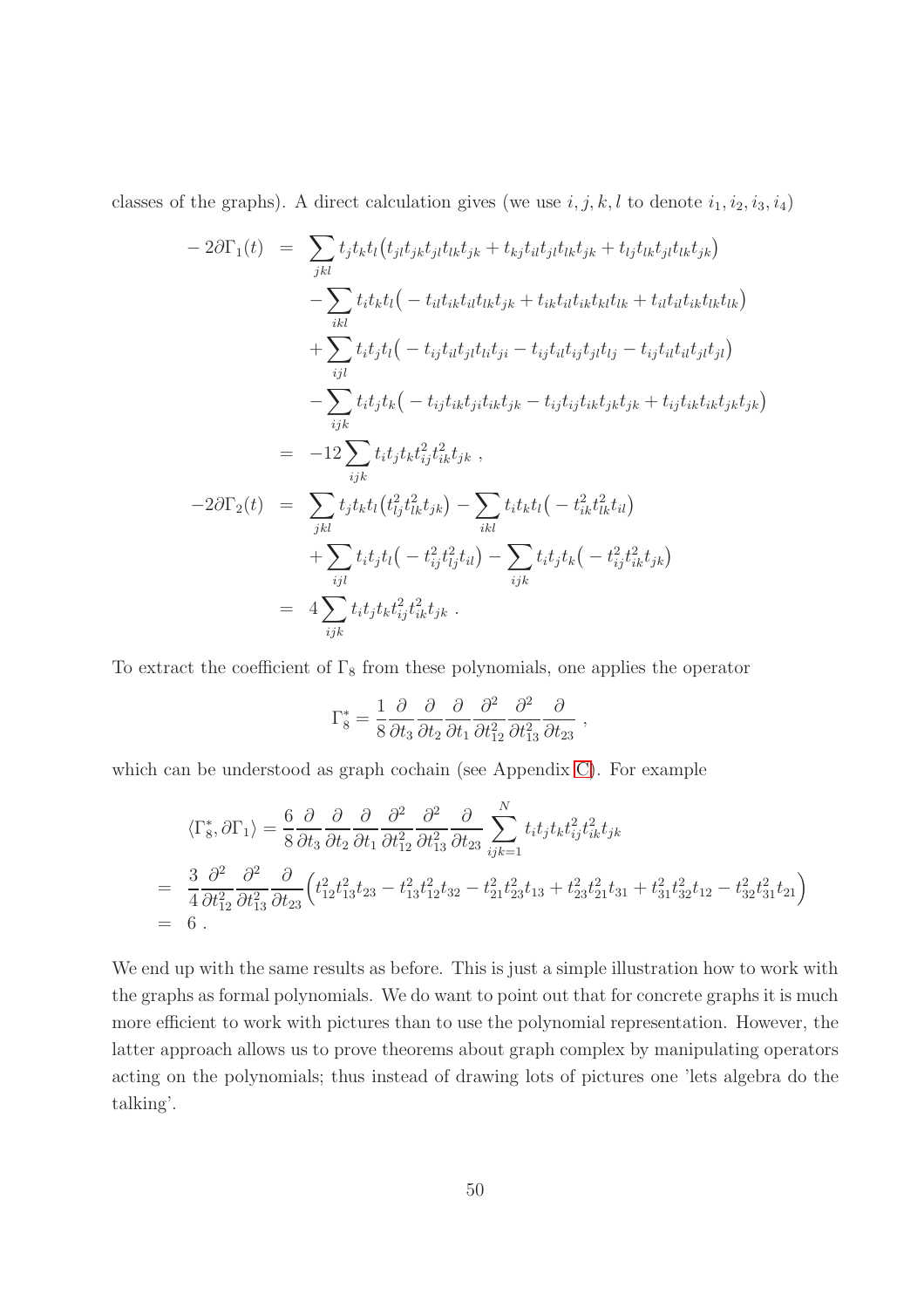### <span id="page-50-0"></span>6.2 Generalizations

Let us briefly sketch the possible generalizations of the above construction about the relation between certain Chevalley-Eilenberg complex and certain graph complex. As the reader may imagine there are many ways to generalize and extend the presented construction. Here we just indicate some directions and leave to the reader to figure out the details.

The most straightforward generalization is related to case of  $\mathbb{R}^{2n|m}$  equipped with even symplectic structure

$$
\Omega_{\mu\nu} dx^{\mu} \wedge dx^{\nu} + \eta_{ab} d\psi^{a} \wedge d\psi^{b} ,
$$

where  $\Omega$  is non-degenerate  $2n \times 2n$  antisymmetric matrix and  $\eta$  is symmetric  $m \times m$  matrix. Here  $x^{\mu}$  ( $\mu = 1, 2, ..., 2n$ ) stands for even coordinate of  $\mathbb{R}^{2n|m}$  and  $\psi^a$  ( $a = 1, 2, ..., m$ ) for the odd coordinate of  $\mathbb{R}^{2n|m}$ . In analogy with our previous discussion we can define the Chevalley-Eilenberg complex  $CE_{\bullet}(\text{Ham}^0(\mathbb{R}^{2n|m}))$  for the formal Hamiltonian vector fields on  $\mathbb{R}^{2n|m}$ . In analogy with Theorem [6.1](#page-43-0) we can formulate the following theorem on the relation between the Chevalley-Eilenberg complex  $CE_{\bullet}(\text{Ham}^0(\mathbb{R}^{2n|m}))$  and the graph complex  $\Gamma_{\bullet}$ .

<span id="page-50-2"></span>**Theorem 6.2 (super-Kontsevich)** *Let us take a collection of polynomial functions*  $f_1(x, \psi)$ *,*  $\ldots, f_l(x, \psi)$  *on*  $\mathbb{R}^{2n|m}$  *and define the following integral* 

<span id="page-50-1"></span>
$$
\langle (f_1, ..., f_l) \rangle = \frac{1}{Z[0]} \int_{\substack{N \\ \bigoplus_{i=1}^N \mathbb{R}^{2n|m}}} \mathcal{D}x \mathcal{D}\psi \sum_{i_1=1}^N t_{i_1} f_1(x_{i_1}, \psi_{i_1}) \dots \sum_{i_l=1}^N t_{i_l} f_l(x_{i_l}, \psi_{i_l}) e^{-S} \in \mathbb{R}[t_i, t_{ij}](102)
$$

*where*  $\mathcal{D}x = d^{2n}x_1 \cdots d^{2n}x_N$  *and*  $\mathcal{D}\psi = d^m\psi_1 \cdots d^m\psi_m$  *and* 

$$
S = \frac{1}{2} \sum_{i,j=1}^{N} t^{ij} \left( x_i^{\mu} x_j^{\nu} \Omega_{\mu\nu} + \psi_i^a \psi_j^b \eta_{ab} \right) . \tag{103}
$$

*The integral* [\(102\)](#page-50-1) *can be understood as map from chain*  $(f_1, ..., f_l)$  *in*  $CE_{\bullet}(Ham^0(\mathbb{R}^{2n|m}))$  *to graph chain in* Γ•*. Moreover the map [\(92\)](#page-43-1) satisfies the property*

$$
\langle \partial (f_1, \cdots f_l) \rangle = \partial_{Gph} \langle (f_1, \cdots f_l) \rangle , \qquad (104)
$$

*where* ∂ *is the appropriate Chevalley-Eilenberg differential and*  $∂<sub>Gph</sub>$  *is the graph differential defined in [\(94\)](#page-44-2).*

To understand [\(102\)](#page-50-1) as concrete prescription we have to develop and study the perturbative expansion in the odd-coordinates. The proof of this theorem is straightforward general-ization of the proof for Theorem [6.1.](#page-43-0) We have to embed the integral [\(102\)](#page-50-1) on  $\bigoplus^N$  $i=1$  $\mathbb{R}^{2n|m}$  to BV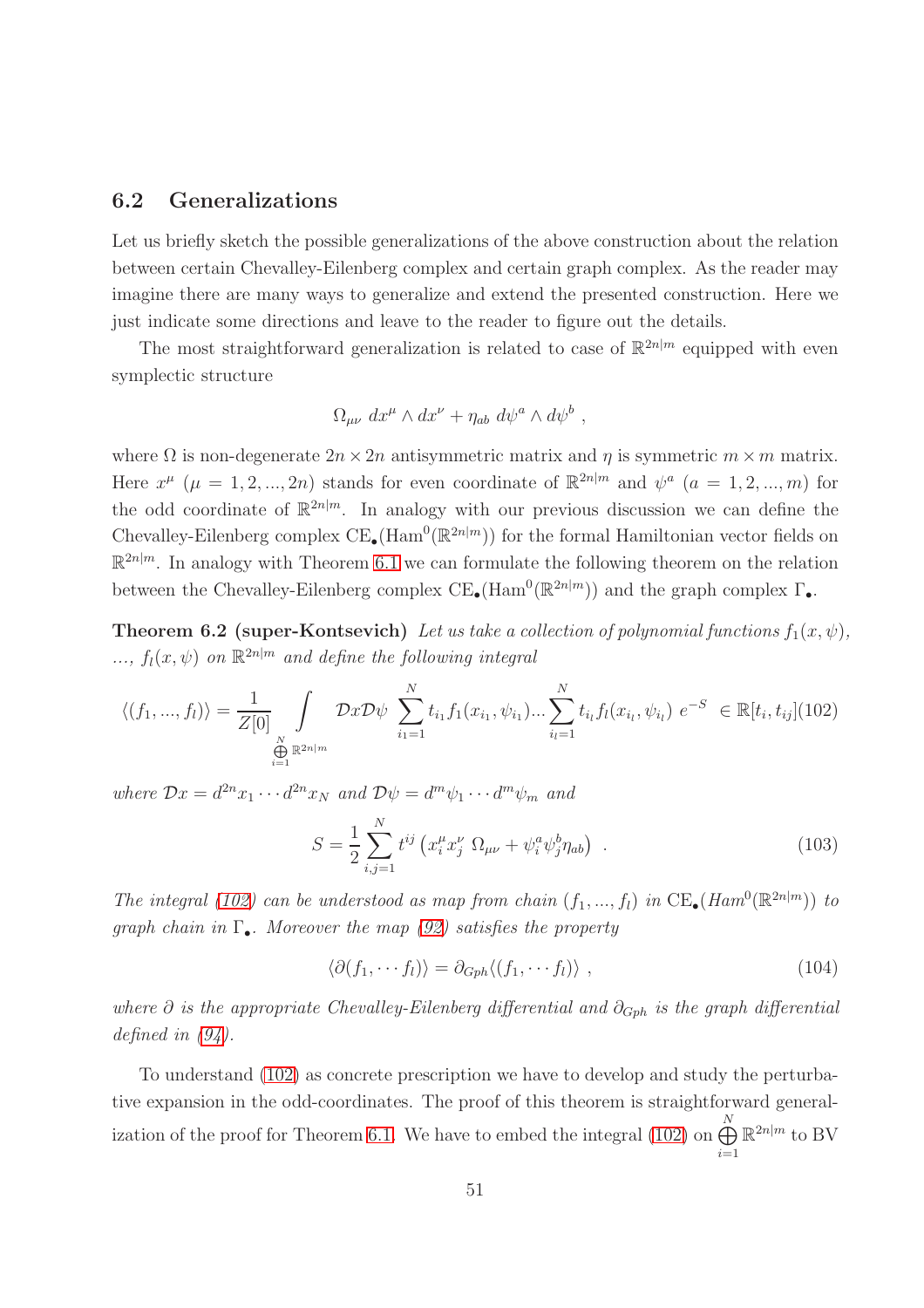theory on  $\bigoplus^N$  $i=1$  $\mathbb{R}^{2n|m} \oplus \bigoplus^N_1$  $i=1$  $\mathbb{R}^{2n|m}[-1]$  and use the Ward identities. Here the only complication compared with the previous discussion is related to some additional signs due to presence of odd coordinates  $\psi$ 's. We leave all these details to the reader to figure out.

<span id="page-51-1"></span>By looking at Theorems [6.1](#page-43-0) and [6.2](#page-50-2) it is very easy to construct the graph cycles by choosing simple Chevalley-Eilenberg cycles. Let us give three different examples.

**Example 6.3** *Consider the case*  $\mathbb{R}^{0|m}$  *and let us choose the cubic function* 

$$
f(\psi)=\frac{1}{3!}f_{abc}\psi^a\psi^b\psi^c
$$

such that  $\{f, f\} = 0$ . This is equivalent to the statement that  $f^a_{bc} = \eta^{ad} f_{dbc}$  are structure *constants for some Lie algebra* g *and* ηab *is* ad*-invariant metric on this Lie algebra (here*  $\eta^{ad}\eta_{db} = \delta^a_b$ ). Using the prescription [\(102\)](#page-50-1) we can construct the graph cycle since  $(f, f, ..., f)$ *is trivially Chevalley-Eilenberg cycle due to property*  $\{f, f\} = 0$ *. The corresponding cycle is constructed as*

$$
\sum_{\Gamma} c_{\Gamma}(\mathfrak{g}) \Gamma , \qquad (105)
$$

*where* Γ's are collection of trivalent graphs and  $c<sub>Γ</sub>$  is the number constructed by contraction of  $f_{abc}$  *as vertices and*  $\eta^{ab}$  *as propagator according to the graph*  $\Gamma$ *. The numbers*  $c_{\Gamma}$  *satisfies socalled IHX-relations (see [\[2\]](#page-64-2),[\[21\]](#page-66-7)) which is equivalent to the statement that above expression is a graph cycle.*

<span id="page-51-0"></span>**Example 6.4** Consider the standard symplectic vector space  $\mathbb{R}^{2n|0}$  and let us choose the col*lection of function*  $f_i$   $(i = 1, 2, ..., l)$  such that  $\{f_i, f_j\} = 0$ . For example, the case  $l = n$  would *correspond to the completely integrable system on* R 2n *. Plug these collection of functions into the prescription of Theorem [\(6.1\)](#page-43-0)* and we will get the graph cycle since  $(f_1, f_2, ..., f_l)$  is triv*ially Chevalley-Eilenberg cycle due to property*  $\{f_i, f_j\} = 0$ . The corresponding cycle has the *form*

$$
\sum_{\Gamma} c_{\Gamma}(f_1, ..., f_l) \Gamma , \qquad (106)
$$

<span id="page-51-2"></span>*where*  $c_{\Gamma}(f_1, ..., f_l)$  *are numbers constructed from the contraction of vertices (Taylor coefficients of* f's) using the inverse of symplectic structure  $\Omega^{-1}$  *according to the graph* Γ. The *concrete prescription with all numerical coefficients can be read off the perturbative expansion of [\(92\)](#page-43-1).*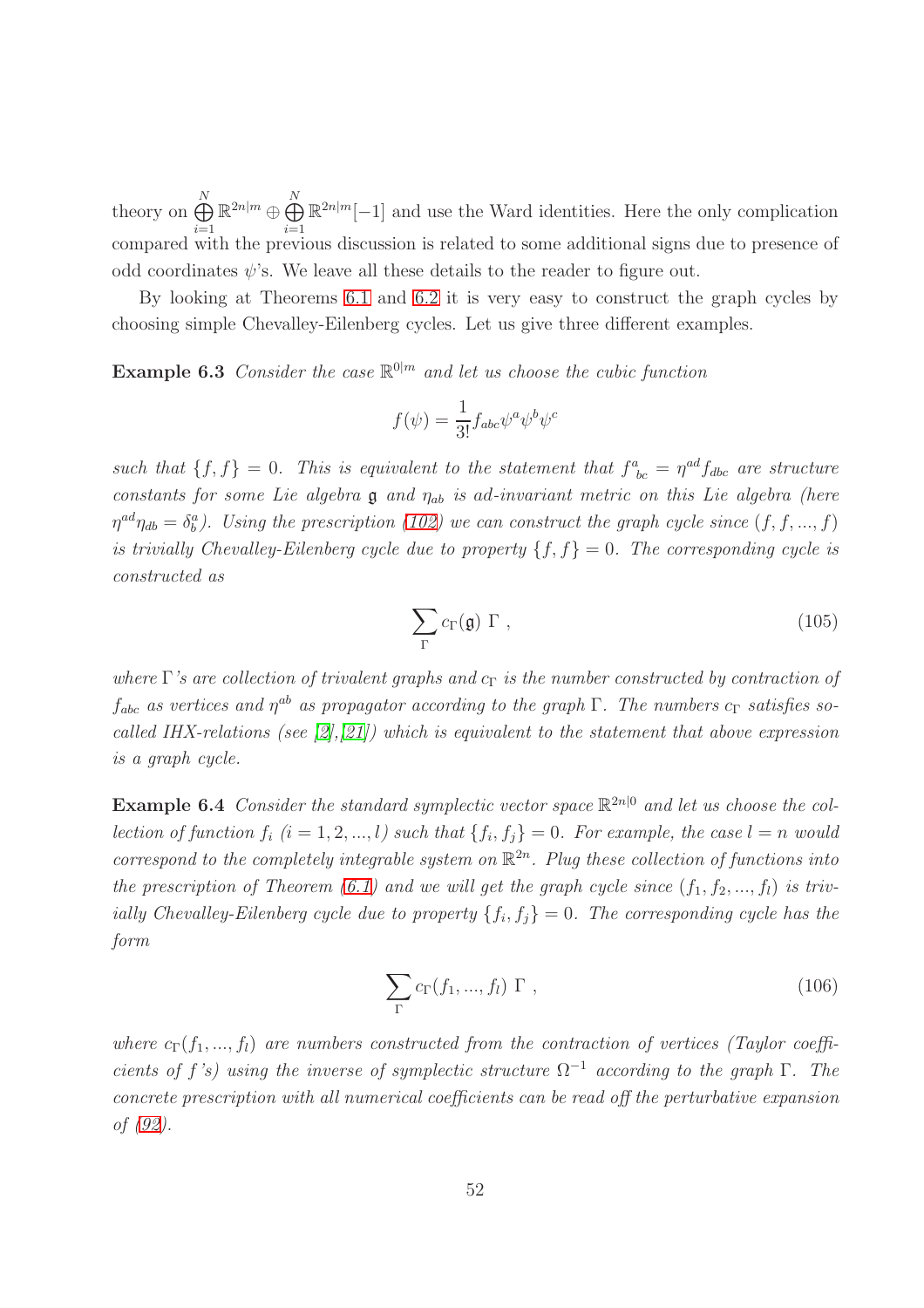**Example 6.5** *Now let us consider the general case*  $\mathbb{R}^{2n|m}$  *and combine these two examples above. First of all we can find an odd function*  $\Theta(x, \psi)$  *such that*  $\{\Theta, \Theta\} = 0$ *. Indeed such*  $\Theta$  *is related to*  $L_{\infty}$ -algebra with invariant metric (here the symplectic structure on  $\mathbb{R}^{2n|m}$ *is such a metric). The corresponding graph cycle is constructed by contracting the Taylor coefficients of* Θ *as vertices and the inverse of symplectic structure as propagators. The precise prescription can be read off from the perturbative expansion of [\(102\)](#page-50-1) which would allow as to construct graph cycle starting from a cyclic*  $L_{\infty}$ -algebra.

*Also in analogy with example* [6.4](#page-51-0) *we can choose the collection* of  $\Theta_i(x, \psi)$ ,  $i = 1, 2, ..., l$ *such that*  $\{\Theta_i, \Theta_j\} = 0$ . Plugging these  $\Theta$ 's into [\(102\)](#page-50-1) we will get the graph cycle.

We can continue to play this game and construct more exotic BV theories and get more exotic graph complexes. For example, for the graph complex related to chord diagrams and the related Chevalley-Eilenberg complex see [\[19\]](#page-66-6).

### <span id="page-52-0"></span>7 Outline for quantum field theory

So far our discussion involved the finite dimensional integrals and the related algebraic structures. In quantum field theory we have to study the infinite dimensional integrals and construct the corresponding BV formalism with the Ward identities. Referring to the terminology of section [4](#page-14-0) now the manifold  $M$  is infinite dimensional functional space of fields, the derivatives should be replaced by functional derivatives and formally the odd cotangent bundle  $T^*[-1]M$  should be BV manifold. However we suffer from the standard problems with infinite dimensional setting, namely some of the formulas are not well-defined and may require the additional regularization. For example, there is no simple canonical way to define the odd Lapalacian [\(23\)](#page-16-2) in functional space since the double functional derivative is not well-defined as it stands. At the same time the odd Poisson bracket [\(29\)](#page-16-0) can be defined in suitable way in infinite dimensional setting. Nevertheless one tries to proceed formally and apply the Ward identities [\(43\)](#page-21-2) and [\(44\)](#page-21-3) formally. Despite all these problems the BV formalism provides good heuristic understanding of infinite dimensional path integral. The impressive example of using BV formalism in infinite dimensional setting is given by the heuristic derivation of deformation quantization and the proof of formality in the context of Poisson sigma model, [\[6\]](#page-65-8).

However we will not discuss the infinite dimensional BV formalism here. We restrict ourselves to a few general remark regarding the perturbative aspects of QFT. In particular we would like to concentrate on the Chern-Simons type of theories and their different relatives. We will introduce the theory in purely combinatorial fashion without any reference to infinite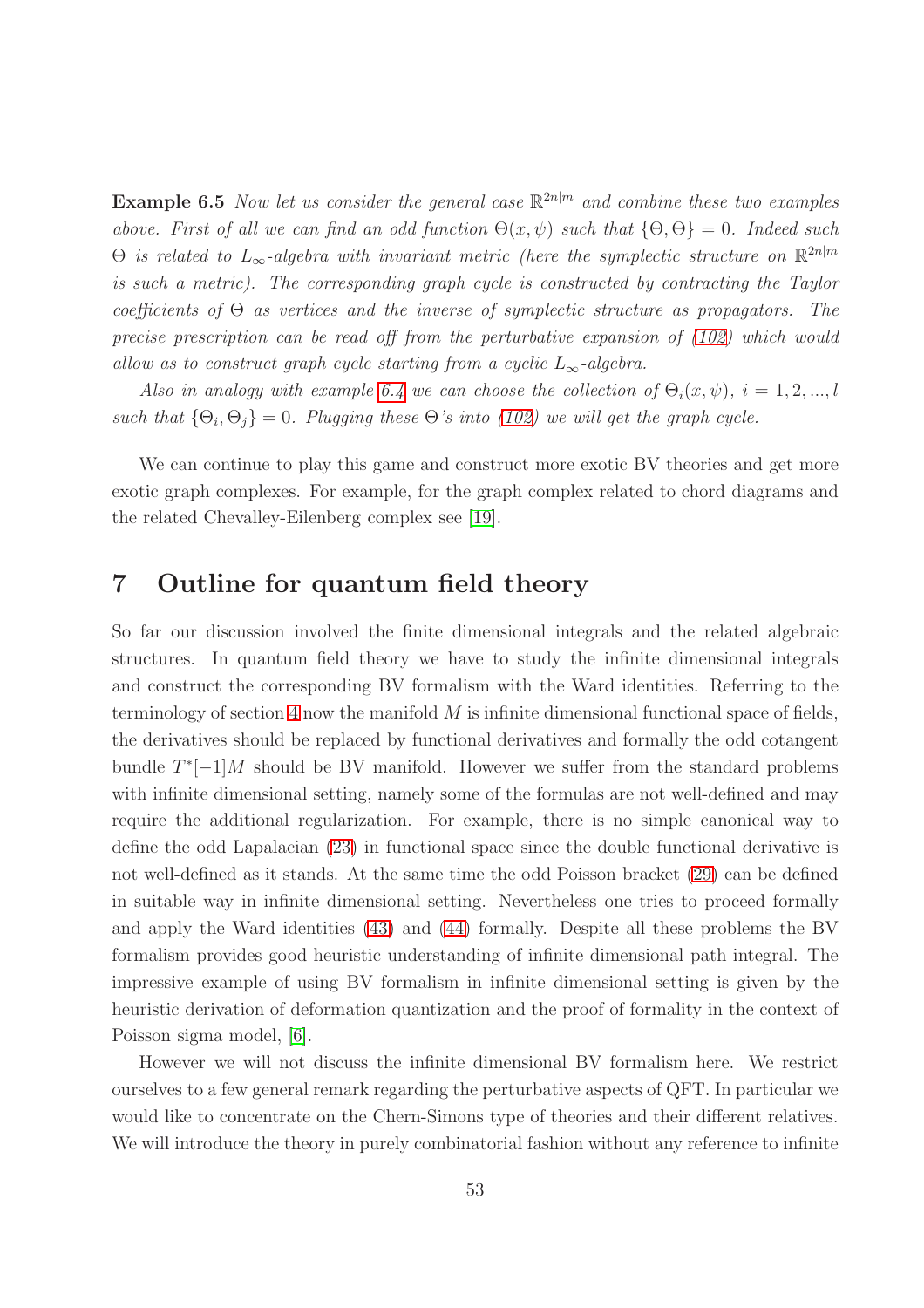dimensional formulation. Since any perturbative expansion of QFT is done through the graphs (Feynman diagrams), then we would like to define certain nice objects on graphs such as element of graph homology and element of graph cohomology. The infinite dimensional path integral (partition function) will be defined as pairing of these two elements. We believe that this picture is rather generic for the perturbative expansions of QFT. However the details has been worked out only for some particular examples. Let us illustrate briefly the idea on the example of Chern-Simons theory and its different modification.

### <span id="page-53-0"></span>7.1 Formal Chern-Simons theory and graph cocycles

In previous section we have described how one can construct the graph cycles, see examples [6.3,](#page-51-1) [6.4](#page-51-0) and [6.5.](#page-51-2) At the same time the QFT theory gives us a very natural and elegant way to construct the cocycles. Let us illustrate this by the example inspired by the Chern-Simons theory on  $S^3$  (or any rational homology sphere where  $H^1(M,\mathbb{R}) = 0$ ). Let us consider the supermanifold  $T[1]S^3$  with coordinates  $z = (\theta^a, \sigma^a)$ ,  $a = 1, 2, 3$  and define homological vector field  $D_z = \theta^a \frac{\partial}{\partial \sigma^a}$ . We can introduce the propagator  $G(z_1, z_2)$  which is smooth function defined on  $(z_1, z_2) \in T[1]S^3 \times T[1]S^3$  minus the diagonal  $(z_1 \neq z_2)$ . The propagator satisfies the following equation

<span id="page-53-1"></span>
$$
(D_{z_1} + D_{z_2}) G(z_1, z_2) = -\delta^6(z_1 - z_2) , \qquad (107)
$$

where  $\delta^{6}(z)$  is delta-function on  $T[1]S^3$  with canonical integration. In certain sense the propagator is inverse of de Rham operator  $D_z$  and obviously it is not uniquely defined.  $D_z$ can be inverted on co-exact forms and thus would require the Hodge decomposition with a concrete metric. The ambiguity in [\(107\)](#page-53-1) is given by the following formula

<span id="page-53-3"></span>
$$
G(z_1, z_2) \rightarrow G(z_1, z_2) + (D_{z_1} + D_{z_2}) L(z_1, z_2) , \qquad (108)
$$

where  $L(z_1, z_2)$  is some function on  $T[1]S^3 \times T[1]S^3$ . Assume that we choose some  $G(z_1, z_2)$ satisfying the above properties, then we can construct the following differential operator acting on the graph chain  $\Gamma(t)$ 

<span id="page-53-2"></span>
$$
b_{\Gamma} = \exp\left(\sum_{i=1}^{N} \int d^{6}z_{i} \frac{\partial}{\partial t_{i}}\right) \exp\left(\sum_{k,l=1}^{N} G(z_{k}, z_{l}) \frac{\partial}{\partial t_{kl}}\right) \Gamma(t)\Big|_{t..=0},\tag{109}
$$

where  $\Gamma(t)$  is understood as polynomials in  $t_i$  and  $t_{ij}$  (see subsection [5.5\)](#page-39-0). Thus  $b_{\Gamma}$  gives a number for a given graph chain  $\Gamma(t)$ . In  $b_{\Gamma}$  we replace every edge  $t_{ij}$  with an actual propagator running from  $z_i$  to  $z_j$  and every vertex  $t_i$  with the integration  $\int d^6 z_i = \int d^3 \theta_i d^3 \sigma_i$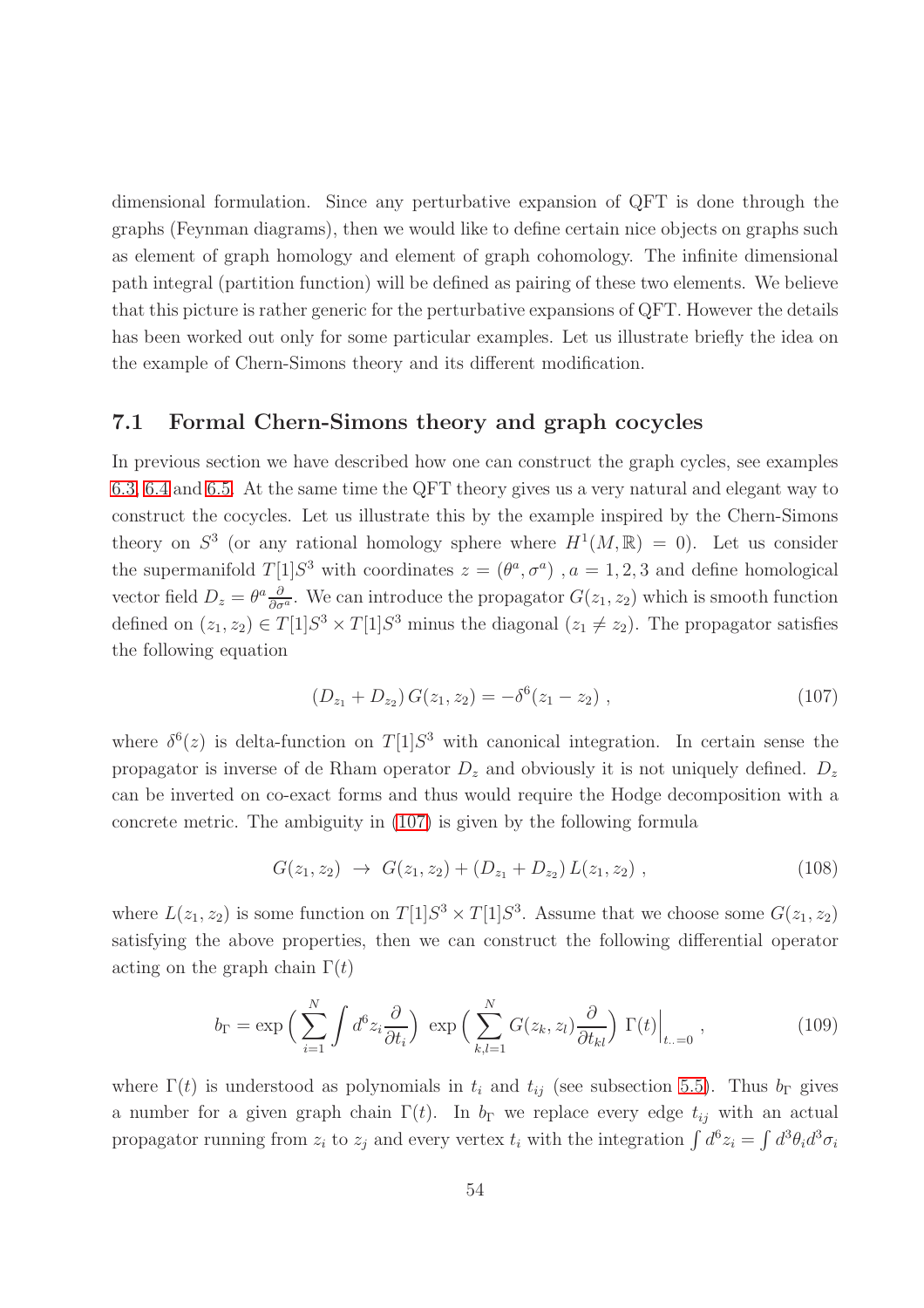over  $T[1]S^3$ . The reader may check that in  $b_{\Gamma}$  both symmetry factors  $\#V, \#P$  of a graph are taken care of automatically. Thus the prescription [\(109\)](#page-53-2) can be understood as way of producing the graph cochain and can be symbolically written as

$$
b_{\Gamma} = \Gamma^* \left( \frac{\partial}{\partial t} \right) \Gamma(t) \Big|_{t \dots = 0} . \tag{110}
$$

One can prove the following statements about this cochain

- $b_{\Gamma}$  is well-defined;
- $b_{\partial_{Gph}\Gamma} = \delta_{Grp} b_{\Gamma} = 0$  and  $b_{\Gamma}$  is graph cocycle;
- under change [\(108\)](#page-53-3) of the propogator G,  $b_{\Gamma}$  changes by coboundary  $b_{\Gamma} \to b_{\Gamma} + \delta_{Grp}(\ldots);$

Thus  $b_{\Gamma}$  as an element of graph cohomology is well-defined and is independent of the choice of the correlator. The proof of the first statement about  $b_{\Gamma}$  being well-defined can be found in [\[1\]](#page-64-3). Two other statements are known, however we cannot find a complete proof of them in the literature. Thus we provide a proof of these two statement in Appendix [C](#page-58-0) for any differential graded Frobenius algebra with trivial cohomology (maybe except the top degrees). The space  $C^{\infty}(T[1]S^3)$  is an example of such infinite dimensional algebra. As long as all expressions are well-defined the proofs for finite and infinite dimensional cases are identical.

Next we can take the statement of Theorems [6.1](#page-43-0) and [6.2](#page-50-2) about isomorphism of the Chevalley-Eilenberg complex and graph complex and by applying the differential operator [\(109\)](#page-53-2) to [\(92\)](#page-43-1) (or [\(102\)](#page-50-1)) we construct the Chevalley-Eilenberg cochain

<span id="page-54-0"></span>
$$
c^{l}(f_1, f_2, ..., f_l) \equiv \Gamma^* \left(\frac{\partial}{\partial t}\right) \langle (f_1, f_2, ..., f_l) \rangle \Big|_{t \dots = 0}.
$$
 (111)

As a simple consequence of these theorems and the fact that  $b_{\Gamma}$  is cocycle, we conclude that  $c<sup>l</sup>$  is the Chevalley-Eilenberg cocycle. Moreover under the change of the propagator [\(108\)](#page-53-3) this cocycle will change by a coboundary. Thus  $c<sup>l</sup>$  as an element of the Chevalley-Eilenberg cohomology depends only on the concrete Frobenius algebra (here related to  $T[1]S^3$ ). This is an example of the understanding of the infinite dimensional integral as a coycle with certain specific properties. Indeed the expression [\(111\)](#page-54-0) can be represented as an infinite dimensional integral and the properties stated in Theorem [6.1](#page-43-0) can be derived by some formal manipulations with this integral.

Moreover we can define the partition function as follows. Once there is a graph cocycle we can construct the Chern-Simons partition function for the Lie algebra g by pairing the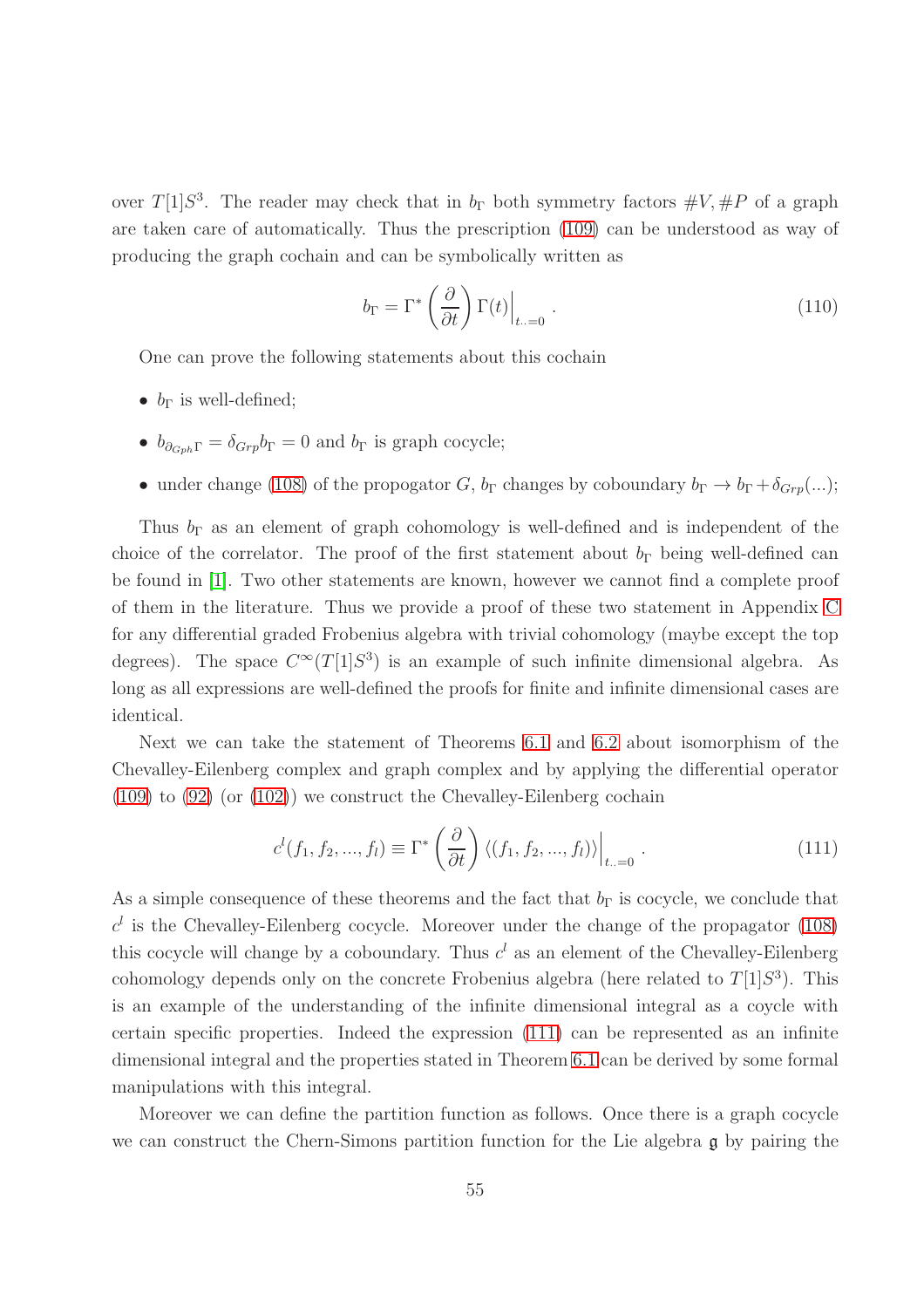cocycle [\(109\)](#page-53-2) with graph cycle constructed in the example [6.3](#page-51-1)

$$
Z[\mathfrak{g}] = \sum_{\Gamma} b_{\Gamma} c_{\Gamma}(\mathfrak{g}) = \sum_{\Gamma} \Gamma^* \left( \frac{\partial}{\partial t} \right) c_{\Gamma}(\mathfrak{g}) \Gamma(t) \Big|_{t \ldots = 0} . \tag{112}
$$

Since  $\sum$ Γ  $c_{\Gamma}(\mathfrak{g})\Gamma$  is graph cycle, any changes of  $b_{\Gamma}$  by a coboundary vanish upon the pairing. Thus the expression  $Z[g]$  is independent of the concrete choice of the propagator and it depends only on Lie algebra  $\mathfrak g$  and the Frobenius algebra  $(T[1]S^3)$  in the case of standard Chern-Simons theory). Thus in this sense  $Z[\mathfrak{g}]$  can be though as an invariant of  $S^3$  for fixed g.

Analogously we can pair the cocycle [\(109\)](#page-53-2) with any other graph cycles, see example [6.4](#page-51-0) and [6.5.](#page-51-2) These will give rise to some different partition functions. For instance, the example [6.5](#page-51-2) produces the partition function depending on cyclic  $L_{\infty}$ -algebra and Frobenius algebra (for example,  $T[1]S<sup>3</sup>$  as done in [\[18\]](#page-66-8)). This sort of models were discussed in [18] and they are natural generalizations of Chern-Simons theory.

Moreover instead of  $T[1]S^3$  one may use any acyclic Frobenius algebra for the construction of cocycles and thus deal with the formal and discrete versions of Chern-Simons theory. For the examples of discrete version of Chern-Simons the reader may consult [\[8\]](#page-65-9).

Depending of concrete QFT and the set of observables we may be forced to study more complicated graph complexes which can be colored, decorated, have external legs or other additional structures. However we would expect that the qualitative picture of perturbation theory as a pairing of appropriate graph cycle with graph cocycle will still hold good. These issues would require the additional study.

## Acknowledgement:

M.Z. is grateful to the organizers of the Winter School for the invitation and for the warm hospitality during his stay in Czech Republic. We thank Rikard von Unge for the reading and commenting on these lecture notes. The research of M.Z. is supported by VR-grant 621-2008-4273.

## <span id="page-55-0"></span>A Explicit formulas for odd Fourier transform

This appendix should be regarded as companion for subsection [4.2](#page-15-0) and we follow the same notations as in subsection [4.2.](#page-15-0) We give here some explicit formulas and derive some curious relations.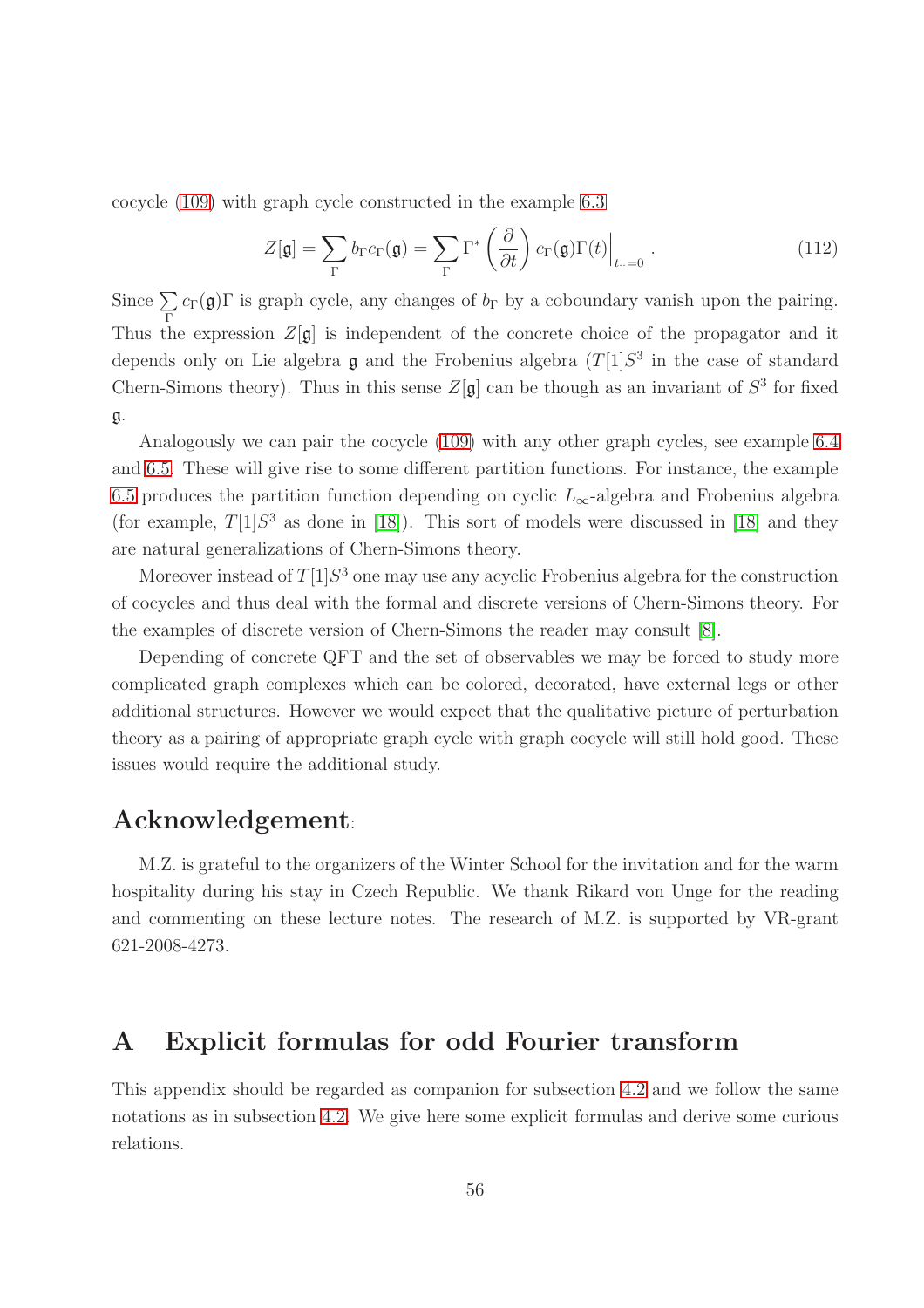The odd Fourier transform [\(20\)](#page-15-1) maps the differential forms to multivectors according the following explicit formula

<span id="page-56-0"></span>
$$
\frac{1}{p!} f_{\mu_1...\mu_p}(x) dx^{\mu_1} \wedge ... \wedge dx^{\mu_p} \xrightarrow{F}
$$
\n
$$
\frac{(-1)^{(n-p)(n-p+1)/2}}{p!(n-p)!} f_{\mu_1...\mu_p} \Omega^{\mu_1...\mu_p \mu_{p+1}...\mu_n} \partial_{\mu_{p+1}} \wedge ... \wedge \partial_{\mu_n} , (113)
$$

.

where  $\Omega^{\mu_1...\mu_n}$  is defined as components of a nowhere vanishing top multivector field dual to the volume form [\(19\)](#page-15-2)

$$
\text{vol}^{-1} = \rho^{-1}(x) \ \partial_1 \wedge \ldots \wedge \partial_n = \frac{1}{n!} \ \Omega^{\mu_1 \ldots \mu_n}(x) \ \partial_{\mu_1} \wedge \ldots \wedge \partial_{\mu_n}
$$

The operator  $\Delta$  corresponds to the divergence operator acting on the multivector fields as follows

$$
(\text{div }\tilde{f})^{\mu_1\ldots\mu_p}\partial_{\mu_1}\wedge\ldots\wedge\partial_{\mu_{p-1}}=\frac{1}{(p-1)!}\,\rho^{-1}\frac{\partial}{\partial x^{\nu}}\left(\rho\tilde{f}^{\nu\mu_1\ldots\mu_{p-1}}\right)\partial_{\mu_1}\wedge\ldots\wedge\partial_{\mu_{p-1}}\ ,
$$

where we use the convention for the identification of the multivector with function on the odd cotangent bundle from the example [2.4.](#page-7-1) The odd Poisson bracket [\(29\)](#page-16-0) corresponds to the Schouten bracket

$$
\begin{split}\n&\left(\{\tilde{f},\tilde{g}\}\right)^{\mu_1\dots\mu_{p+q-1}}\partial_{\mu_1}\wedge\ldots\wedge\partial_{\mu_{p+q-1}} \\
&=\frac{1}{p!q!}\left(q\;\partial_\mu f^{\nu_1\dots\nu_p}g^{\mu\nu_p\dots\nu_{p+q-1}}+(-1)^p p\;f^{\mu\nu_1\dots\nu_{p-1}}\partial_\mu g^{\nu_p\dots\nu_{p+q-1}}\right)\partial_{\mu_1}\wedge\ldots\wedge\partial_{\mu_{p+q-1}}\;, \n\end{split}
$$

which is the generalization of the usual Lie bracket to the multivector fields.

Let us mention a few curious facts about the transportation of the BV algebra structure  $(C^{\infty}(T^*[-1]M), \cdot, \{\ ,\ \}, \Delta)$  to  $C^{\infty}(T[1]M) = \Omega^{\bullet}(M)$  using the inverse Fourier transform [\(21\)](#page-15-3). The graded commutative product on  $C^{\infty}(T^*[-1]M)$  get mapped to the following product on  $C^{\infty}(T[1]M)$ 

<span id="page-56-1"></span>
$$
f * g = F^{-1}(F[f]F[g]) = (-1)^{(|f|+n)n} \int d^n \xi \, \rho^{-1} \, f(x,\xi)g(x,\theta-\xi) \;, \tag{114}
$$

where  $\xi$  and  $\theta$  are odd coordinates on  $T[1]M$ . This star product is associative product of degree  $-n$  and thus  $|f*g| = |f|+|g|-n$ . The commutativity rule is  $f*g = (-1)^{(n-|f|)(n-|g|)}g*f$ and thus in general it is not a graded commutative product. If we work with  $\mathbb{Z}_2$ -grading and  $n = \dim M$  is even, the product [\(114\)](#page-56-1) is supercommutative. The odd Poisson bracket [\(29\)](#page-16-0) gives rise to the bracket on  $C^{\infty}(T[1]M)$ 

$$
[f,g] = F^{-1}(\{F[f], F[g]\}) = (-1)^{|f|}D(f*g) - (-1)^{|f|}(Df)*g - (-1)^{n}f*(Dg), \quad (115)
$$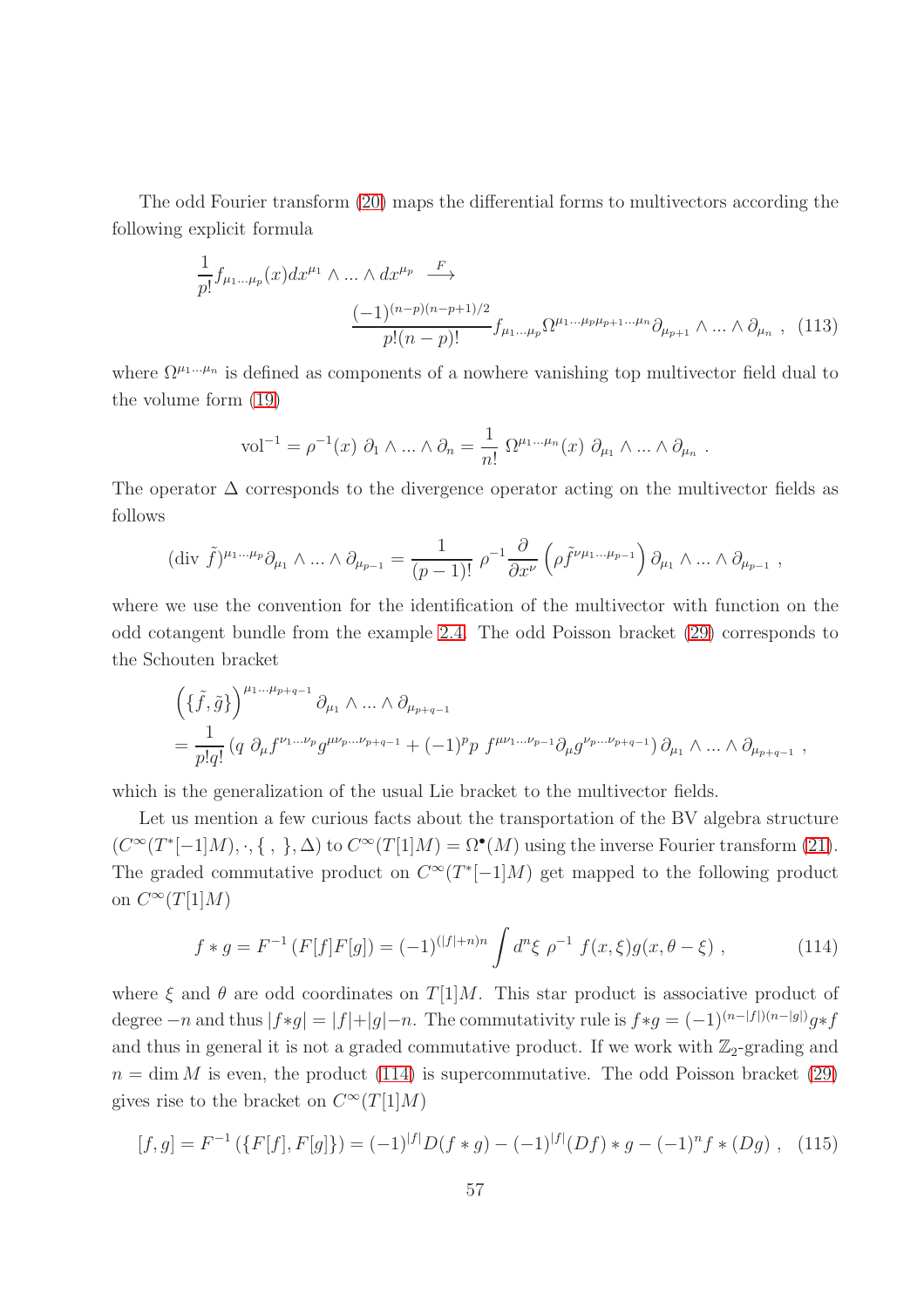where to derive the last relation we used  $(22)$ ,  $(28)$  and  $(114)$ . The bracket  $\lceil$ ,  $\rceil$  is of degree  $(1 - n)$ . One can easily derive the properties of the bracket [, ] on  $C^{\infty}(T[1]M)$  by the Fourier transform of the properties of the Gerstenhaber algebra (see the definition [4.1\)](#page-17-1). Let us just point out that in the case of  $\mathbb{Z}_2$ -grading and  $n = \dim M$  being even the bracket [, ] is Gerstenhaber bracket with respect to the supercommutative multiplication ∗.

# <span id="page-57-0"></span>B BV-algebra on differential forms

If the manifold M is equipped with a Riemannian metric  $g_{\mu\nu}$  then we can define the odd Fourier transform which maps  $C^{\infty}(T[1]M)$  to  $C^{\infty}(T[-1]M)$ . Using the metric we can define the odd Fourier transform for  $f(x, \theta) \in C^{\infty}(T[1]M)$  as follows

<span id="page-57-1"></span>
$$
F[f](x,\xi) = \int d^n \theta \ g^{-1/2} e^{\xi^{\mu} g_{\mu\nu} \theta^{\mu}} f(x,\theta) \ , \tag{116}
$$

where  $g = det(g_{\mu\nu})$  and  $\xi^{\mu}$  is odd coordinate of degree  $-1$  on  $T[-1]M$ . If we work in superlanguage then the odd Fourier transform [\(116\)](#page-57-1) maps  $C^{\infty}(\Pi TM)$  to itself. In the language of differential forms the odd Fourier transform corresponds to Hodge star operation  $\star$ 

$$
F[f_{(p)}] = (-1)^{(n-p)(n-p+1)/2} * f_{(p)},
$$

where  $f_{(p)}$  is p-form. Under the Fourier transform the homological vector field D is mapped as follows

$$
D^{\dagger}F[f] = (-1)^n F[Df],
$$

where  $D^{\dagger}$  is defined as

$$
D^{\dagger} = \frac{1}{\sqrt{g}} \frac{\partial}{\partial x^{\mu}} g^{\mu \nu}(x) \frac{\partial}{\partial \xi^{\nu}} \sqrt{g} - \Gamma^{\gamma}{}_{\sigma \mu} g^{\sigma \nu} \xi^{\mu} \frac{\partial}{\partial \xi^{\gamma}} \frac{\partial}{\partial \xi^{\nu}} , \qquad (117)
$$

where  $\Gamma^{\gamma}_{\sigma\mu}$  is the Levi-Civita connection for the metric  $g_{\mu\nu}$ .  $D^{\dagger}$  is operation of degree 1 on  $C^{\infty}(T[-1]M)$  and by construction  $(D^{\dagger})^2 = 0$ . On the space of differential forms  $\Omega^{\bullet}(M) =$  $C^{\infty}(T[-1]M)$  the operator  $D^{\dagger}$  is proportional to the adjoint of the de Rham differential,  $d^{\dagger}$ . The operator  $D^{\dagger}$  is a second order differential operator and it satisfies the relation [\(31\)](#page-18-1) with the usual graded commutative multiplication on  $C^{\infty}(T[-1]M)$ . Therefore the space of differential forms  $\Omega^{\bullet}(M)$  is equipped with the BV-structure where  $D^{\dagger}$  corresponds to  $\Delta$  and the odd bracket is

$$
\{f,g\} = (-1)^{|f|} D^{\dagger}(fg) + (-1)^{|f|+1} (D^{\dagger}f)g - f(D^{\dagger}g)
$$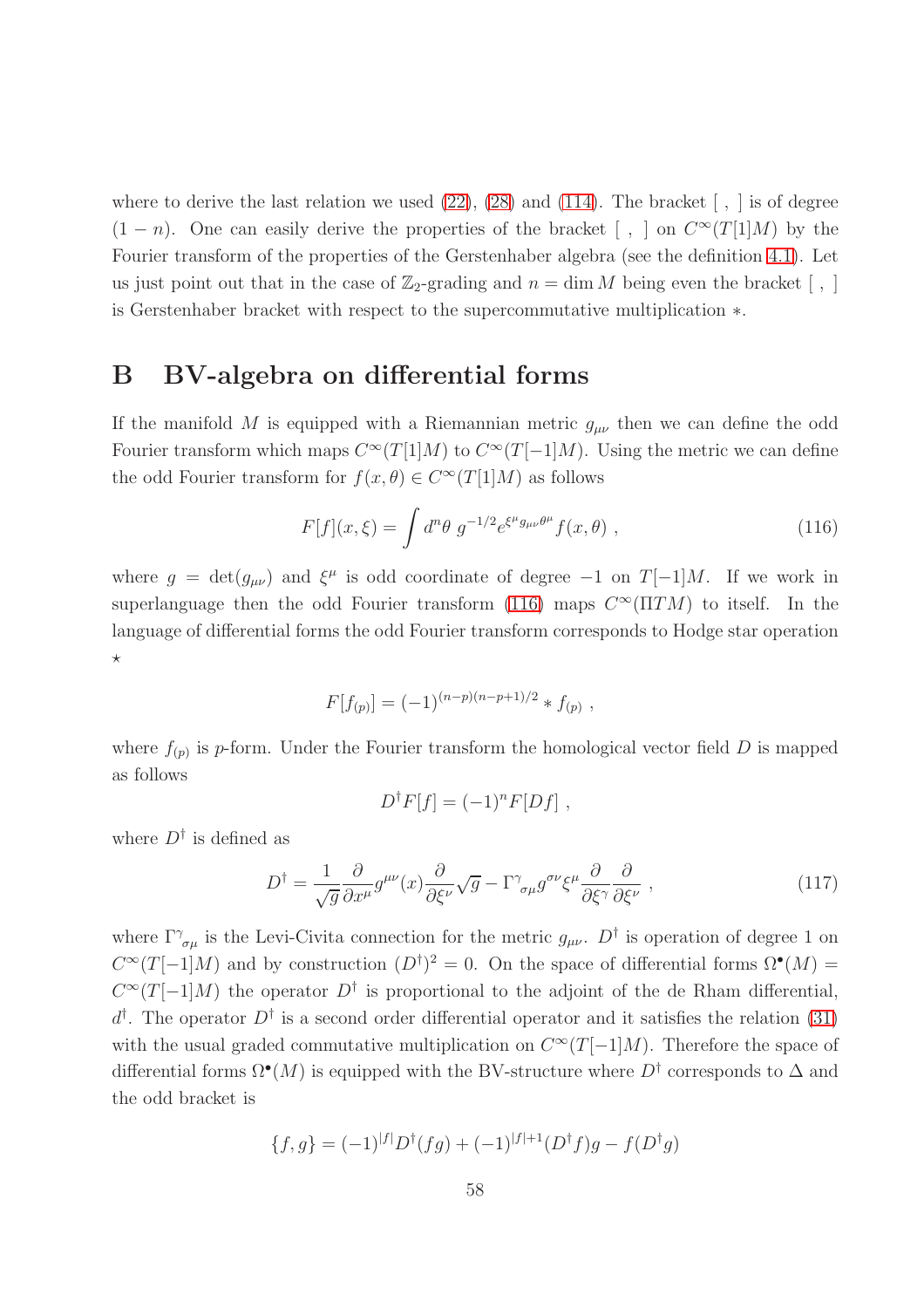where  $f, g \in \Omega^{\bullet}(M)$ . The integration theory is canonically defined for the differential form and thus it is not hard to extend the discussion from subsections [4.3](#page-18-0) and [4.4](#page-22-0) to the present case of differential forms.

The story presented here can be reiterated in many other cases, maybe with some minor modifications. For example, instead of metric we can use the symplectic structure in the definition of the odd Fourier transform [\(116\)](#page-57-1). We can also treat in similar fashion the Lie algebroid which corresponds to a vector bundle with odd fiber coordinate  $A[1]$  and with the homological field  $Q$  of degree 1. The integration on  $A[1]$  will require some additional structure. The odd Fourier transform will map  $C^{\infty}(A[1])$  to  $C^{\infty}(A^*[-1])$  etc. Thus we can get numerous examples of BV algebras and related structures.

# <span id="page-58-0"></span>C Graph Cochain Complex

The graph cochain complex is defined as a formal linear combination of dual graphs

$$
\Gamma^* = \sum_{\Gamma} b_{\Gamma} \Gamma^* \ ,
$$

and the evaluation of the graph cochain on a graph chain is often written as a pairing

$$
\langle \sum_{\Gamma} b_{\Gamma} \Gamma^*, \sum_{\Gamma} c_{\Gamma} \Gamma \rangle \in \mathbb{R}
$$
 or  $\mathbb{C}$ .

The differential on co-graphs are defined as

$$
\langle \delta_{Gph} \sum_{\Gamma} b_{\Gamma} \Gamma^*, \sum_{\Gamma} c_{\Gamma} \Gamma \rangle = \langle \sum_{\Gamma} b_{\Gamma} \Gamma^*, \partial_{Gph} \sum_{\Gamma} c_{\Gamma} \Gamma \rangle.
$$

Like the graph chain complex, the graph chain complex can be presented as polynomials of differential operators in  $t_{ij}$ ,  $t_i$ 

$$
\Gamma^*(\frac{\partial}{\partial t_{ij}}, \frac{\partial}{\partial t_i}) ,
$$

which acts on the graph polynomials in the obvious way. Instead of writing  $\partial_t$ , we will just name some new formal 'dual momentum'  $s^{ij}, s^i$  of  $t_{ij}, t_i$ , and write the polynomials of differentials as polynomials in the s's.

In the graph chain complex case, we have a very neat homomorphism between certain Chevalley-Eilenberg complex and graph complex and this homomorphism leads us to construct graph cycles from Chevalley-Eilenberg cycles. Inspired by Chern-Simons theory Kontsevich gave a prescription of constructing graph cocycles from Frobenius algebra with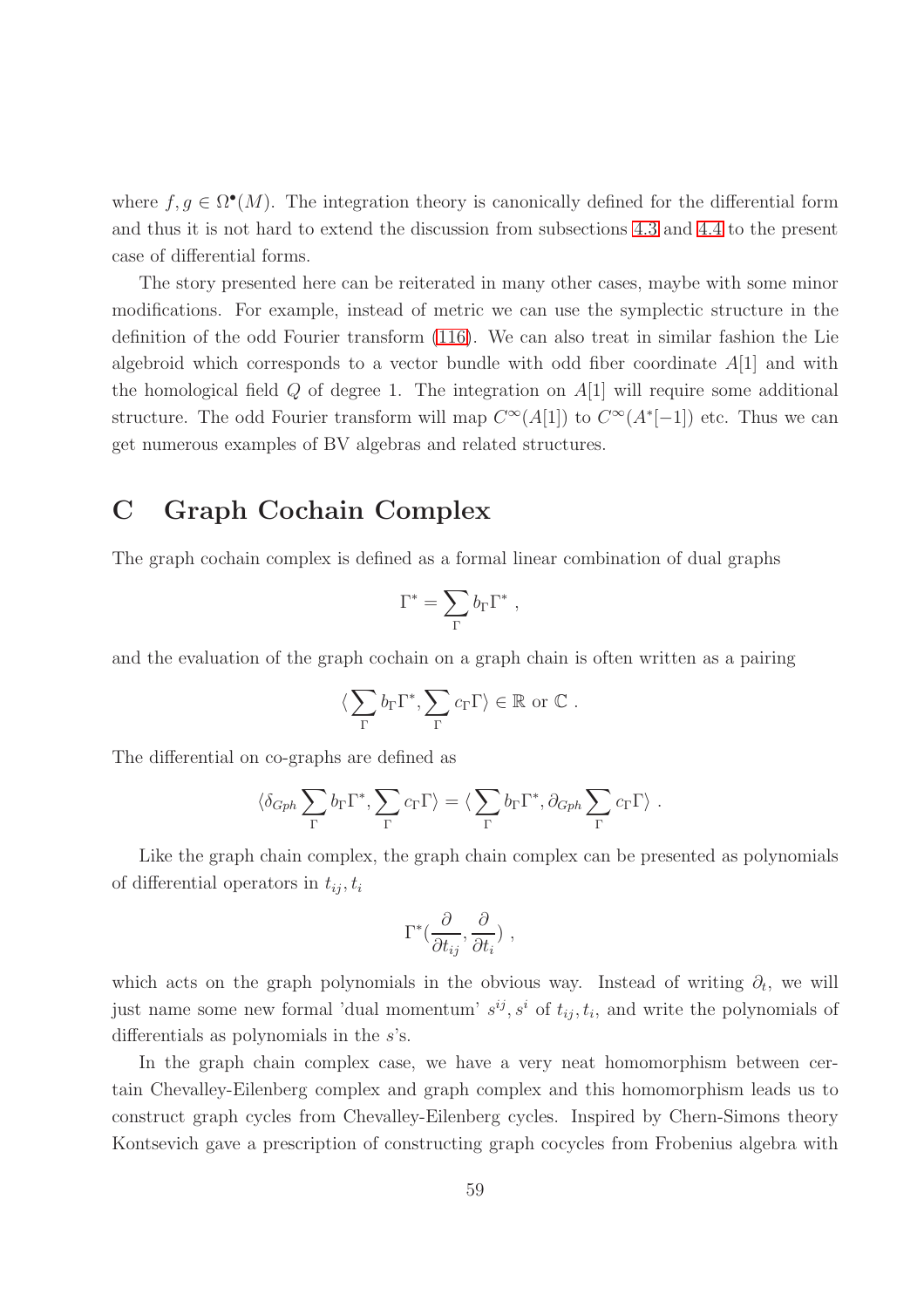some (rather strong) extra conditions. The idea is to construct out of the Frobenius algebra 'propagators' and 'vertex functions'; then one replaces  $t_{ij}$ ,  $t_i$  with propagators and vertex functions.

The data needed is an acyclic differential graded Frobenius algebra  $(\mathfrak{a}, \cdot, d, \langle \cdot, \cdot \rangle)$ :

- a is graded commutative algebra;
- d is differential on  $\mathfrak{a}$  ( $d^2 = 0$  and d is a derivation of degree 1);
- there is non-degenerate pairing  $\langle \cdot, \cdot \rangle \rightarrow \mathbb{R}$  which is compatible with the graded commutative multiplication

<span id="page-59-0"></span>
$$
\langle ab, c \rangle = \langle a, bc \rangle = \langle 1, abc \rangle ; \qquad (118)
$$

• the differential d is compatible with pairing  $\langle \cdot, \cdot \rangle$ 

$$
\langle da, b \rangle + (-1)^{|a|} \langle a, db \rangle = 0 . \tag{119}
$$

Acyclic means that the cohomology of  $d$  is empty, maybe except the lowest and highest degrees.

Let us give both finite and infinite dimensional examples of acyclic differential graded Frobenius algebra.

**Example C.1** The finite dimensional example is given by  $a = C^{\infty}(\mathfrak{su}(2)[1])$  with  $d =$  $f_{ab}^c e^a e^b \partial_{e^c}$ , where  $f_{ab}^c$  are the structure constants of the Lie algebra  $\mathfrak{su}(2)$ . The only non*zero scalar product is*

$$
\langle e^a e^b, e^c \rangle = f^{abc},
$$

note that the product  $e^a e^b$  is regarded as one element. This pairing is clearly graded symmetric  $f^{abc} = f^{cab}$  and is non-degenerate for  $\mathfrak{su}(2)$  case. The cohomology of d is trivial except  $H^0(d) = H^3(d) = \mathbb{R}$ .

**Example C.2** *Consider a rational homology n-sphere*  $\Sigma$  *(i.e., n-manifold with the property*  $H^k(\Sigma, \mathbb{R}) = 0$  for  $0 < k < n$ ). The space of differential forms  $\Omega^{\bullet}(\Sigma) = C^{\infty}(T[1]\Sigma)$  is an *infinite dimensional acyclic differential Frobenius algebra with the multiplication given by wedge and differential by the exterior derivative. The pairing is given by the integral*

$$
\langle \alpha, \beta \rangle = \int_{\Sigma} \alpha \wedge \beta ,
$$

*where* α *and* β *are differential forms.*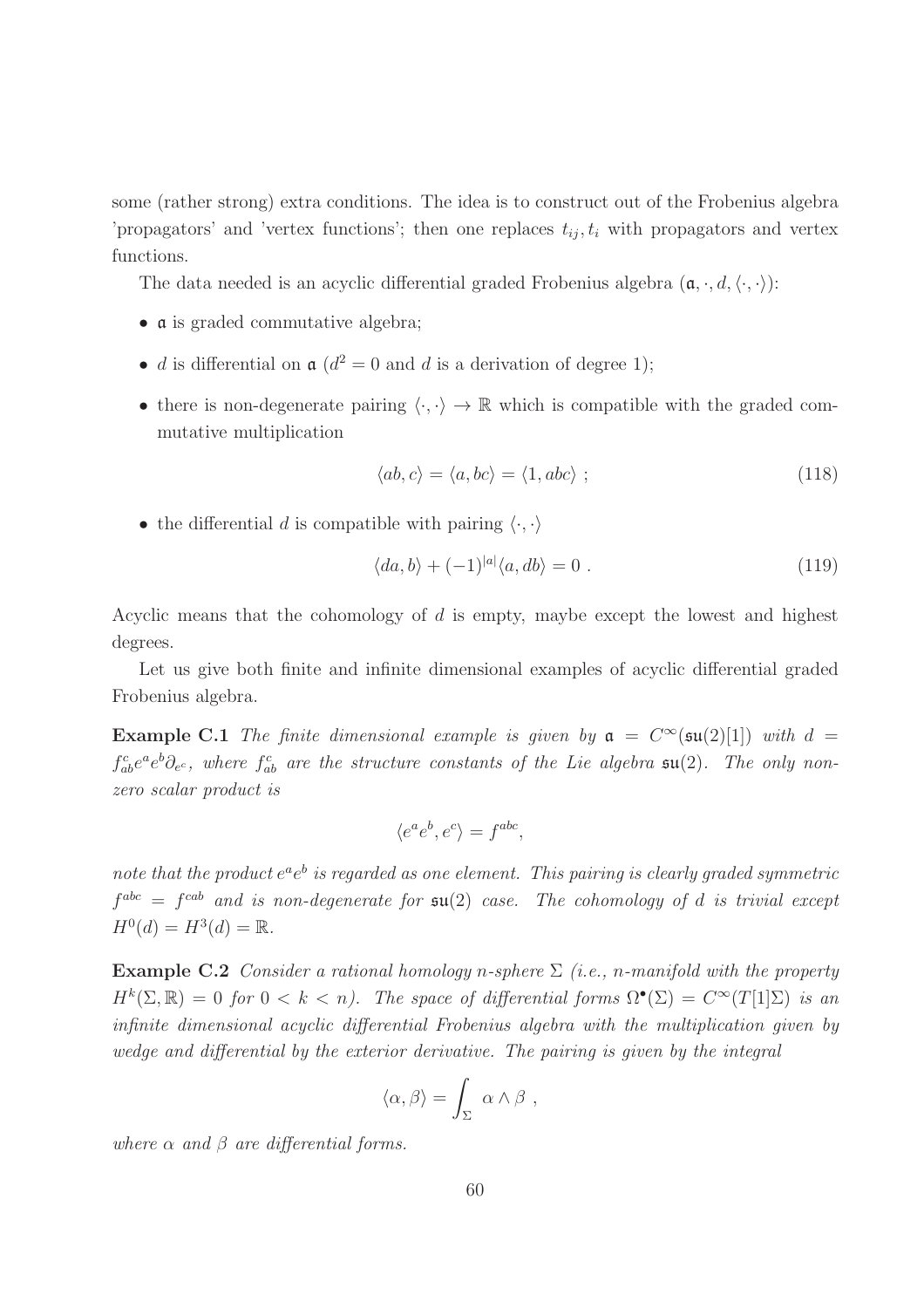Let us choose the basis  $e^I$  for the *underlying module* of  $\mathfrak{a}$ , let  $f^I$  be the formal parameters corresponding to  $e^I$ , but with no algebraic relations besides the graded commutativity.

Because of the property [\(118\)](#page-59-0), we write the pairing suggestively as an integral

$$
\int e^I e^J \cdots e^K = \langle e^I, e^J \cdots e^K \rangle \in \mathbb{R} .
$$

We assume that  $\int$  has degree  $-p$ , which is required to be odd (the reason will become clear later)[5](#page-60-0) . Define also the matrix

$$
m^{IJ} = \int e^I e^J, \quad \deg e^I + \deg e^J = p,
$$

and its inverse

$$
m^{IK}m_{KJ} = \delta^I_J, e_I = e^J m_{JI}, \int e^I e_J = \delta^I_J.
$$

We denote the differential in the matrix notation as

$$
de^I = D^I{}_{J}e^J .
$$

The Stokes theorem

$$
\int d(\cdots) = 0
$$

plus the fact that  $d$  is a derivation imply

<span id="page-60-1"></span>
$$
D^{I}_{K}m^{KJ} + (-1)^{I}m^{IK}D^{J}_{K} = 0,
$$
  
\n
$$
m_{IL}D^{L}_{J} + (-1)^{p-I}D^{L}_{I}m_{LJ} = 0,
$$
\n(120)

note we use the short hand notation  $(-1)^{I}$  where I should be understood as the degree of  $e^I.$ 

With the assumption of acyclicity,  $d$  may be inverted in certain sense. In fact we shall assume that the inverse of d is obtained by means of Hodge decomposition. In complete analogy with the standard Hodge theory we can pick up the metric on  $\alpha$  and construct the Hodge theory for d. Thus we can Hodge decompose any element into

$$
\psi = \psi^h + d\alpha + d^{\dagger} \beta ,
$$

acyclicity implies the harmonic element is zero,  $\psi^h = 0$ . The basis  $e^I$  can be chosen as the eigen-modes of the Laplacian  $\square = \{d, d^{\dagger}\}\.$  The inverse can be explicitly written as

$$
d^{-1}\psi = \int \psi K , \quad K = e_I \otimes \frac{1}{\Box} d^{\dagger} e^I .
$$

<span id="page-60-0"></span><sup>&</sup>lt;sup>5</sup>In principle, it is enough to consider  $\int$  to be odd with non-homogeneous terms of different odd degrees. Although we do not know any concrete examples of this situation.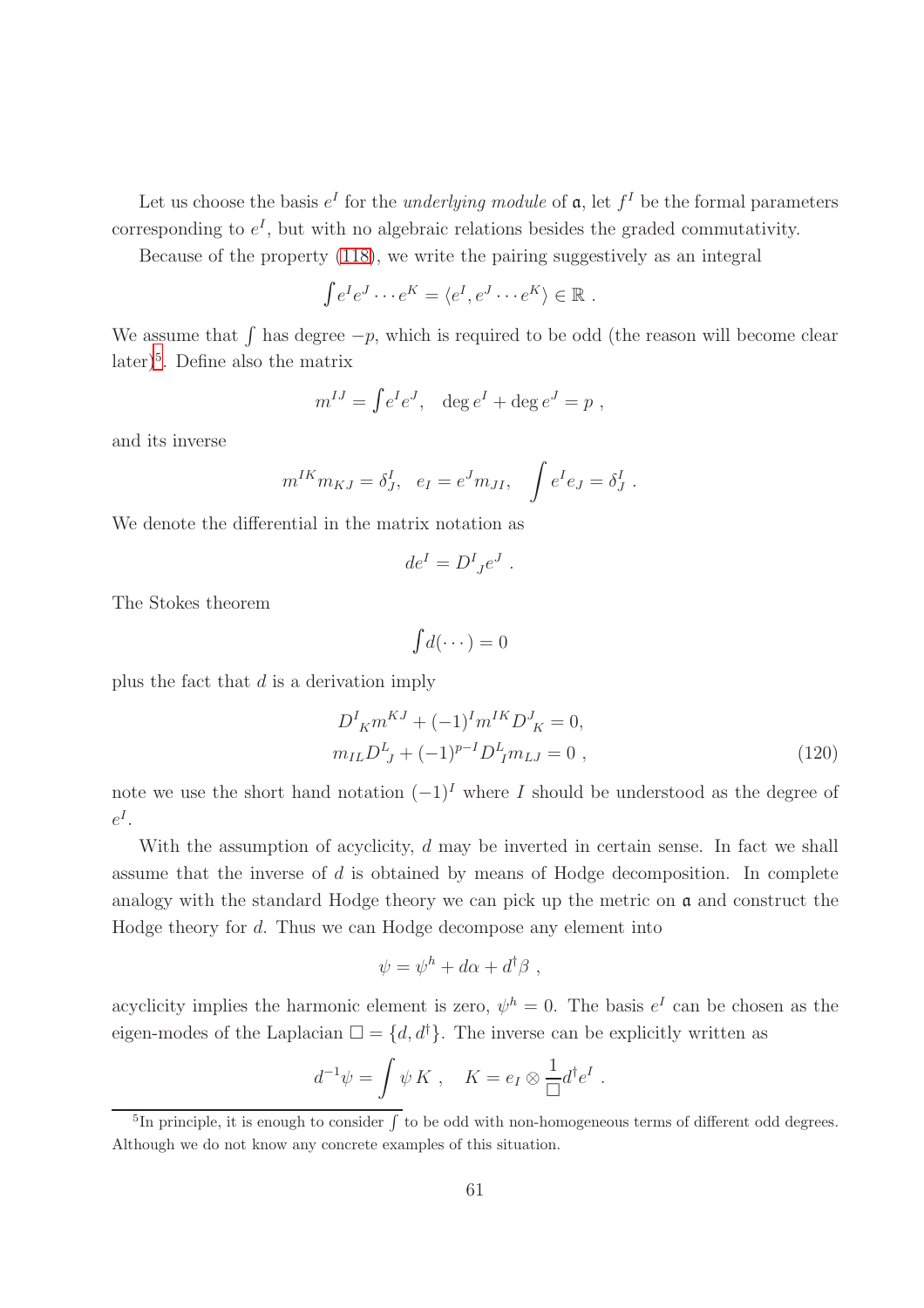In the general case the propagator  $K$  is written as

<span id="page-61-0"></span>
$$
K_{IJ} = m_{IK} (D^{-1})_{\ J}^{K} = (-1)^{p-I} (D^{-1})_{\ I}^{K} m_{KJ} ,
$$
  
\n
$$
K_{QP} = (-1)^{QP+1} K_{PQ} .
$$
\n(121)

Here both properties of [\(121\)](#page-61-0) follow from the symmetry properties of [\(120\)](#page-60-1). It shall be proved later that the details of how  $d^{-1}$  is obtained does not affect the cohomology class of co-graphs.

Now we proceed to the construction of graph cocycles. First we define a formal integration operator that acts on polynomials of  $f<sup>I</sup>$ 

<span id="page-61-1"></span>
$$
\int \phi(f) = \int \exp\left\{e^I \frac{\partial}{\partial f^I}\right\} \phi(f)\Big|_{f=0}.
$$
\n(122)

We can derive the following concatenation property of the integration operator. We take N copies of  $e_i^I, f_i^I$ , and let  $\int_i$  be as in [\(122\)](#page-61-1), but for the *i*<sup>th</sup> copy. Calculate the commutator

<span id="page-61-2"></span>
$$
\[s^i \int_j s^j \int_j, (m_{IJ} f_i^I f_j^J (-1)^{pJ})\] \n= s^j \int_j s^i \int_i \exp\left\{e_i^I \frac{\partial}{\partial f_i^I}\right\} e_{iJ} e_j^J \exp\left\{e_j^I \frac{\partial}{\partial f_j^I}\right\} (-1)^{pJ} .
$$
\n(123)

Now notice the relation

$$
\left(\int_{i} e_i^J P_J e_{jI}\right) e_j^I (-1)^{pI} = \left(\int_{i} e_i^J e_{jI} P_J (-1)^{P_J(p-I)}\right) e_j^I (-1)^{pI}
$$
  
=  $P_I(-1)^{P_I(p-I)} e_j^I (-1)^{pI} = e_j^I P_I (-1)^{p(P_I+I)}$ ,

from this we see [\(123\)](#page-61-2) equals

<span id="page-61-3"></span>
$$
(123) = s^j \int_j s^i \exp\left\{e_j^I \frac{\partial}{\partial f_i^I}\right\} \exp\left\{e_j^I \frac{\partial}{\partial f_j^I}\right\} = s^i s^j \int_j \exp\left\{e_j^I \left(\frac{\partial}{\partial f_i^I} + \frac{\partial}{\partial f_j^I}\right)\right\}.
$$
 (124)

This is of course the discrete version of the familiar statement

$$
\int dx \int dy \, (f(x)\delta(x-y)g(y)) = \int dx f(x)g(x) ,
$$

and this analogy prompts us to define

$$
\tilde{m}_{ij} = f_{iI}f_j^I(-1)^{pI} ,
$$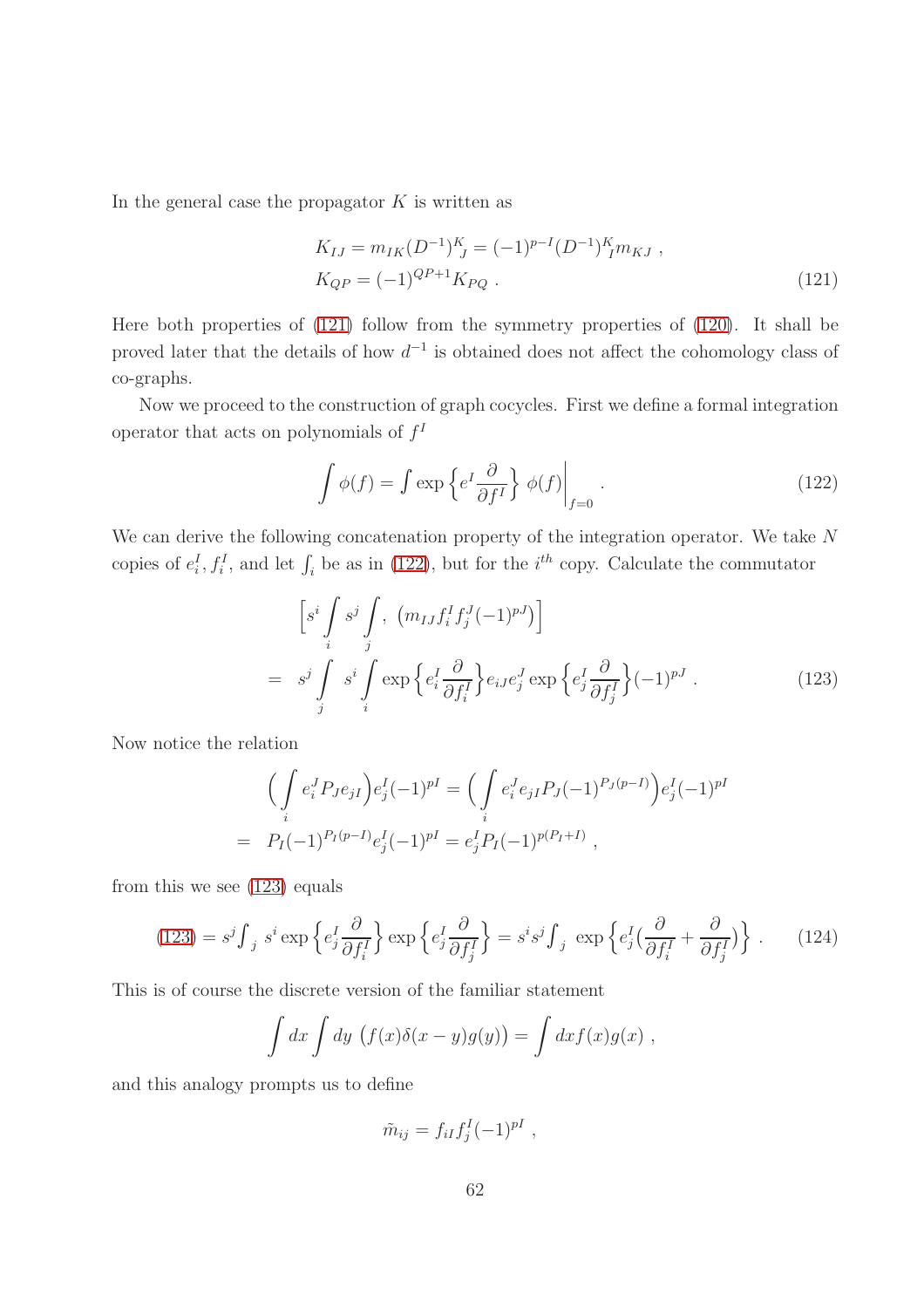and write [\(124\)](#page-61-3) as

<span id="page-62-1"></span>
$$
\[s^i \int \limits_i, [s^j \int \limits_j, \tilde{m}] \] = s^i s^j \int \limits_{i \cup j} . \tag{125}
$$

Thus  $\tilde{m}_{ij}$  will serve as the ' $\delta$  function'.

We also have the Stokes theorem

$$
[s^i \int \limits_i, \sum \limits_k D^I_{J} f^J_k \frac{\partial}{\partial f^I_k}] = \int \limits_i D \exp \left\{ e^I_i \frac{\partial}{\partial f^I_i} \right\},\,
$$

which we write concisely as

$$
[s^i \int \limits_i, D] = s^i \int \limits_i d = 0 , \qquad (126)
$$

where on the left hand side  $D$  is an operator acting on the polynomials of  $f$  while on the right hand side it is the differential of the Frobenius algebra.

Consider the polynomial in  $s^i$ ,  $s^{ij}$  which is the generating function of the graph cochains associated with the Frobenius algebra a.

<span id="page-62-2"></span>
$$
\Gamma(\mathfrak{a}) = \exp\left\{ \sum_{i} s^{i} \int_{i} \right\} \exp\left\{ \frac{1}{2} \sum_{i,j} f_{i}^{I} K_{IJ} f_{j}^{J} s^{ij} \right\} \Big|_{f=0} .
$$
 (127)

We can deduce the properties of  $\Gamma(\mathfrak{a})$  by using the Stokes theorem. Insert D in between two exponentials,

<span id="page-62-0"></span>
$$
0 = P = \exp\left\{\sum_{i} s^{i} \int_{i} \right\} \left( \sum_{i} D^{I} f_{i}^{J} \partial_{f_{i}^{I}} \right) \exp\left\{\frac{1}{2} \sum_{i,j} f_{i}^{I} K_{IJ} f_{j}^{J} s^{ij} \right\} \Big|_{f=0} .
$$
 (128)

Now instead of invoking Stokes theorem, we calculate  $P$  by commuting  $D$  to the rightmost position, doing so leaves us with only a commutator term

$$
\[D, \exp\left\{\frac{1}{2}\sum_{i,j}f_i^I K_{IJ}f_j^J s^{ij}\right\}\] = \exp\left(\cdots\right)\frac{1}{2}\Big\{f_i^L D^I{}_L K_{IJ}f_j^J + (-1)^I f_i^I K_{IL} D^L{}_J f_j^J\Big\} s^{ij}.
$$

Naively we would conclude that the two terms in the braces cancel using the symmetry [\(120\)](#page-60-1) and [\(121\)](#page-61-0). But one must remember in  $(D^{-1})^I_{J}$ , the I index must be exact while J index is co-exact (or transverse to the exact part in general). Thus the first term in the curly brace is  $-(-1)^J m_{IJ} f_i^I f_j^J s^{ij}$  but the *I* index is exact while *J* is co-exact; whereas the second term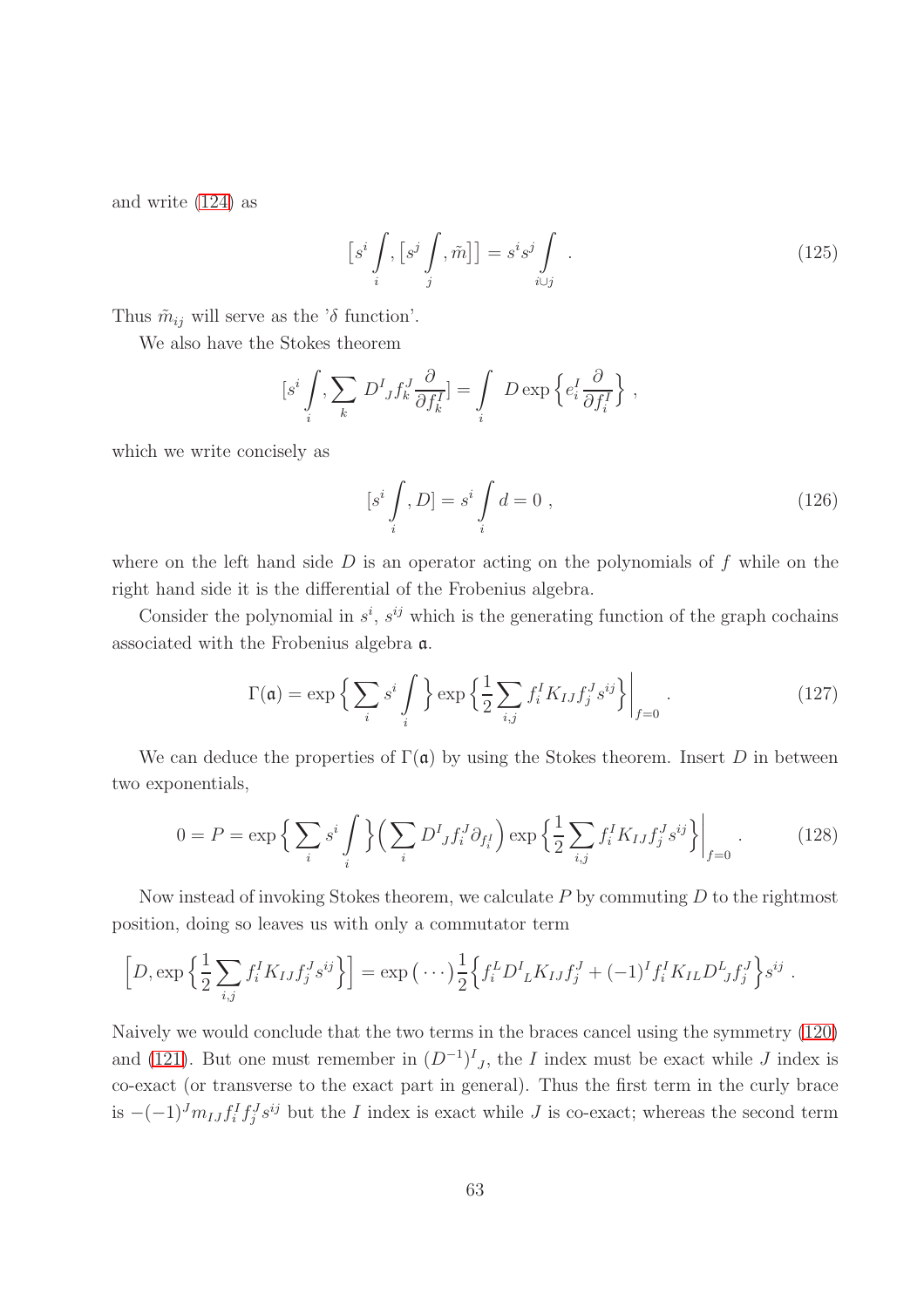is  $(-1)^{I} m_{IJ} f_i^I f_j^J s^{ij}$ , with I co-exact and J exact. To combine the two terms requires p to be odd since  $\deg e^I + \deg e^J = p$  and we get

$$
-\frac{1}{2}\exp\left(\cdots\right)\sum_{i,j}(-1)^Jf_i^I m_{IJ}f_j^J s^{ij} = -\frac{1}{2}\exp\left(\cdots\right)\sum_{i,j}\tilde{m}_{ij}s^{ij},
$$

where the sum over  $I, J$  indices are now over both exact and co-exact ones. Now we commute this term to the left most of [\(128\)](#page-62-0), again only picking up a commutator (using [\(125\)](#page-62-1))

$$
P = -\frac{1}{2} \exp\left\{\sum_{k} s^{k} \int_{k} \right\} \left\{\sum_{i,j} s^{i} s^{j} s^{ij} \int_{i \cup j} \right\} \exp\left\{\frac{1}{2} \sum_{i,j} f_{i}^{I} K_{IJ} f_{j}^{J} s^{ij}\right\}\Big|_{f=0}
$$

This term describes the splitting of a vertex into i and j. In fact, we may write  $P$  as

$$
P = -\frac{1}{2} \left( \sum_{pq} s^q s^{pq} S_q^p \right) \exp \left\{ \sum_k s^k \int_k \right\} \exp \left\{ \frac{1}{2} \sum_{i,j} f_i^I K_{IJ} f_j^J s^{ij} \right\} \Big|_{f=0},
$$
  

$$
S_q^p s^{ij} = \begin{cases} s^{ij}, & i, j \neq p, q \\ s^{ip} + s^{iq}, & i \neq p, q \end{cases}
$$

where we have defined a splitting operator S acting on the polynomial of  $s_{ij}$ . And we have now found the differential operator for the graph cochains

$$
\delta_{Gph} = -\frac{1}{2} \sum_{pq} s^q s^{pq} S_q^p \ . \tag{129}
$$

.

It is easy to see that this operator is nothing but the Fourier transform of the operator [\(94\)](#page-44-2).

To summarize, we have shown [\(127\)](#page-62-2) is a generating function for graph cocycles

$$
\delta_{Gph}\Gamma(\mathfrak{a})=0.
$$

Next we show that the cohomology class of  $\Gamma(\mathfrak{a})$  is independent of the choice of K. The propagator is the combination of the inverse of D and m:  $K_{IJ} = m_{IL}(D^{-1})^L_{J}$ . The inverse of  $D$  is written with the help of Hodge decomposition. Under a change of the Hodge decomposition,  $K$  changes by a  $D$ -exact term

$$
\delta K_{IJ} = J_{IL} D^L_{J} + (-1)^{p-I} D^L_{I} J_{LJ} , \quad J_{PQ} = (-1)^{PQ} J_{QP} .
$$

In particular

$$
\frac{1}{2} \sum_{ij} f_i^I \delta K_{IJ} f_j^J = \frac{1}{2} D \big( (-1)^{p-1-I} J_{IJ} f_i^I f_j^J \big) .
$$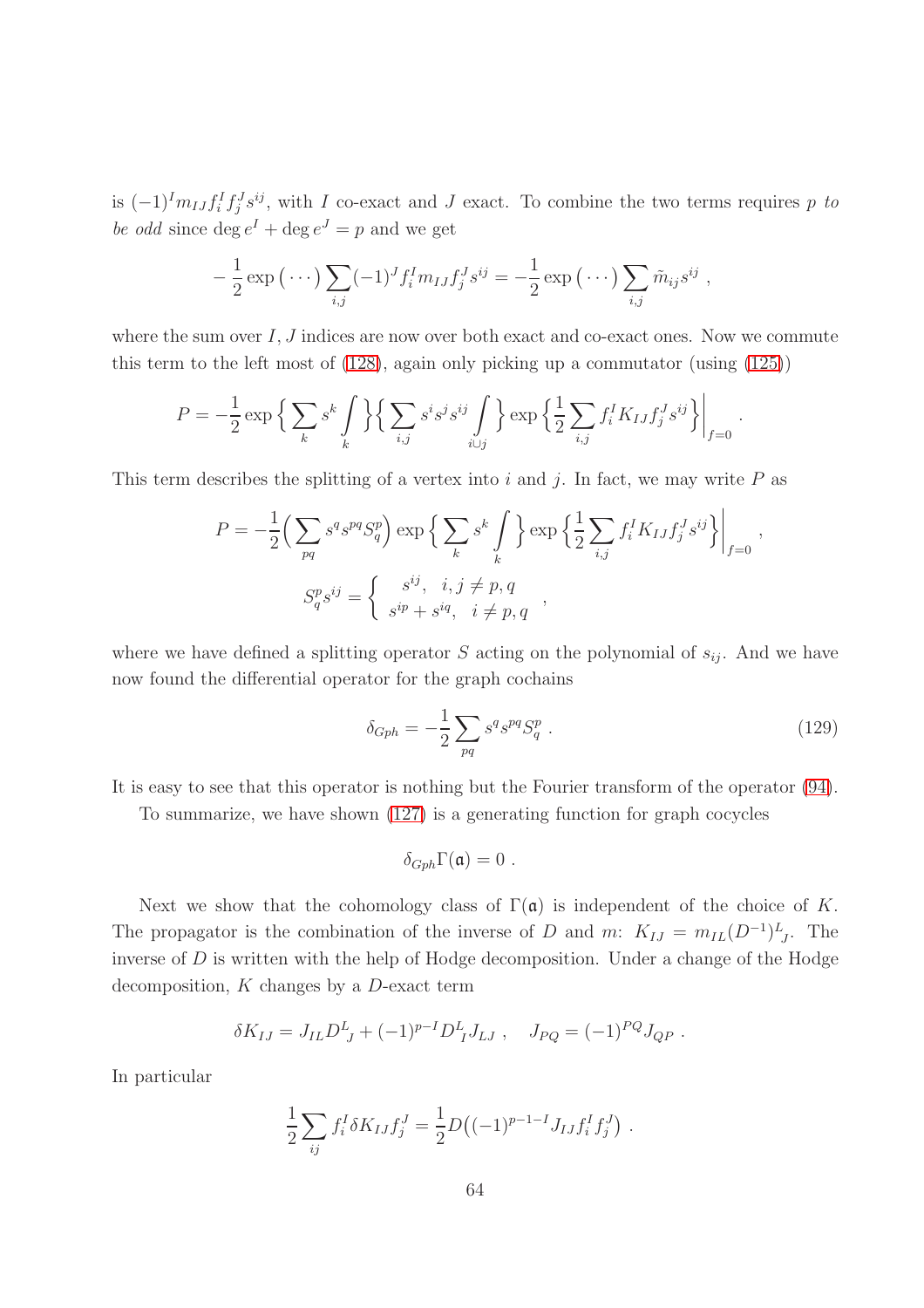Thus the corresponding change incurred in [\(127\)](#page-62-2) is

$$
\delta_K \Gamma(\mathfrak{a}) = \exp \Big\{ \sum_i s^i \int \Big\} \frac{1}{2} D \big( (-1)^{p-1-I} J_{IJ} f_i^I f_j^J \big) \exp \Big\{ \frac{1}{2} \sum_{i,j} f_i^I K_{IJ} f_j^J s^{ij} \Big\} \Big|_{f=0} ,
$$

Integrating by part, and we get

$$
\delta_K \Gamma(\mathfrak{a}) = -\exp\Big\{\sum_i s^i \int\limits_i \Big\} \frac{1}{2} \big((-1)^{p-1-I} J_{IJ} f_i^I f_j^J \big) \Big(\frac{1}{2} \sum_{ij} s^{ij} \tilde{m}_{ij}\Big) \exp\Big\{\frac{1}{2} \sum_{i,j} f_i^I K_{IJ} f_j^J s^{ij}\Big\}\Big|_{f=0} ,
$$

and we manipulate  $\tilde{m}$  in similar manner

$$
\delta_K \Gamma(\mathfrak{a}) = -\delta_{Gph}(\cdots)
$$
\n
$$
(\cdots) = \exp\Big\{\sum_i s^i \int\limits_i \Big\} \frac{1}{4} ((-1)^{p-1-I} J_{IJ} f_i^I f_j^J) \exp\Big\{\frac{1}{2} \sum_{i,j} f_i^I K_{IJ} f_j^J s^{ij}\Big\}\Big|_{f=0}.
$$

To summarize, we have shown that given an acyclic differential graded Frobenius algebra one can construct a class of graph cocycles. The explicit formula depends on the details of the propagator (Hodge decomposition), but the change of propagator only causes the graph cycle to change by coboundaries and thus the class of cocycles is completely fixed by the data of the Frobenius algebra<sup>[6](#page-64-4)</sup>. However, it is not clear to us how to remove the acyclicity condition.

# <span id="page-64-3"></span>References

- [1] S. Axelrod and I. M. Singer, "Chern-Simons perturbation theory," arXiv:hepth/9110056; "Chern-Simons perturbation theory. 2," J. Diff. Geom. 39 (1994) 173 [arXiv:hep-th/9304087].
- <span id="page-64-2"></span><span id="page-64-0"></span>[2] D. Bar-Natan, "On the Vassiliev Knot Invariants." Topology 34, 423-472, 1995.
- <span id="page-64-1"></span>[3] I. A. Batalin and G. A. Vilkovisky, "Gauge Algebra And Quantization," Phys. Lett. B 102 (1981) 27.
- [4] I. A. Batalin and G. A. Vilkovisky, "Quantization Of Gauge Theories With Linearly Dependent Generators," Phys. Rev. D 28 (1983) 2567 [Erratum-ibid. D 30 (1984) 508].

<span id="page-64-4"></span> $6$ Another proof using BV formalism was given in [\[13\]](#page-65-10), but the authors there used the Kontsevich theorem [6.1](#page-43-0) as an input.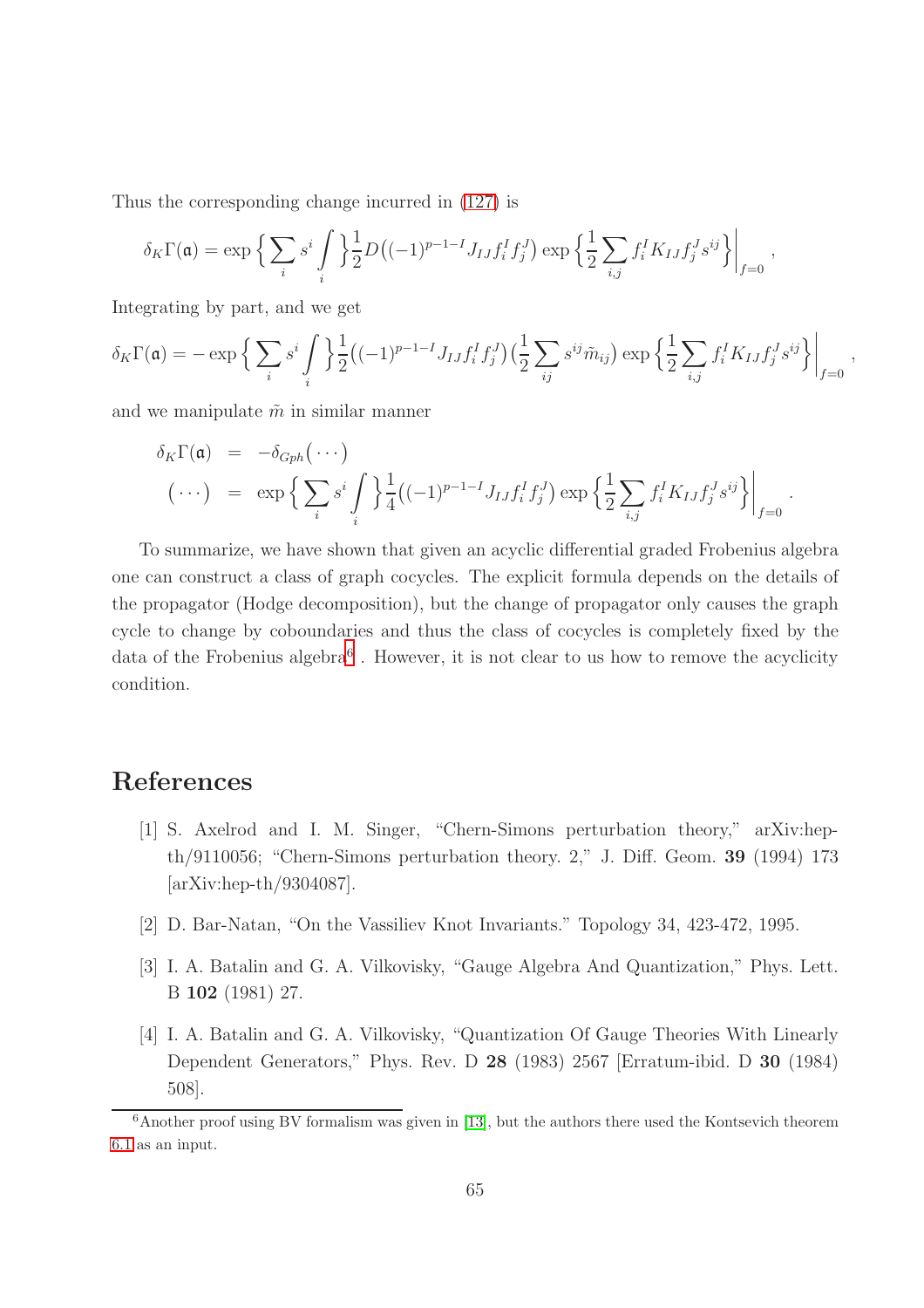- <span id="page-65-1"></span>[5] C. Carmeli, L. Caston and R. Fioresi, "Mathematical Foundation of Supersymmetry," with an appendix with I. Dimitrov, *EMS Ser. Lect. Math.*, European Math. Soc., Zurich 2011.
- <span id="page-65-8"></span><span id="page-65-3"></span>[6] A. S. Cattaneo and G. Felder, "A path integral approach to the Kontsevich quantization formula," Commun. Math. Phys. 212 (2000) 591 [arXiv:math/9902090].
- [7] A. S. Cattaneo, D. Fiorenza, R. Longoni, "Graded Poisson Algebras," *Encyclopedia of Mathematical Physics*, eds. J.-P. Franoise, G.L. Naber and Tsou S.T. , vol. 2, p. 560-567 (Oxford: Elsevier, 2006).
- <span id="page-65-9"></span><span id="page-65-5"></span>[8] A. S. Cattaneo and P. Mnev, "Remarks on Chern-Simons invariants," Commun. Math. Phys. 293 (2010) 803 [arXiv:0811.2045 [math.QA]].
- <span id="page-65-2"></span>[9] J. Conant and K. Vogtmann, "On a Theorem of Kontsevich," Algebr. Geom. Topol. 3 (2003) 1167-1224, arXiv:math/0208169.
- [10] P. Deligne, J. W. Morgan, "Notes on supersymmetry (following Joseph Bernstein)," *Quantum fields and strings: a course for mathematicians*, Vol. 1, 2 (Princeton, NJ, 1996/1997), 4197, Amer. Math. Soc., Providence, RI, 1999.
- <span id="page-65-7"></span><span id="page-65-4"></span>[11] E. Getzler, "Batalin-Vilkovisky algebras and two-dimensional topological field theories," Commun. Math. Phys. 159 (1994) 265 [arXiv:hep-th/9212043].
- <span id="page-65-10"></span>[12] A. Hamilton, "A super-analogue of Kontsevich's theorem on graph homology", arXiv:math/0510390v1.
- [13] A. Hamilton and A. Lazarev, "Graph cohomology classes in the Batalin-Vilkovisky formalism", J.Geom.Phys.59:555-575,2009
- <span id="page-65-6"></span>[14] G. Hochschild and J-P. Serre, "Cohomology of Lie Algebras", The Annals of Mathematics, Second Series, Vol. 57, No. 3 (May, 1953), pp. 591-603
- <span id="page-65-0"></span>[15] M. Kontsevich, "Formal (non)-commutative symplectic geometry, The Gelfand Mathematical Seminars, 1990 - 1992, Birkhäuser (1993), 173 - 187.
- [16] M. Kontsevich, "Feynman diagrams and low-dimensional topology," First European Congress of Mathematics, 1992, Paris, Volume II, Progress in Mathematics 120, Birkhäuser 1994, 97 - 121.